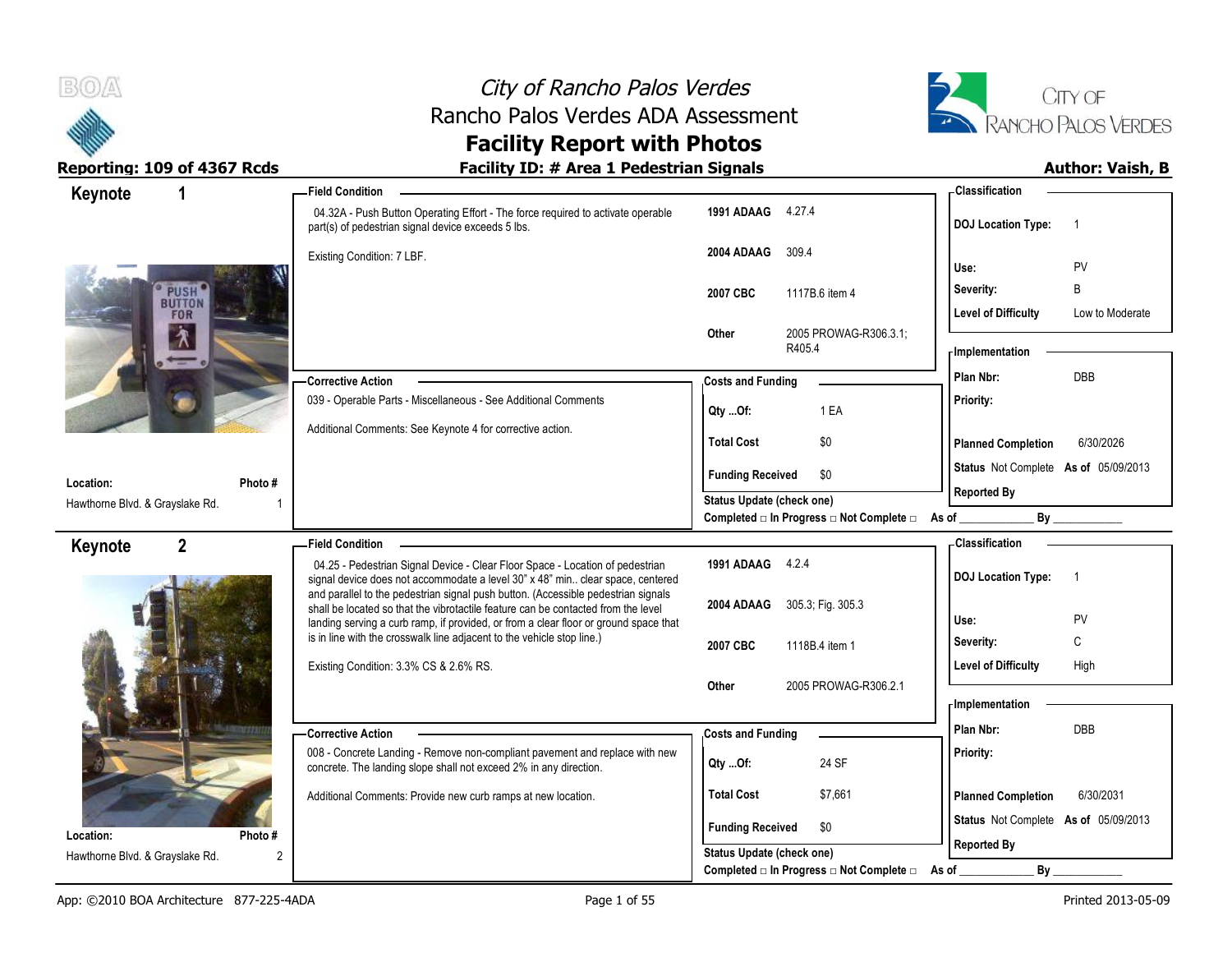



| Keynote                                      | $\overline{3}$                     | <b>Field Condition</b>                                                                                                                                                                   |                                                  | - Classification                            |
|----------------------------------------------|------------------------------------|------------------------------------------------------------------------------------------------------------------------------------------------------------------------------------------|--------------------------------------------------|---------------------------------------------|
|                                              |                                    | 04.31A - Pedestrian Signal Device - Audible Signals - Audible signals are not fully<br>operational. (The audible indication of the WALK interval shall be by tone or<br>speech message.) | 1991 ADAAG -                                     | <b>DOJ Location Type:</b><br>$\overline{1}$ |
|                                              |                                    |                                                                                                                                                                                          | 2004 ADAAG -                                     | Use:<br>PV                                  |
|                                              |                                    | Existing Condition: Not provided.                                                                                                                                                        |                                                  | Α                                           |
|                                              | PUSH <sup>®</sup><br><b>BUTTON</b> |                                                                                                                                                                                          | 2007 CBC<br>1101B.3 item 1                       | Severity:<br>Moderate                       |
|                                              | <b>FOR</b>                         |                                                                                                                                                                                          | 2005 PROWAG-R306.2<br>Other                      | <b>Level of Difficulty</b>                  |
|                                              | $\lambda$                          |                                                                                                                                                                                          |                                                  | - Implementation                            |
|                                              |                                    | <b>Corrective Action</b>                                                                                                                                                                 | <b>Costs and Funding</b>                         | DBB<br>Plan Nbr:                            |
|                                              |                                    | 039 - Operable Parts - Miscellaneous - See Additional Comments                                                                                                                           |                                                  | Priority:                                   |
|                                              |                                    | Additional Comments: Provide audible signal device.                                                                                                                                      | 2 EA<br>Qty Of:                                  |                                             |
|                                              |                                    |                                                                                                                                                                                          | <b>Total Cost</b><br>\$4,800                     | 6/30/2026<br><b>Planned Completion</b>      |
|                                              |                                    |                                                                                                                                                                                          | <b>Funding Received</b><br>\$0                   | Status Not Complete As of 05/09/2013        |
| Location:<br>Hawthorne Blvd. & Grayslake Rd. | Photo#                             |                                                                                                                                                                                          | Status Update (check one)                        | <b>Reported By</b>                          |
|                                              |                                    |                                                                                                                                                                                          | Completed □ In Progress □ Not Complete □ As of _ | By                                          |
| Keynote                                      | 4                                  | <b>Field Condition</b>                                                                                                                                                                   |                                                  | <b>Classification</b>                       |
|                                              |                                    | 04.24B - Vibrotactile Signal Device - A crosswalk with pedestrian signal indication<br>does not have a vibrotactile signal device integrated into the signal device to                   | 1991 ADAAG -                                     | <b>DOJ Location Type:</b><br>$\overline{1}$ |
|                                              |                                    | indicate the WALK interval.                                                                                                                                                              |                                                  |                                             |
|                                              |                                    | Existing Condition: Not provided.                                                                                                                                                        | 2004 ADAAG<br>$\sim$ $-$                         | PV<br>Use:                                  |
|                                              | PUSH <sup>®</sup>                  |                                                                                                                                                                                          | 2007 CBC                                         | C<br>Severity:                              |
|                                              | <b>BUTTON</b><br>FOR               |                                                                                                                                                                                          |                                                  |                                             |
|                                              |                                    |                                                                                                                                                                                          |                                                  | <b>Level of Difficulty</b><br>Moderate      |
|                                              |                                    |                                                                                                                                                                                          | 2005 PROWAG-R306.2<br>Other                      |                                             |
|                                              | $\lambda$                          |                                                                                                                                                                                          |                                                  | - Implementation                            |
|                                              |                                    | <b>Corrective Action</b>                                                                                                                                                                 | <b>Costs and Funding</b>                         | Plan Nbr:<br><b>DBB</b>                     |
|                                              |                                    | 039 - Operable Parts - Miscellaneous - See Additional Comments                                                                                                                           | 2 EA                                             | Priority:                                   |
|                                              |                                    | Additional Comments: Provide vibrotactile signal devices. Also, mount devices on                                                                                                         | Qty Of:                                          |                                             |
|                                              |                                    | separate poles a minimum of 10' apart.                                                                                                                                                   | <b>Total Cost</b><br>\$4,800                     | 6/30/2031<br><b>Planned Completion</b>      |
|                                              |                                    |                                                                                                                                                                                          | <b>Funding Received</b><br>\$0                   | Status Not Complete As of 05/09/2013        |
| Location:<br>Hawthorne Blvd. & Grayslake Rd. | Photo#                             |                                                                                                                                                                                          | Status Update (check one)                        | <b>Reported By</b>                          |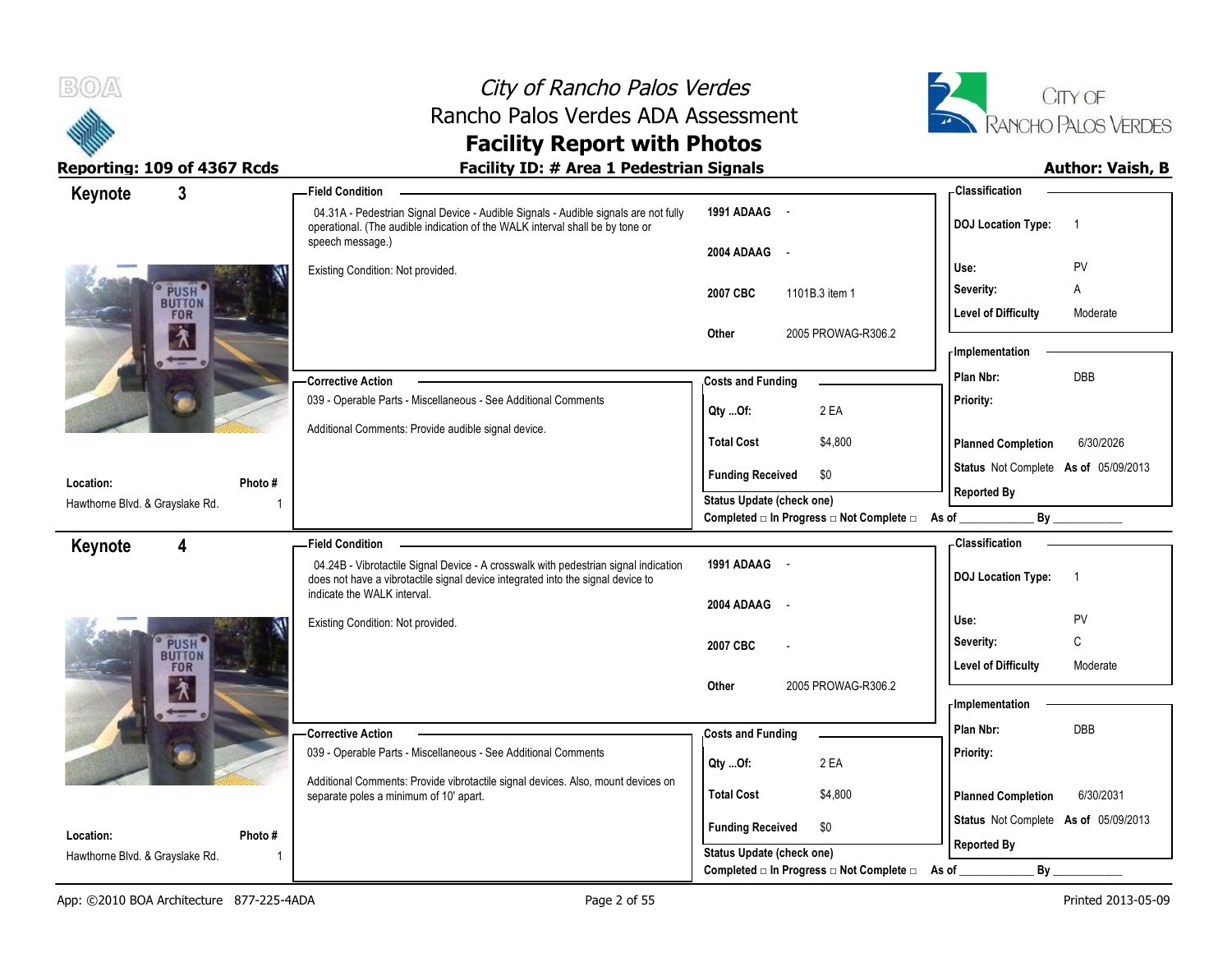



| 5<br>Keynote                                                | -Field Condition                                                                                                                      |                                                                       | - Classification                            |
|-------------------------------------------------------------|---------------------------------------------------------------------------------------------------------------------------------------|-----------------------------------------------------------------------|---------------------------------------------|
|                                                             | 04.32C - Push Button Size - The pedestrian signal push button is not a min 2"<br>across in one dimension.                             | 1991 ADAAG -                                                          | <b>DOJ</b> Location Type:<br>$\overline{1}$ |
|                                                             | Existing Condition: 1/2" diameter.                                                                                                    | 2004 ADAAG<br>$\sim$                                                  | PV<br>Use:                                  |
|                                                             |                                                                                                                                       | 2007 CBC<br>$\overline{a}$                                            | Severity:<br>C                              |
| PUSH <sup>®</sup><br>BUTTON<br>FOR                          |                                                                                                                                       |                                                                       | <b>Level of Difficulty</b><br>Moderate      |
| $\lambda$                                                   |                                                                                                                                       | 2005 PROWAG-R306.3.3<br>Other                                         |                                             |
|                                                             |                                                                                                                                       |                                                                       | - Implementation                            |
|                                                             | <b>Corrective Action</b>                                                                                                              | <b>Costs and Funding</b>                                              | DBB<br>Plan Nbr:                            |
|                                                             | 039 - Operable Parts - Miscellaneous - See Additional Comments                                                                        | 1 EA<br>Qty Of:                                                       | Priority:                                   |
|                                                             | Additional Comments: See Keynote 4 for corrective action.                                                                             | <b>Total Cost</b><br>\$0                                              | <b>Planned Completion</b><br>6/30/2031      |
|                                                             |                                                                                                                                       | <b>Funding Received</b><br>\$0                                        | Status Not Complete As of 05/09/2013        |
| Location:<br>Photo#<br>Hawthorne Blvd. & Grayslake Rd.<br>5 |                                                                                                                                       | Status Update (check one)                                             | <b>Reported By</b>                          |
|                                                             |                                                                                                                                       | Completed □ In Progress □ Not Complete □ As of _                      | By                                          |
|                                                             |                                                                                                                                       |                                                                       |                                             |
| $6\phantom{1}$                                              | <b>Field Condition</b>                                                                                                                |                                                                       | - Classification                            |
| Keynote                                                     | 04.32A - Push Button Operating Effort - The force required to activate operable<br>part(s) of pedestrian signal device exceeds 5 lbs. | 1991 ADAAG 4.27.4                                                     | <b>DOJ</b> Location Type:<br>$\overline{1}$ |
|                                                             | Existing Condition: 6 LBF.                                                                                                            | 2004 ADAAG<br>309.4                                                   |                                             |
|                                                             |                                                                                                                                       |                                                                       | Use:<br>PV                                  |
|                                                             |                                                                                                                                       | 2007 CBC<br>1117B.6 item 4                                            | $\mathsf{C}$<br>Severity:                   |
| PUSH <sup>®</sup><br>BUTTON<br>FOR                          |                                                                                                                                       |                                                                       | <b>Level of Difficulty</b><br>Moderate      |
| $\lambda$                                                   |                                                                                                                                       | 2005 PROWAG-R306.3.1;<br>Other<br>R405.4                              | <b>Implementation</b>                       |
|                                                             | -Corrective Action                                                                                                                    | <b>Costs and Funding</b>                                              | Plan Nbr:<br><b>DBB</b>                     |
|                                                             | 039 - Operable Parts - Miscellaneous - See Additional Comments                                                                        |                                                                       | Priority:                                   |
|                                                             | Additional Comments: See Keynote 4 for corrective action.                                                                             | 1 EA<br>Qty Of:                                                       |                                             |
|                                                             |                                                                                                                                       | <b>Total Cost</b><br>\$0                                              | 6/30/2031<br><b>Planned Completion</b>      |
| Location:                                                   |                                                                                                                                       | <b>Funding Received</b><br>\$0                                        | Status Not Complete As of 05/09/2013        |
| Photo#<br>Hawthorne Blvd. & Grayslake Rd.<br>5              |                                                                                                                                       | Status Update (check one)<br>Completed □ In Progress □ Not Complete □ | <b>Reported By</b><br>By                    |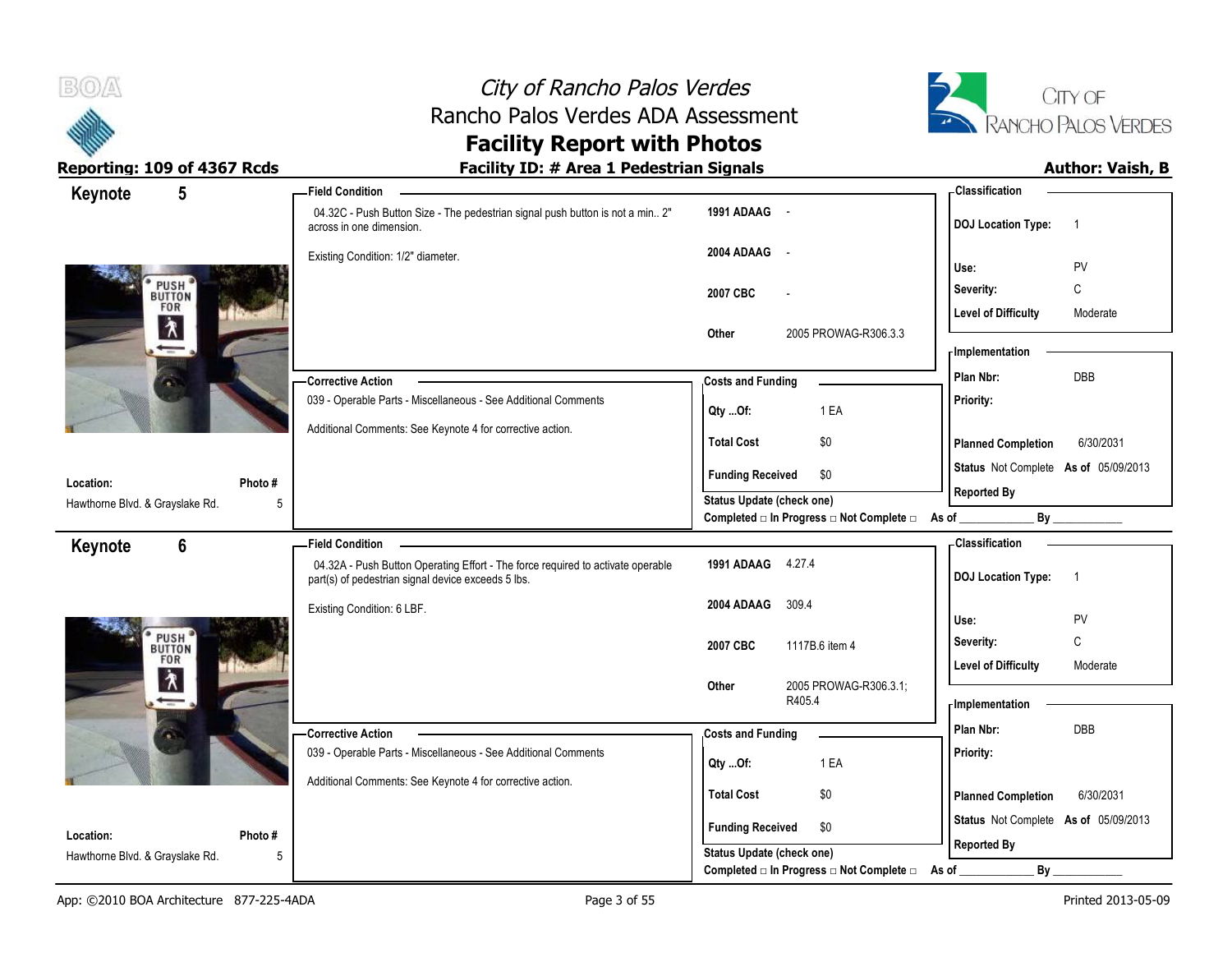



| Keynote                                                      | <b>Field Condition</b>                                                                                                                                                                                                                                         |                                                                    | - Classification                            |
|--------------------------------------------------------------|----------------------------------------------------------------------------------------------------------------------------------------------------------------------------------------------------------------------------------------------------------------|--------------------------------------------------------------------|---------------------------------------------|
|                                                              | 04.25 - Pedestrian Signal Device - Clear Floor Space - Location of pedestrian<br>signal device does not accommodate a level 30" x 48" min clear space, centered                                                                                                | 1991 ADAAG 4.2.4                                                   | <b>DOJ Location Type:</b><br>$\overline{1}$ |
|                                                              | and parallel to the pedestrian signal push button. (Accessible pedestrian signals<br>shall be located so that the vibrotactile feature can be contacted from the level<br>landing serving a curb ramp, if provided, or from a clear floor or ground space that | 2004 ADAAG 305.3, Fig. 305.3                                       | PV<br>Use:                                  |
|                                                              | is in line with the crosswalk line adjacent to the vehicle stop line.)                                                                                                                                                                                         | 2007 CBC<br>1118B.4 item 1                                         | C<br>Severity:                              |
|                                                              | Existing Condition: 2.2% CS.                                                                                                                                                                                                                                   |                                                                    | Level of Difficulty<br>Moderate             |
|                                                              |                                                                                                                                                                                                                                                                | 2005 PROWAG-R306.2.1<br><b>Other</b>                               | - Implementation                            |
|                                                              | <b>Corrective Action</b>                                                                                                                                                                                                                                       | <b>Costs and Funding</b>                                           | Plan Nbr:<br>DBB                            |
|                                                              | 027 - Site Work - Miscellaneous - See Additional Comments                                                                                                                                                                                                      |                                                                    | Priority:                                   |
|                                                              | Additional Comments: See Keynote 2 for corrective action.                                                                                                                                                                                                      | 1 EA<br>Qty Of:                                                    |                                             |
|                                                              |                                                                                                                                                                                                                                                                | <b>Total Cost</b><br>\$0                                           | <b>Planned Completion</b><br>6/30/2031      |
| Photo#<br>Location:                                          |                                                                                                                                                                                                                                                                | <b>Funding Received</b><br>\$0                                     | Status Not Complete As of 05/09/2013        |
| Hawthorne Blvd. & Grayslake Rd.<br>2                         |                                                                                                                                                                                                                                                                | <b>Status Update (check one)</b>                                   | <b>Reported By</b>                          |
|                                                              |                                                                                                                                                                                                                                                                | Completed □ In Progress □ Not Complete □ As of                     |                                             |
| 8<br>Keynote                                                 | <b>Field Condition</b>                                                                                                                                                                                                                                         | 1991 ADAAG -                                                       | - Classification                            |
|                                                              | 04.24A - Audible Signal Device - A crosswalk with pedestrian signal indication<br>does not have an audible signal device to indicate the WALK interval.                                                                                                        |                                                                    | <b>DOJ Location Type:</b><br>$\overline{1}$ |
|                                                              |                                                                                                                                                                                                                                                                |                                                                    |                                             |
|                                                              | Existing Condition: Path of travel to push button not provided.                                                                                                                                                                                                | 2004 ADAAG                                                         |                                             |
|                                                              |                                                                                                                                                                                                                                                                |                                                                    | Use:<br>PV                                  |
|                                                              |                                                                                                                                                                                                                                                                | 2007 CBC                                                           | C<br>Severity:                              |
|                                                              |                                                                                                                                                                                                                                                                | 2005 PROWAG-R306.2<br>Other                                        | <b>Level of Difficulty</b><br>Moderate      |
|                                                              |                                                                                                                                                                                                                                                                |                                                                    | <b>Implementation</b>                       |
|                                                              | <b>Corrective Action</b>                                                                                                                                                                                                                                       | <b>Costs and Funding</b>                                           | Plan Nbr:<br><b>DBB</b>                     |
|                                                              | 039 - Operable Parts - Miscellaneous - See Additional Comments                                                                                                                                                                                                 | Qty Of:<br>1 EA                                                    | Priority:                                   |
|                                                              | Additional Comments: Recommendation: Remove pedestrian push button control.                                                                                                                                                                                    | <b>Total Cost</b><br>\$600                                         | 6/30/2031<br><b>Planned Completion</b>      |
|                                                              |                                                                                                                                                                                                                                                                |                                                                    | Status Not Complete As of 05/09/2013        |
| Location:<br>Photo #<br>Hawthorne Blvd. & Grayslake Rd.<br>8 |                                                                                                                                                                                                                                                                | <b>Funding Received</b><br>\$0<br><b>Status Update (check one)</b> | <b>Reported By</b>                          |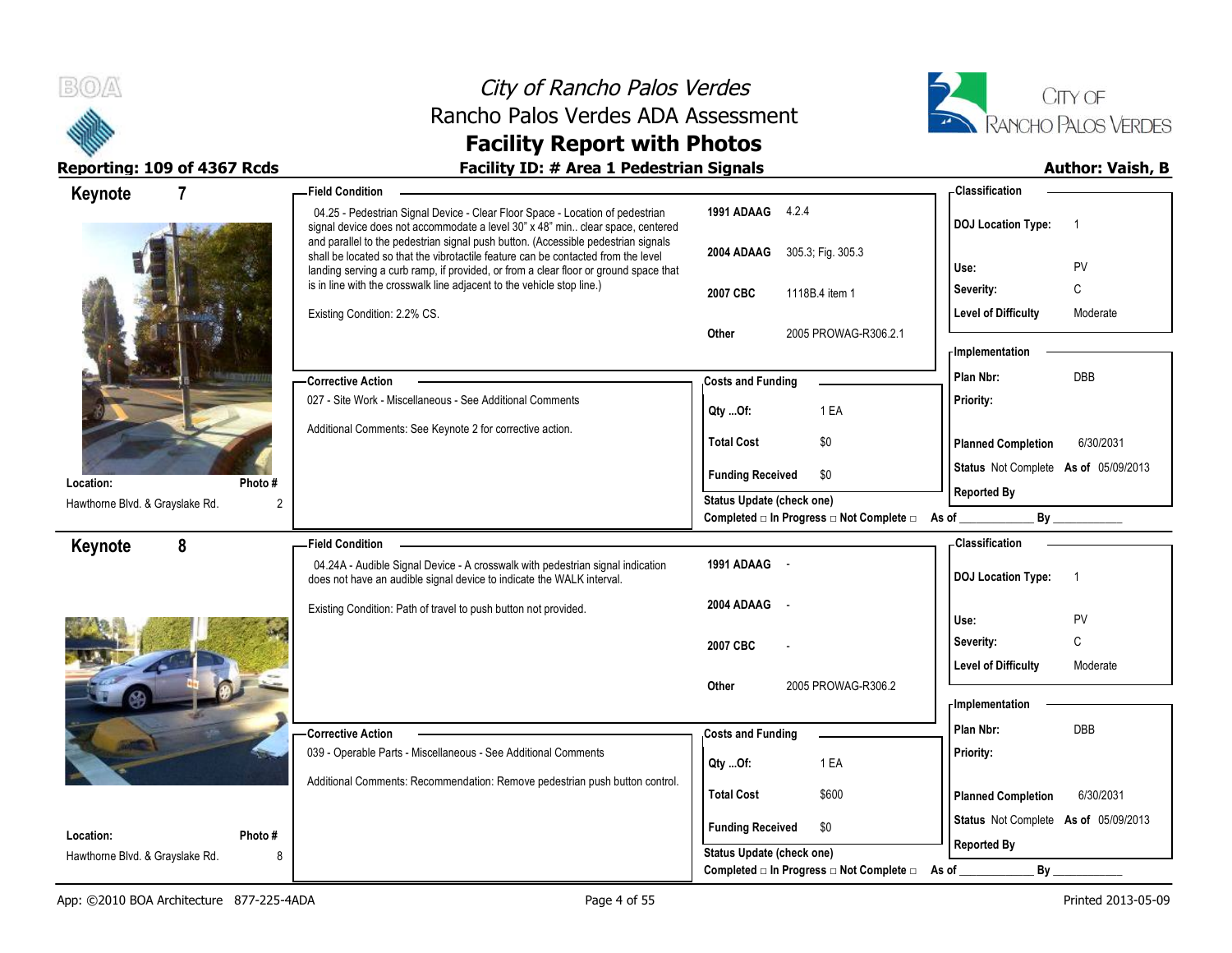



| Reporting: 109 of 4367 Rcds     |         | <b>Facility ID: # Area 1 Pedestrian Signals</b>                                                                                                                                                       |                                                  | <b>Author: Vaish, B</b>                     |
|---------------------------------|---------|-------------------------------------------------------------------------------------------------------------------------------------------------------------------------------------------------------|--------------------------------------------------|---------------------------------------------|
| Keynote                         | 9       | <b>Field Condition</b>                                                                                                                                                                                |                                                  | <b>Classification</b>                       |
|                                 |         | 04.31A - Pedestrian Signal Device - Audible Signals - Audible signals are not fully<br>operational. (The audible indication of the WALK interval shall be by tone or<br>speech message.)              | 1991 ADAAG -<br>2004 ADAAG -                     | <b>DOJ Location Type:</b><br>$\overline{1}$ |
|                                 |         | <b>Existing Condition:</b>                                                                                                                                                                            |                                                  | Use:<br><b>PV</b>                           |
|                                 |         | 2007 CBC<br>1101B.3 item 1                                                                                                                                                                            | Severity:<br>A                                   |                                             |
|                                 |         | 2005 PROWAG-R306.2<br>Other                                                                                                                                                                           | <b>Level of Difficulty</b><br>Moderate           |                                             |
|                                 |         |                                                                                                                                                                                                       |                                                  | - Implementation                            |
|                                 |         | - Corrective Action                                                                                                                                                                                   | <b>Costs and Funding</b>                         | DBB<br>Plan Nbr:                            |
|                                 |         | 039 - Operable Parts - Miscellaneous - See Additional Comments                                                                                                                                        |                                                  | Priority:                                   |
|                                 |         |                                                                                                                                                                                                       | Qty Of:<br>1 EA                                  |                                             |
|                                 |         | Additional Comments: See Keynote 8 for corrective action.                                                                                                                                             | \$0<br><b>Total Cost</b>                         | 6/30/2026<br><b>Planned Completion</b>      |
| Location:                       | Photo # |                                                                                                                                                                                                       | \$0<br><b>Funding Received</b>                   | Status Not Complete As of 05/09/2013        |
| Hawthorne Blvd. & Grayslake Rd. | 9       |                                                                                                                                                                                                       | <b>Status Update (check one)</b>                 | <b>Reported By</b>                          |
|                                 |         |                                                                                                                                                                                                       | Completed □ In Progress □ Not Complete □ As of _ | By                                          |
| Keynote                         | 10      | <b>Field Condition</b>                                                                                                                                                                                |                                                  | <b>Classification</b>                       |
|                                 |         | 04.24B - Vibrotactile Signal Device - A crosswalk with pedestrian signal indication<br>does not have a vibrotactile signal device integrated into the signal device to<br>indicate the WALK interval. | 1991 ADAAG                                       | <b>DOJ Location Type:</b><br>$\overline{1}$ |
|                                 |         |                                                                                                                                                                                                       | 2004 ADAAG                                       |                                             |
|                                 |         | <b>Existing Condition:</b>                                                                                                                                                                            |                                                  | PV<br>Use:                                  |
|                                 |         |                                                                                                                                                                                                       | 2007 CBC                                         | C<br>Severity:                              |
|                                 |         |                                                                                                                                                                                                       |                                                  | <b>Level of Difficulty</b><br>Moderate      |
|                                 |         |                                                                                                                                                                                                       | Other<br>2005 PROWAG-R306.2                      | - Implementation                            |
|                                 |         |                                                                                                                                                                                                       |                                                  | Plan Nbr:<br>DBB                            |
|                                 |         | -Corrective Action<br>039 - Operable Parts - Miscellaneous - See Additional Comments                                                                                                                  | <b>Costs and Funding</b>                         | Priority:                                   |
|                                 |         |                                                                                                                                                                                                       | 1 EA<br>QtyOf:                                   |                                             |
|                                 |         | Additional Comments: See Keynote 8 for corrective action.                                                                                                                                             | \$0<br><b>Total Cost</b>                         | <b>Planned Completion</b><br>6/30/2031      |
|                                 |         |                                                                                                                                                                                                       |                                                  | Status Not Complete As of 05/09/2013        |
| Location:                       | Photo#  |                                                                                                                                                                                                       | <b>Funding Received</b><br>\$0                   | <b>Reported By</b>                          |
| Hawthorne Blvd. & Grayslake Rd. | 9       |                                                                                                                                                                                                       | <b>Status Update (check one)</b>                 |                                             |
|                                 |         |                                                                                                                                                                                                       | Completed □ In Progress □ Not Complete □         | $By_$<br>As of                              |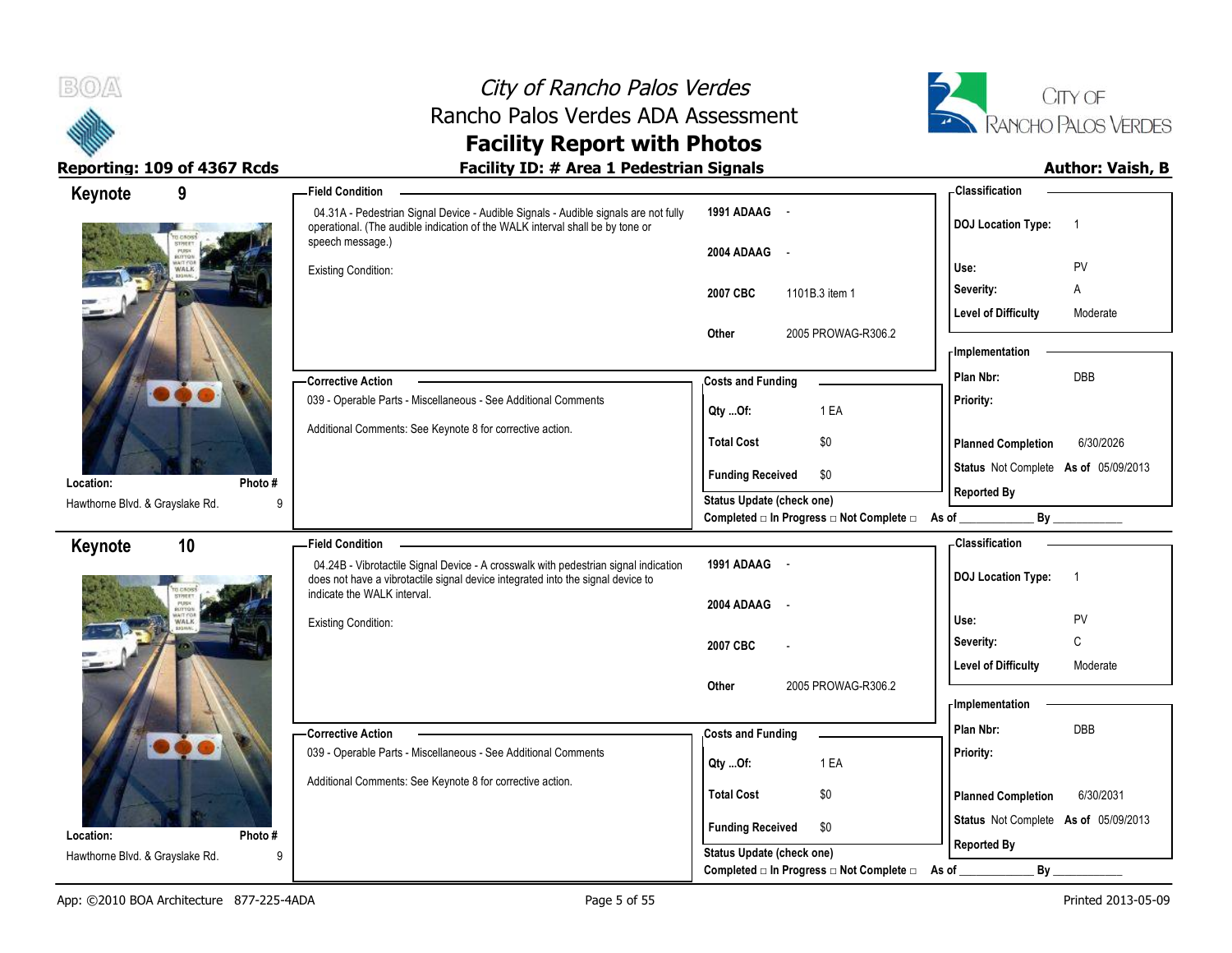



| Keynote<br>11                                                | <b>Field Condition</b>                                                                                                                                                                                                                                         |                                                  | <b>Classification</b>                       |
|--------------------------------------------------------------|----------------------------------------------------------------------------------------------------------------------------------------------------------------------------------------------------------------------------------------------------------------|--------------------------------------------------|---------------------------------------------|
|                                                              | 04.25 - Pedestrian Signal Device - Clear Floor Space - Location of pedestrian<br>signal device does not accommodate a level 30" x 48" min clear space, centered                                                                                                | 1991 ADAAG 4.2.4                                 | <b>DOJ Location Type:</b><br>$\overline{1}$ |
|                                                              | and parallel to the pedestrian signal push button. (Accessible pedestrian signals<br>shall be located so that the vibrotactile feature can be contacted from the level<br>landing serving a curb ramp, if provided, or from a clear floor or ground space that | 2004 ADAAG<br>305.3, Fig. 305.3                  | Use:<br>PV                                  |
|                                                              | is in line with the crosswalk line adjacent to the vehicle stop line.)                                                                                                                                                                                         | 2007 CBC<br>1118B.4 item 1                       | C<br>Severity:                              |
|                                                              | Existing Condition: 4.4% CS.                                                                                                                                                                                                                                   |                                                  | <b>Level of Difficulty</b><br>Moderate      |
|                                                              |                                                                                                                                                                                                                                                                | Other<br>2005 PROWAG-R306.2.1                    |                                             |
|                                                              |                                                                                                                                                                                                                                                                |                                                  | - Implementation                            |
|                                                              | <b>Corrective Action</b>                                                                                                                                                                                                                                       | <b>Costs and Funding</b>                         | DBB<br>Plan Nbr:                            |
|                                                              | 027 - Site Work - Miscellaneous - See Additional Comments                                                                                                                                                                                                      | $Qty$ Of:<br>1 EA                                | Priority:                                   |
|                                                              | Additional Comments: See Keynote 8 for corrective action.                                                                                                                                                                                                      | <b>Total Cost</b><br>\$0                         |                                             |
|                                                              |                                                                                                                                                                                                                                                                |                                                  | <b>Planned Completion</b><br>6/30/2031      |
| Location:<br>Photo#                                          |                                                                                                                                                                                                                                                                | <b>Funding Received</b><br>\$0                   | Status Not Complete As of 05/09/2013        |
| Hawthorne Blvd. & Grayslake Rd.<br>8                         |                                                                                                                                                                                                                                                                | Status Update (check one)                        | <b>Reported By</b>                          |
|                                                              |                                                                                                                                                                                                                                                                | Completed □ In Progress □ Not Complete □ As of _ | By                                          |
|                                                              |                                                                                                                                                                                                                                                                |                                                  |                                             |
| 12<br>Keynote                                                | <b>Field Condition</b>                                                                                                                                                                                                                                         |                                                  | - Classification                            |
|                                                              | 04.32C - Push Button Size - The pedestrian signal push button is not a min 2"<br>across in one dimension.                                                                                                                                                      | 1991 ADAAG -                                     | <b>DOJ</b> Location Type:<br>$\overline{1}$ |
|                                                              | Existing Condition: 1/2" diameter.                                                                                                                                                                                                                             | 2004 ADAAG<br>$\sim$                             |                                             |
|                                                              |                                                                                                                                                                                                                                                                |                                                  | Use:<br>PV                                  |
| PUSH <sup>*</sup>                                            |                                                                                                                                                                                                                                                                | 2007 CBC                                         | C<br>Severity:                              |
| <b>FOR</b>                                                   |                                                                                                                                                                                                                                                                |                                                  | <b>Level of Difficulty</b><br>Moderate      |
| 木                                                            |                                                                                                                                                                                                                                                                | 2005 PROWAG-R306.3.3<br>Other                    | <b>Implementation</b>                       |
|                                                              |                                                                                                                                                                                                                                                                |                                                  | Plan Nbr:<br><b>DBB</b>                     |
|                                                              | -Corrective Action                                                                                                                                                                                                                                             | <b>Costs and Funding</b>                         |                                             |
|                                                              | 039 - Operable Parts - Miscellaneous - See Additional Comments                                                                                                                                                                                                 | 2 EA<br>$Qty$ Of:                                | Priority:                                   |
|                                                              | Additional Comments: See Keynote 14 for corrective action.                                                                                                                                                                                                     | <b>Total Cost</b><br>\$0                         | <b>Planned Completion</b><br>6/30/2031      |
|                                                              |                                                                                                                                                                                                                                                                | <b>Funding Received</b><br>\$0                   | Status Not Complete As of 05/09/2013        |
| Location:<br>Photo#<br>12<br>Hawthorne Blvd. & Grayslake Rd. |                                                                                                                                                                                                                                                                | <b>Status Update (check one)</b>                 | <b>Reported By</b>                          |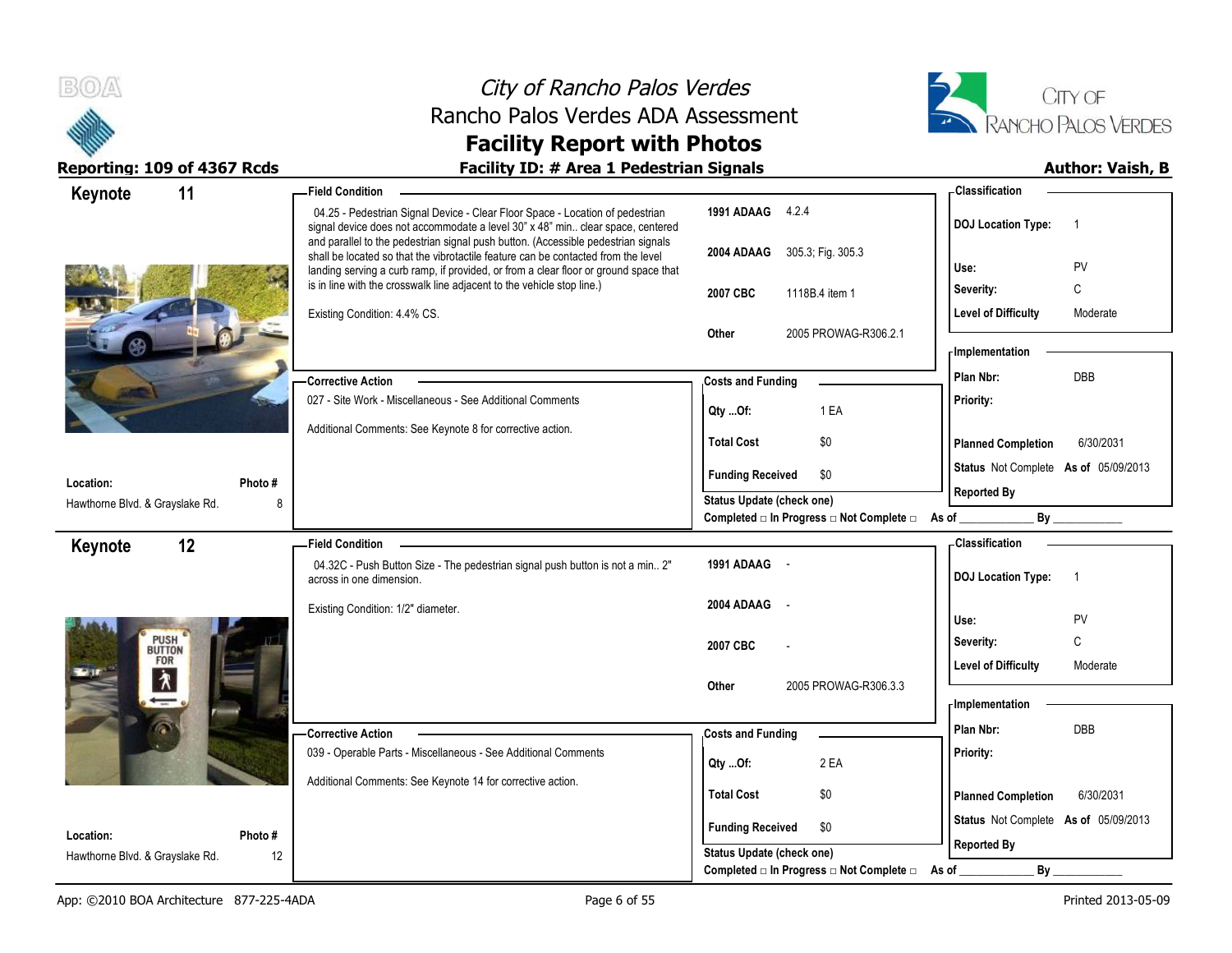



| Keynote                                   | 13     | <b>Field Condition</b>                                                                                                                                                 |                                                                       | <b>Classification</b>                       |
|-------------------------------------------|--------|------------------------------------------------------------------------------------------------------------------------------------------------------------------------|-----------------------------------------------------------------------|---------------------------------------------|
|                                           |        | 04.24A - Audible Signal Device - A crosswalk with pedestrian signal indication<br>does not have an audible signal device to indicate the WALK interval.                | 1991 ADAAG -                                                          | <b>DOJ Location Type:</b><br>$\overline{1}$ |
|                                           |        | <b>Existing Condition:</b>                                                                                                                                             | 2004 ADAAG<br>$\sim$ $\sim$                                           | Use:<br>PV                                  |
| PUSH <sup>®</sup>                         |        |                                                                                                                                                                        |                                                                       | Severity:<br>A                              |
| FOR                                       |        |                                                                                                                                                                        | 2007 CBC                                                              | <b>Level of Difficulty</b><br>Moderate      |
| $\lambda$                                 |        |                                                                                                                                                                        | 2005 PROWAG-R306.2<br>Other                                           | - Implementation                            |
|                                           |        | -Corrective Action                                                                                                                                                     | <b>Costs and Funding</b>                                              | DBB<br>Plan Nbr:                            |
|                                           |        | 039 - Operable Parts - Miscellaneous - See Additional Comments                                                                                                         | 2 EA<br>Qty Of:                                                       | Priority:                                   |
|                                           |        | Additional Comments: Provide audible signal device.                                                                                                                    | <b>Total Cost</b><br>\$4,800                                          | <b>Planned Completion</b><br>6/30/2026      |
| Location:                                 | Photo# |                                                                                                                                                                        | <b>Funding Received</b><br>\$0                                        | Status Not Complete As of 05/09/2013        |
| Hawthorne Blvd. & Grayslake Rd.           | 12     |                                                                                                                                                                        | Status Update (check one)                                             | <b>Reported By</b>                          |
|                                           |        |                                                                                                                                                                        | Completed □ In Progress □ Not Complete □ As of _                      | By                                          |
| Keynote                                   | 14     | <b>Field Condition</b>                                                                                                                                                 |                                                                       | - Classification                            |
|                                           |        | 04.24B - Vibrotactile Signal Device - A crosswalk with pedestrian signal indication<br>does not have a vibrotactile signal device integrated into the signal device to | 1991 ADAAG -                                                          | <b>DOJ</b> Location Type:<br>$\overline{1}$ |
|                                           |        |                                                                                                                                                                        |                                                                       |                                             |
|                                           |        | indicate the WALK interval.                                                                                                                                            | 2004 ADAAG -                                                          |                                             |
|                                           |        | <b>Existing Condition:</b>                                                                                                                                             |                                                                       | PV<br>Use:                                  |
| PUSH <sup>'</sup><br>BUTTON<br><b>FOR</b> |        |                                                                                                                                                                        | 2007 CBC                                                              | C<br>Severity:                              |
|                                           |        |                                                                                                                                                                        |                                                                       | <b>Level of Difficulty</b><br>Moderate      |
| $\frac{1}{\sqrt{2}}$                      |        |                                                                                                                                                                        | 2005 PROWAG-R306.2<br>Other                                           | - Implementation                            |
|                                           |        | -Corrective Action                                                                                                                                                     |                                                                       | DBB<br>Plan Nbr:                            |
|                                           |        | 039 - Operable Parts - Miscellaneous - See Additional Comments                                                                                                         | <b>Costs and Funding</b>                                              | Priority:                                   |
|                                           |        | Additional Comments: Provide vibrotactile signal device. Also, mount new devices                                                                                       | 2 EA<br>Qty Of:                                                       |                                             |
|                                           |        | on separate poles a minimum of 10' apart.                                                                                                                              | <b>Total Cost</b><br>\$4,800                                          | <b>Planned Completion</b><br>6/30/2031      |
| Location:                                 | Photo# |                                                                                                                                                                        | <b>Funding Received</b><br>\$0                                        | Status Not Complete As of 05/09/2013        |
| Hawthorne Blvd. & Grayslake Rd.           | 12     |                                                                                                                                                                        | Status Update (check one)<br>Completed □ In Progress □ Not Complete □ | <b>Reported By</b><br>$By_$<br>As of        |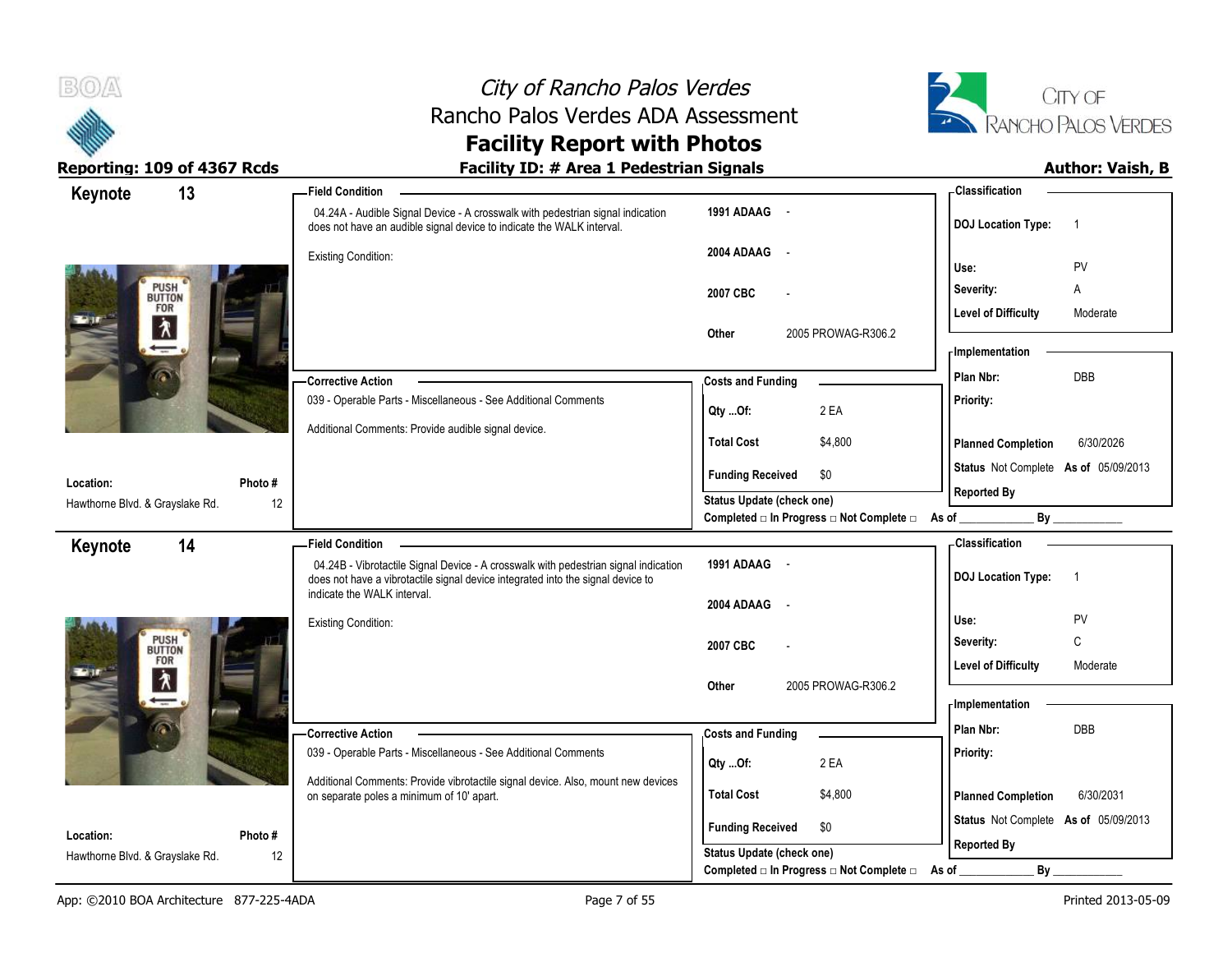



| 15<br>Keynote                                |                                                                        | <b>Field Condition</b>                                                                                                                                                                                                                                         |                                                                    | - Classification                                                                                                                                                                                                                           |
|----------------------------------------------|------------------------------------------------------------------------|----------------------------------------------------------------------------------------------------------------------------------------------------------------------------------------------------------------------------------------------------------------|--------------------------------------------------------------------|--------------------------------------------------------------------------------------------------------------------------------------------------------------------------------------------------------------------------------------------|
|                                              |                                                                        | 04.25 - Pedestrian Signal Device - Clear Floor Space - Location of pedestrian<br>signal device does not accommodate a level 30" x 48" min clear space, centered                                                                                                | 1991 ADAAG 4.2.4                                                   | <b>DOJ Location Type:</b><br>- 1                                                                                                                                                                                                           |
|                                              |                                                                        | and parallel to the pedestrian signal push button. (Accessible pedestrian signals<br>shall be located so that the vibrotactile feature can be contacted from the level<br>landing serving a curb ramp, if provided, or from a clear floor or ground space that | 305.3; Fig. 305.3<br>2004 ADAAG                                    | PV<br>Use:                                                                                                                                                                                                                                 |
|                                              | is in line with the crosswalk line adjacent to the vehicle stop line.) | 2007 CBC<br>1118B.4 item 1                                                                                                                                                                                                                                     | C<br>Severity:                                                     |                                                                                                                                                                                                                                            |
|                                              |                                                                        | Existing Condition: 3.1% CS.                                                                                                                                                                                                                                   |                                                                    | <b>Level of Difficulty</b><br>High                                                                                                                                                                                                         |
|                                              |                                                                        |                                                                                                                                                                                                                                                                | Other<br>2005 PROWAG-R306.2.1                                      |                                                                                                                                                                                                                                            |
|                                              |                                                                        |                                                                                                                                                                                                                                                                |                                                                    | - Implementation                                                                                                                                                                                                                           |
|                                              |                                                                        | <b>Corrective Action</b>                                                                                                                                                                                                                                       | <b>Costs and Funding</b>                                           | <b>DBB</b><br>Plan Nbr:                                                                                                                                                                                                                    |
|                                              |                                                                        | 008 - Concrete Landing - Remove non-compliant pavement and replace with new<br>concrete. The landing slope shall not exceed 2% in any direction.                                                                                                               | 30 SF<br>Qty Of:                                                   | Priority:                                                                                                                                                                                                                                  |
|                                              |                                                                        | Additional Comments: Relocate curb ramp.                                                                                                                                                                                                                       | <b>Total Cost</b><br>\$4,176                                       | <b>Planned Completion</b><br>6/30/2031                                                                                                                                                                                                     |
|                                              |                                                                        |                                                                                                                                                                                                                                                                | <b>Funding Received</b><br>\$0                                     | Status Not Complete As of 05/09/2013                                                                                                                                                                                                       |
| Location:<br>Hawthorne Blvd. & Grayslake Rd. | Photo#<br>15                                                           |                                                                                                                                                                                                                                                                | <b>Status Update (check one)</b>                                   | <b>Reported By</b>                                                                                                                                                                                                                         |
|                                              |                                                                        |                                                                                                                                                                                                                                                                | Completed □ In Progress □ Not Complete □                           | By the contract of the contract of the contract of the contract of the contract of the contract of the contract of the contract of the contract of the contract of the contract of the contract of the contract of the contrac<br>As of __ |
| 16<br>Keynote                                |                                                                        | <b>Field Condition</b>                                                                                                                                                                                                                                         |                                                                    | - Classification                                                                                                                                                                                                                           |
|                                              |                                                                        | 04.40 - Other - Curb Ramps and Pedestrian Crossings - See Additional<br>Comments                                                                                                                                                                               | 1991 ADAAG -                                                       | <b>DOJ Location Type:</b><br>$\overline{1}$                                                                                                                                                                                                |
|                                              |                                                                        | Existing Condition: Path of travel to push button not provided.                                                                                                                                                                                                | 2004 ADAAG                                                         |                                                                                                                                                                                                                                            |
|                                              |                                                                        |                                                                                                                                                                                                                                                                |                                                                    | Use:<br>PV<br>C                                                                                                                                                                                                                            |
|                                              |                                                                        |                                                                                                                                                                                                                                                                | 2007 CBC                                                           | Severity:                                                                                                                                                                                                                                  |
|                                              |                                                                        |                                                                                                                                                                                                                                                                | Other                                                              | <b>Level of Difficulty</b><br>High                                                                                                                                                                                                         |
|                                              |                                                                        |                                                                                                                                                                                                                                                                |                                                                    | <b>Implementation</b>                                                                                                                                                                                                                      |
|                                              |                                                                        | <b>Corrective Action</b>                                                                                                                                                                                                                                       | <b>Costs and Funding</b>                                           | Plan Nbr:<br><b>DBB</b>                                                                                                                                                                                                                    |
|                                              |                                                                        | 006 - Concrete Walk - Remove non-compliant pavement and replace with new<br>concrete (area as shown on the drawings). The walkway slope shall not exceed 5%                                                                                                    | 48 SF<br>QtyOf:                                                    | Priority:                                                                                                                                                                                                                                  |
|                                              |                                                                        |                                                                                                                                                                                                                                                                |                                                                    |                                                                                                                                                                                                                                            |
|                                              |                                                                        | along the POT and cross slope shall not exceed 2%.                                                                                                                                                                                                             | <b>Total Cost</b><br>\$3,322                                       | <b>Planned Completion</b><br>6/30/2031                                                                                                                                                                                                     |
|                                              |                                                                        | Additional Comments: Provide new vibrotactile signal device at new location.                                                                                                                                                                                   |                                                                    | Status Not Complete As of 05/09/2013                                                                                                                                                                                                       |
| Location:<br>Hawthorne Blvd. & Grayslake Rd. | Photo#<br>16                                                           |                                                                                                                                                                                                                                                                | <b>Funding Received</b><br>\$0<br><b>Status Update (check one)</b> | <b>Reported By</b>                                                                                                                                                                                                                         |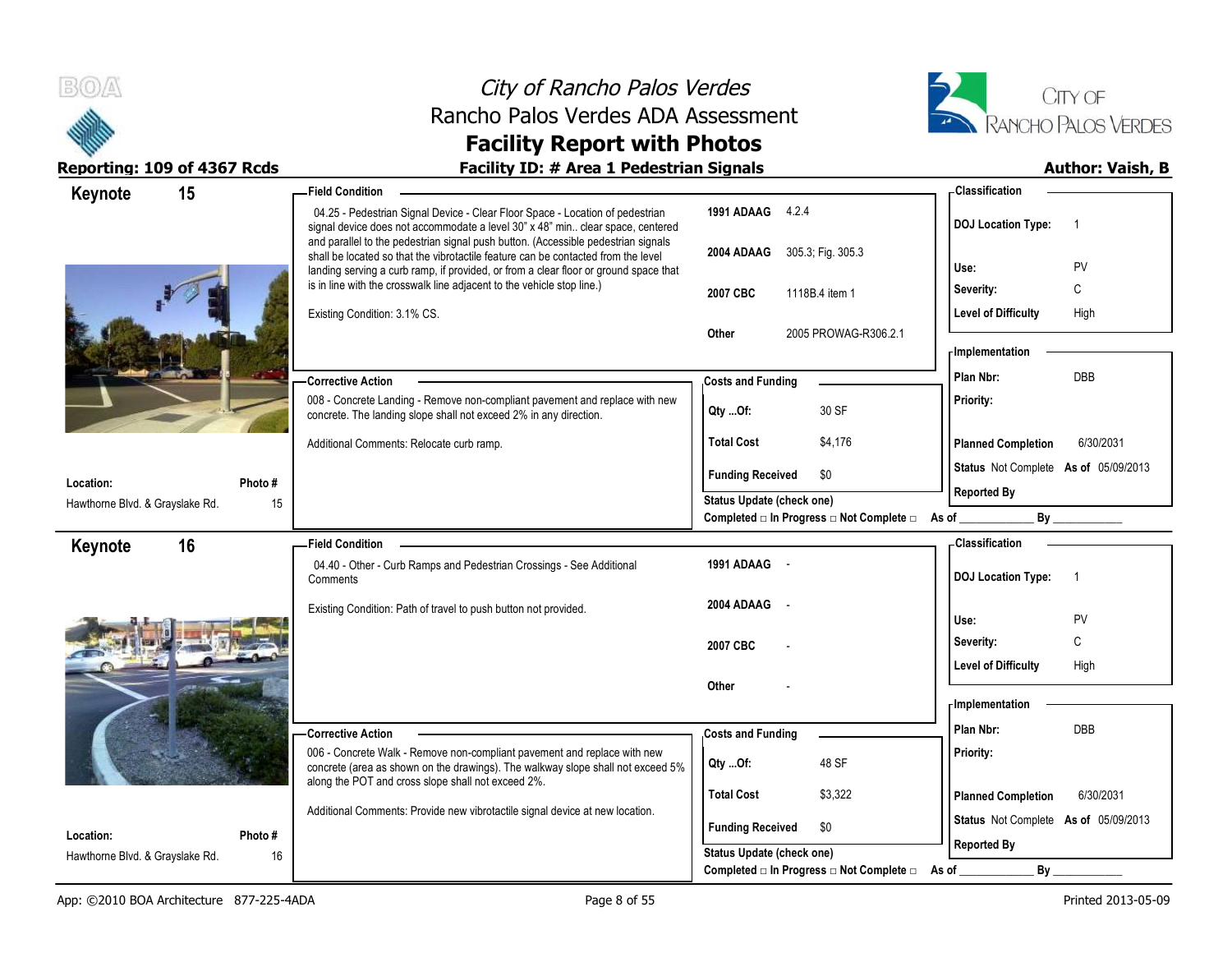



| Keynote                         | 17         | <b>Field Condition</b>                                                                                                                                                                                                                                         |                                                                       | - Classification                            |
|---------------------------------|------------|----------------------------------------------------------------------------------------------------------------------------------------------------------------------------------------------------------------------------------------------------------------|-----------------------------------------------------------------------|---------------------------------------------|
|                                 |            | 04.25 - Pedestrian Signal Device - Clear Floor Space - Location of pedestrian<br>signal device does not accommodate a level 30" x 48" min clear space, centered                                                                                                | 1991 ADAAG 4.2.4                                                      | <b>DOJ Location Type:</b><br>$\overline{1}$ |
|                                 |            | and parallel to the pedestrian signal push button. (Accessible pedestrian signals<br>shall be located so that the vibrotactile feature can be contacted from the level<br>landing serving a curb ramp, if provided, or from a clear floor or ground space that | 2004 ADAAG 305.3, Fig. 305.3                                          | PV<br>Use:                                  |
|                                 |            | is in line with the crosswalk line adjacent to the vehicle stop line.)                                                                                                                                                                                         | 2007 CBC<br>1118B.4 item 1                                            | C<br>Severity:                              |
|                                 |            | Existing Condition: Surface material is not stable or firm.                                                                                                                                                                                                    |                                                                       | <b>Level of Difficulty</b><br>Moderate      |
|                                 |            |                                                                                                                                                                                                                                                                | 2005 PROWAG-R306.2.1<br>Other                                         |                                             |
|                                 |            |                                                                                                                                                                                                                                                                |                                                                       | - Implementation                            |
|                                 |            | <b>Corrective Action</b>                                                                                                                                                                                                                                       | <b>Costs and Funding</b>                                              | <b>DBB</b><br>Plan Nbr:                     |
|                                 |            | 027 - Site Work - Miscellaneous - See Additional Comments                                                                                                                                                                                                      | 1 EA                                                                  | Priority:                                   |
|                                 |            | Additional Comments: See Keynote 16 for corrective action.                                                                                                                                                                                                     | Qty Of:                                                               |                                             |
|                                 |            |                                                                                                                                                                                                                                                                | <b>Total Cost</b><br>\$0                                              | <b>Planned Completion</b><br>6/30/2031      |
| Location:                       | Photo #    |                                                                                                                                                                                                                                                                | <b>Funding Received</b><br>\$0                                        | Status Not Complete As of 05/09/2013        |
| Hawthorne Blvd. & Grayslake Rd. | 16         |                                                                                                                                                                                                                                                                | Status Update (check one)                                             | <b>Reported By</b>                          |
|                                 |            |                                                                                                                                                                                                                                                                | Completed □ In Progress □ Not Complete □ As of _                      | By                                          |
| Keynote                         | 18         | <b>Field Condition</b>                                                                                                                                                                                                                                         |                                                                       | - Classification                            |
|                                 |            | 04.32C - Push Button Size - The pedestrian signal push button is not a min 2"<br>across in one dimension.                                                                                                                                                      | 1991 ADAAG -                                                          | <b>DOJ Location Type:</b><br>$\overline{1}$ |
|                                 |            |                                                                                                                                                                                                                                                                |                                                                       |                                             |
|                                 |            |                                                                                                                                                                                                                                                                |                                                                       |                                             |
|                                 | PUSH       | Existing Condition: 1/2" diameter.                                                                                                                                                                                                                             | 2004 ADAAG                                                            | Use:<br>PV                                  |
|                                 | BUTTON     |                                                                                                                                                                                                                                                                | 2007 CBC                                                              | C<br>Severity:                              |
|                                 | <b>FOR</b> |                                                                                                                                                                                                                                                                |                                                                       | <b>Level of Difficulty</b><br>Moderate      |
|                                 |            |                                                                                                                                                                                                                                                                | 2005 PROWAG-R306.3.3<br>Other                                         |                                             |
|                                 |            |                                                                                                                                                                                                                                                                |                                                                       | - Implementation                            |
|                                 |            | <b>Corrective Action</b>                                                                                                                                                                                                                                       | <b>Costs and Funding</b>                                              | Plan Nbr:<br>DBB                            |
|                                 |            | 039 - Operable Parts - Miscellaneous - See Additional Comments                                                                                                                                                                                                 | 1 EA<br>Qty Of:                                                       | Priority:                                   |
|                                 |            | Additional Comments: See Keynote 16 for corrective action.                                                                                                                                                                                                     |                                                                       |                                             |
|                                 |            |                                                                                                                                                                                                                                                                | <b>Total Cost</b><br>\$0                                              | <b>Planned Completion</b><br>6/30/2031      |
| Location:                       | Photo#     |                                                                                                                                                                                                                                                                | <b>Funding Received</b><br>\$0                                        | Status Not Complete As of 05/09/2013        |
| Hawthorne Blvd. & Grayslake Rd. | 18         |                                                                                                                                                                                                                                                                | Status Update (check one)<br>Completed □ In Progress □ Not Complete □ | <b>Reported By</b><br>By<br>As of           |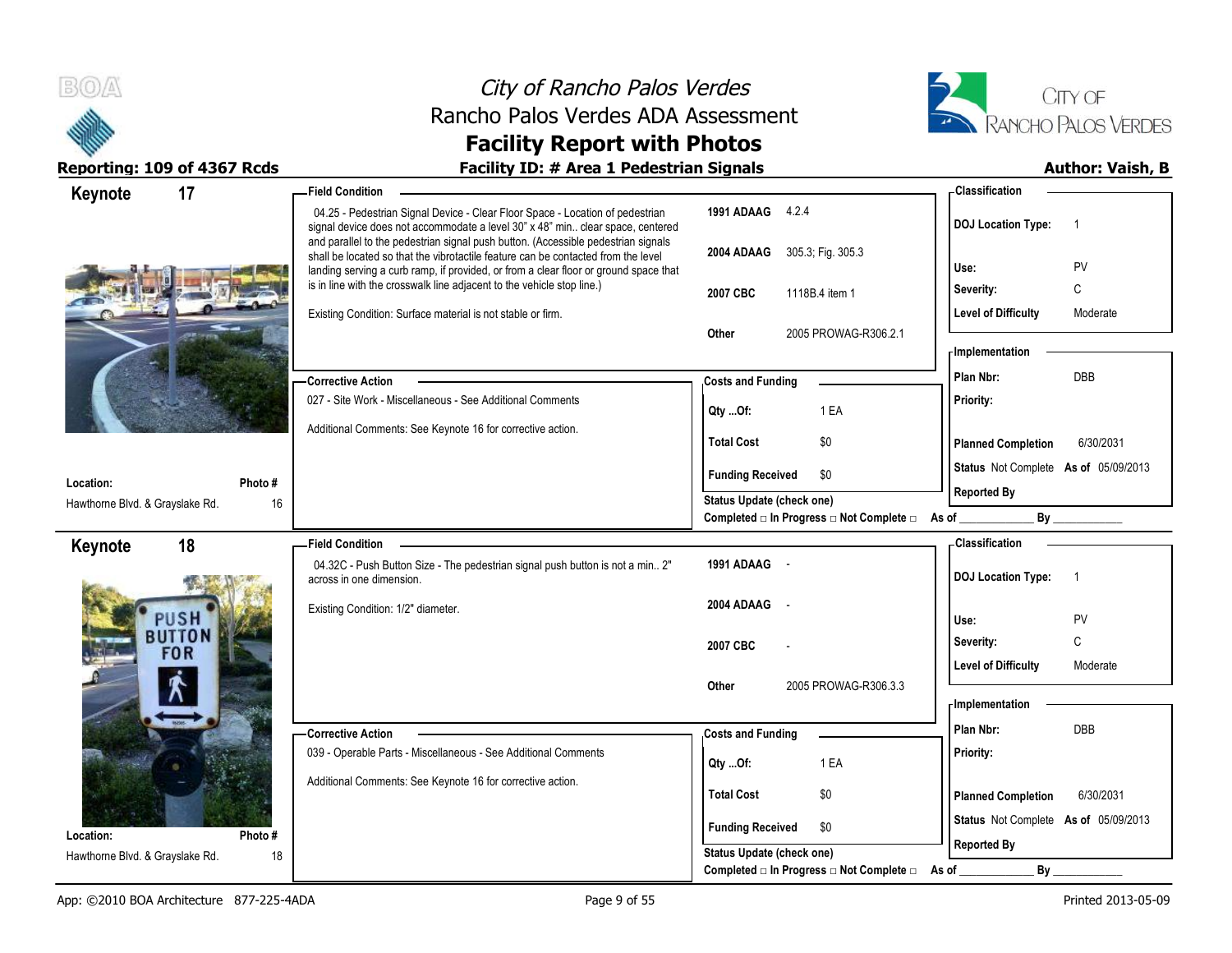



| Keynote                                      | 19                    | -Field Condition                                                                                                                                                                                      |                                                                                      | - Classification                                           |
|----------------------------------------------|-----------------------|-------------------------------------------------------------------------------------------------------------------------------------------------------------------------------------------------------|--------------------------------------------------------------------------------------|------------------------------------------------------------|
|                                              |                       | 04.24B - Vibrotactile Signal Device - A crosswalk with pedestrian signal indication<br>does not have a vibrotactile signal device integrated into the signal device to<br>indicate the WALK interval. | 1991 ADAAG -<br>2004 ADAAG<br>$\sim$                                                 | <b>DOJ Location Type:</b><br>$\overline{1}$                |
|                                              | PUSH<br><b>BUTTON</b> | <b>Existing Condition:</b>                                                                                                                                                                            |                                                                                      | PV<br>Use:                                                 |
|                                              | <b>FOR</b>            |                                                                                                                                                                                                       | 2007 CBC                                                                             | C<br>Severity:                                             |
|                                              |                       |                                                                                                                                                                                                       | 2005 PROWAG-R306.2<br>Other                                                          | <b>Level of Difficulty</b><br>Moderate<br>- Implementation |
|                                              |                       |                                                                                                                                                                                                       |                                                                                      |                                                            |
|                                              |                       | <b>Corrective Action</b>                                                                                                                                                                              | <b>Costs and Funding</b>                                                             | <b>DBB</b><br>Plan Nbr:                                    |
|                                              |                       | 039 - Operable Parts - Miscellaneous - See Additional Comments<br>Additional Comments: See Keynote 16 for corrective action.                                                                          | 1 EA<br>Qty Of:                                                                      | Priority:                                                  |
|                                              |                       |                                                                                                                                                                                                       | <b>Total Cost</b><br>\$0                                                             | <b>Planned Completion</b><br>6/30/2031                     |
| Location:                                    | Photo#                |                                                                                                                                                                                                       | <b>Funding Received</b><br>\$0                                                       | Status Not Complete As of 05/09/2013                       |
| Hawthorne Blvd. & Grayslake Rd.              | 18                    |                                                                                                                                                                                                       | <b>Status Update (check one)</b><br>Completed □ In Progress □ Not Complete □ As of _ | <b>Reported By</b><br>By                                   |
| Keynote                                      | 20                    | <b>Field Condition</b>                                                                                                                                                                                |                                                                                      | - Classification                                           |
|                                              |                       |                                                                                                                                                                                                       |                                                                                      |                                                            |
|                                              |                       | 04.24A - Audible Signal Device - A crosswalk with pedestrian signal indication<br>does not have an audible signal device to indicate the WALK interval.                                               | 1991 ADAAG -                                                                         | <b>DOJ Location Type:</b><br>$\overline{1}$                |
|                                              | PUSH                  | <b>Existing Condition:</b>                                                                                                                                                                            | 2004 ADAAG                                                                           | Use:<br>PV                                                 |
|                                              | <b>BUTTON</b>         |                                                                                                                                                                                                       | 2007 CBC                                                                             | Α<br>Severity:                                             |
|                                              | <b>FOR</b>            |                                                                                                                                                                                                       |                                                                                      | <b>Level of Difficulty</b><br>Moderate                     |
|                                              |                       |                                                                                                                                                                                                       | 2005 PROWAG-R306.2<br>Other                                                          |                                                            |
|                                              |                       |                                                                                                                                                                                                       |                                                                                      | - Implementation                                           |
|                                              |                       | <b>Corrective Action</b>                                                                                                                                                                              | <b>Costs and Funding</b>                                                             | Plan Nbr:<br>DBB                                           |
|                                              |                       | 039 - Operable Parts - Miscellaneous - See Additional Comments                                                                                                                                        | 1 EA<br>Qty Of:                                                                      | Priority:                                                  |
|                                              |                       | Additional Comments: Provide audible signal device.                                                                                                                                                   | <b>Total Cost</b><br>\$2,400                                                         | <b>Planned Completion</b><br>6/30/2026                     |
|                                              |                       |                                                                                                                                                                                                       | <b>Funding Received</b><br>\$0                                                       | Status Not Complete As of 05/09/2013                       |
| Location:<br>Hawthorne Blvd. & Grayslake Rd. | Photo#<br>18          |                                                                                                                                                                                                       | Status Update (check one)                                                            | <b>Reported By</b>                                         |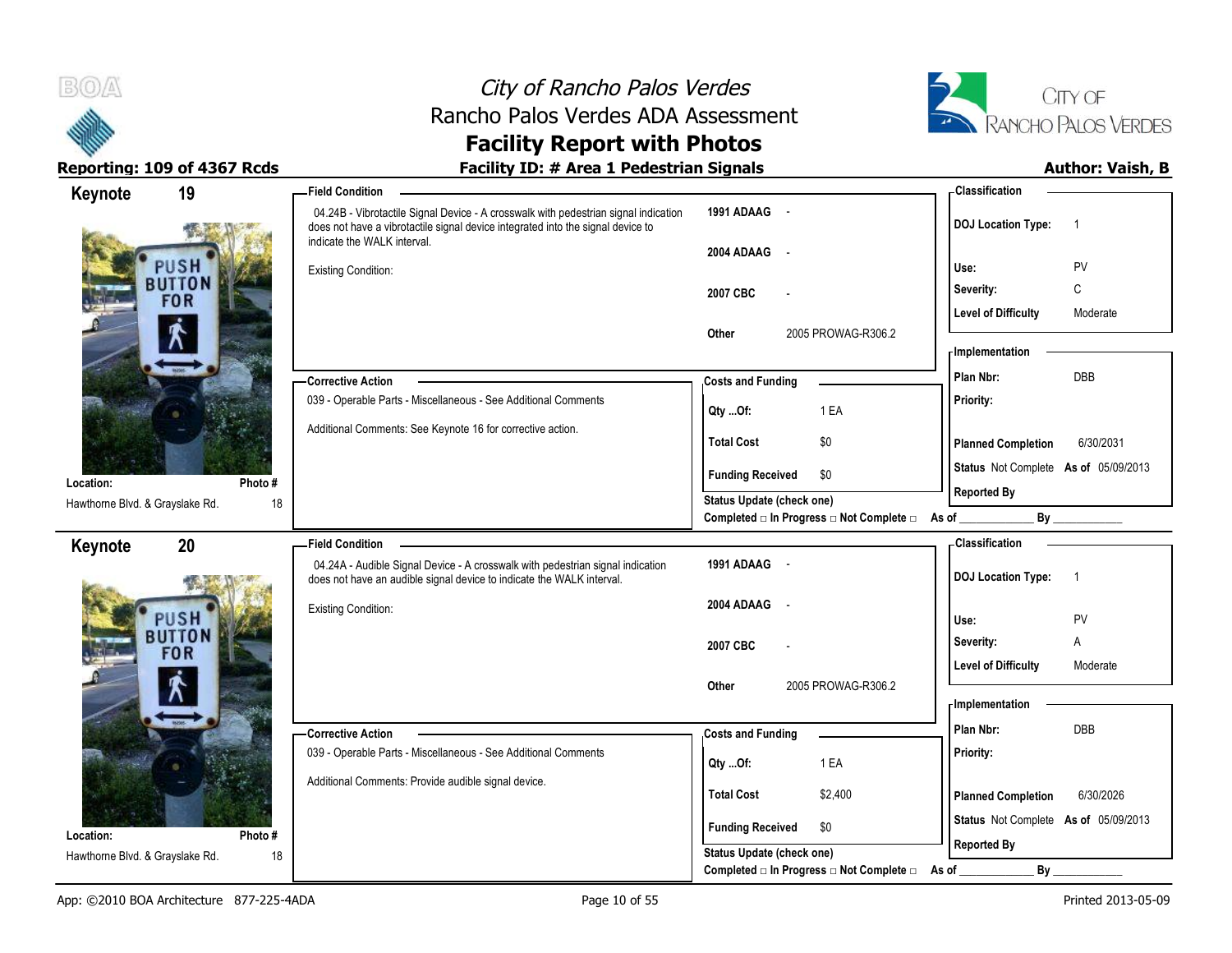



| Keynote                         | 21      | <b>Field Condition</b>                                                                                                                                                 |                                                                             | - Classification                            |
|---------------------------------|---------|------------------------------------------------------------------------------------------------------------------------------------------------------------------------|-----------------------------------------------------------------------------|---------------------------------------------|
|                                 |         | 04.32C - Push Button Size - The pedestrian signal push button is not a min 2"<br>across in one dimension.                                                              | 1991 ADAAG -                                                                | <b>DOJ Location Type:</b><br>$\overline{1}$ |
|                                 |         | Existing Condition: 1/2" diameter.                                                                                                                                     | 2004 ADAAG<br>$\sim$                                                        | PV<br>Use:                                  |
|                                 |         |                                                                                                                                                                        | 2007 CBC                                                                    | С<br>Severity:                              |
|                                 |         |                                                                                                                                                                        |                                                                             | <b>Level of Difficulty</b><br>Moderate      |
|                                 |         |                                                                                                                                                                        | Other<br>2005 PROWAG-R306.3.3                                               | - Implementation                            |
|                                 |         | Corrective Action                                                                                                                                                      | <b>Costs and Funding</b>                                                    | DBB<br>Plan Nbr:                            |
|                                 |         | 039 - Operable Parts - Miscellaneous - See Additional Comments                                                                                                         | 1 EA<br>Qty Of:                                                             | Priority:                                   |
|                                 |         | Additional Comments: See Keynote 22 for corrective action.                                                                                                             | <b>Total Cost</b><br>\$0                                                    | <b>Planned Completion</b><br>6/30/2031      |
| Location:                       | Photo#  |                                                                                                                                                                        | \$0<br><b>Funding Received</b>                                              | Status Not Complete As of 05/09/2013        |
| Hawthorne Blvd. & Grayslake Rd. | 21      |                                                                                                                                                                        | Status Update (check one)<br>Completed □ In Progress □ Not Complete □ As of | <b>Reported By</b><br>By                    |
| Keynote                         | 22      | <b>Field Condition</b>                                                                                                                                                 |                                                                             | <b>Classification</b>                       |
|                                 |         | 04.24B - Vibrotactile Signal Device - A crosswalk with pedestrian signal indication<br>does not have a vibrotactile signal device integrated into the signal device to | 1991 ADAAG -                                                                | <b>DOJ Location Type:</b><br>$\overline{1}$ |
|                                 |         | indicate the WALK interval.                                                                                                                                            | 2004 ADAAG<br>$\sim$ $-$                                                    |                                             |
|                                 |         | <b>Existing Condition:</b>                                                                                                                                             |                                                                             | PV<br>Use:<br>$\mathsf C$<br>Severity:      |
|                                 |         |                                                                                                                                                                        | 2007 CBC                                                                    | <b>Level of Difficulty</b><br>Moderate      |
|                                 |         |                                                                                                                                                                        |                                                                             |                                             |
|                                 |         |                                                                                                                                                                        | 2005 PROWAG-R306.2<br>Other                                                 |                                             |
|                                 |         |                                                                                                                                                                        |                                                                             | <b>Implementation</b>                       |
|                                 |         | - Corrective Action                                                                                                                                                    | <b>Costs and Funding</b>                                                    | Plan Nbr:<br>DBB                            |
|                                 |         | 039 - Operable Parts - Miscellaneous - See Additional Comments                                                                                                         | 2 EA<br>Qty Of:                                                             | Priority:                                   |
|                                 |         | Additional Comments: Replace with vibrotactile signal device. Mount devices on<br>separate poles a minimum of 10' apart.                                               | <b>Total Cost</b><br>\$4,800                                                | <b>Planned Completion</b><br>6/30/2031      |
| Location:                       | Photo # |                                                                                                                                                                        | <b>Funding Received</b><br>\$0                                              | Status Not Complete As of 05/09/2013        |
| Hawthorne Blvd. & Grayslake Rd. | 21      |                                                                                                                                                                        | Status Update (check one)<br>Completed □ In Progress □ Not Complete □       | <b>Reported By</b><br>By<br>As of           |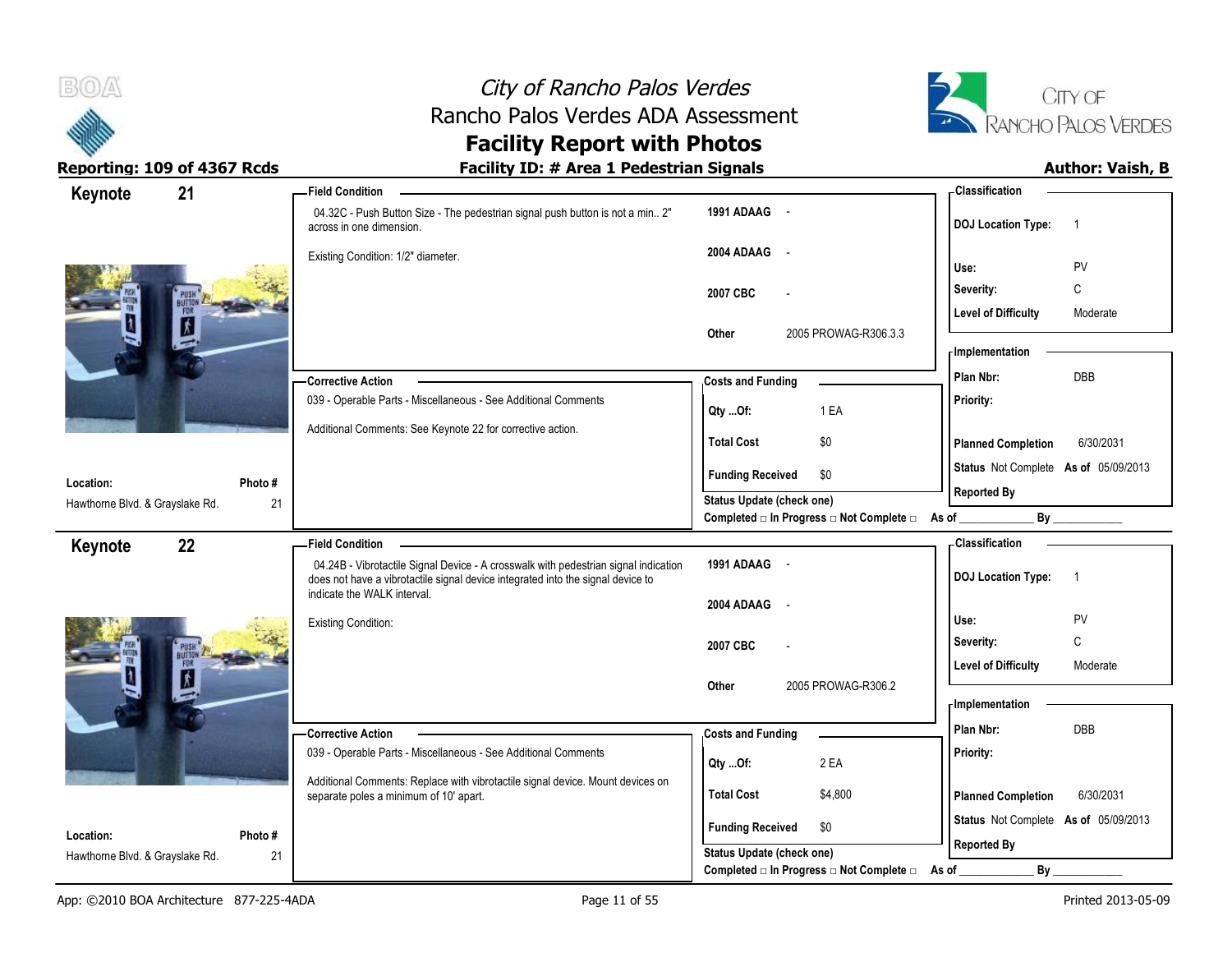



| Keynote                         | 23     | <b>Field Condition</b>                                                                                                                                  |                                                | - Classification                            |
|---------------------------------|--------|---------------------------------------------------------------------------------------------------------------------------------------------------------|------------------------------------------------|---------------------------------------------|
|                                 |        | 04.24A - Audible Signal Device - A crosswalk with pedestrian signal indication<br>does not have an audible signal device to indicate the WALK interval. | 1991 ADAAG -                                   | <b>DOJ</b> Location Type:<br>$\overline{1}$ |
|                                 |        | <b>Existing Condition:</b>                                                                                                                              | 2004 ADAAG<br>$\sim$                           |                                             |
|                                 |        |                                                                                                                                                         | PV<br>Use:                                     |                                             |
|                                 |        | 2007 CBC                                                                                                                                                | Severity:<br>Α                                 |                                             |
|                                 |        |                                                                                                                                                         |                                                | <b>Level of Difficulty</b><br>Moderate      |
|                                 |        |                                                                                                                                                         | 2005 PROWAG-R306.2<br>Other                    | <b>Implementation</b>                       |
|                                 |        |                                                                                                                                                         | DBB<br>Plan Nbr:                               |                                             |
|                                 |        | -Corrective Action                                                                                                                                      | <b>Costs and Funding</b>                       |                                             |
|                                 |        | 039 - Operable Parts - Miscellaneous - See Additional Comments                                                                                          | 1 EA<br>Qty Of:                                | Priority:                                   |
|                                 |        | Additional Comments: Provide audible signal device.                                                                                                     | <b>Total Cost</b><br>\$4,800                   | <b>Planned Completion</b><br>6/30/2026      |
|                                 |        |                                                                                                                                                         | <b>Funding Received</b><br>\$0                 | Status Not Complete As of 05/09/2013        |
| Location:                       | Photo# |                                                                                                                                                         | Status Update (check one)                      | <b>Reported By</b>                          |
| Hawthorne Blvd. & Grayslake Rd. | 21     |                                                                                                                                                         | Completed □ In Progress □ Not Complete □ As of | By                                          |
| Keynote                         | 24     | <b>Field Condition</b>                                                                                                                                  |                                                | - Classification                            |
|                                 |        | 04.40 - Other - Curb Ramps and Pedestrian Crossings - See Additional<br>Comments                                                                        | 1991 ADAAG -                                   | <b>DOJ Location Type:</b><br>$\overline{1}$ |
|                                 |        | Existing Condition: Path of travel to push button not provided.                                                                                         | 2004 ADAAG<br>$\overline{\phantom{a}}$         |                                             |
|                                 |        |                                                                                                                                                         |                                                | Use:<br>PV                                  |
|                                 |        |                                                                                                                                                         | 2007 CBC                                       | $\mathsf{C}$<br>Severity:                   |
|                                 |        |                                                                                                                                                         |                                                | <b>Level of Difficulty</b><br>Moderate      |
|                                 |        |                                                                                                                                                         | Other                                          | - Implementation                            |
|                                 |        |                                                                                                                                                         |                                                |                                             |
|                                 |        | - Corrective Action                                                                                                                                     | <b>Costs and Funding</b>                       | DBB<br>Plan Nbr:                            |
|                                 |        | 039 - Operable Parts - Miscellaneous - See Additional Comments                                                                                          | Qty Of:<br>1 EA                                | Priority:                                   |
|                                 |        | Additional Comments: Recommendation: Remove pedestrian push button device.                                                                              | <b>Total Cost</b><br>\$600                     | 6/30/2031<br><b>Planned Completion</b>      |
|                                 |        |                                                                                                                                                         |                                                |                                             |
| Location:                       | Photo# |                                                                                                                                                         | <b>Funding Received</b><br>\$0                 | Status Not Complete As of 05/09/2013        |
| Hawthorne Blvd. & Grayslake Rd. | 24     |                                                                                                                                                         | <b>Status Update (check one)</b>               | <b>Reported By</b>                          |
|                                 |        |                                                                                                                                                         | Completed □ In Progress □ Not Complete □       | $By_$<br>As of                              |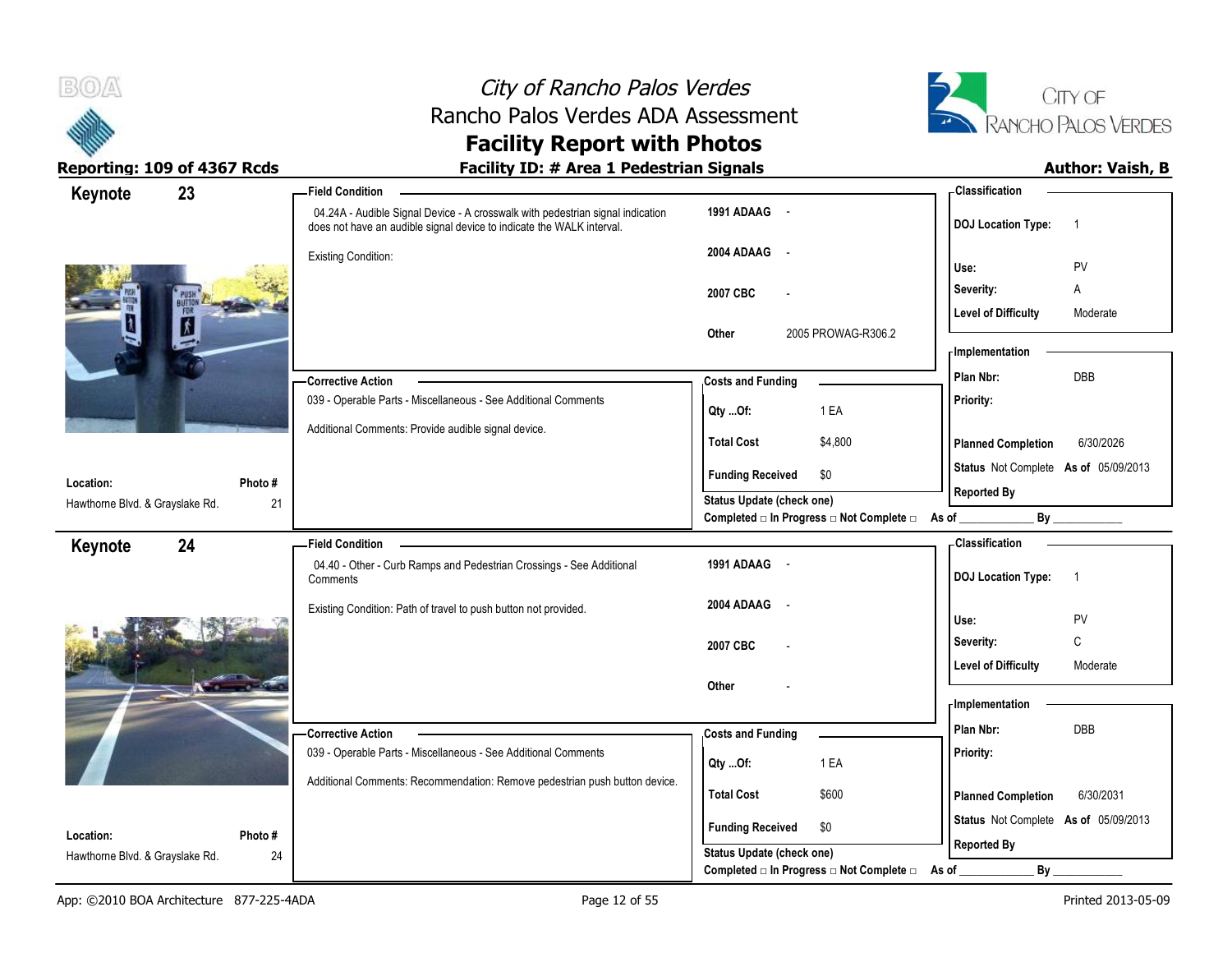



| Keynote                                      | 25            | - Field Condition                                                                                                                                                      |                                                                               | - Classification                            |
|----------------------------------------------|---------------|------------------------------------------------------------------------------------------------------------------------------------------------------------------------|-------------------------------------------------------------------------------|---------------------------------------------|
|                                              |               | 04.24A - Audible Signal Device - A crosswalk with pedestrian signal indication<br>does not have an audible signal device to indicate the WALK interval.                | 1991 ADAAG -                                                                  | <b>DOJ Location Type:</b><br>$\overline{1}$ |
|                                              |               | <b>Existing Condition:</b>                                                                                                                                             | 2004 ADAAG<br>$\sim$                                                          | PV<br>Use:                                  |
| PUSH                                         | UTTON         |                                                                                                                                                                        | 2007 CBC                                                                      | Severity:<br>Α                              |
| <b>FOR</b>                                   |               |                                                                                                                                                                        |                                                                               | <b>Level of Difficulty</b><br>Moderate      |
|                                              |               |                                                                                                                                                                        | 2005 PROWAG-R306.2<br>Other                                                   | <b>Implementation</b>                       |
|                                              |               | -Corrective Action                                                                                                                                                     | <b>Costs and Funding</b>                                                      | Plan Nbr:<br>DBB                            |
|                                              |               | 039 - Operable Parts - Miscellaneous - See Additional Comments                                                                                                         | 1 EA<br>Qty Of:                                                               | Priority:                                   |
|                                              |               | Additional Comments: See Keynote 24 for corrective action.                                                                                                             | <b>Total Cost</b><br>\$0                                                      | 6/30/2026<br><b>Planned Completion</b>      |
| Location:                                    | Photo#        |                                                                                                                                                                        | <b>Funding Received</b><br>\$0                                                | Status Not Complete As of 05/09/2013        |
| Hawthorne Blvd. & Grayslake Rd.              | 26            |                                                                                                                                                                        | Status Update (check one)<br>Completed □ In Progress □ Not Complete □ As of _ | <b>Reported By</b>                          |
| Keynote                                      | 26            | <b>Field Condition</b>                                                                                                                                                 |                                                                               | <b>Classification</b>                       |
|                                              |               |                                                                                                                                                                        |                                                                               |                                             |
|                                              |               | 04.24B - Vibrotactile Signal Device - A crosswalk with pedestrian signal indication<br>does not have a vibrotactile signal device integrated into the signal device to | 1991 ADAAG -                                                                  | <b>DOJ Location Type:</b><br>$\overline{1}$ |
|                                              |               | indicate the WALK interval.                                                                                                                                            | 2004 ADAAG<br>$\sim$ $\sim$                                                   |                                             |
| PUSH                                         |               | <b>Existing Condition:</b>                                                                                                                                             |                                                                               | PV<br>Use:                                  |
| <b>UTTON</b><br><b>FOR</b>                   |               |                                                                                                                                                                        | 2007 CBC                                                                      | $\mathsf{C}$<br>Severity:                   |
|                                              |               |                                                                                                                                                                        | 2005 PROWAG-R306.2<br>Other                                                   | <b>Level of Difficulty</b><br>Moderate      |
|                                              |               |                                                                                                                                                                        |                                                                               | <b>Implementation</b>                       |
|                                              |               | -Corrective Action                                                                                                                                                     | <b>Costs and Funding</b>                                                      | Plan Nbr:<br>DBB                            |
|                                              |               | 039 - Operable Parts - Miscellaneous - See Additional Comments                                                                                                         | 1 EA<br>Qty Of:                                                               | Priority:                                   |
|                                              |               | Additional Comments: See Keynote 24 for corrective action.                                                                                                             | <b>Total Cost</b><br>\$0                                                      | <b>Planned Completion</b><br>6/30/2031      |
|                                              |               |                                                                                                                                                                        | <b>Funding Received</b><br>\$0                                                | Status Not Complete As of 05/09/2013        |
| Location:<br>Hawthorne Blvd. & Grayslake Rd. | Photo #<br>26 |                                                                                                                                                                        | <b>Status Update (check one)</b>                                              | <b>Reported By</b><br>By                    |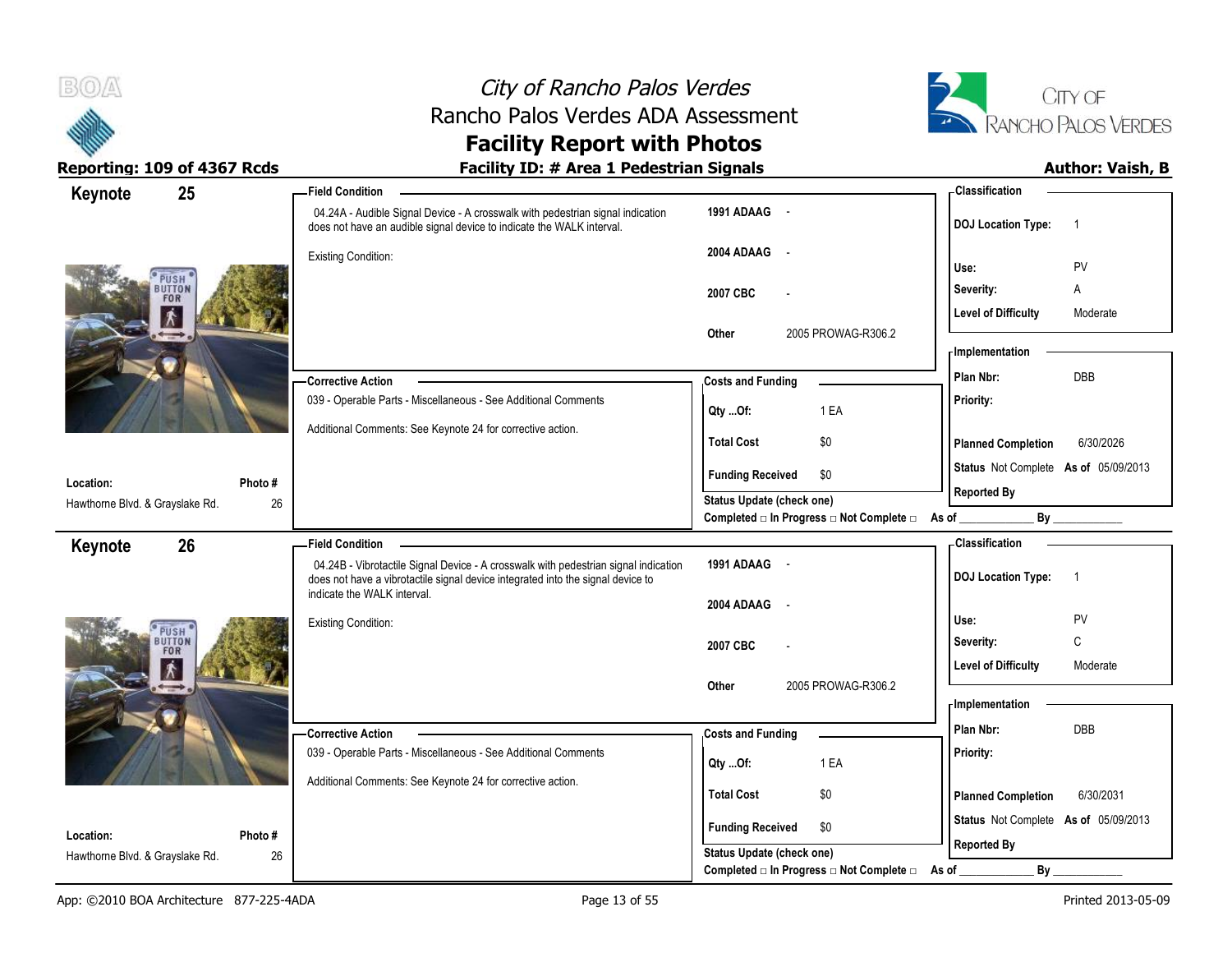



## **Facility Report with Photos**

| 27<br>Keynote                   | -Field Condition                                                                                                                                                       |                                                                       | - Classification                            |
|---------------------------------|------------------------------------------------------------------------------------------------------------------------------------------------------------------------|-----------------------------------------------------------------------|---------------------------------------------|
|                                 | 04.32A - Push Button Operating Effort - The force required to activate operable<br>part(s) of pedestrian signal device exceeds 5 lbs.                                  | 1991 ADAAG 4.27.4                                                     | <b>DOJ Location Type:</b><br>$\overline{1}$ |
|                                 | Existing Condition: 6 LBF.                                                                                                                                             | 2004 ADAAG<br>309.4                                                   | PV<br>Use:                                  |
| PUS⊩<br>UTTON<br><b>FOR</b>     |                                                                                                                                                                        | 2007 CBC<br>1117B.6 item 4                                            | С<br>Severity:                              |
|                                 |                                                                                                                                                                        |                                                                       | <b>Level of Difficulty</b><br>Moderate      |
|                                 |                                                                                                                                                                        | Other<br>2005 PROWAG-R306.3.1<br>R405.4                               | - Implementation                            |
|                                 | -Corrective Action                                                                                                                                                     | <b>Costs and Funding</b>                                              | <b>DBB</b><br>Plan Nbr:                     |
|                                 | 039 - Operable Parts - Miscellaneous - See Additional Comments                                                                                                         | 1 EA<br>Qty Of:                                                       | Priority:                                   |
|                                 | Additional Comments: See Keynote 24 for corrective action.                                                                                                             | <b>Total Cost</b><br>\$0                                              | <b>Planned Completion</b><br>6/30/2031      |
| Location:<br>Photo #            |                                                                                                                                                                        | <b>Funding Received</b><br>\$0                                        | Status Not Complete As of 05/09/2013        |
| Hawthorne Blvd. & Grayslake Rd. | 26                                                                                                                                                                     | <b>Status Update (check one)</b>                                      | <b>Reported By</b>                          |
|                                 |                                                                                                                                                                        | Completed $\Box$ In Progress $\Box$ Not Complete $\Box$ As of _       | By                                          |
| 28<br>Keynote                   | <b>Field Condition</b>                                                                                                                                                 |                                                                       | <b>Classification</b>                       |
|                                 | 04.25 - Pedestrian Signal Device - Clear Floor Space - Location of pedestrian<br>signal device does not accommodate a level 30" x 48" min clear space, centered        | 1991 ADAAG 4.2.4                                                      | <b>DOJ Location Type:</b><br>$\overline{1}$ |
|                                 | and parallel to the pedestrian signal push button. (Accessible pedestrian signals<br>shall be located so that the vibrotactile feature can be contacted from the level | 2004 ADAAG<br>305.3, Fig. 305.3                                       |                                             |
|                                 | landing serving a curb ramp, if provided, or from a clear floor or ground space that<br>is in line with the crosswalk line adjacent to the vehicle stop line.)         |                                                                       | Use:<br>PV                                  |
|                                 |                                                                                                                                                                        |                                                                       |                                             |
|                                 |                                                                                                                                                                        | 2007 CBC<br>1118B.4 item 1                                            | C<br>Severity:                              |
|                                 | Existing Condition: 3.5% CS.                                                                                                                                           |                                                                       | <b>Level of Difficulty</b><br>Moderate      |
|                                 |                                                                                                                                                                        | 2005 PROWAG-R306.2.1<br>Other                                         | - Implementation                            |
|                                 | <b>Corrective Action</b>                                                                                                                                               |                                                                       | Plan Nbr:<br>DBB                            |
|                                 | 039 - Operable Parts - Miscellaneous - See Additional Comments                                                                                                         | <b>Costs and Funding</b>                                              | Priority:                                   |
|                                 | Additional Comments: See Keynote 24 for corrective action.                                                                                                             | 1 EA<br>Qty Of:                                                       |                                             |
|                                 |                                                                                                                                                                        | <b>Total Cost</b><br>\$0                                              | 6/30/2031<br><b>Planned Completion</b>      |
| Location:<br>Photo#             |                                                                                                                                                                        | <b>Funding Received</b><br>\$0                                        | Status Not Complete As of 05/09/2013        |
| Hawthorne Blvd. & Grayslake Rd. | 24                                                                                                                                                                     | Status Update (check one)<br>Completed □ In Progress □ Not Complete □ | <b>Reported By</b><br>$By_$<br>As of        |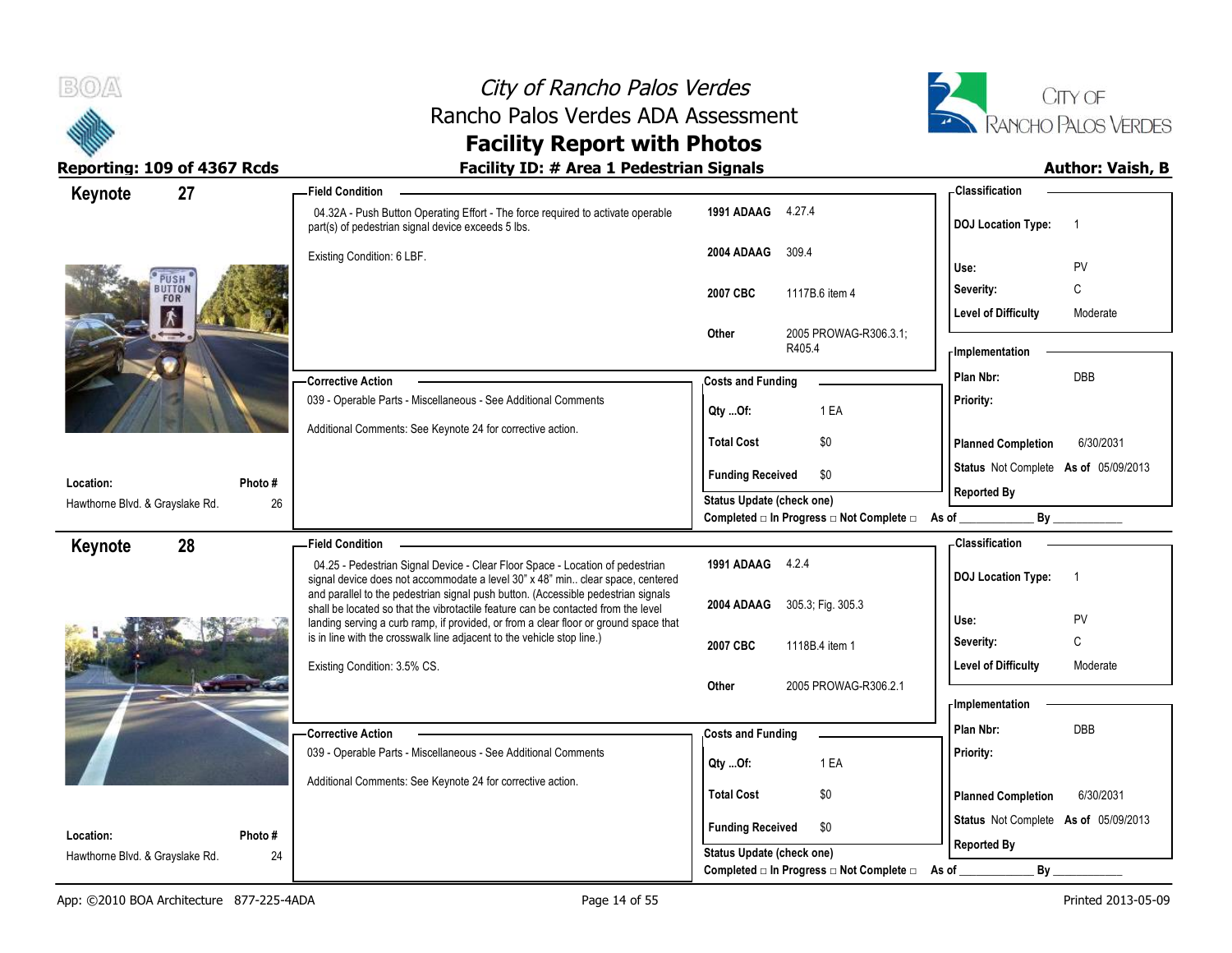



| Keynote                                      | 29            | -Field Condition                                                                                                                                                          |                                                  | - Classification                            |
|----------------------------------------------|---------------|---------------------------------------------------------------------------------------------------------------------------------------------------------------------------|--------------------------------------------------|---------------------------------------------|
|                                              |               | 04.32A - Push Button Operating Effort - The force required to activate operable<br>part(s) of pedestrian signal device exceeds 5 lbs.                                     | 1991 ADAAG 4.27.4                                | <b>DOJ Location Type:</b><br>$\overline{1}$ |
|                                              |               | Existing Condition: 6 LBF.                                                                                                                                                | 2004 ADAAG<br>309.4                              | PV<br>Use:                                  |
| PUSH<br><b>BUTTON</b>                        |               |                                                                                                                                                                           | 2007 CBC<br>1117B.6 item 4                       | C<br>Severity:                              |
| FOR                                          |               |                                                                                                                                                                           |                                                  | <b>Level of Difficulty</b><br>Moderate      |
|                                              |               |                                                                                                                                                                           | 2005 PROWAG-R306.3.1;<br>Other<br>R405.4         | - Implementation                            |
|                                              |               | <b>Corrective Action</b>                                                                                                                                                  | <b>Costs and Funding</b>                         | <b>DBB</b><br>Plan Nbr:                     |
|                                              |               | 039 - Operable Parts - Miscellaneous - See Additional Comments                                                                                                            | 1 EA<br>Qty Of:                                  | Priority:                                   |
|                                              |               | Additional Comments: See Keynote 31 for corrective action.                                                                                                                | <b>Total Cost</b><br>\$0                         | 6/30/2031<br><b>Planned Completion</b>      |
|                                              |               |                                                                                                                                                                           | <b>Funding Received</b><br>\$0                   | Status Not Complete As of 05/09/2013        |
| Location:<br>Hawthorne Blvd. & Grayslake Rd. | Photo #<br>29 |                                                                                                                                                                           | Status Update (check one)                        | <b>Reported By</b>                          |
|                                              |               |                                                                                                                                                                           | Completed □ In Progress □ Not Complete □ As of _ | By                                          |
| Keynote                                      | 30            | <b>Field Condition</b>                                                                                                                                                    |                                                  | - Classification                            |
|                                              |               | 04.25 - Pedestrian Signal Device - Clear Floor Space - Location of pedestrian<br>signal device does not accommodate a level 30" x 48" min clear space, centered           | 1991 ADAAG 4.2.4                                 | <b>DOJ Location Type:</b><br>$\overline{1}$ |
|                                              |               | and parallel to the pedestrian signal push button. (Accessible pedestrian signals                                                                                         | 2004 ADAAG<br>305.3; Fig. 305.3                  |                                             |
|                                              |               | shall be located so that the vibrotactile feature can be contacted from the level<br>landing serving a curb ramp, if provided, or from a clear floor or ground space that |                                                  | Use:<br>PV                                  |
|                                              |               | is in line with the crosswalk line adjacent to the vehicle stop line.)                                                                                                    | 2007 CBC<br>1118B.4 item 1                       | C<br>Severity:                              |
|                                              |               |                                                                                                                                                                           |                                                  |                                             |
|                                              |               | Existing Condition: 2.7% CS.                                                                                                                                              |                                                  | <b>Level of Difficulty</b><br>High          |
|                                              |               |                                                                                                                                                                           | 2005 PROWAG-R306.2.1<br>Other                    |                                             |
|                                              |               |                                                                                                                                                                           |                                                  | - Implementation                            |
|                                              |               | - Corrective Action<br>008 - Concrete Landing - Remove non-compliant pavement and replace with new                                                                        | <b>Costs and Funding</b>                         | Plan Nbr:<br>DBB<br>Priority:               |
|                                              |               | concrete. The landing slope shall not exceed 2% in any direction.                                                                                                         | 16 SF<br>Qty Of:                                 |                                             |
|                                              |               | <b>Additional Comments:</b>                                                                                                                                               | <b>Total Cost</b><br>\$307                       | <b>Planned Completion</b><br>6/30/2031      |
| Location:                                    | Photo #       |                                                                                                                                                                           | <b>Funding Received</b><br>\$0                   | Status Not Complete As of 05/09/2013        |
| Hawthorne Blvd. & Grayslake Rd.              | 30            |                                                                                                                                                                           | Status Update (check one)                        | <b>Reported By</b>                          |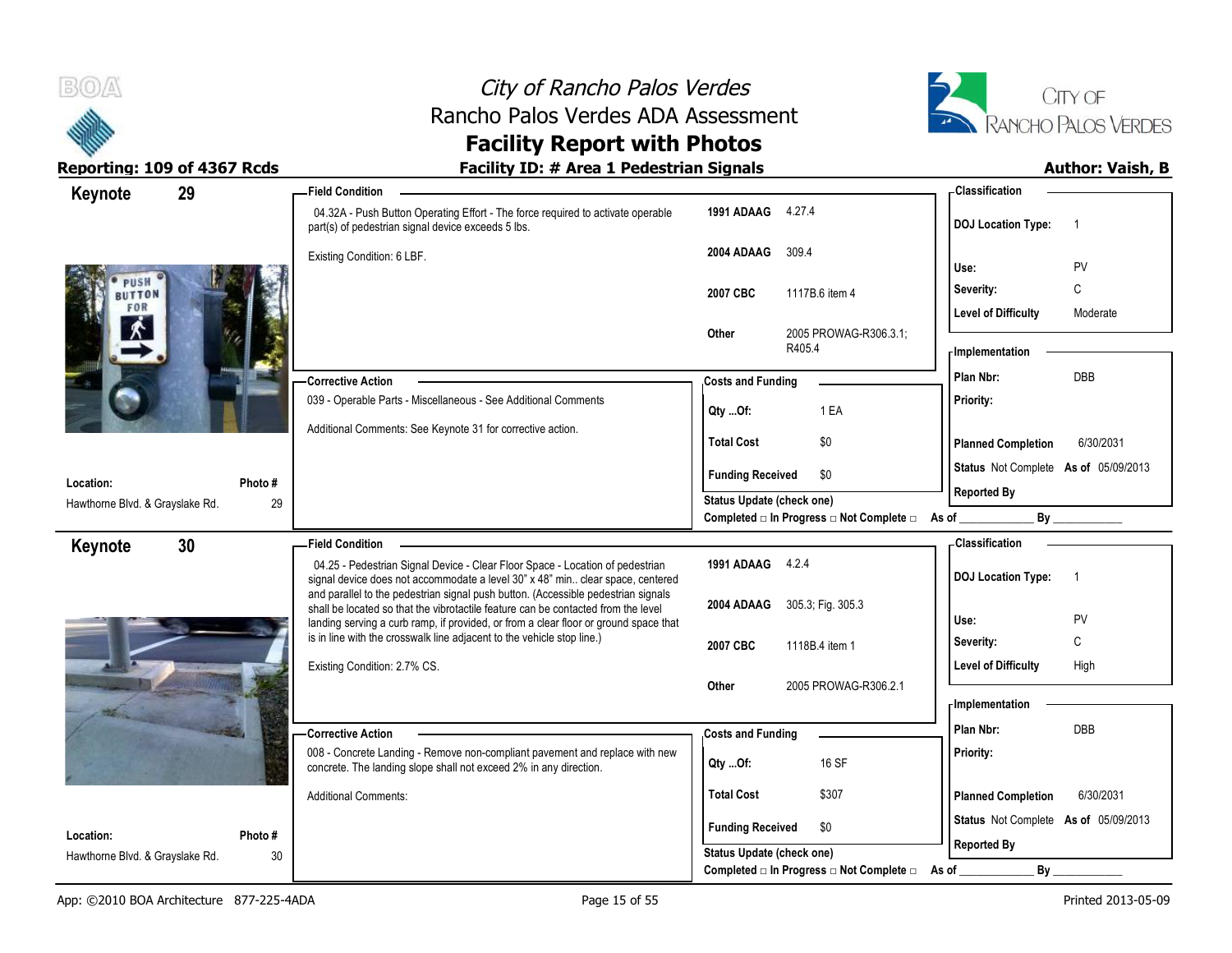



| Keynote                         | 31      | - Field Condition                                                                                                                                                                                     |                                                               | - Classification                            |
|---------------------------------|---------|-------------------------------------------------------------------------------------------------------------------------------------------------------------------------------------------------------|---------------------------------------------------------------|---------------------------------------------|
|                                 |         | 04.24B - Vibrotactile Signal Device - A crosswalk with pedestrian signal indication<br>does not have a vibrotactile signal device integrated into the signal device to<br>indicate the WALK interval. | 1991 ADAAG -                                                  | <b>DOJ Location Type:</b><br>$\overline{1}$ |
|                                 |         |                                                                                                                                                                                                       | 2004 ADAAG -                                                  |                                             |
| PUSH                            |         | <b>Existing Condition:</b>                                                                                                                                                                            |                                                               | PV<br>Use:                                  |
| <b>BUTTON</b>                   |         |                                                                                                                                                                                                       | 2007 CBC                                                      | C<br>Severity:                              |
| FOR                             |         |                                                                                                                                                                                                       |                                                               | <b>Level of Difficulty</b><br>Moderate      |
|                                 |         |                                                                                                                                                                                                       | 2005 PROWAG-R306.2<br>Other                                   | <b>Implementation</b>                       |
|                                 |         |                                                                                                                                                                                                       |                                                               |                                             |
|                                 |         | - Corrective Action                                                                                                                                                                                   | <b>Costs and Funding</b>                                      | DBB<br>Plan Nbr:                            |
|                                 |         | 039 - Operable Parts - Miscellaneous - See Additional Comments                                                                                                                                        | Qty Of:<br>2 EA                                               | Priority:                                   |
|                                 |         | Additional Comments: Replace with vibrotactile signal device. Mount devices on<br>separate poles a minimum of 10' apart.                                                                              | <b>Total Cost</b><br>\$4,800                                  | <b>Planned Completion</b><br>6/30/2031      |
|                                 |         |                                                                                                                                                                                                       |                                                               | Status Not Complete As of 05/09/2013        |
| Location:                       | Photo # |                                                                                                                                                                                                       | \$0<br><b>Funding Received</b>                                | <b>Reported By</b>                          |
| Hawthorne Blvd. & Grayslake Rd. | 29      |                                                                                                                                                                                                       | Status Update (check one)                                     |                                             |
|                                 |         |                                                                                                                                                                                                       | Completed a In Progress and Complete and As of $\blacksquare$ | By                                          |
| Keynote                         | 32      | -Field Condition                                                                                                                                                                                      |                                                               | - Classification                            |
|                                 |         | 04.24A - Audible Signal Device - A crosswalk with pedestrian signal indication<br>does not have an audible signal device to indicate the WALK interval.                                               | 1991 ADAAG -                                                  | <b>DOJ Location Type:</b><br>$\overline{1}$ |
|                                 |         | <b>Existing Condition:</b>                                                                                                                                                                            | 2004 ADAAG<br>$\sim$                                          |                                             |
| PUSH                            |         |                                                                                                                                                                                                       |                                                               | PV<br>Use:                                  |
| <b>BUTTON</b>                   |         |                                                                                                                                                                                                       | 2007 CBC                                                      | $\mathsf{C}$<br>Severity:                   |
| FOR                             |         |                                                                                                                                                                                                       |                                                               | <b>Level of Difficulty</b><br>Moderate      |
|                                 |         |                                                                                                                                                                                                       | 2005 PROWAG-R306.2<br>Other                                   | - Implementation                            |
|                                 |         |                                                                                                                                                                                                       |                                                               |                                             |
|                                 |         | - Corrective Action                                                                                                                                                                                   | <b>Costs and Funding</b>                                      | DBB<br>Plan Nbr:                            |
|                                 |         | 039 - Operable Parts - Miscellaneous - See Additional Comments                                                                                                                                        | 2 EA<br>Qty Of:                                               | Priority:                                   |
|                                 |         | Additional Comments: Provide audible signal device.                                                                                                                                                   | <b>Total Cost</b><br>\$4,800                                  |                                             |
|                                 |         |                                                                                                                                                                                                       |                                                               | <b>Planned Completion</b><br>6/30/2031      |
| Location:                       | Photo#  |                                                                                                                                                                                                       | <b>Funding Received</b><br>\$0                                | Status Not Complete As of 05/09/2013        |
| Hawthorne Blvd. & Grayslake Rd. | 29      |                                                                                                                                                                                                       | Status Update (check one)                                     | <b>Reported By</b>                          |
|                                 |         |                                                                                                                                                                                                       | Completed □ In Progress □ Not Complete □                      | By<br>As of                                 |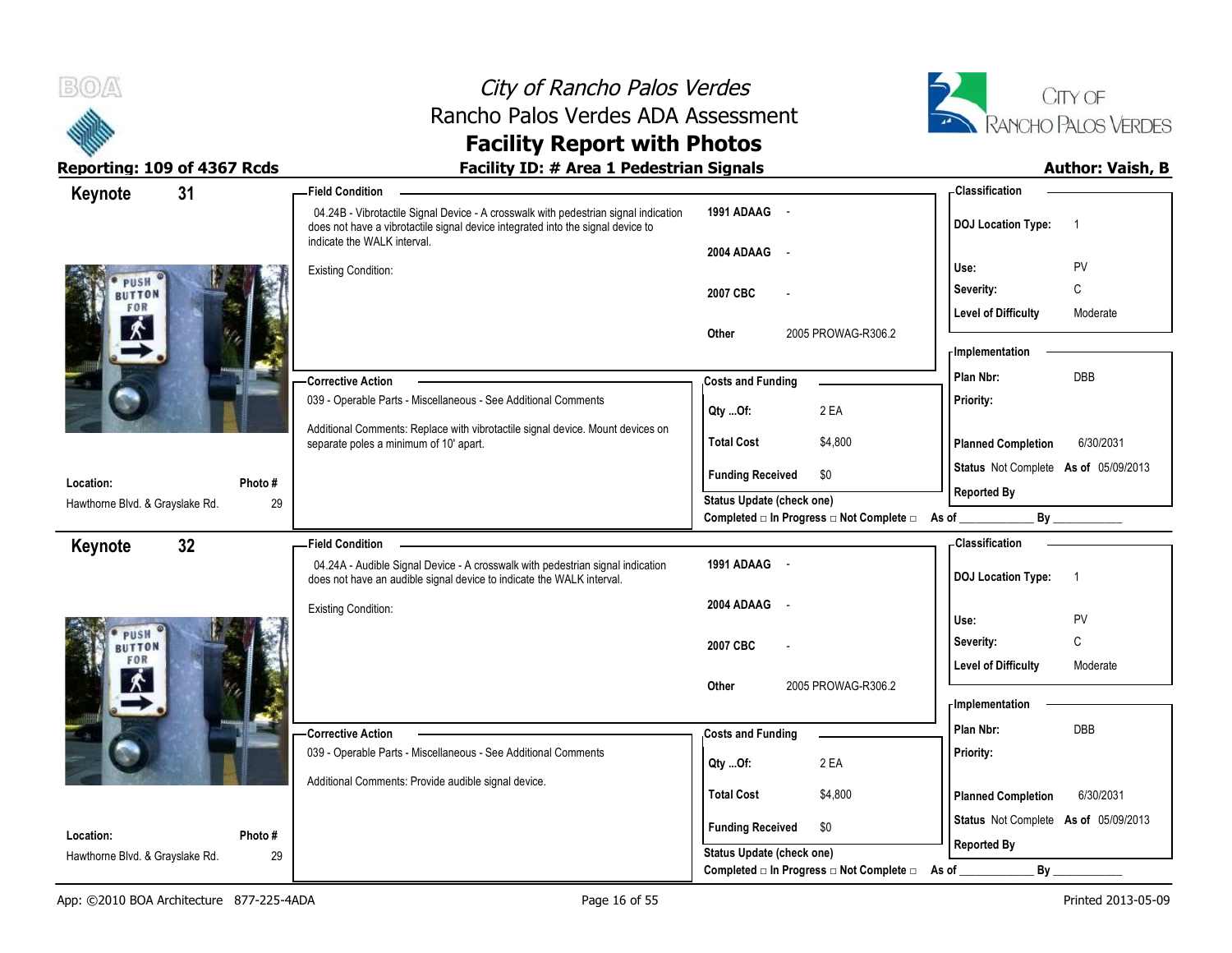



| Keynote                                      | 33           | <b>Field Condition</b>                                                                                                                |                                                                       | - Classification                                           |
|----------------------------------------------|--------------|---------------------------------------------------------------------------------------------------------------------------------------|-----------------------------------------------------------------------|------------------------------------------------------------|
|                                              |              | 04.40 - Other - Curb Ramps and Pedestrian Crossings - See Additional<br>Comments                                                      | 1991 ADAAG -                                                          | <b>DOJ Location Type:</b><br>$\overline{1}$                |
|                                              |              | Existing Condition: 6" change in level at signal.                                                                                     | 2004 ADAAG<br>$\sim$                                                  | PV<br>Use:                                                 |
|                                              |              |                                                                                                                                       | 2007 CBC                                                              | $\mathsf C$<br>Severity:                                   |
|                                              |              |                                                                                                                                       |                                                                       | <b>Level of Difficulty</b><br>Moderate                     |
|                                              |              |                                                                                                                                       | Other                                                                 |                                                            |
|                                              |              |                                                                                                                                       |                                                                       | - Implementation                                           |
|                                              |              | -Corrective Action                                                                                                                    | <b>Costs and Funding</b>                                              | Plan Nbr:<br><b>DBB</b>                                    |
|                                              |              | 027 - Site Work - Miscellaneous - See Additional Comments                                                                             | 1 EA<br>Qty Of:                                                       | Priority:                                                  |
|                                              |              | Additional Comments: See Keynote 30 for corrective action.                                                                            | <b>Total Cost</b><br>\$0                                              | <b>Planned Completion</b><br>6/30/2031                     |
|                                              |              |                                                                                                                                       | \$0<br><b>Funding Received</b>                                        | Status Not Complete As of 05/09/2013                       |
| Location:<br>Hawthorne Blvd. & Grayslake Rd. | Photo#<br>30 |                                                                                                                                       | <b>Status Update (check one)</b>                                      | <b>Reported By</b>                                         |
|                                              |              |                                                                                                                                       | Completed □ In Progress □ Not Complete □ As of _                      |                                                            |
| Keynote                                      | 34           | <b>Field Condition</b>                                                                                                                |                                                                       | <b>Classification</b>                                      |
|                                              |              | 04.32A - Push Button Operating Effort - The force required to activate operable<br>part(s) of pedestrian signal device exceeds 5 lbs. | 1991 ADAAG 4.27.4                                                     | <b>DOJ Location Type:</b><br>$\overline{1}$                |
|                                              |              | Existing Condition: 6 LBF.                                                                                                            | 309.4<br>2004 ADAAG                                                   | Use:<br>PV                                                 |
| PUSH <sup>6</sup>                            |              |                                                                                                                                       |                                                                       | $\mathsf C$<br>Severity:                                   |
| <b>BUTTON</b><br>FOR                         |              |                                                                                                                                       | 2007 CBC<br>1117B.6 item 4                                            | <b>Level of Difficulty</b><br>Moderate                     |
| $\lambda$                                    |              |                                                                                                                                       | 2005 PROWAG-R306.3.1;<br>Other                                        |                                                            |
|                                              |              |                                                                                                                                       | R405.4                                                                | - Implementation                                           |
|                                              |              | -Corrective Action                                                                                                                    | <b>Costs and Funding</b>                                              | Plan Nbr:<br><b>DBB</b>                                    |
|                                              |              | 039 - Operable Parts - Miscellaneous - See Additional Comments                                                                        | 1 EA<br>Qty Of:                                                       | Priority:                                                  |
|                                              |              | Additional Comments: See Keynote 31 for corrective action.                                                                            |                                                                       |                                                            |
|                                              |              |                                                                                                                                       | <b>Total Cost</b><br>\$0                                              | <b>Planned Completion</b><br>6/30/2031                     |
| Location:                                    | Photo#       |                                                                                                                                       | <b>Funding Received</b><br>\$0                                        | Status Not Complete As of 05/09/2013<br><b>Reported By</b> |
|                                              |              |                                                                                                                                       |                                                                       |                                                            |
| Hawthorne Blvd. & Grayslake Rd.              | 34           |                                                                                                                                       | Status Update (check one)<br>Completed □ In Progress □ Not Complete □ | By<br>As of                                                |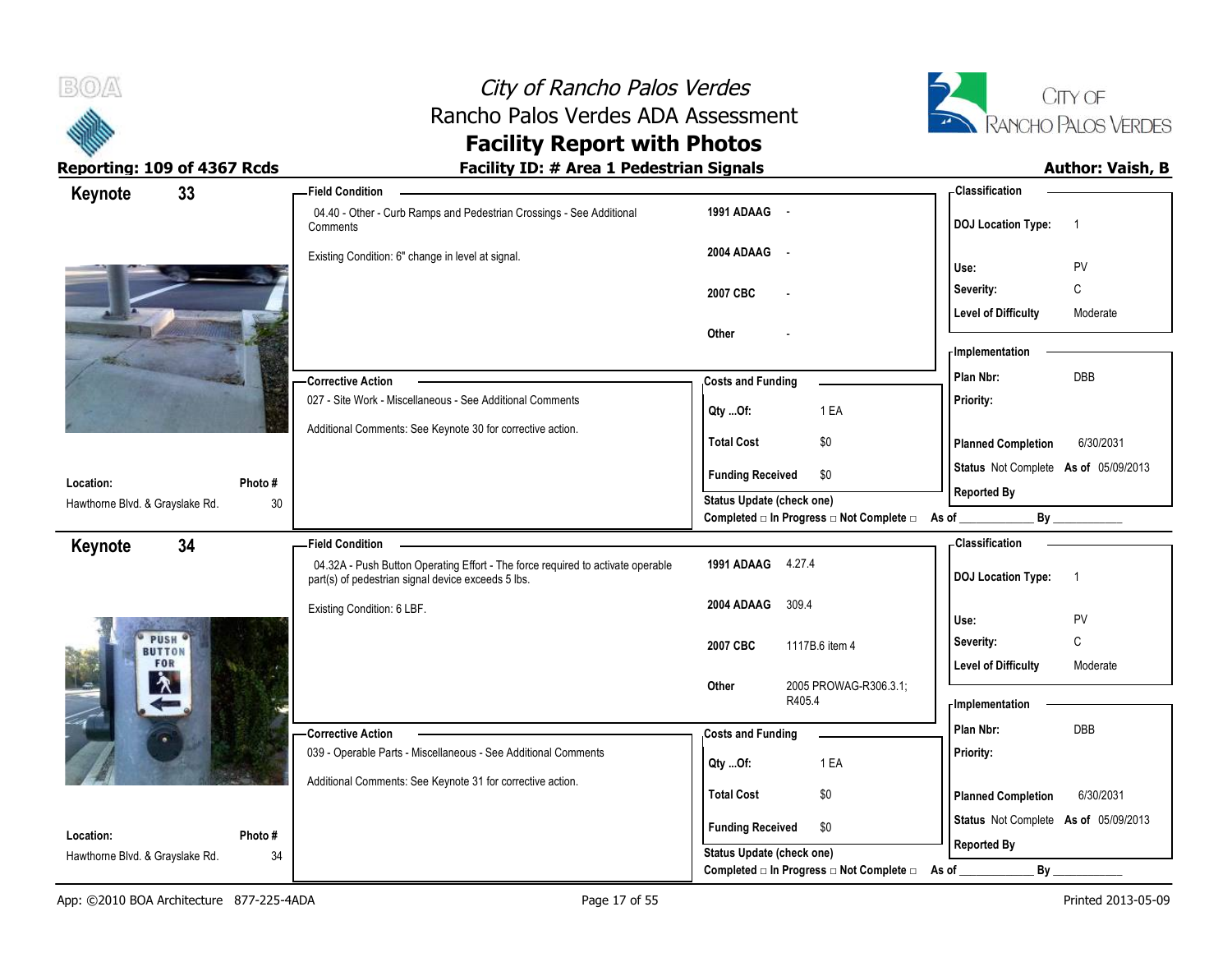



| 35<br>Keynote                   | <b>Field Condition</b>                                                                                                                                                                                                                                         |                                                        | - Classification                                                                                                                                                                                                               |
|---------------------------------|----------------------------------------------------------------------------------------------------------------------------------------------------------------------------------------------------------------------------------------------------------------|--------------------------------------------------------|--------------------------------------------------------------------------------------------------------------------------------------------------------------------------------------------------------------------------------|
|                                 | 04.25 - Pedestrian Signal Device - Clear Floor Space - Location of pedestrian<br>signal device does not accommodate a level 30" x 48" min clear space, centered                                                                                                | 1991 ADAAG 4.2.4                                       | <b>DOJ Location Type:</b><br>$\overline{1}$                                                                                                                                                                                    |
|                                 | and parallel to the pedestrian signal push button. (Accessible pedestrian signals<br>shall be located so that the vibrotactile feature can be contacted from the level<br>landing serving a curb ramp, if provided, or from a clear floor or ground space that | 305.3; Fig. 305.3<br>2004 ADAAG                        | PV<br>Use:                                                                                                                                                                                                                     |
|                                 | is in line with the crosswalk line adjacent to the vehicle stop line.)                                                                                                                                                                                         | 2007 CBC<br>1118B.4 item 1                             | C<br>Severity:                                                                                                                                                                                                                 |
|                                 | Existing Condition: 2.7% RS.                                                                                                                                                                                                                                   |                                                        | <b>Level of Difficulty</b><br>Moderate                                                                                                                                                                                         |
|                                 |                                                                                                                                                                                                                                                                | 2005 PROWAG-R306.2.1<br><b>Other</b>                   |                                                                                                                                                                                                                                |
|                                 |                                                                                                                                                                                                                                                                |                                                        | <b>Implementation</b>                                                                                                                                                                                                          |
|                                 | -Corrective Action                                                                                                                                                                                                                                             | <b>Costs and Funding</b>                               | <b>DBB</b><br>Plan Nbr:                                                                                                                                                                                                        |
|                                 | 027 - Site Work - Miscellaneous - See Additional Comments                                                                                                                                                                                                      | 1 EA<br>Qty Of:                                        | Priority:                                                                                                                                                                                                                      |
|                                 | Additional Comments: See Keynote 30 for corrective action.                                                                                                                                                                                                     |                                                        |                                                                                                                                                                                                                                |
|                                 |                                                                                                                                                                                                                                                                | <b>Total Cost</b><br>\$0                               | <b>Planned Completion</b><br>6/30/2031                                                                                                                                                                                         |
| Location:<br>Photo#             |                                                                                                                                                                                                                                                                | <b>Funding Received</b><br>\$0                         | Status Not Complete As of 05/09/2013                                                                                                                                                                                           |
| Hawthorne Blvd. & Grayslake Rd. | 30                                                                                                                                                                                                                                                             | <b>Status Update (check one)</b>                       | <b>Reported By</b>                                                                                                                                                                                                             |
|                                 |                                                                                                                                                                                                                                                                | Completed □ In Progress □ Not Complete □ As of _______ | By the contract of the contract of the contract of the contract of the contract of the contract of the contract of the contract of the contract of the contract of the contract of the contract of the contract of the contrac |
| 36<br>Keynote                   | <b>Field Condition</b>                                                                                                                                                                                                                                         |                                                        | - Classification                                                                                                                                                                                                               |
|                                 | 04.32C - Push Button Size - The pedestrian signal push button is not a min 2"<br>across in one dimension.                                                                                                                                                      | 1991 ADAAG -                                           | <b>DOJ Location Type:</b><br>$\overline{1}$                                                                                                                                                                                    |
|                                 | Existing Condition: 1/2" diameter.                                                                                                                                                                                                                             | 2004 ADAAG<br>$\sim$                                   |                                                                                                                                                                                                                                |
| PUSH <sup>Q</sup>               |                                                                                                                                                                                                                                                                |                                                        | PV<br>Use:                                                                                                                                                                                                                     |
| <b>BUTTON</b><br>FOR            |                                                                                                                                                                                                                                                                | 2007 CBC                                               | C<br>Severity:                                                                                                                                                                                                                 |
| 々                               |                                                                                                                                                                                                                                                                | 2005 PROWAG-R306.3.3<br><b>Other</b>                   | <b>Level of Difficulty</b><br>Moderate                                                                                                                                                                                         |
|                                 |                                                                                                                                                                                                                                                                |                                                        | - Implementation                                                                                                                                                                                                               |
|                                 | -Corrective Action                                                                                                                                                                                                                                             | <b>Costs and Funding</b>                               | Plan Nbr:<br><b>DBB</b>                                                                                                                                                                                                        |
|                                 | 039 - Operable Parts - Miscellaneous - See Additional Comments                                                                                                                                                                                                 |                                                        | Priority:                                                                                                                                                                                                                      |
|                                 | Additional Comments: See Keynote 31 for corrective action.                                                                                                                                                                                                     | 1 EA<br>Qty Of:                                        |                                                                                                                                                                                                                                |
|                                 |                                                                                                                                                                                                                                                                | <b>Total Cost</b><br>\$0                               | 6/30/2031<br><b>Planned Completion</b>                                                                                                                                                                                         |
|                                 |                                                                                                                                                                                                                                                                | <b>Funding Received</b><br>\$0                         | Status Not Complete As of 05/09/2013                                                                                                                                                                                           |
| Location:<br>Photo#             |                                                                                                                                                                                                                                                                | Status Update (check one)                              | <b>Reported By</b>                                                                                                                                                                                                             |
| Hawthorne Blvd. & Grayslake Rd. | 34                                                                                                                                                                                                                                                             | Completed □ In Progress □ Not Complete □               | By<br>As of                                                                                                                                                                                                                    |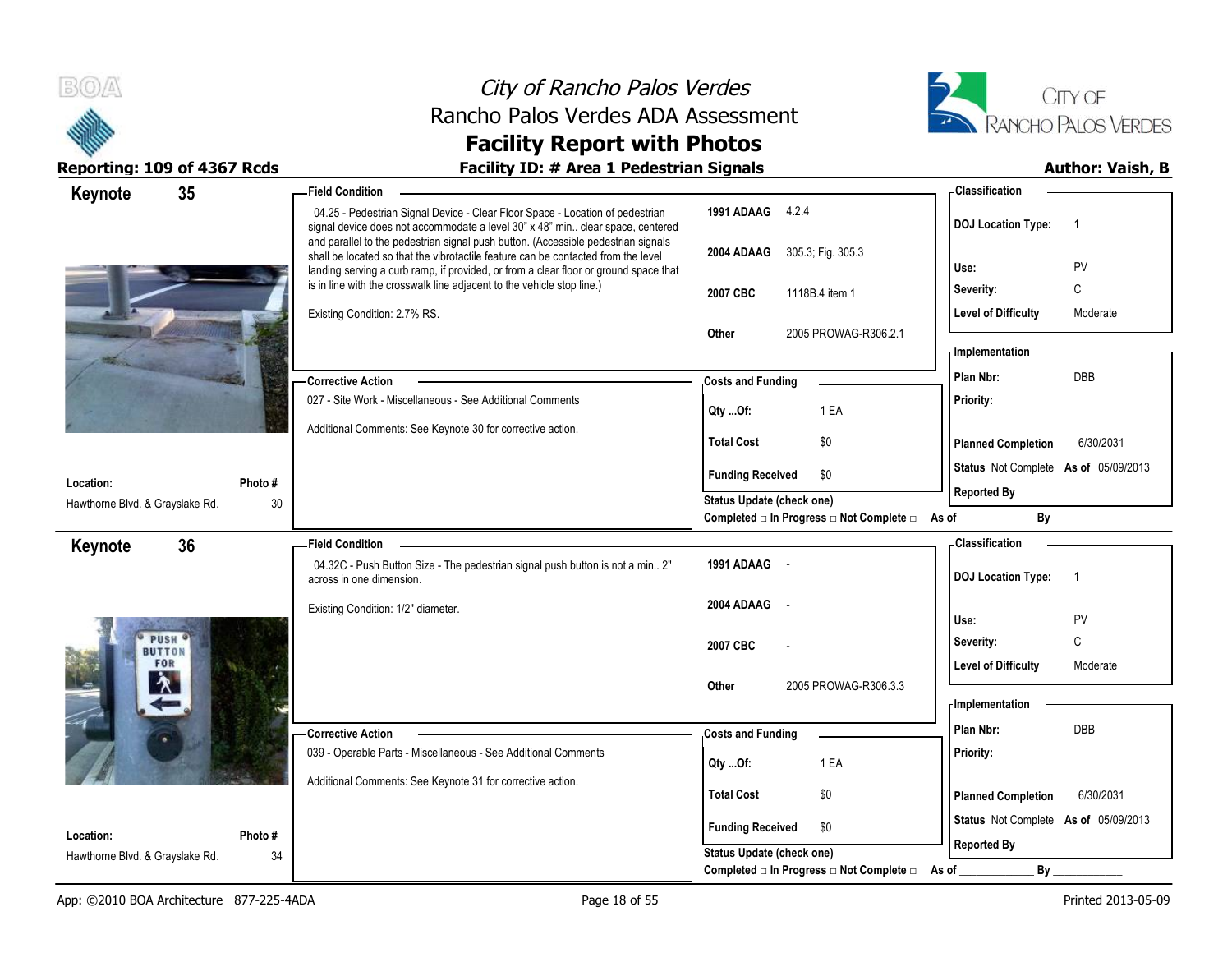



| 37<br>Keynote                   |         | <b>Field Condition</b>                                                                                                                                                 |                                                |       | <b>Classification</b>                |                |
|---------------------------------|---------|------------------------------------------------------------------------------------------------------------------------------------------------------------------------|------------------------------------------------|-------|--------------------------------------|----------------|
|                                 |         | 04.24A - Audible Signal Device - A crosswalk with pedestrian signal indication<br>does not have an audible signal device to indicate the WALK interval.                | 1991 ADAAG -                                   |       | <b>DOJ Location Type:</b>            | $\overline{1}$ |
|                                 |         | <b>Existing Condition:</b>                                                                                                                                             | 2004 ADAAG -                                   |       |                                      |                |
| <b>PUSH</b>                     |         |                                                                                                                                                                        |                                                | Use:  |                                      | PV             |
| <b>BUTTON</b>                   |         |                                                                                                                                                                        | 2007 CBC                                       |       | Severity:                            | Α              |
| <b>FOR</b>                      |         |                                                                                                                                                                        |                                                |       | <b>Level of Difficulty</b>           | Moderate       |
| 介                               |         |                                                                                                                                                                        | Other<br>2005 PROWAG-R306.2                    |       | - Implementation                     |                |
|                                 |         | -Corrective Action                                                                                                                                                     |                                                |       | Plan Nbr:                            | <b>DBB</b>     |
|                                 |         | 039 - Operable Parts - Miscellaneous - See Additional Comments                                                                                                         | <b>Costs and Funding</b>                       |       | Priority:                            |                |
|                                 |         |                                                                                                                                                                        | 1 EA<br>Qty Of:                                |       |                                      |                |
|                                 |         | Additional Comments: Provide audible signal device.                                                                                                                    | <b>Total Cost</b><br>\$2,400                   |       | <b>Planned Completion</b>            | 6/30/2026      |
| Location:                       | Photo # |                                                                                                                                                                        | <b>Funding Received</b><br>\$0                 |       | Status Not Complete As of 05/09/2013 |                |
| Silver Spur Rd. & Basswood Ave. | 38      |                                                                                                                                                                        | <b>Status Update (check one)</b>               |       | <b>Reported By</b>                   |                |
|                                 |         |                                                                                                                                                                        | Completed □ In Progress □ Not Complete □ As of |       |                                      | By             |
| 38<br>Keynote                   |         | <b>Field Condition</b>                                                                                                                                                 |                                                |       | <b>Classification</b>                |                |
|                                 |         | 04.24B - Vibrotactile Signal Device - A crosswalk with pedestrian signal indication<br>does not have a vibrotactile signal device integrated into the signal device to | 1991 ADAAG -                                   |       | <b>DOJ Location Type:</b>            | $\overline{1}$ |
|                                 |         | indicate the WALK interval.                                                                                                                                            | 2004 ADAAG -                                   |       |                                      |                |
|                                 |         | <b>Existing Condition:</b>                                                                                                                                             |                                                | Use:  |                                      | PV             |
| <b>PUSH</b><br><b>BUTTON</b>    |         |                                                                                                                                                                        | 2007 CBC                                       |       | Severity:                            | $\mathsf{C}$   |
| <b>FOR</b>                      |         |                                                                                                                                                                        |                                                |       | <b>Level of Difficulty</b>           | Moderate       |
| እ                               |         |                                                                                                                                                                        | 2005 PROWAG-R306.2<br>Other                    |       | - Implementation                     |                |
|                                 |         |                                                                                                                                                                        |                                                |       |                                      |                |
|                                 |         | -Corrective Action                                                                                                                                                     | <b>Costs and Funding</b>                       |       | Plan Nbr:                            | DBB            |
|                                 |         | 039 - Operable Parts - Miscellaneous - See Additional Comments                                                                                                         | 1 EA<br>Qty Of:                                |       | Priority:                            |                |
|                                 |         | Additional Comments: Replace with vibrotactile signal device.                                                                                                          | <b>Total Cost</b><br>\$2,400                   |       | <b>Planned Completion</b>            | 6/30/2031      |
|                                 |         |                                                                                                                                                                        |                                                |       |                                      |                |
| Location:                       | Photo#  |                                                                                                                                                                        | \$0<br><b>Funding Received</b>                 |       | Status Not Complete As of 05/09/2013 |                |
| Silver Spur Rd. & Basswood Ave. | 38      |                                                                                                                                                                        | Status Update (check one)                      |       | <b>Reported By</b>                   |                |
|                                 |         |                                                                                                                                                                        | Completed □ In Progress □ Not Complete □       | As of | $By_$                                |                |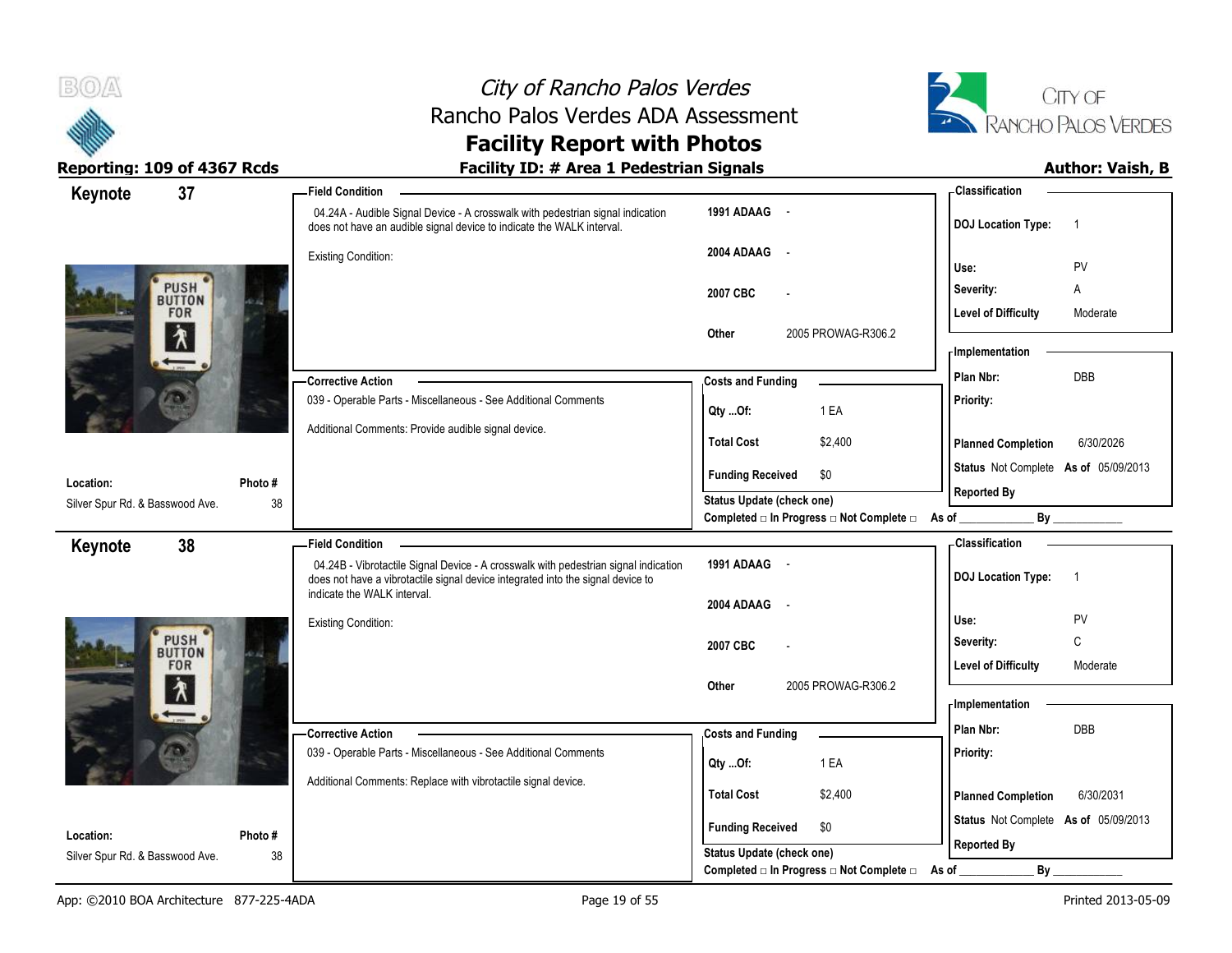



| Keynote                         | 39                          | <b>Field Condition</b>                                                                                                                                                                                                                                         |                                                                              |                                                         | - Classification                     |                |
|---------------------------------|-----------------------------|----------------------------------------------------------------------------------------------------------------------------------------------------------------------------------------------------------------------------------------------------------------|------------------------------------------------------------------------------|---------------------------------------------------------|--------------------------------------|----------------|
|                                 |                             | 04.25 - Pedestrian Signal Device - Clear Floor Space - Location of pedestrian<br>signal device does not accommodate a level 30" x 48" min clear space, centered                                                                                                | 1991 ADAAG 4.2.4                                                             |                                                         | <b>DOJ Location Type:</b>            | $\overline{1}$ |
|                                 |                             | and parallel to the pedestrian signal push button. (Accessible pedestrian signals<br>shall be located so that the vibrotactile feature can be contacted from the level<br>landing serving a curb ramp, if provided, or from a clear floor or ground space that | 2004 ADAAG                                                                   | 305.3; Fig. 305.3                                       | Use:                                 | PV             |
|                                 |                             | is in line with the crosswalk line adjacent to the vehicle stop line.)                                                                                                                                                                                         | 2007 CBC                                                                     | 1118B.4 item 1                                          | Severity:                            | C              |
|                                 |                             | Existing Condition: 6.1% CS.                                                                                                                                                                                                                                   |                                                                              |                                                         | <b>Level of Difficulty</b>           | High           |
|                                 |                             | Other                                                                                                                                                                                                                                                          | 2005 PROWAG-R306.2.1                                                         | - Implementation                                        |                                      |                |
|                                 |                             |                                                                                                                                                                                                                                                                |                                                                              | Plan Nbr:                                               | DBB                                  |                |
|                                 |                             | <b>Corrective Action</b>                                                                                                                                                                                                                                       | <b>Costs and Funding</b>                                                     |                                                         |                                      |                |
|                                 |                             | 008 - Concrete Landing - Remove non-compliant pavement and replace with new<br>concrete. The landing slope shall not exceed 2% in any direction.                                                                                                               | Qty Of:                                                                      | 30 SF                                                   | Priority:                            |                |
|                                 |                             | Additional Comments: Relocate curb ramp.                                                                                                                                                                                                                       | <b>Total Cost</b>                                                            | \$4,176                                                 | <b>Planned Completion</b>            | 6/30/2031      |
| Location:                       | Photo #                     |                                                                                                                                                                                                                                                                | <b>Funding Received</b>                                                      | \$0                                                     | Status Not Complete As of 05/09/2013 |                |
| Silver Spur Rd. & Basswood Ave. | 39                          |                                                                                                                                                                                                                                                                | <b>Status Update (check one)</b>                                             |                                                         | <b>Reported By</b>                   |                |
|                                 |                             |                                                                                                                                                                                                                                                                |                                                                              | Completed □ In Progress □ Not Complete □ As of ________ |                                      | By             |
| Keynote                         | 40                          | - Field Condition                                                                                                                                                                                                                                              |                                                                              |                                                         | Classification                       |                |
|                                 |                             | 04.26C - Pedestrian Signal Device - Spacing - Pedestrian signal devices at a<br>crossing are spaced less than 10' apart.                                                                                                                                       | 1991 ADAAG -                                                                 |                                                         | <b>DOJ Location Type:</b>            | $\overline{1}$ |
|                                 |                             | Existing Condition: Pedestrian signal devices mounted on same pole.                                                                                                                                                                                            | 2004 ADAAG                                                                   |                                                         | Use:                                 | PV             |
|                                 | <b>PUSH</b>                 |                                                                                                                                                                                                                                                                | 2007 CBC                                                                     |                                                         | Severity:                            | C              |
|                                 | <b>BUTTON</b><br><b>FOR</b> |                                                                                                                                                                                                                                                                |                                                                              |                                                         | <b>Level of Difficulty</b>           | Moderate       |
|                                 | 介                           |                                                                                                                                                                                                                                                                | Other                                                                        | 2005 PROWAG-R306.2.1.1                                  |                                      |                |
|                                 |                             |                                                                                                                                                                                                                                                                |                                                                              |                                                         | - Implementation                     |                |
|                                 |                             | <b>Corrective Action</b>                                                                                                                                                                                                                                       | <b>Costs and Funding</b>                                                     |                                                         | Plan Nbr:                            | DBB            |
|                                 |                             | 039 - Operable Parts - Miscellaneous - See Additional Comments                                                                                                                                                                                                 | Qty Of:                                                                      | 1 EA                                                    | Priority:                            |                |
|                                 |                             | Additional Comments: See Keynote 4 for corrective action.                                                                                                                                                                                                      |                                                                              |                                                         |                                      |                |
|                                 |                             |                                                                                                                                                                                                                                                                | <b>Total Cost</b>                                                            | \$0                                                     | <b>Planned Completion</b>            | 6/30/2031      |
|                                 |                             |                                                                                                                                                                                                                                                                | <b>Funding Received</b>                                                      | \$0                                                     | Status Not Complete As of 05/09/2013 |                |
| Location:                       | Photo #                     |                                                                                                                                                                                                                                                                |                                                                              |                                                         |                                      |                |
| Hawthorne Blvd. & Grayslake Rd. |                             |                                                                                                                                                                                                                                                                | <b>Status Update (check one)</b><br>Completed □ In Progress □ Not Complete □ |                                                         | <b>Reported By</b><br>By<br>As of    |                |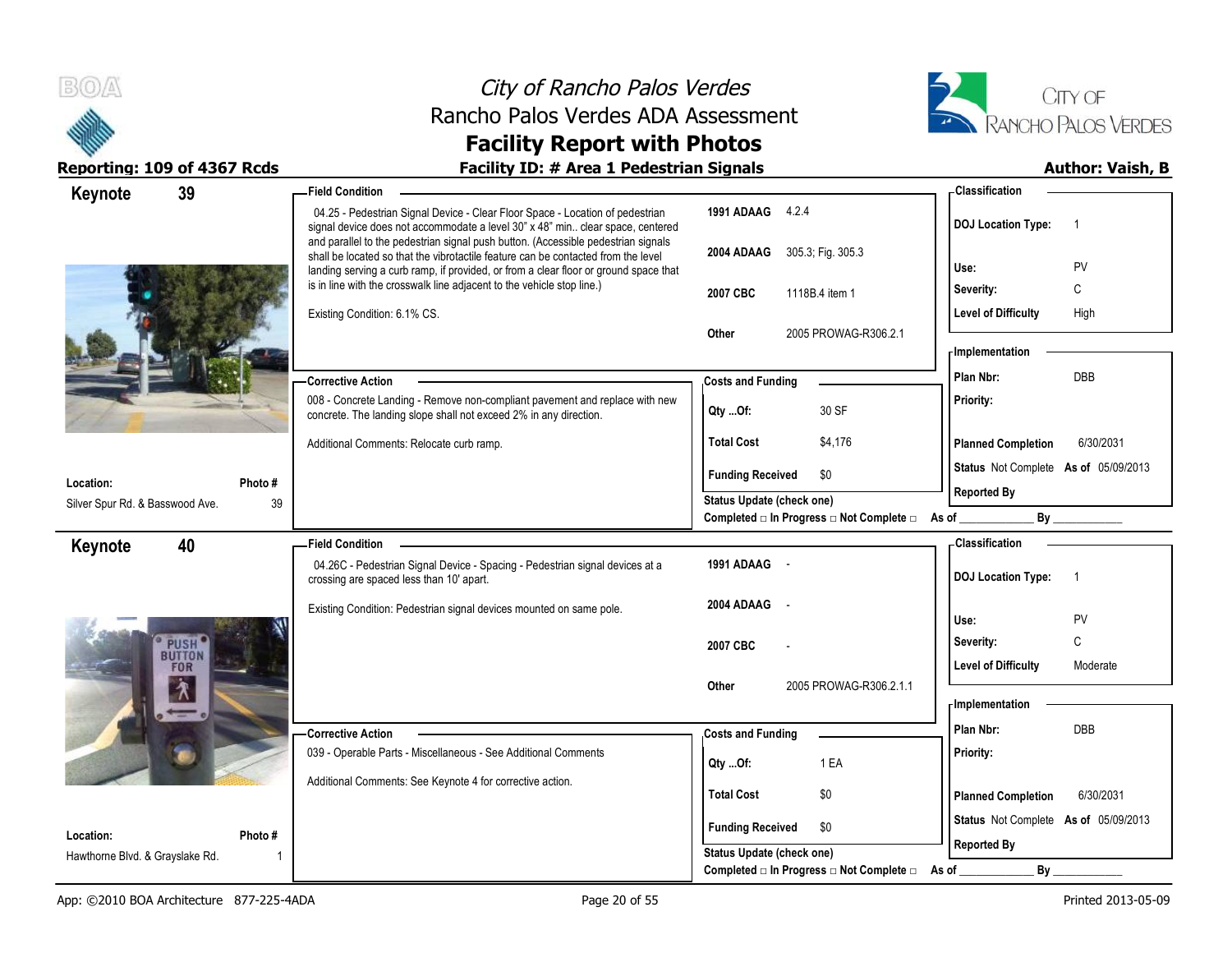



### **Facility Report with Photos** Reporting: 109 of 4367 Rcds **Facility ID: # Area 1 Pedestrian Signals Facility ID: # Area 1 Pedestrian Signals**

| 41<br>Keynote                   |         | <b>Field Condition</b>                                                                                                           |                                                                       | <b>Classification</b>                       |
|---------------------------------|---------|----------------------------------------------------------------------------------------------------------------------------------|-----------------------------------------------------------------------|---------------------------------------------|
|                                 |         | 04.32B - Push Button Locator Tone - The pedestrian signal push button does not<br>incorporate a locator tone at the push button. | 1991 ADAAG -                                                          | <b>DOJ</b> Location Type:<br>$\overline{1}$ |
|                                 |         | <b>Existing Condition:</b>                                                                                                       | 2004 ADAAG -                                                          | Use:<br>PV                                  |
| <b>PUSH</b>                     |         |                                                                                                                                  |                                                                       | $\mathsf{C}$                                |
| <b>BUTTON</b>                   |         |                                                                                                                                  | 2007 CBC                                                              | Severity:                                   |
| <b>FOR</b>                      |         |                                                                                                                                  | 2005 PROWAG-R306.3.2<br>Other                                         | <b>Level of Difficulty</b><br>Moderate      |
| ∕₹                              |         |                                                                                                                                  |                                                                       | - Implementation                            |
|                                 |         | -Corrective Action                                                                                                               | <b>Costs and Funding</b>                                              | Plan Nbr:<br>DBB                            |
|                                 |         | 039 - Operable Parts - Miscellaneous - See Additional Comments                                                                   |                                                                       | Priority:                                   |
|                                 |         |                                                                                                                                  | 1 EA<br>Qty Of:                                                       |                                             |
|                                 |         | Additional Comments: See Keynote 38 for corrective action.                                                                       | <b>Total Cost</b><br>\$0                                              | 6/30/2031<br><b>Planned Completion</b>      |
|                                 |         |                                                                                                                                  | <b>Funding Received</b><br>\$0                                        | Status Not Complete As of 05/09/2013        |
| Location:                       | Photo # |                                                                                                                                  | Status Update (check one)                                             | <b>Reported By</b>                          |
| Silver Spur Rd. & Basswood Ave. | 38      |                                                                                                                                  | Completed □ In Progress □ Not Complete □ As of _                      | By                                          |
| 42<br>Keynote                   |         | - Field Condition                                                                                                                |                                                                       | - Classification                            |
|                                 |         | 04.32C - Push Button Size - The pedestrian signal push button is not a min 2"<br>across in one dimension.                        | 1991 ADAAG -                                                          | <b>DOJ</b> Location Type:<br>$\overline{1}$ |
|                                 |         | Existing Condition: 1/2" diameter.                                                                                               | 2004 ADAAG<br>$\sim$                                                  |                                             |
|                                 |         |                                                                                                                                  |                                                                       | Use:<br>PV                                  |
| <b>PUSH</b><br><b>BUTTON</b>    |         |                                                                                                                                  | 2007 CBC                                                              | Severity:<br>C                              |
| <b>FOR</b>                      |         |                                                                                                                                  |                                                                       | <b>Level of Difficulty</b><br>Moderate      |
| Ϋ                               |         |                                                                                                                                  | 2005 PROWAG-R306.3.3<br>Other                                         | - Implementation                            |
|                                 |         |                                                                                                                                  |                                                                       |                                             |
|                                 |         | -Corrective Action                                                                                                               | <b>Costs and Funding</b>                                              | DBB<br>Plan Nbr:                            |
|                                 |         | 039 - Operable Parts - Miscellaneous - See Additional Comments                                                                   | 1 EA<br>Qty Of:                                                       | Priority:                                   |
|                                 |         | Additional Comments: See Keynote 38 for corrective action.                                                                       | \$0<br><b>Total Cost</b>                                              | <b>Planned Completion</b><br>6/30/2031      |
|                                 |         |                                                                                                                                  |                                                                       |                                             |
| Location:                       | Photo#  |                                                                                                                                  | <b>Funding Received</b><br>\$0                                        | Status Not Complete As of 05/09/2013        |
| Silver Spur Rd. & Basswood Ave. |         |                                                                                                                                  |                                                                       | <b>Reported By</b>                          |
|                                 | 38      |                                                                                                                                  | Status Update (check one)<br>Completed □ In Progress □ Not Complete □ | $By_$                                       |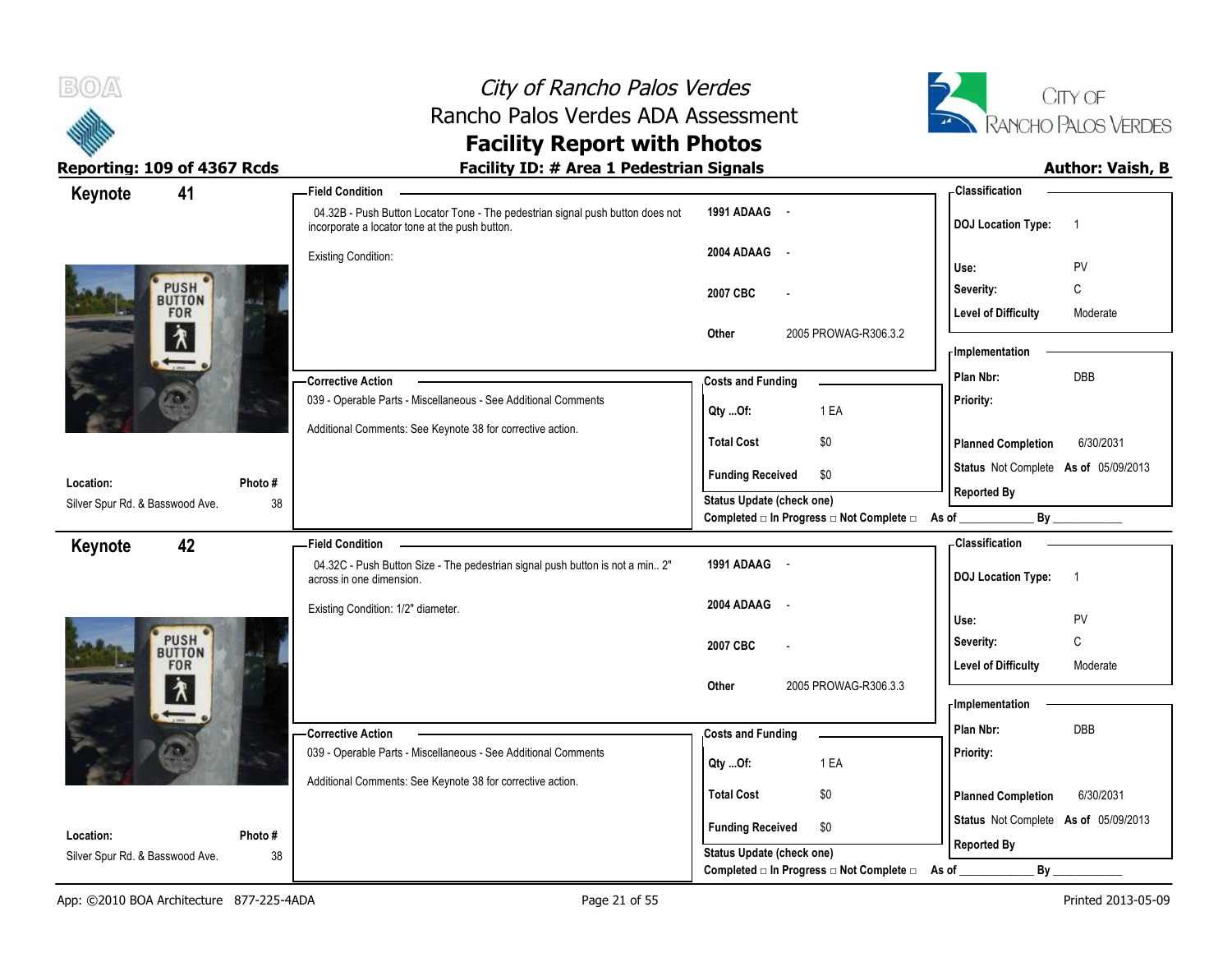



**Reporting: 109 of 4367 Rcds Facility ID: # Area 1 Pedestrian Signals Author: Vaish, B Classification Keynote 43 Field Condition 1991 ADAAG** 4.30.4 04.33A - Directional Information and Signs - Pedestrian signal device does not **DOJ Location Type:** 1 provides compliant tactile or visual signs on the face of the device or its housing or mounting to indicate crosswalk direction and the name of the street containing the **2004 ADAAG** 703.1 crosswalk served by the pedestrian signal. **Use:** PV **PUSH** Existing Condition: **Severity:** C **2007 CBC** 1117B.5.1 item 2; 1117B.5.6 **BUTTON FOR** Level of Difficulty **Moderate Other** 2005 PROWAG-R306.4 **Implementation Costs and Funding <b>Costs** and Funding **Plan Nbr:** DBB **Corrective Action**  039 - Operable Parts - Miscellaneous - See Additional Comments **Priority: Qty ...Of:** 1 EA Additional Comments: See Keynote 38 for corrective action. **Total Cost** \$0 **Planned Completion** 6/30/2031 **Status** Not Complete **As of** 05/09/2013 **Funding Received \$0 Location: Photo # Reported By Status Update (check one)** Silver Spur Rd. & Basswood Ave. 38 38 Completed □ In Progress □ Not Complete □ As of \_\_\_\_\_\_\_\_\_\_\_\_\_\_\_\_\_\_\_\_\_\_\_\_\_\_\_\_\_\_\_\_\_ **Classification Keynote 44 Field Condition 1991 ADAAG** - 04.33B - Arrow - Pedestrian signal device does not includes a tactile arrow that **DOJ Location Type:** 1 contrasts with the background and is aligned parallel to the crosswalk direction. **2004 ADAAG** - Existing Condition: **Use:** PV **PUSH Severity:** C **2007 CBC** - **BUTTON FOR** Level of Difficulty Moderate **Other** 2005 PROWAG-R306 4.1 **Implementation Costs and Funding <b>Plan Nbr:** DBB **Corrective Action**  039 - Operable Parts - Miscellaneous - See Additional Comments **Priority: Qty ...Of:** 1 EA Additional Comments: See Keynote 38 for corrective action. **Total Cost** \$0 **Planned Completion** 6/30/2031 **Status** Not Complete **As of** 05/09/2013 **Funding Received \$0 Location: Photo # Reported By Status Update (check one)** Silver Spur Rd. & Basswood Ave. 38 38

Completed □ In Progress □ Not Complete □ As of \_\_\_\_\_\_\_\_\_\_\_\_\_\_\_\_\_\_\_\_\_\_\_\_\_\_\_\_\_\_\_\_\_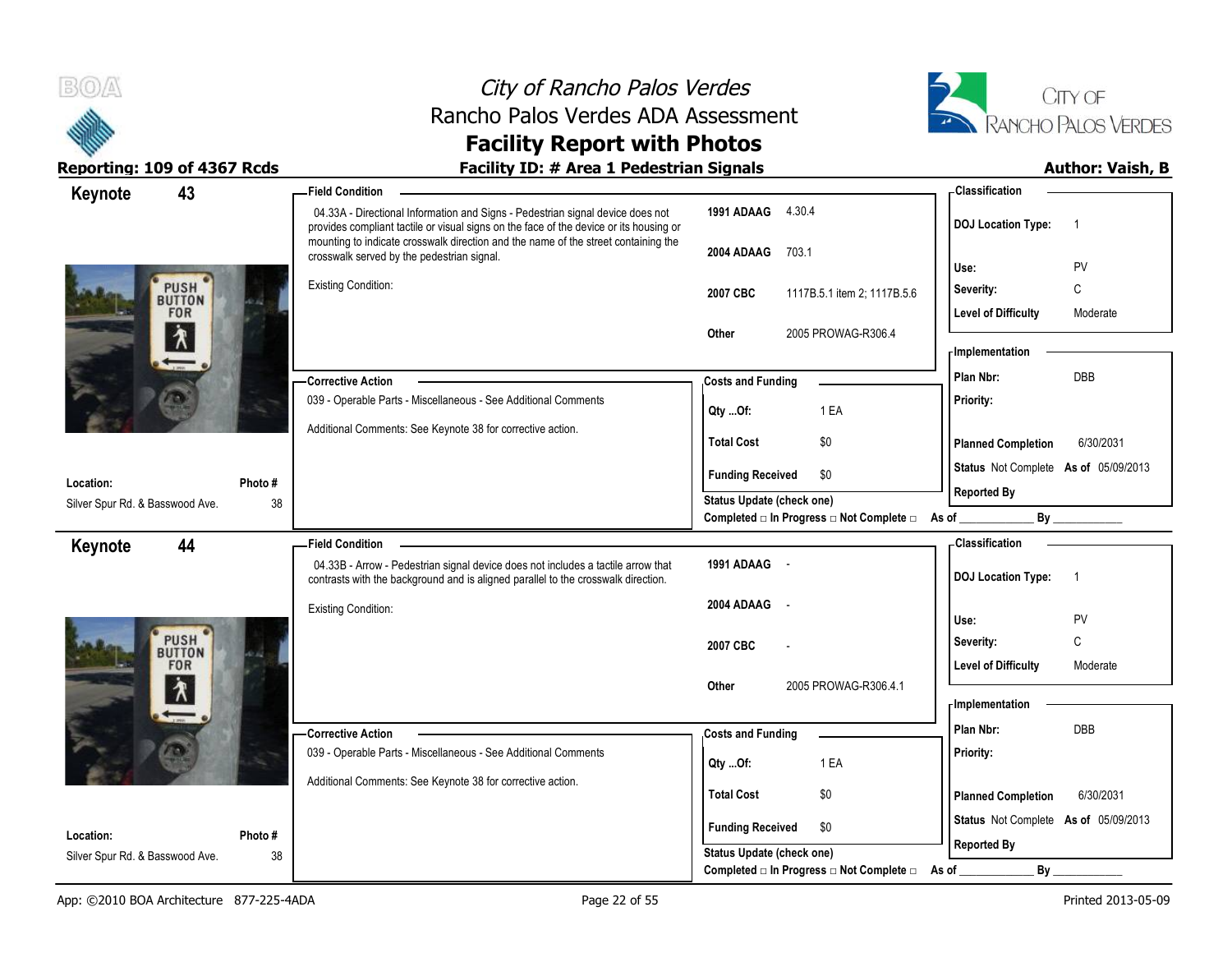



| 45<br>Keynote                                | <b>Field Condition</b>                                                                                                                                                                                                                             |                                                  | - Classification                            |
|----------------------------------------------|----------------------------------------------------------------------------------------------------------------------------------------------------------------------------------------------------------------------------------------------------|--------------------------------------------------|---------------------------------------------|
|                                              | 04.33C - Street Name - Pedestrian signal device does not includes street name<br>information consisting of California Grade 2 Braille and aligned parallel to the<br>crosswalk direction. OR Pedestrian signal device does not provide street name | 1991 ADAAG -                                     | <b>DOJ</b> Location Type:<br>-1             |
|                                              | information in audible format. (Street name information in one format or the other is<br>required to be compliant.)                                                                                                                                | 2004 ADAAG<br>$\sim$                             | PV<br>Use:                                  |
| <b>PUSH</b>                                  |                                                                                                                                                                                                                                                    | 2007 CBC                                         | $\mathsf{C}$<br>Severity:                   |
| <b>BUTTON</b><br><b>FOR</b>                  | <b>Existing Condition:</b>                                                                                                                                                                                                                         |                                                  | <b>Level of Difficulty</b><br>Moderate      |
| $\lambda$                                    |                                                                                                                                                                                                                                                    | 2005 PROWAG-R306.4.2<br>Other                    | <b>Implementation</b>                       |
|                                              |                                                                                                                                                                                                                                                    |                                                  |                                             |
|                                              | -Corrective Action                                                                                                                                                                                                                                 | <b>Costs and Funding</b>                         | DBB<br>Plan Nbr:                            |
|                                              | 039 - Operable Parts - Miscellaneous - See Additional Comments                                                                                                                                                                                     | Qty Of:<br>1 EA                                  | Priority:                                   |
|                                              | Additional Comments: See Keynote 38 for corrective action.                                                                                                                                                                                         | <b>Total Cost</b><br>\$0                         | <b>Planned Completion</b><br>6/30/2031      |
|                                              |                                                                                                                                                                                                                                                    | <b>Funding Received</b><br>\$0                   | Status Not Complete As of 05/09/2013        |
| Location:<br>Silver Spur Rd. & Basswood Ave. | Photo#<br>38                                                                                                                                                                                                                                       | <b>Status Update (check one)</b>                 | <b>Reported By</b>                          |
|                                              |                                                                                                                                                                                                                                                    | Completed □ In Progress □ Not Complete □ As of _ | By                                          |
| 46<br>Keynote                                | <b>Field Condition</b>                                                                                                                                                                                                                             |                                                  | - Classification                            |
|                                              | 04.26A - Pedestrian Signal Device - Location versus Crosswalk Line - Location of<br>pedestrian signal device is not within 5' of crosswalk line.                                                                                                   | 1991 ADAAG -                                     | <b>DOJ Location Type:</b><br>$\overline{1}$ |
|                                              | Existing Condition: Pedestrian signal devices are mounted on same pole.                                                                                                                                                                            | 2004 ADAAG<br>$\sim$                             | ${\sf PV}$<br>Use:                          |
| PUSH                                         |                                                                                                                                                                                                                                                    | 2007 CBC                                         | C<br>Severity:                              |
| <b>BUTTON</b><br>FOR                         |                                                                                                                                                                                                                                                    |                                                  | <b>Level of Difficulty</b><br>Moderate      |
| $\frac{1}{\sqrt{2}}$                         |                                                                                                                                                                                                                                                    | Other<br>2006 Cal MUTCD-Sec. 4E-09.<br>Fig. 4E-2 | <b>Implementation</b>                       |
|                                              | -Corrective Action                                                                                                                                                                                                                                 | <b>Costs and Funding</b>                         | DBB<br>Plan Nbr:                            |
|                                              | 039 - Operable Parts - Miscellaneous - See Additional Comments                                                                                                                                                                                     |                                                  | Priority:                                   |
|                                              | Additional Comments: See Keynote 14 for corrective action.                                                                                                                                                                                         | 1 EA<br>Qty Of:                                  |                                             |
|                                              |                                                                                                                                                                                                                                                    | <b>Total Cost</b><br>\$0                         | <b>Planned Completion</b><br>6/30/2031      |
| Location:                                    | Photo#                                                                                                                                                                                                                                             | <b>Funding Received</b><br>\$0                   | Status Not Complete As of 05/09/2013        |
| Hawthorne Blvd. & Grayslake Rd.              | 12                                                                                                                                                                                                                                                 | Status Update (check one)                        | <b>Reported By</b>                          |
|                                              |                                                                                                                                                                                                                                                    | Completed □ In Progress □ Not Complete □         | By<br>As of                                 |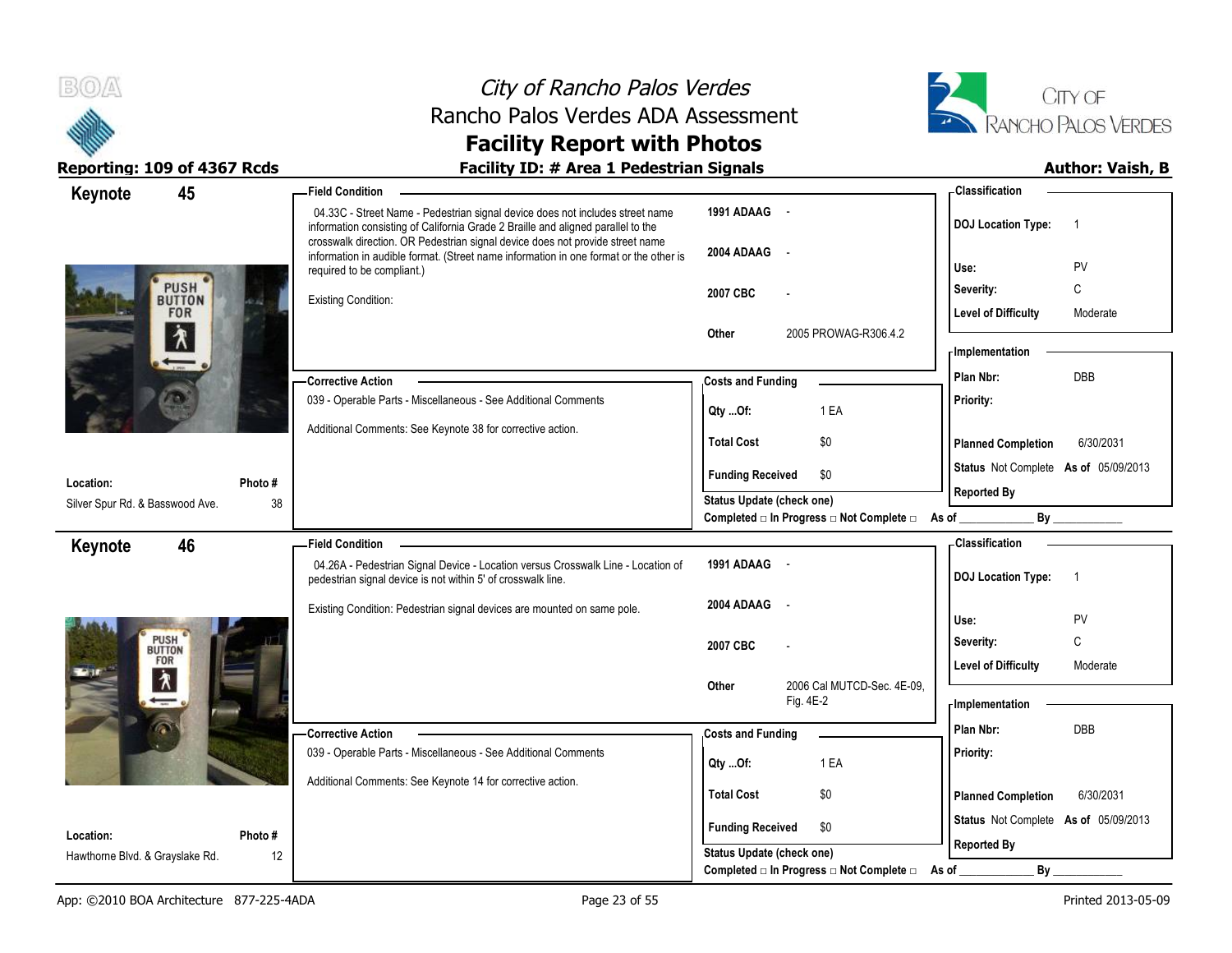



| Keynote                                      | 47                          | <b>Field Condition</b>                                                                                                                                  |                                                  | <b>Classification</b>                       |
|----------------------------------------------|-----------------------------|---------------------------------------------------------------------------------------------------------------------------------------------------------|--------------------------------------------------|---------------------------------------------|
|                                              |                             | 04.26A - Pedestrian Signal Device - Location versus Crosswalk Line - Location of<br>pedestrian signal device is not within 5' of crosswalk line.        | 1991 ADAAG -                                     | <b>DOJ Location Type:</b><br>$\overline{1}$ |
|                                              |                             | Existing Condition: 6'-0"                                                                                                                               | 2004 ADAAG -                                     | PV<br>Use:                                  |
|                                              |                             |                                                                                                                                                         |                                                  | C<br>Severity:                              |
|                                              |                             |                                                                                                                                                         | 2007 CBC                                         | <b>Level of Difficulty</b><br>Moderate      |
|                                              |                             |                                                                                                                                                         | 2006 Cal MUTCD-Sec. 4E-09,<br>Other<br>Fig. 4E-2 | <b>Implementation</b>                       |
|                                              |                             | <b>Corrective Action</b>                                                                                                                                | <b>Costs and Funding</b>                         | DBB<br>Plan Nbr:                            |
|                                              |                             | 039 - Operable Parts - Miscellaneous - See Additional Comments                                                                                          | 1 EA<br>Qty Of:                                  | Priority:                                   |
|                                              |                             | Additional Comments: See Keynote 38 for corrective action.                                                                                              | <b>Total Cost</b><br>\$0                         | 6/30/2031<br><b>Planned Completion</b>      |
|                                              |                             |                                                                                                                                                         | <b>Funding Received</b><br>\$0                   | Status Not Complete As of 05/09/2013        |
| Location:<br>Silver Spur Rd. & Basswood Ave. | Photo#<br>39                |                                                                                                                                                         | Status Update (check one)                        | <b>Reported By</b>                          |
|                                              |                             |                                                                                                                                                         | Completed □ In Progress □ Not Complete □ As of   | By                                          |
| Keynote                                      | 48                          | <b>Field Condition</b>                                                                                                                                  |                                                  | - Classification                            |
|                                              |                             | 04.24A - Audible Signal Device - A crosswalk with pedestrian signal indication<br>does not have an audible signal device to indicate the WALK interval. | 1991 ADAAG -                                     | <b>DOJ Location Type:</b><br>$\overline{1}$ |
|                                              |                             | <b>Existing Condition:</b>                                                                                                                              | 2004 ADAAG<br>$\sim$ $-$                         | PV<br>Use:                                  |
|                                              | <b>USH</b><br><b>BUTTON</b> |                                                                                                                                                         | 2007 CBC                                         | Severity:<br>Α                              |
|                                              | <b>FOR</b>                  |                                                                                                                                                         |                                                  | <b>Level of Difficulty</b><br>Moderate      |
|                                              |                             |                                                                                                                                                         | 2005 PROWAG-R306.2<br>Other                      | - Implementation                            |
|                                              |                             |                                                                                                                                                         |                                                  | Plan Nbr:<br><b>DBB</b>                     |
|                                              |                             | - Corrective Action<br>039 - Operable Parts - Miscellaneous - See Additional Comments                                                                   | <b>Costs and Funding</b>                         | Priority:                                   |
|                                              |                             |                                                                                                                                                         | 1 EA<br>Qty Of:                                  |                                             |
|                                              |                             | Additional Comments: Provide audible signal device.                                                                                                     | <b>Total Cost</b><br>\$2,400                     | <b>Planned Completion</b><br>6/30/2026      |
| Location:                                    | Photo #                     |                                                                                                                                                         | <b>Funding Received</b><br>\$0                   | Status Not Complete As of 05/09/2013        |
| Silver Spur Rd. & Basswood Ave.              | 50                          |                                                                                                                                                         | Status Update (check one)                        | <b>Reported By</b>                          |
|                                              |                             |                                                                                                                                                         | Completed □ In Progress □ Not Complete □ As of _ | By                                          |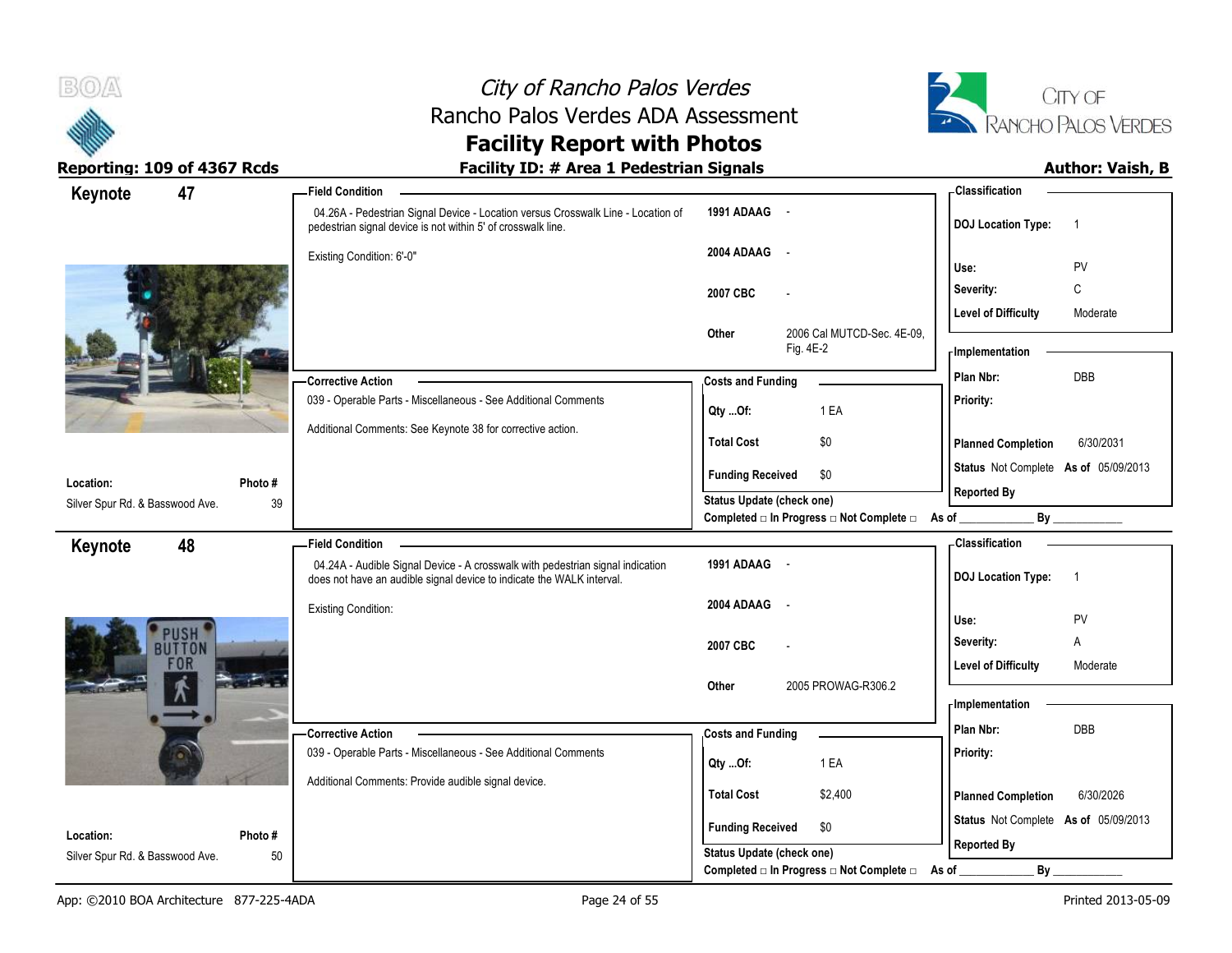



|                                 | Reporting: 109 of 4367 Rcds | <b>Facility ID: # Area 1 Pedestrian Signals</b>                                                                                                                                                                                                                |                                                  | <b>Author: Vaish, B</b>                     |
|---------------------------------|-----------------------------|----------------------------------------------------------------------------------------------------------------------------------------------------------------------------------------------------------------------------------------------------------------|--------------------------------------------------|---------------------------------------------|
| Keynote                         | 49                          | <b>Field Condition</b>                                                                                                                                                                                                                                         |                                                  | <b>Classification</b>                       |
|                                 |                             | 04.25 - Pedestrian Signal Device - Clear Floor Space - Location of pedestrian<br>signal device does not accommodate a level 30" x 48" min clear space, centered<br>and parallel to the pedestrian signal push button. (Accessible pedestrian signals           | 1991 ADAAG 4.2.4                                 | <b>DOJ Location Type:</b><br>$\overline{1}$ |
|                                 |                             | shall be located so that the vibrotactile feature can be contacted from the level<br>landing serving a curb ramp, if provided, or from a clear floor or ground space that                                                                                      | 2004 ADAAG 305.3; Fig. 305.3                     | PV<br>Use:                                  |
|                                 |                             | is in line with the crosswalk line adjacent to the vehicle stop line.)                                                                                                                                                                                         | 2007 CBC<br>1118B.4 item 1                       | C<br>Severity:                              |
|                                 |                             | Existing Condition: 16.7% CS.                                                                                                                                                                                                                                  | Other<br>2005 PROWAG-R306.2.1                    | <b>Level of Difficulty</b><br>Moderate      |
|                                 |                             |                                                                                                                                                                                                                                                                |                                                  | <b>Implementation</b>                       |
|                                 |                             | <b>Corrective Action</b>                                                                                                                                                                                                                                       | <b>Costs and Funding</b>                         | Plan Nbr:<br><b>DBB</b>                     |
|                                 |                             | 039 - Operable Parts - Miscellaneous - See Additional Comments                                                                                                                                                                                                 | Qty Of:<br>1 EA                                  | Priority:                                   |
|                                 |                             | Additional Comments: See Keynote 52 for corrective action.                                                                                                                                                                                                     | <b>Total Cost</b><br>\$0                         | 6/30/2031<br><b>Planned Completion</b>      |
| Location:                       | Photo #                     |                                                                                                                                                                                                                                                                | \$0<br><b>Funding Received</b>                   | Status Not Complete As of 05/09/2013        |
| Silver Spur Rd. & Basswood Ave. | 49                          |                                                                                                                                                                                                                                                                | <b>Status Update (check one)</b>                 | <b>Reported By</b>                          |
|                                 |                             |                                                                                                                                                                                                                                                                | Completed □ In Progress □ Not Complete □ As of _ |                                             |
| Keynote                         | 50                          | <b>Field Condition</b>                                                                                                                                                                                                                                         |                                                  | Classification                              |
|                                 |                             | 04.33A - Directional Information and Signs - Pedestrian signal device does not<br>provides compliant tactile or visual signs on the face of the device or its housing or<br>mounting to indicate crosswalk direction and the name of the street containing the | 1991 ADAAG<br>4.30.4                             | <b>DOJ Location Type:</b><br>$\overline{1}$ |
|                                 |                             | crosswalk served by the pedestrian signal.                                                                                                                                                                                                                     | 2004 ADAAG<br>703.1                              | Use:<br><b>PV</b>                           |
|                                 | <b>USH</b>                  | <b>Existing Condition:</b>                                                                                                                                                                                                                                     | 2007 CBC<br>1117B.5.1 item 2; 1117B.5.6          | $\mathsf{C}$<br>Severity:                   |
|                                 | <b>BUTTON</b><br>FUR        |                                                                                                                                                                                                                                                                |                                                  | <b>Level of Difficulty</b><br>Moderate      |
|                                 |                             |                                                                                                                                                                                                                                                                | Other<br>2005 PROWAG-R306.4                      |                                             |
|                                 |                             |                                                                                                                                                                                                                                                                |                                                  | - Implementation                            |
|                                 |                             | - Corrective Action                                                                                                                                                                                                                                            | <b>Costs and Funding</b>                         | Plan Nbr:<br><b>DBB</b>                     |
|                                 |                             | 039 - Operable Parts - Miscellaneous - See Additional Comments                                                                                                                                                                                                 | Qty Of:<br>1 EA                                  | Priority:                                   |
|                                 |                             | Additional Comments: See Keynote 52 for corrective action.                                                                                                                                                                                                     | <b>Total Cost</b><br>\$0                         | <b>Planned Completion</b><br>6/30/2031      |
|                                 |                             |                                                                                                                                                                                                                                                                |                                                  | Status Not Complete As of 05/09/2013        |
| Location:                       | Photo#                      |                                                                                                                                                                                                                                                                | <b>Funding Received</b><br>\$0                   | <b>Reported By</b>                          |
| Silver Spur Rd. & Basswood Ave. | 50                          |                                                                                                                                                                                                                                                                | <b>Status Update (check one)</b>                 |                                             |
|                                 |                             |                                                                                                                                                                                                                                                                | Completed □ In Progress □ Not Complete □         | By<br>As of                                 |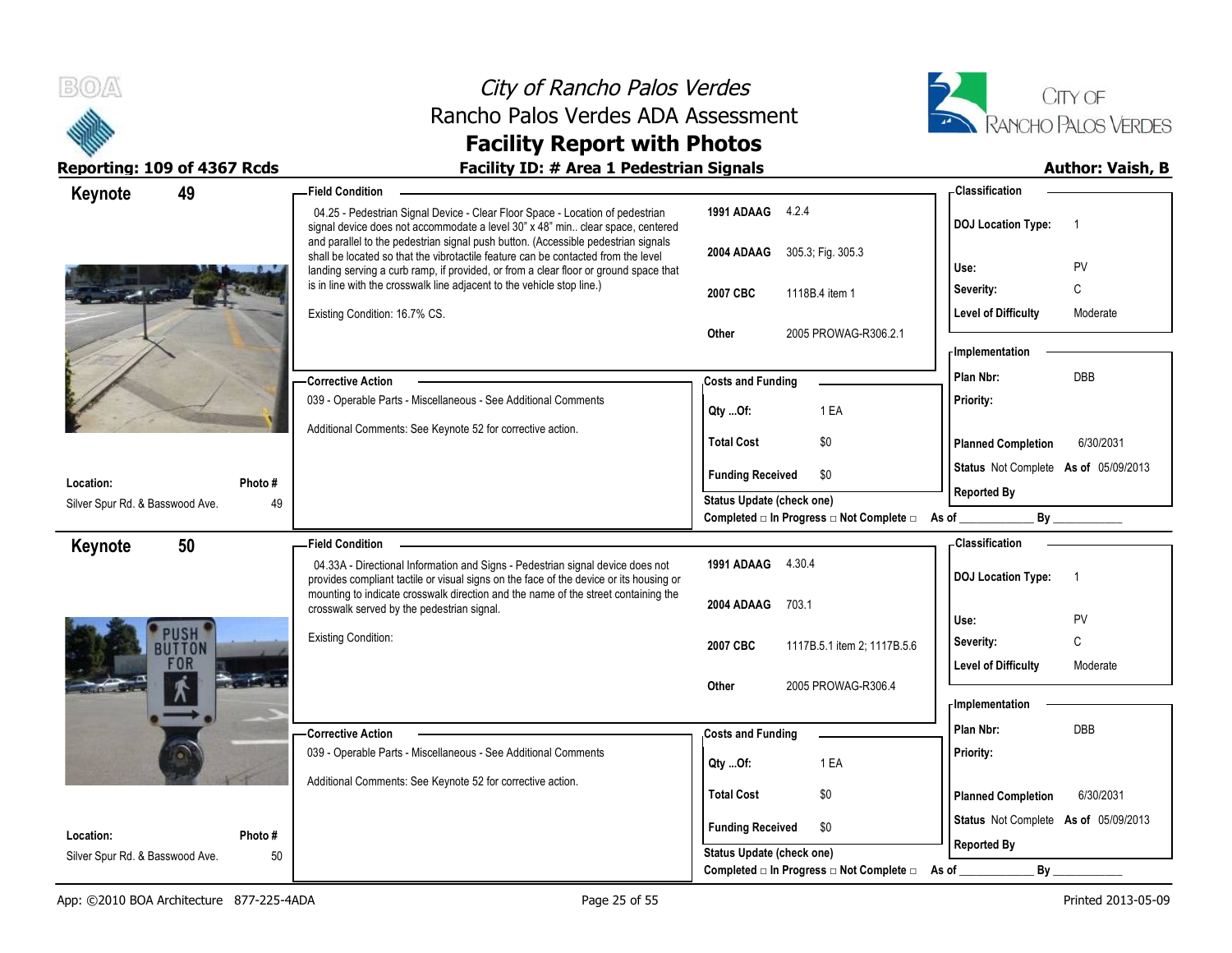



Reporting: 109 of 4367 Rcds **Facility ID: # Area 1 Pedestrian Signals Facility ID: # Area 1 Pedestrian Signals** 

# **Facility Report with Photos**

| 51<br>Keynote                         | <b>Field Condition</b>                                                                                         |                                                | <b>Classification</b>                                      |
|---------------------------------------|----------------------------------------------------------------------------------------------------------------|------------------------------------------------|------------------------------------------------------------|
|                                       | 04.40 - Other - Curb Ramps and Pedestrian Crossings - See Additional<br>Comments                               | 1991 ADAAG -                                   | <b>DOJ Location Type:</b><br>$\overline{1}$                |
|                                       | Existing Condition: Accessible path of travel to signal device is not provided.                                | 2004 ADAAG -                                   | Use:<br>PV                                                 |
|                                       |                                                                                                                | 2007 CBC                                       | $\mathsf C$<br>Severity:                                   |
|                                       |                                                                                                                |                                                | <b>Level of Difficulty</b><br>Moderate                     |
|                                       |                                                                                                                | Other                                          | - Implementation                                           |
|                                       | <b>Corrective Action</b>                                                                                       | <b>Costs and Funding</b>                       | Plan Nbr:<br>DBB                                           |
|                                       | 039 - Operable Parts - Miscellaneous - See Additional Comments                                                 | 1 EA<br>Qty Of:                                | Priority:                                                  |
|                                       | Additional Comments: See Keynote 52 for corrective action.                                                     | <b>Total Cost</b><br>\$0                       | <b>Planned Completion</b><br>6/30/2031                     |
| Location:<br>Photo #                  |                                                                                                                | <b>Funding Received</b><br>\$0                 | Status Not Complete As of 05/09/2013                       |
| Silver Spur Rd. & Basswood Ave.<br>51 |                                                                                                                | Status Update (check one)                      | <b>Reported By</b>                                         |
|                                       |                                                                                                                | Completed □ In Progress □ Not Complete □ As of | By                                                         |
| 52<br>Keynote                         | <b>Field Condition</b><br>04.24B - Vibrotactile Signal Device - A crosswalk with pedestrian signal indication  | 1991 ADAAG -                                   | <b>Classification</b>                                      |
|                                       | does not have a vibrotactile signal device integrated into the signal device to<br>indicate the WALK interval. |                                                | <b>DOJ Location Type:</b><br>$\overline{1}$                |
|                                       |                                                                                                                | 2004 ADAAG -                                   |                                                            |
| <b>USH</b>                            | <b>Existing Condition:</b>                                                                                     |                                                | Use:<br><b>PV</b><br>C                                     |
| <b>BUTTON</b><br><b>FOR</b>           |                                                                                                                | 2007 CBC                                       | Severity:                                                  |
|                                       |                                                                                                                |                                                |                                                            |
|                                       |                                                                                                                | Other                                          | <b>Level of Difficulty</b><br>Moderate                     |
|                                       |                                                                                                                | 2005 PROWAG-R306.2                             | - Implementation                                           |
|                                       | -Corrective Action                                                                                             | <b>Costs and Funding</b>                       | Plan Nbr:<br><b>DBB</b>                                    |
|                                       | 039 - Operable Parts - Miscellaneous - See Additional Comments                                                 | 1 EA<br>Qty Of:                                | Priority:                                                  |
|                                       | Additional Comments: Replace with compliant vibrotactile signal device at<br>compliant location.               | <b>Total Cost</b><br>\$2,400                   | 6/30/2031<br><b>Planned Completion</b>                     |
| Location:<br>Photo #                  |                                                                                                                | \$0<br><b>Funding Received</b>                 | Status Not Complete As of 05/09/2013<br><b>Reported By</b> |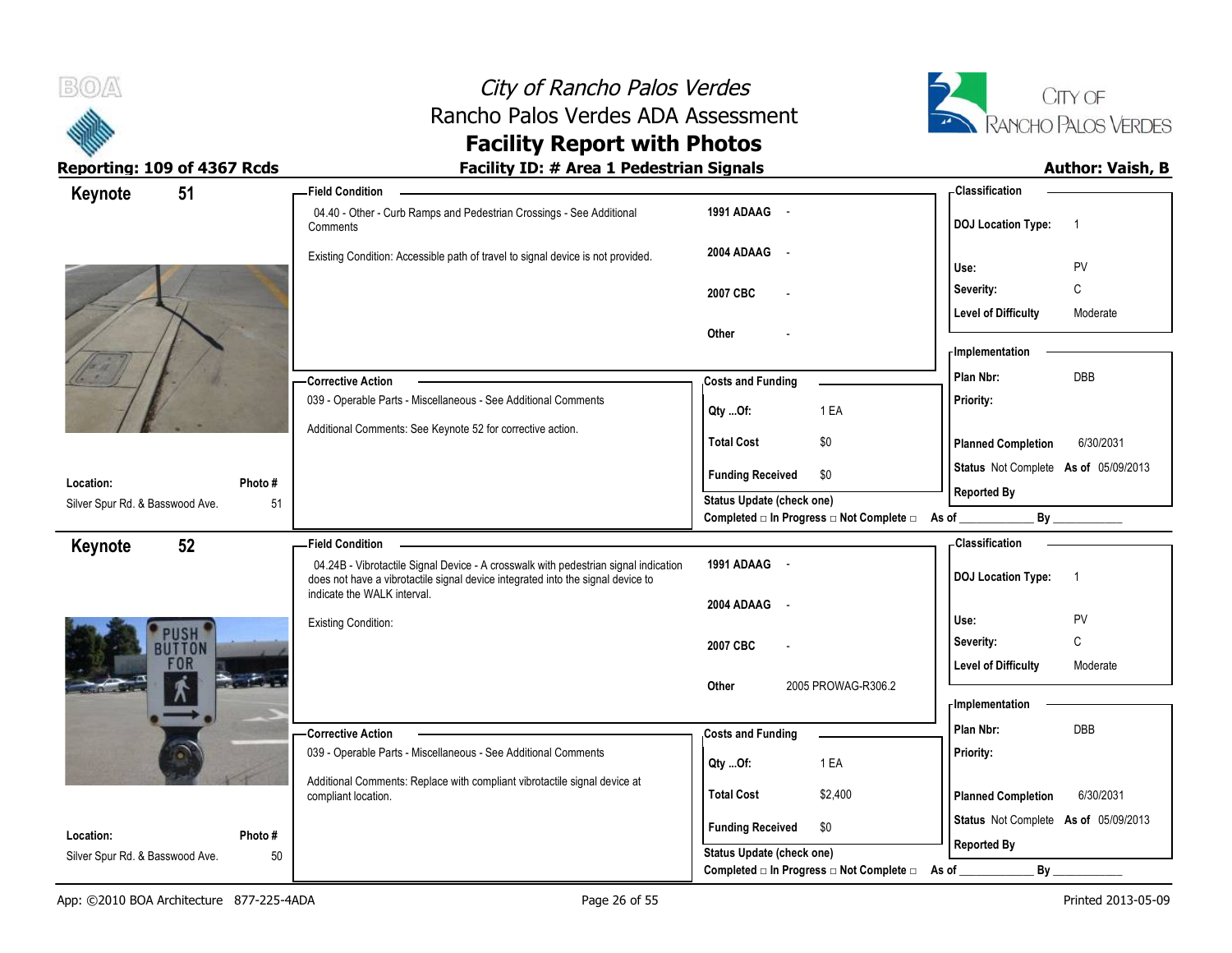



| 53<br>Keynote                   |         | <b>Field Condition</b>                                                                                                                                                |                                                                             | - Classification                            |
|---------------------------------|---------|-----------------------------------------------------------------------------------------------------------------------------------------------------------------------|-----------------------------------------------------------------------------|---------------------------------------------|
|                                 |         | 04.33B - Arrow - Pedestrian signal device does not includes a tactile arrow that<br>contrasts with the background and is aligned parallel to the crosswalk direction. | 1991 ADAAG -                                                                | <b>DOJ Location Type:</b><br>$\overline{1}$ |
|                                 |         | Existing Condition:                                                                                                                                                   | 2004 ADAAG -                                                                |                                             |
| <b>USH</b>                      |         |                                                                                                                                                                       |                                                                             | PV<br>Use:                                  |
| <b>BUTTON</b>                   |         |                                                                                                                                                                       | 2007 CBC                                                                    | C<br>Severity:                              |
| <b>FOR</b>                      |         |                                                                                                                                                                       |                                                                             | <b>Level of Difficulty</b><br>Moderate      |
|                                 |         |                                                                                                                                                                       | 2005 PROWAG-R306.4.1<br>Other                                               | <b>Implementation</b>                       |
|                                 |         |                                                                                                                                                                       |                                                                             | <b>DBB</b><br>Plan Nbr:                     |
|                                 |         | -Corrective Action                                                                                                                                                    | <b>Costs and Funding</b>                                                    |                                             |
|                                 |         | 039 - Operable Parts - Miscellaneous - See Additional Comments                                                                                                        | 1 EA<br>Qty Of:                                                             | Priority:                                   |
|                                 |         | Additional Comments: See Keynote 52 for corrective action.                                                                                                            | <b>Total Cost</b><br>\$0                                                    | 6/30/2031<br><b>Planned Completion</b>      |
|                                 |         |                                                                                                                                                                       | <b>Funding Received</b><br>\$0                                              | Status Not Complete As of 05/09/2013        |
| Location:                       | Photo # |                                                                                                                                                                       |                                                                             | <b>Reported By</b>                          |
| Silver Spur Rd. & Basswood Ave. | 50      |                                                                                                                                                                       | Status Update (check one)<br>Completed □ In Progress □ Not Complete □ As of | By                                          |
| 54<br>Keynote                   |         | <b>Field Condition</b>                                                                                                                                                |                                                                             | - Classification                            |
|                                 |         | 04.26C - Pedestrian Signal Device - Spacing - Pedestrian signal devices at a<br>crossing are spaced less than 10' apart.                                              | 1991 ADAAG -                                                                | <b>DOJ Location Type:</b><br>$\overline{1}$ |
|                                 |         | Existing Condition: Pedestrian signal devices are mounted on same pole.                                                                                               | 2004 ADAAG<br>$\sim$                                                        |                                             |
|                                 |         |                                                                                                                                                                       |                                                                             | PV<br>Use:                                  |
|                                 |         |                                                                                                                                                                       | 2007 CBC                                                                    | C<br>Severity:                              |
| BUTTON<br>FOR                   |         |                                                                                                                                                                       |                                                                             | <b>Level of Difficulty</b><br>Moderate      |
|                                 |         |                                                                                                                                                                       | 2005 PROWAG-R306.2.1.1<br>Other                                             |                                             |
|                                 |         |                                                                                                                                                                       |                                                                             | - Implementation                            |
|                                 |         | -Corrective Action                                                                                                                                                    | <b>Costs and Funding</b>                                                    | Plan Nbr:<br><b>DBB</b>                     |
|                                 |         | 039 - Operable Parts - Miscellaneous - See Additional Comments                                                                                                        | 1 EA<br>Qty Of:                                                             | Priority:                                   |
|                                 |         | Additional Comments: See Keynote 22 for corrective action.                                                                                                            |                                                                             |                                             |
|                                 |         |                                                                                                                                                                       | \$0<br><b>Total Cost</b>                                                    | 6/30/2031<br><b>Planned Completion</b>      |
| Location:                       | Photo#  |                                                                                                                                                                       | <b>Funding Received</b><br>\$0                                              | Status Not Complete As of 05/09/2013        |
| Hawthorne Blvd. & Grayslake Rd. | 21      |                                                                                                                                                                       | Status Update (check one)                                                   | <b>Reported By</b>                          |
|                                 |         |                                                                                                                                                                       | Completed □ In Progress □ Not Complete □                                    | By<br>As of                                 |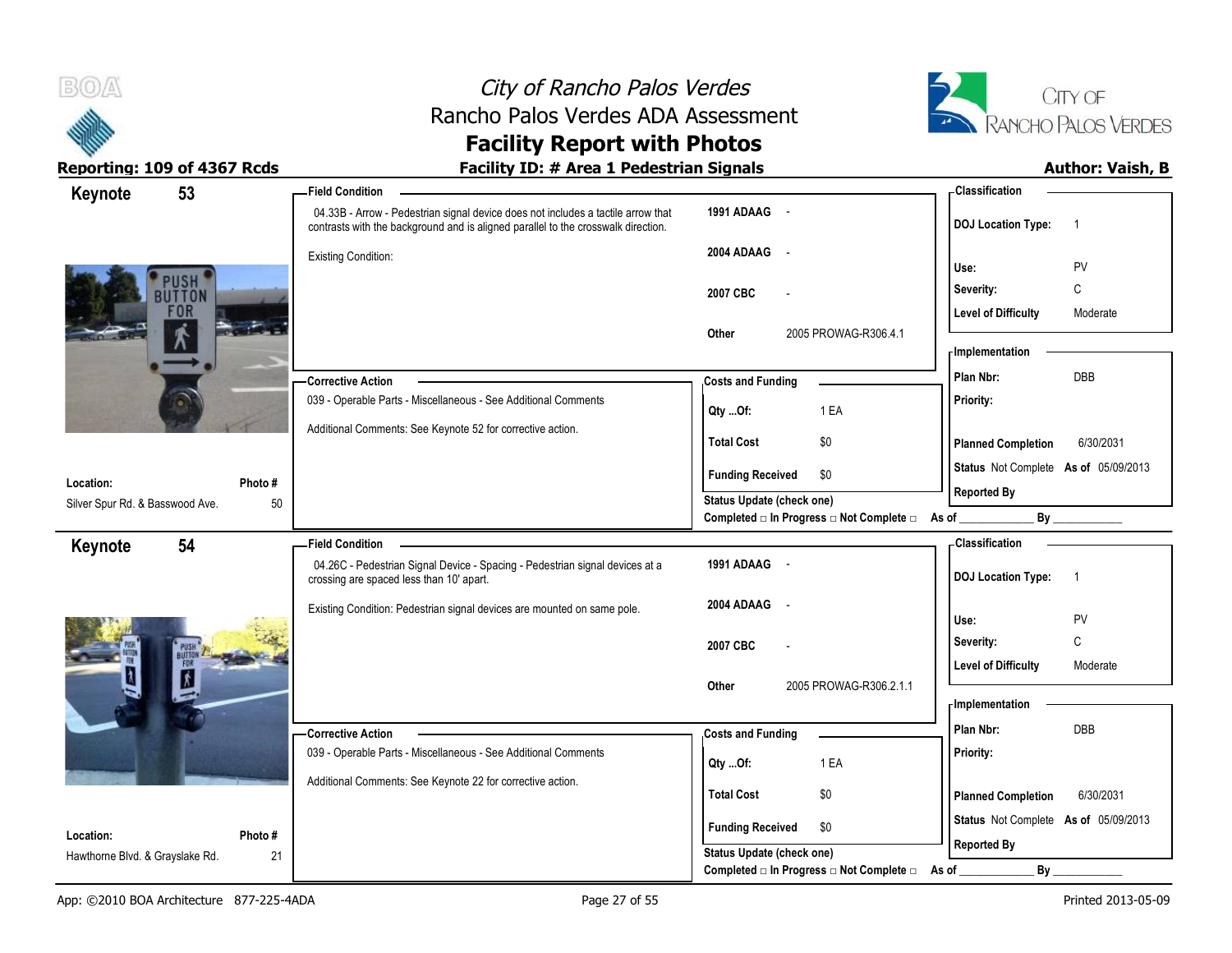



| 55<br>Keynote                   | <b>Field Condition</b>                                                                                                                                                 |                                                                          | - Classification                            |
|---------------------------------|------------------------------------------------------------------------------------------------------------------------------------------------------------------------|--------------------------------------------------------------------------|---------------------------------------------|
|                                 | 04.32B - Push Button Locator Tone - The pedestrian signal push button does not<br>incorporate a locator tone at the push button.                                       | 1991 ADAAG -                                                             | <b>DOJ</b> Location Type:<br>-1             |
|                                 | <b>Existing Condition:</b>                                                                                                                                             | 2004 ADAAG -                                                             |                                             |
| USH                             |                                                                                                                                                                        |                                                                          | PV<br>Use:                                  |
| <b>BUTTON</b>                   |                                                                                                                                                                        | 2007 CBC                                                                 | C<br>Severity:                              |
| <b>FOR</b>                      |                                                                                                                                                                        |                                                                          | <b>Level of Difficulty</b><br>Moderate      |
|                                 |                                                                                                                                                                        | 2005 PROWAG-R306.3.2<br>Other                                            |                                             |
|                                 |                                                                                                                                                                        |                                                                          | - Implementation                            |
|                                 | <b>Corrective Action</b>                                                                                                                                               | <b>Costs and Funding</b>                                                 | DBB<br>Plan Nbr:                            |
|                                 | 039 - Operable Parts - Miscellaneous - See Additional Comments                                                                                                         | 1 EA<br>$Qty$ Of:                                                        | Priority:                                   |
|                                 | Additional Comments: See Keynote 52 for corrective action.                                                                                                             |                                                                          |                                             |
|                                 |                                                                                                                                                                        | <b>Total Cost</b><br>\$0                                                 | <b>Planned Completion</b><br>6/30/2031      |
| Photo#<br>Location:             |                                                                                                                                                                        | \$0<br><b>Funding Received</b>                                           | Status Not Complete As of 05/09/2013        |
| Silver Spur Rd. & Basswood Ave. | 50                                                                                                                                                                     | Status Update (check one)                                                | <b>Reported By</b>                          |
|                                 |                                                                                                                                                                        | Completed $\square$ In Progress $\square$ Not Complete $\square$ As of _ | By                                          |
| 56<br>Keynote                   | <b>Field Condition</b>                                                                                                                                                 |                                                                          | - Classification                            |
|                                 | 04.33C - Street Name - Pedestrian signal device does not includes street name<br>information consisting of California Grade 2 Braille and aligned parallel to the      | 1991 ADAAG -                                                             | <b>DOJ</b> Location Type:<br>$\overline{1}$ |
|                                 | crosswalk direction. OR Pedestrian signal device does not provide street name<br>information in audible format. (Street name information in one format or the other is | 2004 ADAAG -                                                             |                                             |
|                                 | required to be compliant.)                                                                                                                                             |                                                                          | PV<br>Use:                                  |
| <b>PUSH</b><br>BUTTON           | Existing Condition:                                                                                                                                                    | 2007 CBC                                                                 | C<br>Severity:                              |
| <b>FOR</b>                      |                                                                                                                                                                        |                                                                          | <b>Level of Difficulty</b><br>Moderate      |
|                                 |                                                                                                                                                                        | 2005 PROWAG-R306.4.2<br>Other                                            |                                             |
|                                 |                                                                                                                                                                        |                                                                          | - Implementation                            |
|                                 | - Corrective Action                                                                                                                                                    | <b>Costs and Funding</b>                                                 | DBB<br>Plan Nbr:                            |
|                                 | 039 - Operable Parts - Miscellaneous - See Additional Comments                                                                                                         | 1 EA<br>Qty Of:                                                          | Priority:                                   |
|                                 | Additional Comments: See Keynote 52 for corrective action.                                                                                                             |                                                                          |                                             |
|                                 |                                                                                                                                                                        | <b>Total Cost</b><br>\$0                                                 | <b>Planned Completion</b><br>6/30/2031      |
| Location:<br>Photo#             |                                                                                                                                                                        | <b>Funding Received</b><br>\$0                                           | Status Not Complete As of 05/09/2013        |
| Silver Spur Rd. & Basswood Ave. | 50                                                                                                                                                                     | <b>Status Update (check one)</b>                                         | <b>Reported By</b>                          |
|                                 |                                                                                                                                                                        | Completed □ In Progress □ Not Complete □                                 | $By_$<br>As of                              |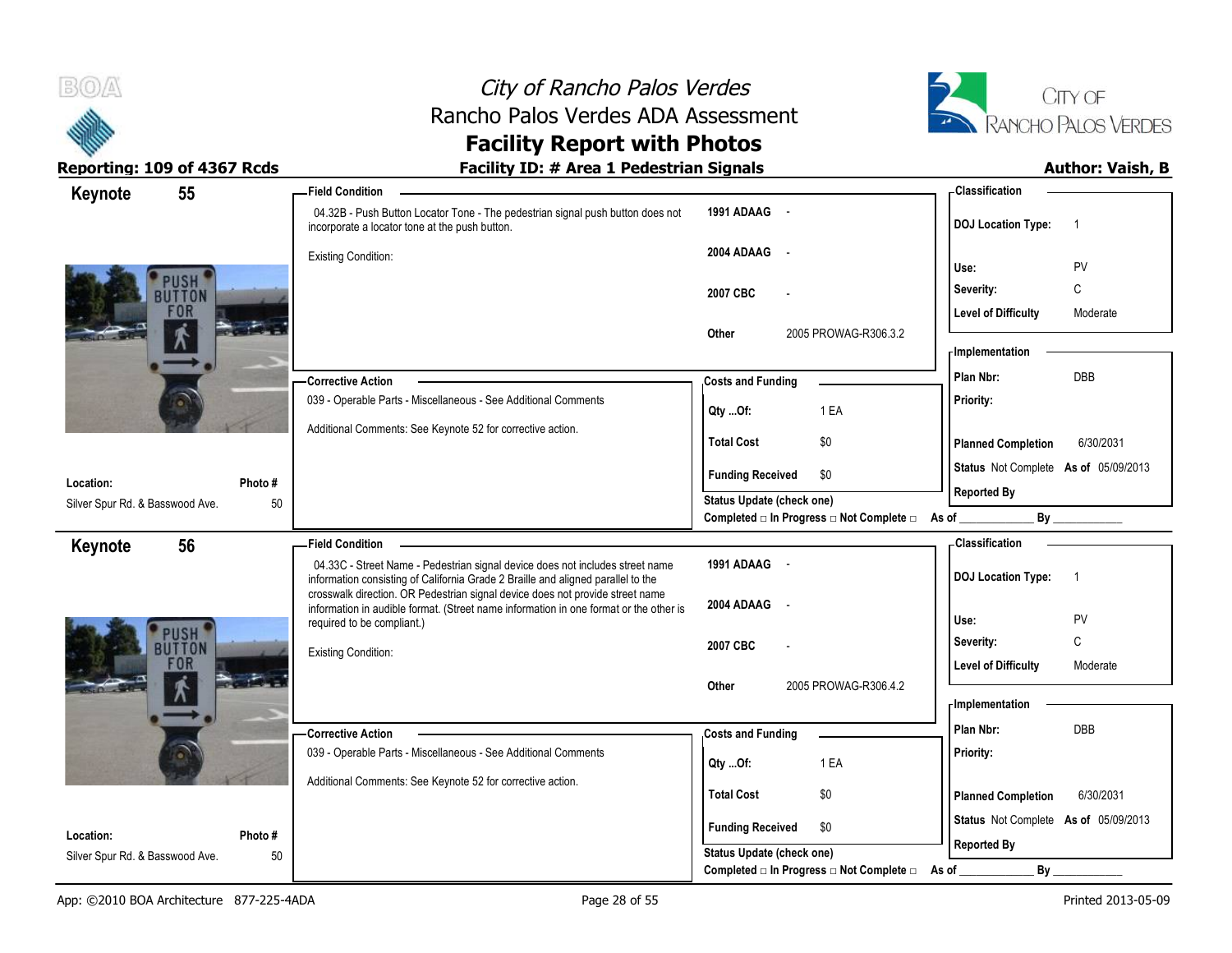



| 57<br>Keynote                   | <b>Field Condition</b>                                                                                                   |                                                  | - Classification                            |
|---------------------------------|--------------------------------------------------------------------------------------------------------------------------|--------------------------------------------------|---------------------------------------------|
|                                 | 04.32C - Push Button Size - The pedestrian signal push button is not a min 2"<br>across in one dimension.                | 1991 ADAAG -                                     | <b>DOJ</b> Location Type:<br>$\overline{1}$ |
|                                 | Existing Condition: 1/2" diameter.                                                                                       | 2004 ADAAG<br>$\sim$                             | PV                                          |
| <b>USH</b>                      |                                                                                                                          |                                                  | Use:                                        |
| <b>UTTON</b>                    |                                                                                                                          | 2007 CBC                                         | C<br>Severity:                              |
| <b>FOR</b>                      |                                                                                                                          |                                                  | <b>Level of Difficulty</b><br>Moderate      |
|                                 |                                                                                                                          | 2005 PROWAG-R306.3.3<br>Other                    | <b>Implementation</b>                       |
|                                 |                                                                                                                          |                                                  | <b>DBB</b><br>Plan Nbr:                     |
|                                 | <b>Corrective Action</b><br>039 - Operable Parts - Miscellaneous - See Additional Comments                               | <b>Costs and Funding</b>                         |                                             |
|                                 |                                                                                                                          | 1 EA<br>Qty Of:                                  | Priority:                                   |
|                                 | Additional Comments: See Keynote 52 for corrective action.                                                               | <b>Total Cost</b><br>\$0                         | 6/30/2031<br><b>Planned Completion</b>      |
|                                 |                                                                                                                          | <b>Funding Received</b><br>\$0                   | Status Not Complete As of 05/09/2013        |
| Location:                       | Photo#                                                                                                                   | Status Update (check one)                        | <b>Reported By</b>                          |
| Silver Spur Rd. & Basswood Ave. | 50                                                                                                                       | Completed □ In Progress □ Not Complete □ As of _ |                                             |
| 58<br>Keynote                   | <b>Field Condition</b>                                                                                                   |                                                  | - Classification                            |
|                                 | 04.26C - Pedestrian Signal Device - Spacing - Pedestrian signal devices at a<br>crossing are spaced less than 10' apart. | 1991 ADAAG -                                     | <b>DOJ</b> Location Type:<br>$\overline{1}$ |
|                                 | Existing Condition: Pedestrian signal devices mounted on same pole.                                                      | 2004 ADAAG<br>$\sim$                             |                                             |
| PUSH                            |                                                                                                                          |                                                  | Use:<br>PV                                  |
| <b>BUTTON</b>                   |                                                                                                                          | 2007 CBC                                         | Severity:<br>C                              |
| FOR                             |                                                                                                                          |                                                  | <b>Level of Difficulty</b><br>Moderate      |
|                                 |                                                                                                                          | 2005 PROWAG-R306.2.1.1<br>Other                  | - Implementation                            |
|                                 |                                                                                                                          |                                                  |                                             |
|                                 | -Corrective Action                                                                                                       | <b>Costs and Funding</b>                         | Plan Nbr:<br>DBB                            |
|                                 | 039 - Operable Parts - Miscellaneous - See Additional Comments                                                           | 1 EA<br>$Qty$ Of:                                | Priority:                                   |
|                                 | Additional Comments: See Keynote 31 for corrective action.                                                               | \$0<br><b>Total Cost</b>                         | 6/30/2031                                   |
|                                 |                                                                                                                          |                                                  | <b>Planned Completion</b>                   |
| Location:<br>Photo#             |                                                                                                                          | <b>Funding Received</b><br>\$0                   | Status Not Complete As of 05/09/2013        |
|                                 |                                                                                                                          |                                                  |                                             |
| Hawthorne Blvd. & Grayslake Rd. | 29                                                                                                                       | Status Update (check one)                        | <b>Reported By</b>                          |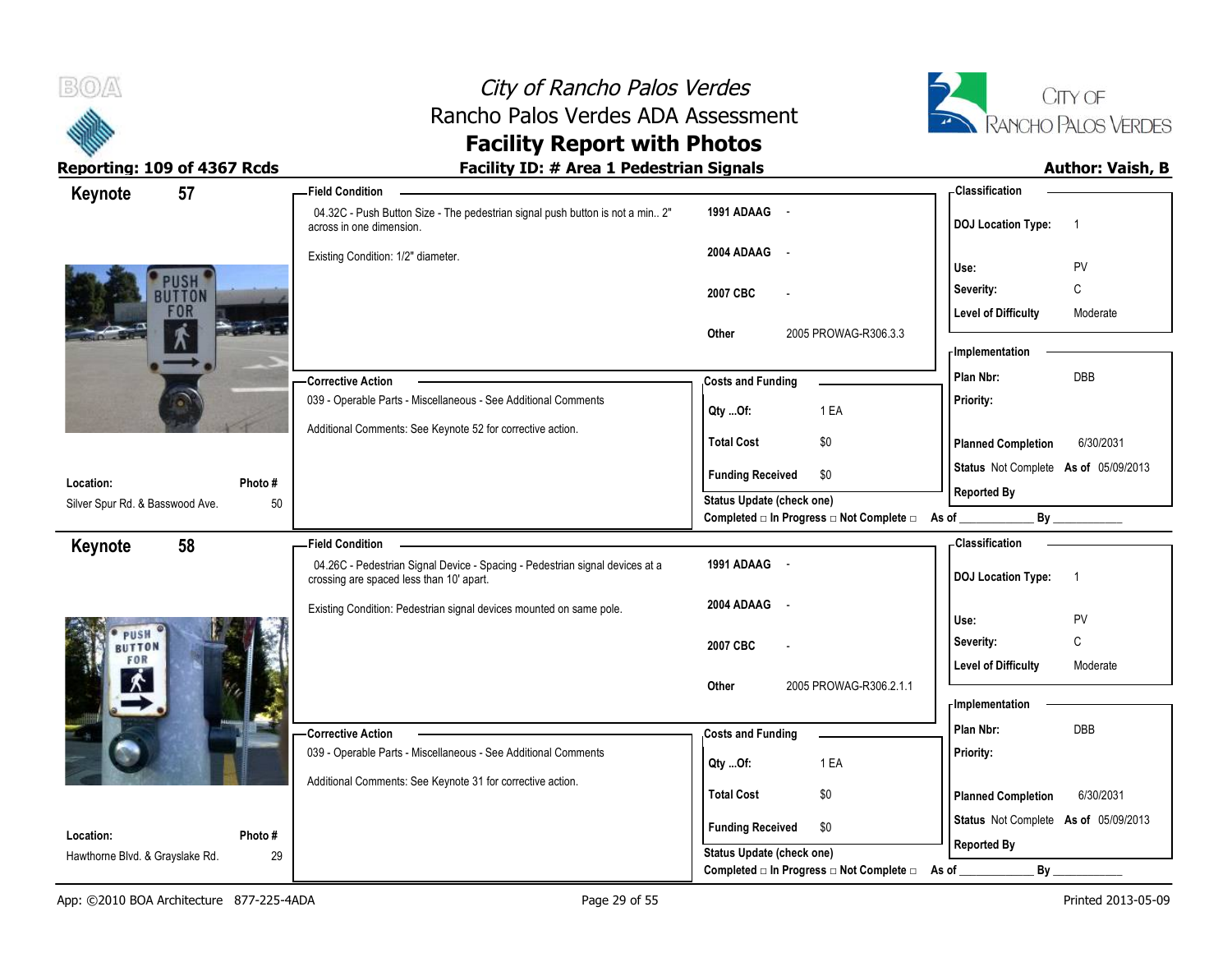



| Keynote                         | 59      | <b>Field Condition</b>                                                                                                                                              |                                                      | - Classification                            |
|---------------------------------|---------|---------------------------------------------------------------------------------------------------------------------------------------------------------------------|------------------------------------------------------|---------------------------------------------|
|                                 |         | 04.24A - Audible Signal Device - A crosswalk with pedestrian signal indication<br>does not have an audible signal device to indicate the WALK interval.             | 1991 ADAAG -                                         | <b>DOJ</b> Location Type:<br>$\overline{1}$ |
|                                 |         | <b>Existing Condition:</b>                                                                                                                                          | 2004 ADAAG<br>$\sim$                                 |                                             |
|                                 |         |                                                                                                                                                                     |                                                      | PV<br>Use:                                  |
|                                 |         |                                                                                                                                                                     | 2007 CBC                                             | Severity:<br>A                              |
|                                 |         |                                                                                                                                                                     |                                                      | <b>Level of Difficulty</b><br>Moderate      |
|                                 |         |                                                                                                                                                                     | 2005 PROWAG-R306.2<br>Other                          | - Implementation                            |
|                                 |         |                                                                                                                                                                     |                                                      | <b>DBB</b>                                  |
|                                 |         | <b>Corrective Action</b>                                                                                                                                            | <b>Costs and Funding</b>                             | Plan Nbr:                                   |
|                                 |         | 039 - Operable Parts - Miscellaneous - See Additional Comments                                                                                                      | 1 EA<br>Qty Of:                                      | Priority:                                   |
|                                 |         | Additional Comments: Provide audible signal device.                                                                                                                 | <b>Total Cost</b><br>\$2,400                         | <b>Planned Completion</b><br>6/30/2026      |
|                                 |         |                                                                                                                                                                     | <b>Funding Received</b><br>\$0                       | Status Not Complete As of 05/09/2013        |
| Location:                       | Photo # |                                                                                                                                                                     | <b>Status Update (check one)</b>                     | <b>Reported By</b>                          |
| Silver Spur Rd. & Basswood Ave. | 60      |                                                                                                                                                                     | Completed $□$ In Progress $□$ Not Complete $□$ As of | By                                          |
| Keynote                         | 60      | <b>Field Condition</b>                                                                                                                                              |                                                      | - Classification                            |
|                                 |         | 04.25 - Pedestrian Signal Device - Clear Floor Space - Location of pedestrian                                                                                       | 1991 ADAAG 4.2.4                                     |                                             |
|                                 |         | signal device does not accommodate a level 30" x 48" min clear space, centered<br>and parallel to the pedestrian signal push button. (Accessible pedestrian signals |                                                      | <b>DOJ Location Type:</b><br>$\overline{1}$ |
|                                 |         | shall be located so that the vibrotactile feature can be contacted from the level                                                                                   | 2004 ADAAG<br>305.3; Fig. 305.3                      | PV<br>Use:                                  |
|                                 |         | landing serving a curb ramp, if provided, or from a clear floor or ground space that<br>is in line with the crosswalk line adjacent to the vehicle stop line.)      |                                                      | C                                           |
|                                 |         |                                                                                                                                                                     | 2007 CBC<br>1118B.4 item 1                           | Severity:                                   |
|                                 |         | Existing Condition: 17.3% CS.                                                                                                                                       | 2005 PROWAG-R306.2.1<br>Other                        | <b>Level of Difficulty</b><br>Moderate      |
|                                 |         |                                                                                                                                                                     |                                                      | <b>Implementation</b>                       |
|                                 |         |                                                                                                                                                                     |                                                      | <b>DBB</b><br>Plan Nbr:                     |
|                                 |         | -Corrective Action<br>039 - Operable Parts - Miscellaneous - See Additional Comments                                                                                | <b>Costs and Funding</b>                             | Priority:                                   |
|                                 |         |                                                                                                                                                                     | 1 EA<br>Qty Of:                                      |                                             |
|                                 |         | Additional Comments: See Keynote 63 for corrective action.                                                                                                          | <b>Total Cost</b><br>\$0                             | 6/30/2031<br><b>Planned Completion</b>      |
|                                 |         |                                                                                                                                                                     |                                                      | Status Not Complete As of 05/09/2013        |
| Location:                       | Photo # |                                                                                                                                                                     | <b>Funding Received</b><br>\$0                       |                                             |
| Silver Spur Rd. & Basswood Ave. | 60      |                                                                                                                                                                     | <b>Status Update (check one)</b>                     | <b>Reported By</b>                          |
|                                 |         |                                                                                                                                                                     | Completed □ In Progress □ Not Complete □             | By<br>As of                                 |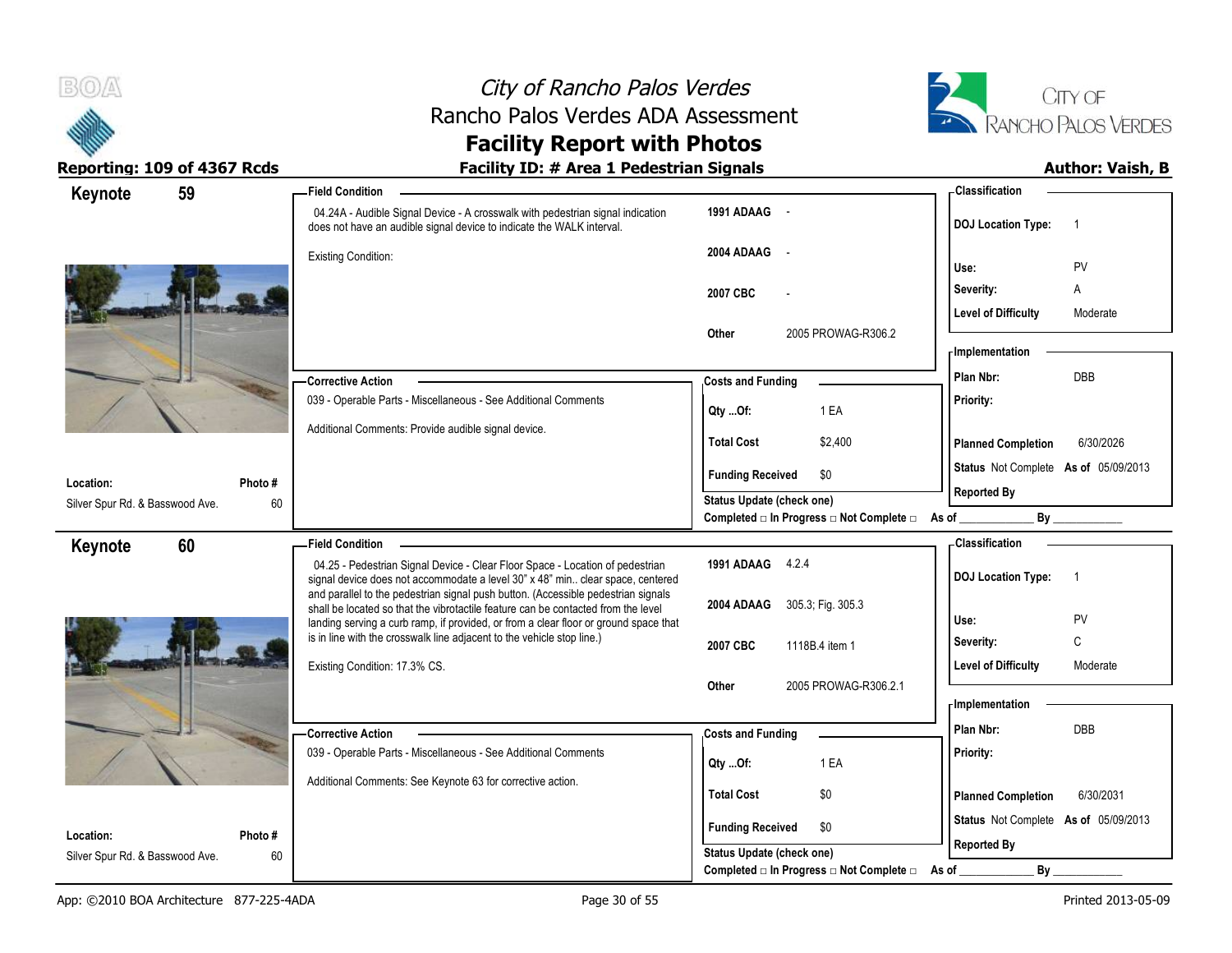



| 61<br>Keynote                         | <b>Field Condition</b>                                                                                                                                                 |                                                                              | - Classification                                                    |
|---------------------------------------|------------------------------------------------------------------------------------------------------------------------------------------------------------------------|------------------------------------------------------------------------------|---------------------------------------------------------------------|
|                                       | 04.32C - Push Button Size - The pedestrian signal push button is not a min 2"<br>across in one dimension.                                                              | 1991 ADAAG -                                                                 | <b>DOJ Location Type:</b><br>-1                                     |
|                                       | Existing Condition: 1/2" diameter.                                                                                                                                     | 2004 ADAAG<br>$\sim$                                                         | PV<br>Use:                                                          |
|                                       |                                                                                                                                                                        | 2007 CBC                                                                     | C<br>Severity:                                                      |
| <b>BUTTOI</b><br><b>FOR</b>           |                                                                                                                                                                        | 2005 PROWAG-R306.3.3<br>Other                                                | <b>Level of Difficulty</b><br>Moderate                              |
| W                                     |                                                                                                                                                                        |                                                                              | - Implementation                                                    |
|                                       | - Corrective Action                                                                                                                                                    | <b>Costs and Funding</b>                                                     | Plan Nbr:<br>DBB                                                    |
|                                       | 039 - Operable Parts - Miscellaneous - See Additional Comments                                                                                                         | 1 EA<br>Qty Of:                                                              | Priority:                                                           |
|                                       | Additional Comments: See Keynote 63 for corrective action.                                                                                                             | <b>Total Cost</b><br>\$0                                                     | <b>Planned Completion</b><br>6/30/2031                              |
| Location:<br>Photo#                   |                                                                                                                                                                        | <b>Funding Received</b><br>\$0                                               | Status Not Complete As of 05/09/2013                                |
| Silver Spur Rd. & Basswood Ave.<br>61 |                                                                                                                                                                        | <b>Status Update (check one)</b>                                             | <b>Reported By</b>                                                  |
|                                       |                                                                                                                                                                        | Completed □ In Progress □ Not Complete □ As of _                             |                                                                     |
| 62<br>Keynote                         | <b>Field Condition</b>                                                                                                                                                 |                                                                              | <b>Classification</b>                                               |
|                                       | 04.33C - Street Name - Pedestrian signal device does not includes street name                                                                                          | 1991 ADAAG -                                                                 | <b>DOJ</b> Location Type:<br>$\overline{1}$                         |
|                                       | information consisting of California Grade 2 Braille and aligned parallel to the                                                                                       |                                                                              |                                                                     |
|                                       | crosswalk direction. OR Pedestrian signal device does not provide street name<br>information in audible format. (Street name information in one format or the other is | 2004 ADAAG<br>$\sim$                                                         |                                                                     |
|                                       | required to be compliant.)                                                                                                                                             |                                                                              | Use:<br>PV                                                          |
| PUSH<br><b>BUTTON</b><br><b>FOR</b>   | <b>Existing Condition:</b>                                                                                                                                             | 2007 CBC                                                                     | $\mathsf{C}$<br>Severity:<br><b>Level of Difficulty</b><br>Moderate |
| 角                                     |                                                                                                                                                                        | 2005 PROWAG-R306.4.2<br>Other                                                |                                                                     |
|                                       |                                                                                                                                                                        |                                                                              | <b>Implementation</b>                                               |
|                                       | - Corrective Action                                                                                                                                                    | <b>Costs and Funding</b>                                                     | Plan Nbr:<br><b>DBB</b>                                             |
|                                       | 039 - Operable Parts - Miscellaneous - See Additional Comments                                                                                                         | 1 EA<br>Qty Of:                                                              | Priority:                                                           |
|                                       | Additional Comments: See Keynote 63 for corrective action.                                                                                                             | <b>Total Cost</b><br>\$0                                                     | <b>Planned Completion</b><br>6/30/2031                              |
| Location:<br>Photo#                   |                                                                                                                                                                        | <b>Funding Received</b><br>\$0                                               | Status Not Complete As of 05/09/2013                                |
| 61<br>Silver Spur Rd. & Basswood Ave. |                                                                                                                                                                        | <b>Status Update (check one)</b><br>Completed □ In Progress □ Not Complete □ | <b>Reported By</b><br>By                                            |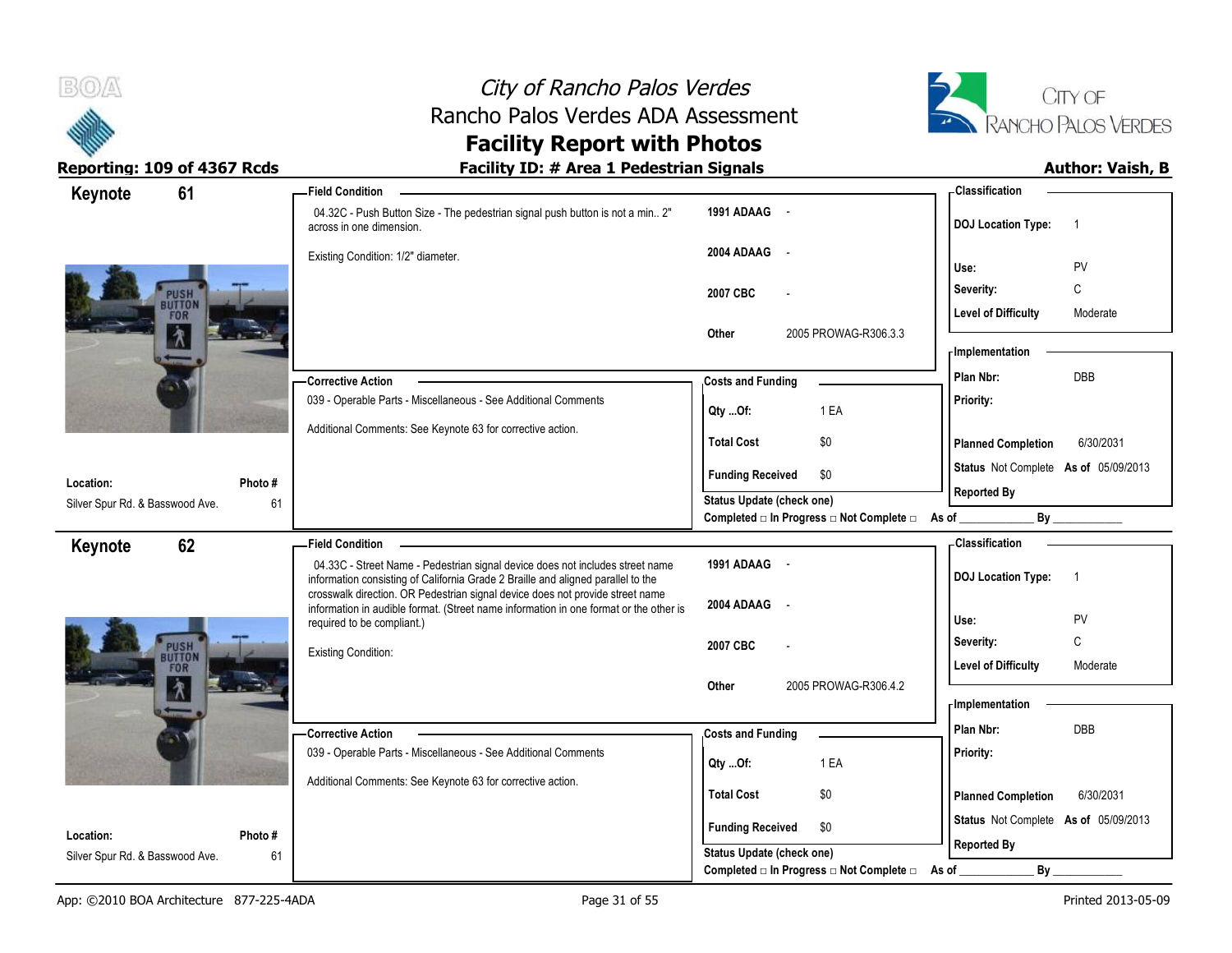



| 63<br>Keynote                         | <b>Field Condition</b>                                                                                                                                                                                |                                                             | - Classification                                           |
|---------------------------------------|-------------------------------------------------------------------------------------------------------------------------------------------------------------------------------------------------------|-------------------------------------------------------------|------------------------------------------------------------|
|                                       | 04.24B - Vibrotactile Signal Device - A crosswalk with pedestrian signal indication<br>does not have a vibrotactile signal device integrated into the signal device to<br>indicate the WALK interval. | 1991 ADAAG -                                                | <b>DOJ Location Type:</b><br>$\overline{1}$                |
|                                       |                                                                                                                                                                                                       | 2004 ADAAG<br>$\sim$ $-$                                    |                                                            |
|                                       | <b>Existing Condition:</b>                                                                                                                                                                            |                                                             | Use:<br>PV                                                 |
| <b>BUTTON</b>                         |                                                                                                                                                                                                       | 2007 CBC                                                    | С<br>Severity:                                             |
| <b>FOR</b>                            |                                                                                                                                                                                                       |                                                             | <b>Level of Difficulty</b><br>Moderate                     |
| М                                     |                                                                                                                                                                                                       | 2005 PROWAG-R306.2<br>Other                                 | - Implementation                                           |
|                                       |                                                                                                                                                                                                       |                                                             |                                                            |
|                                       | - Corrective Action                                                                                                                                                                                   | <b>Costs and Funding</b>                                    | Plan Nbr:<br>DBB                                           |
|                                       | 039 - Operable Parts - Miscellaneous - See Additional Comments                                                                                                                                        | 1 EA<br>Qty Of:                                             | Priority:                                                  |
|                                       | Additional Comments: Replace with compliant vibrotactile signal device at                                                                                                                             | <b>Total Cost</b><br>\$2,400                                |                                                            |
|                                       | compliant location.                                                                                                                                                                                   |                                                             | 6/30/2031<br><b>Planned Completion</b>                     |
| Location:<br>Photo #                  |                                                                                                                                                                                                       | <b>Funding Received</b><br>\$0                              | Status Not Complete As of 05/09/2013                       |
| 61<br>Silver Spur Rd. & Basswood Ave. |                                                                                                                                                                                                       | <b>Status Update (check one)</b>                            | <b>Reported By</b>                                         |
|                                       |                                                                                                                                                                                                       | Completed □ In Progress □ Not Complete □ As of              | By                                                         |
| 64<br>Keynote                         | <b>Field Condition</b>                                                                                                                                                                                |                                                             | - Classification                                           |
|                                       | 04.33A - Directional Information and Signs - Pedestrian signal device does not<br>provides compliant tactile or visual signs on the face of the device or its housing or                              | 1991 ADAAG 4.30.4                                           | <b>DOJ Location Type:</b><br>$\overline{1}$                |
|                                       | mounting to indicate crosswalk direction and the name of the street containing the                                                                                                                    |                                                             |                                                            |
|                                       | crosswalk served by the pedestrian signal.                                                                                                                                                            | 2004 ADAAG<br>703.1                                         | PV<br>Use:                                                 |
|                                       | <b>Existing Condition:</b>                                                                                                                                                                            | 2007 CBC<br>1117B.5.1 item 2; 1117B.5.6                     | С<br>Severity:                                             |
| PUSH<br><b>BUTTON</b><br>FOR          |                                                                                                                                                                                                       |                                                             | <b>Level of Difficulty</b><br>Moderate                     |
|                                       |                                                                                                                                                                                                       | 2005 PROWAG-R306.4<br>Other                                 |                                                            |
| W.                                    |                                                                                                                                                                                                       |                                                             | - Implementation                                           |
|                                       | - Corrective Action                                                                                                                                                                                   | <b>Costs and Funding</b>                                    | Plan Nbr:<br>DBB                                           |
|                                       | 039 - Operable Parts - Miscellaneous - See Additional Comments                                                                                                                                        |                                                             | Priority:                                                  |
|                                       |                                                                                                                                                                                                       | 1 EA<br>Qty Of:                                             |                                                            |
|                                       | Additional Comments: See Keynote 63 for corrective action.                                                                                                                                            | <b>Total Cost</b><br>\$0                                    | 6/30/2031<br><b>Planned Completion</b>                     |
|                                       |                                                                                                                                                                                                       |                                                             |                                                            |
| Location:<br>Photo#                   |                                                                                                                                                                                                       |                                                             |                                                            |
| Silver Spur Rd. & Basswood Ave.<br>61 |                                                                                                                                                                                                       |                                                             |                                                            |
|                                       |                                                                                                                                                                                                       | <b>Funding Received</b><br>\$0<br>Status Update (check one) | Status Not Complete As of 05/09/2013<br><b>Reported By</b> |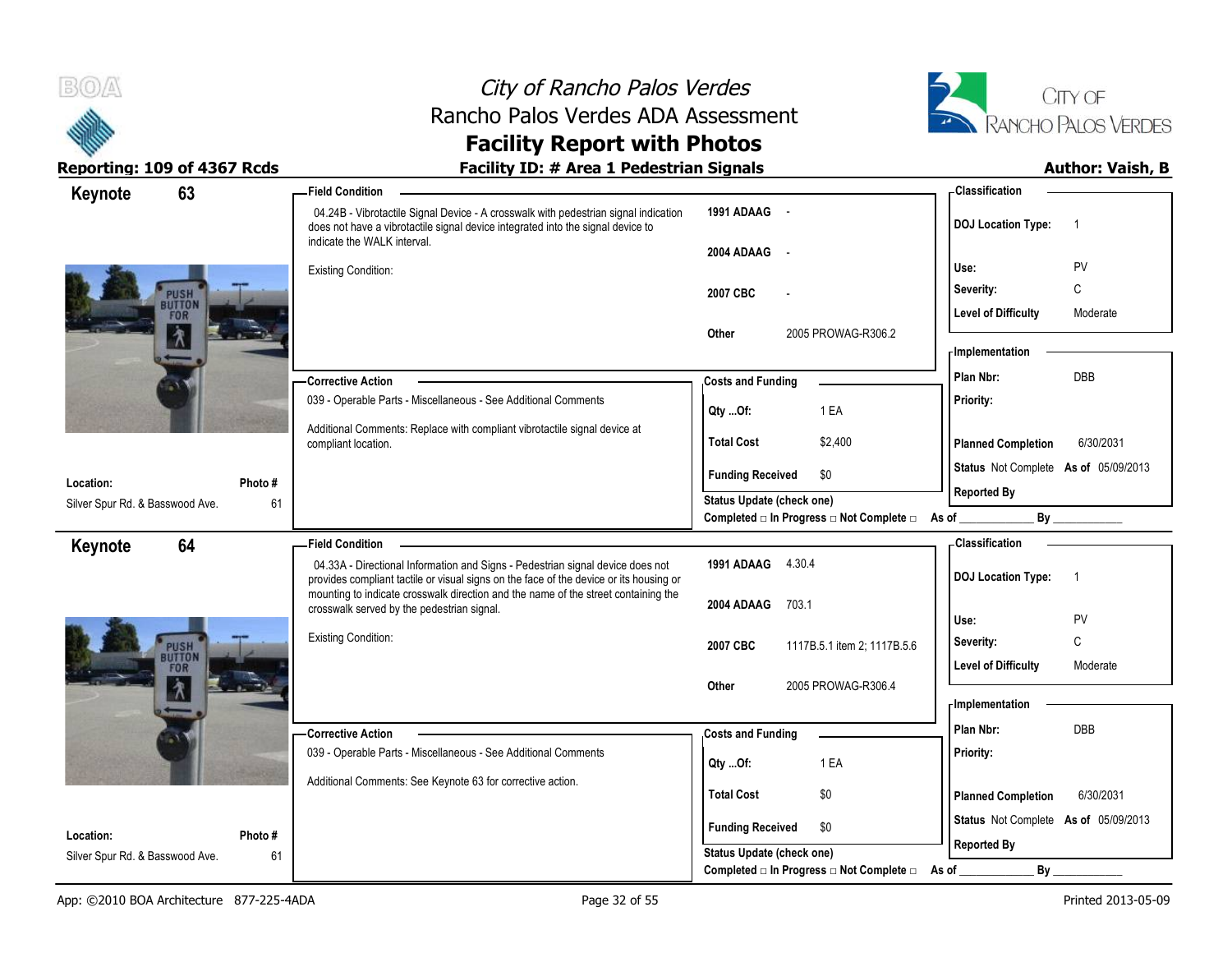



| Keynote                                      | 65             | <b>Field Condition</b>                                                                                                                                  |                                                  | <b>Classification</b>                       |
|----------------------------------------------|----------------|---------------------------------------------------------------------------------------------------------------------------------------------------------|--------------------------------------------------|---------------------------------------------|
|                                              |                | 04.26A - Pedestrian Signal Device - Location versus Crosswalk Line - Location of<br>pedestrian signal device is not within 5' of crosswalk line.        | 1991 ADAAG -                                     | <b>DOJ Location Type:</b><br>$\overline{1}$ |
|                                              |                | Existing Condition: 7'-0"                                                                                                                               | 2004 ADAAG -                                     | PV<br>Use:                                  |
|                                              |                |                                                                                                                                                         |                                                  | $\mathsf C$<br>Severity:                    |
|                                              |                |                                                                                                                                                         | 2007 CBC                                         | <b>Level of Difficulty</b><br>Moderate      |
|                                              |                |                                                                                                                                                         | 2006 Cal MUTCD-Sec. 4E-09,<br>Other<br>Fig. 4E-2 | - Implementation                            |
|                                              |                | <b>Corrective Action</b>                                                                                                                                | <b>Costs and Funding</b>                         | <b>DBB</b><br>Plan Nbr:                     |
|                                              |                | 039 - Operable Parts - Miscellaneous - See Additional Comments                                                                                          | 1 EA<br>Qty Of:                                  | Priority:                                   |
|                                              |                | Additional Comments: See Keynote 102 for corrective action.                                                                                             | <b>Total Cost</b><br>\$0                         | <b>Planned Completion</b><br>6/30/2031      |
|                                              |                |                                                                                                                                                         | \$0<br><b>Funding Received</b>                   | Status Not Complete As of 05/09/2013        |
| Location:<br>Silver Spur Rd. & Basswood Ave. | Photo #<br>103 |                                                                                                                                                         | <b>Status Update (check one)</b>                 | <b>Reported By</b>                          |
|                                              |                |                                                                                                                                                         | Completed □ In Progress □ Not Complete □ As of _ |                                             |
| Keynote                                      | 66             | <b>Field Condition</b>                                                                                                                                  |                                                  | - Classification                            |
|                                              |                | 04.24A - Audible Signal Device - A crosswalk with pedestrian signal indication<br>does not have an audible signal device to indicate the WALK interval. | 1991 ADAAG -                                     | <b>DOJ Location Type:</b><br>$\overline{1}$ |
|                                              |                | <b>Existing Condition:</b>                                                                                                                              | 2004 ADAAG<br>$\sim$ $\sim$                      | PV<br>Use:                                  |
|                                              |                |                                                                                                                                                         | 2007 CBC                                         | Severity:<br>Α                              |
| PUSH <sup>®</sup>                            |                |                                                                                                                                                         |                                                  | <b>Level of Difficulty</b><br>Moderate      |
| BUTTON<br>FOR                                |                |                                                                                                                                                         | 2005 PROWAG-R306.2<br>Other                      |                                             |
| $\vert \mathbf{r} \vert$                     |                |                                                                                                                                                         |                                                  | - Implementation                            |
| $\rightarrow$                                |                | – Corrective Action                                                                                                                                     | <b>Costs and Funding</b>                         | Plan Nbr:<br><b>DBB</b>                     |
|                                              |                | 039 - Operable Parts - Miscellaneous - See Additional Comments                                                                                          |                                                  | Priority:                                   |
|                                              |                | Additional Comments: Provide audible signal device.                                                                                                     | 1 EA<br>Qty Of:                                  |                                             |
|                                              |                |                                                                                                                                                         | <b>Total Cost</b><br>\$2,400                     | <b>Planned Completion</b><br>6/30/2026      |
| Location:                                    | Photo#         |                                                                                                                                                         | \$0<br><b>Funding Received</b>                   | Status Not Complete As of 05/09/2013        |
| Silver Spur Rd. & Basswood Ave.              | 73             |                                                                                                                                                         | <b>Status Update (check one)</b>                 | <b>Reported By</b>                          |
|                                              |                |                                                                                                                                                         | Completed □ In Progress □ Not Complete □         | As of<br>$By$ <sub>--</sub>                 |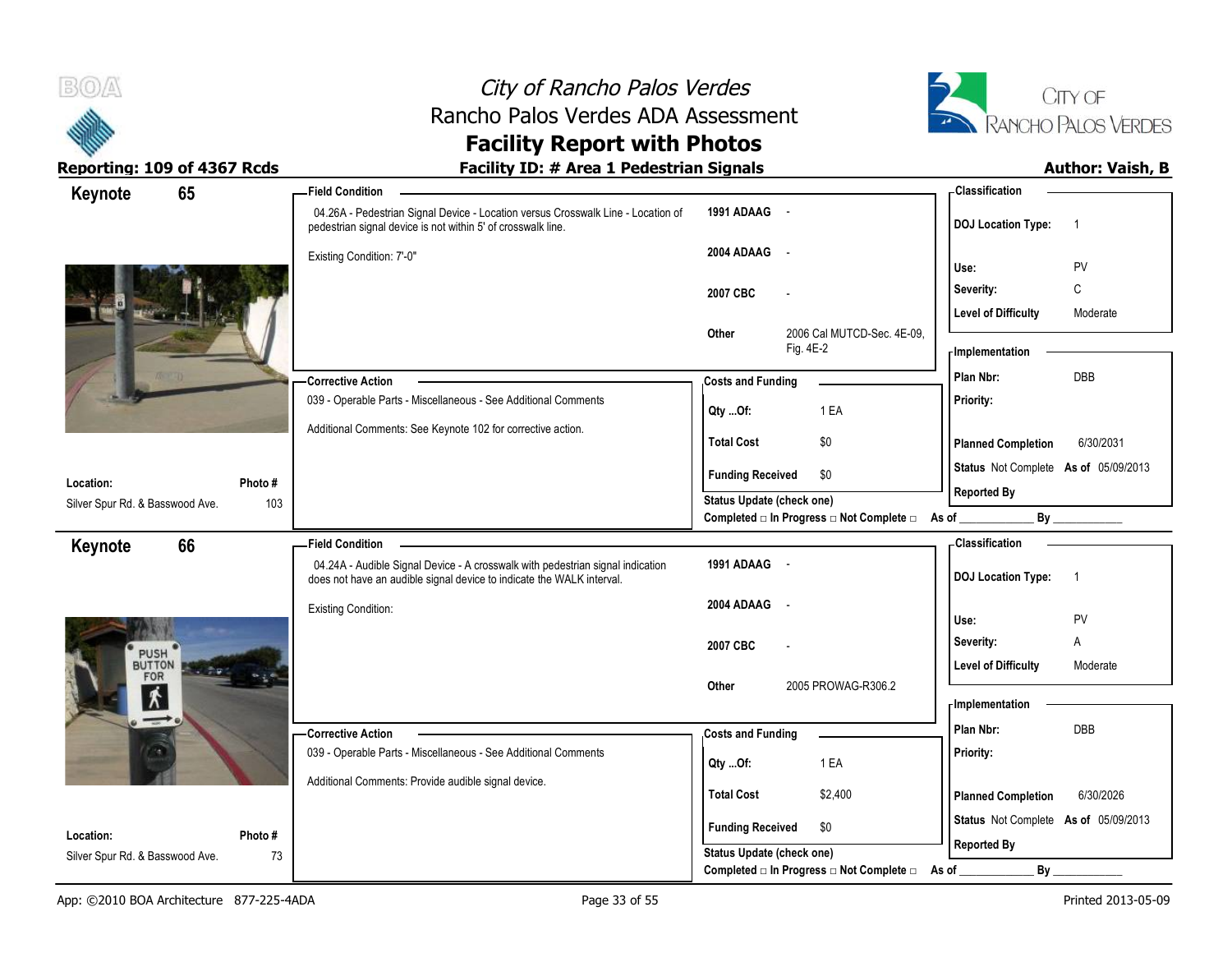



# **Facility Report with Photos**

| 67<br>Keynote                   |         | <b>Field Condition</b>                                                                                                                                                |                                          | -Classification                             |
|---------------------------------|---------|-----------------------------------------------------------------------------------------------------------------------------------------------------------------------|------------------------------------------|---------------------------------------------|
|                                 |         | 04.32B - Push Button Locator Tone - The pedestrian signal push button does not<br>incorporate a locator tone at the push button.                                      | 1991 ADAAG -                             | <b>DOJ Location Type:</b><br>$\overline{1}$ |
|                                 |         | <b>Existing Condition:</b>                                                                                                                                            | 2004 ADAAG -                             |                                             |
|                                 |         |                                                                                                                                                                       |                                          | PV<br>Use:                                  |
| PUSH<br><b>BUTTON</b>           |         |                                                                                                                                                                       | 2007 CBC                                 | Severity:<br>C                              |
| <b>FOR</b>                      |         |                                                                                                                                                                       |                                          | <b>Level of Difficulty</b><br>Moderate      |
| $\lambda$                       |         |                                                                                                                                                                       | 2005 PROWAG-R306.3.2<br>Other            | - Implementation                            |
|                                 |         |                                                                                                                                                                       |                                          | <b>DBB</b><br>Plan Nbr:                     |
|                                 |         | -Corrective Action<br>039 - Operable Parts - Miscellaneous - See Additional Comments                                                                                  | <b>Costs and Funding</b>                 |                                             |
|                                 |         |                                                                                                                                                                       | 1 EA<br>Qty Of:                          | Priority:                                   |
|                                 |         | Additional Comments: See Keynote 63 for corrective action.                                                                                                            | <b>Total Cost</b><br>\$0                 | 6/30/2031<br><b>Planned Completion</b>      |
|                                 |         |                                                                                                                                                                       | <b>Funding Received</b><br>\$0           | Status Not Complete As of 05/09/2013        |
| Location:                       | Photo#  |                                                                                                                                                                       | Status Update (check one)                | <b>Reported By</b>                          |
| Silver Spur Rd. & Basswood Ave. | 61      |                                                                                                                                                                       | Completed □ In Progress □ Not Complete □ | As of                                       |
| 68<br>Keynote                   |         | <b>Field Condition</b>                                                                                                                                                |                                          | - Classification                            |
|                                 |         | 04.33B - Arrow - Pedestrian signal device does not includes a tactile arrow that<br>contrasts with the background and is aligned parallel to the crosswalk direction. | 1991 ADAAG -                             | <b>DOJ Location Type:</b><br>$\overline{1}$ |
|                                 |         | <b>Existing Condition:</b>                                                                                                                                            | 2004 ADAAG<br>$\sim$                     |                                             |
|                                 |         |                                                                                                                                                                       |                                          | Use:<br>PV                                  |
| <b>PUSH</b><br><b>BUTTON</b>    |         |                                                                                                                                                                       | 2007 CBC                                 | $\mathsf C$<br>Severity:                    |
| <b>FOR</b>                      |         |                                                                                                                                                                       |                                          | <b>Level of Difficulty</b><br>Moderate      |
| W.                              |         |                                                                                                                                                                       | Other<br>2005 PROWAG-R306.4.1            | <b>Implementation</b>                       |
|                                 |         |                                                                                                                                                                       |                                          | Plan Nbr:<br><b>DBB</b>                     |
|                                 |         | -Corrective Action<br>039 - Operable Parts - Miscellaneous - See Additional Comments                                                                                  | <b>Costs and Funding</b>                 |                                             |
|                                 |         |                                                                                                                                                                       | 1 EA<br>Qty Of:                          | Priority:                                   |
|                                 |         | Additional Comments: See Keynote 63 for corrective action.                                                                                                            | <b>Total Cost</b><br>\$0                 | 6/30/2031<br><b>Planned Completion</b>      |
|                                 |         |                                                                                                                                                                       |                                          |                                             |
| Location:                       | Photo # |                                                                                                                                                                       | \$0<br><b>Funding Received</b>           | Status Not Complete As of 05/09/2013        |
| Silver Spur Rd. & Basswood Ave. | 61      |                                                                                                                                                                       | <b>Status Update (check one)</b>         | <b>Reported By</b>                          |
|                                 |         |                                                                                                                                                                       | Completed □ In Progress □ Not Complete □ | As of<br>$By_$                              |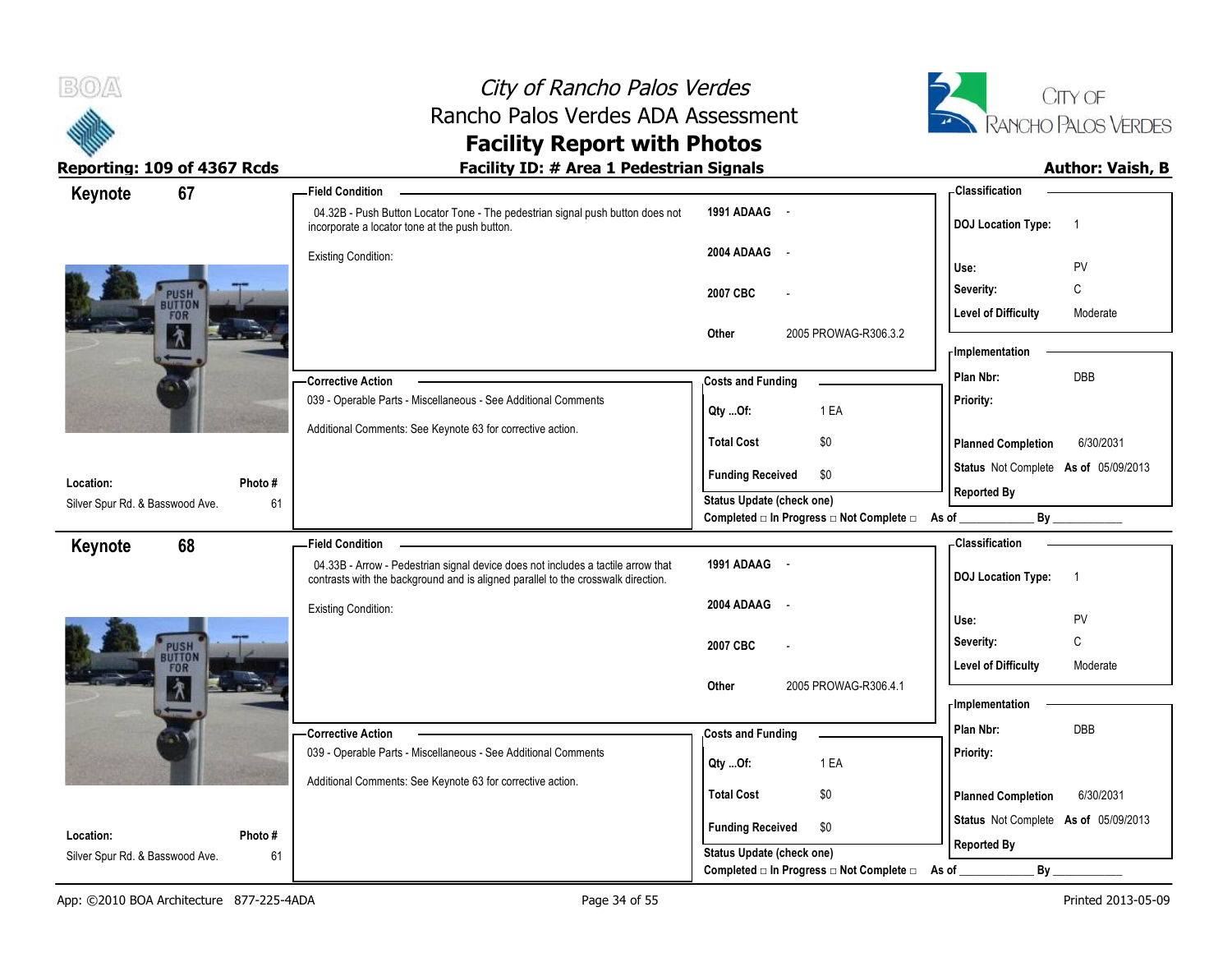



| Keynote<br>69                   |                     | <b>Field Condition</b>                                                                                                                                  |                                                                               | <b>Classification</b>                       |
|---------------------------------|---------------------|---------------------------------------------------------------------------------------------------------------------------------------------------------|-------------------------------------------------------------------------------|---------------------------------------------|
|                                 |                     | 04.40 - Other - Curb Ramps and Pedestrian Crossings - See Additional<br>Comments                                                                        | 1991 ADAAG -                                                                  | <b>DOJ</b> Location Type:<br>$\overline{1}$ |
|                                 |                     | Existing Condition: Accessible path of travel to pedestrian signal device is not<br>provided.                                                           | 2004 ADAAG -                                                                  | PV<br>Use:                                  |
|                                 |                     |                                                                                                                                                         | 2007 CBC                                                                      | Severity:<br>C                              |
|                                 |                     |                                                                                                                                                         | Other                                                                         | <b>Level of Difficulty</b><br>Moderate      |
|                                 |                     |                                                                                                                                                         |                                                                               | - Implementation                            |
|                                 |                     | <b>Corrective Action</b>                                                                                                                                | <b>Costs and Funding</b>                                                      | DBB<br>Plan Nbr:                            |
|                                 |                     | 039 - Operable Parts - Miscellaneous - See Additional Comments                                                                                          | 1 EA<br>Qty Of:                                                               | Priority:                                   |
|                                 |                     | Additional Comments: See Keynote 63 for corrective action.                                                                                              | <b>Total Cost</b><br>\$0                                                      | <b>Planned Completion</b><br>6/30/2031      |
| Location:                       | Photo#              |                                                                                                                                                         | <b>Funding Received</b><br>\$0                                                | Status Not Complete As of 05/09/2013        |
| Silver Spur Rd. & Basswood Ave. | 60                  |                                                                                                                                                         | Status Update (check one)<br>Completed □ In Progress □ Not Complete □ As of _ | <b>Reported By</b><br>By                    |
| 70<br>Keynote                   |                     | <b>Field Condition</b>                                                                                                                                  |                                                                               | - Classification                            |
|                                 |                     | 04.24A - Audible Signal Device - A crosswalk with pedestrian signal indication<br>does not have an audible signal device to indicate the WALK interval. | 1991 ADAAG -                                                                  | <b>DOJ Location Type:</b><br>$\overline{1}$ |
|                                 |                     | <b>Existing Condition:</b>                                                                                                                              | 2004 ADAAG<br>$\sim$                                                          | Use:<br>PV                                  |
|                                 |                     |                                                                                                                                                         | 2007 CBC                                                                      | Severity:<br>Α                              |
| PUSH<br>BUTTON<br>FOR           |                     |                                                                                                                                                         |                                                                               | <b>Level of Difficulty</b><br>Moderate      |
| $\overline{\lambda}$<br>--      | <b>The American</b> |                                                                                                                                                         | 2005 PROWAG-R306.2<br>Other                                                   | <b>Implementation</b>                       |
|                                 |                     | - Corrective Action                                                                                                                                     | <b>Costs and Funding</b>                                                      | Plan Nbr:<br><b>DBB</b>                     |
|                                 |                     | 039 - Operable Parts - Miscellaneous - See Additional Comments                                                                                          | 1 EA<br>Qty Of:                                                               | Priority:                                   |
|                                 |                     | Additional Comments: Provide audible signal device.                                                                                                     | <b>Total Cost</b><br>\$2,400                                                  | 6/30/2026<br><b>Planned Completion</b>      |
| Location:                       | Photo#              |                                                                                                                                                         | <b>Funding Received</b><br>\$0                                                | Status Not Complete As of 05/09/2013        |
| Silver Spur Rd. & Basswood Ave. | 71                  |                                                                                                                                                         | Status Update (check one)                                                     | <b>Reported By</b>                          |
|                                 |                     |                                                                                                                                                         | Completed □ In Progress □ Not Complete □                                      | By<br>As of                                 |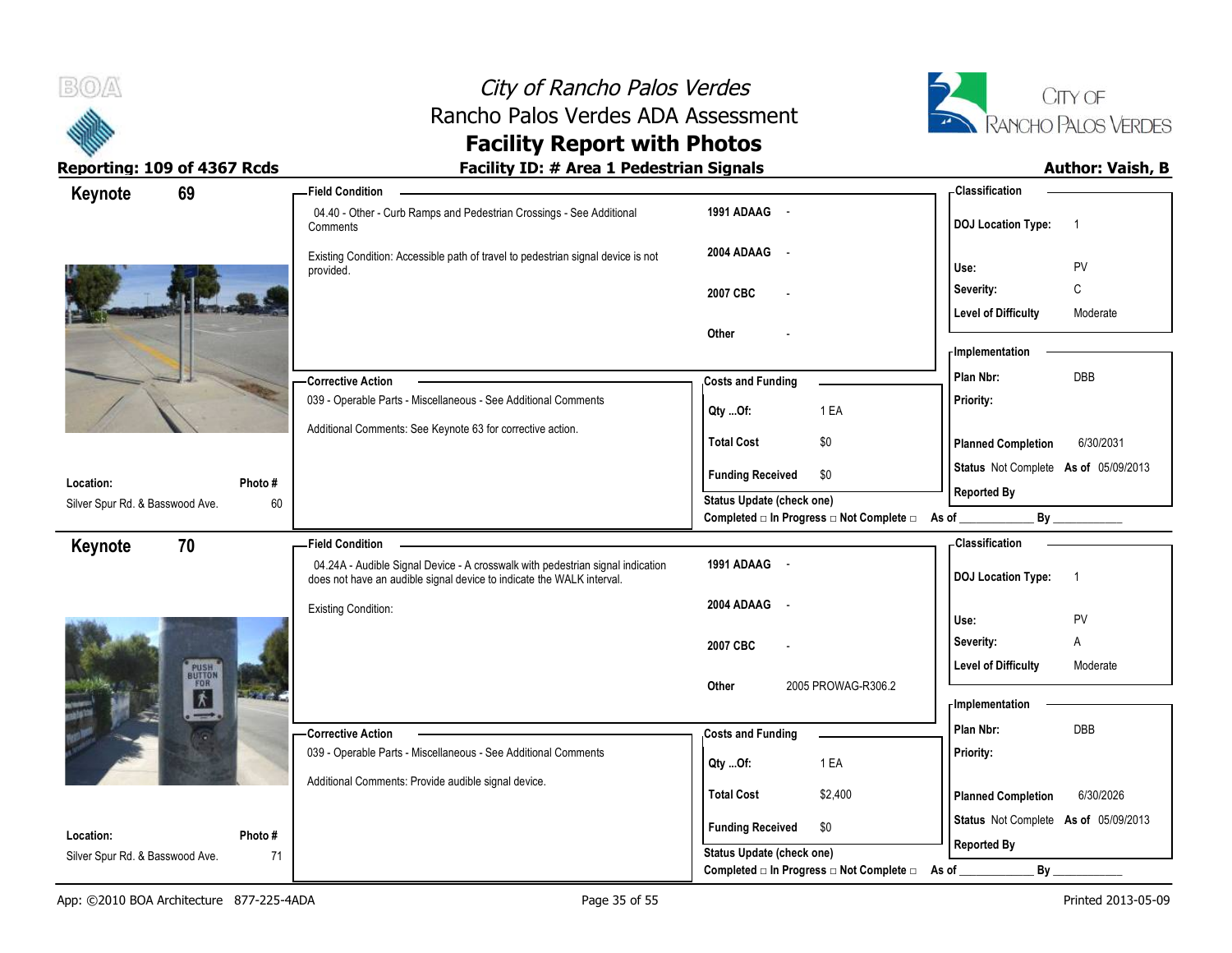



### **Facility Report with Photos** Reporting: 109 of 4367 Rcds **Facility ID: # Area 1 Pedestrian Signals Facility ID: # Area 1 Pedestrian Signals**

| 71<br>Keynote                                |               | - Field Condition                                                                                                                                                                                     |                                                                                            | <b>Classification</b>                       |
|----------------------------------------------|---------------|-------------------------------------------------------------------------------------------------------------------------------------------------------------------------------------------------------|--------------------------------------------------------------------------------------------|---------------------------------------------|
|                                              |               | 04.24B - Vibrotactile Signal Device - A crosswalk with pedestrian signal indication<br>does not have a vibrotactile signal device integrated into the signal device to<br>indicate the WALK interval. | 1991 ADAAG -<br>2004 ADAAG<br>$\sim$                                                       | <b>DOJ Location Type:</b><br>$\overline{1}$ |
|                                              |               | <b>Existing Condition:</b>                                                                                                                                                                            |                                                                                            | Use:<br>PV                                  |
|                                              |               |                                                                                                                                                                                                       | 2007 CBC                                                                                   | Severity:<br>C                              |
| <b>PUSH</b><br>BUTTON<br>FOR                 |               |                                                                                                                                                                                                       | Other<br>2005 PROWAG-R306.2                                                                | <b>Level of Difficulty</b><br>Moderate      |
| $\pmb{\hbar}$                                |               |                                                                                                                                                                                                       |                                                                                            | - Implementation                            |
|                                              |               | <b>Corrective Action</b>                                                                                                                                                                              | <b>Costs and Funding</b>                                                                   | DBB<br>Plan Nbr:                            |
|                                              |               | 039 - Operable Parts - Miscellaneous - See Additional Comments                                                                                                                                        | 1 EA<br>Qty Of:                                                                            | Priority:                                   |
|                                              |               | Additional Comments: Replace with vibrotactile signal device.                                                                                                                                         | <b>Total Cost</b><br>\$2,400                                                               | <b>Planned Completion</b><br>6/30/2031      |
|                                              |               |                                                                                                                                                                                                       | <b>Funding Received</b><br>\$0                                                             | Status Not Complete As of 05/09/2013        |
| Location:<br>Silver Spur Rd. & Basswood Ave. | Photo #<br>71 |                                                                                                                                                                                                       | <b>Status Update (check one)</b>                                                           | <b>Reported By</b>                          |
|                                              |               |                                                                                                                                                                                                       | Completed □ In Progress □ Not Complete □ As of _                                           |                                             |
| 72<br>Keynote                                |               | <b>Field Condition</b>                                                                                                                                                                                |                                                                                            | - Classification                            |
|                                              |               | 04.25 - Pedestrian Signal Device - Clear Floor Space - Location of pedestrian<br>signal device does not accommodate a level 30" x 48" min clear space, centered                                       | 1991 ADAAG 4.2.4                                                                           | <b>DOJ</b> Location Type:<br>$\overline{1}$ |
|                                              |               | and parallel to the pedestrian signal push button. (Accessible pedestrian signals<br>shall be located so that the vibrotactile feature can be contacted from the level                                | 2004 ADAAG<br>305.3; Fig. 305.3                                                            |                                             |
|                                              |               | landing serving a curb ramp, if provided, or from a clear floor or ground space that                                                                                                                  |                                                                                            | PV<br>Use:                                  |
|                                              |               |                                                                                                                                                                                                       |                                                                                            |                                             |
|                                              |               | is in line with the crosswalk line adjacent to the vehicle stop line.)                                                                                                                                | 2007 CBC<br>1118B.4 item 1                                                                 | C<br>Severity:                              |
|                                              |               | Existing Condition: 11.5% CS.                                                                                                                                                                         |                                                                                            | <b>Level of Difficulty</b><br>High          |
|                                              |               |                                                                                                                                                                                                       | 2005 PROWAG-R306.2.1<br>Other                                                              |                                             |
|                                              |               |                                                                                                                                                                                                       |                                                                                            | - Implementation<br>Plan Nbr:<br>DBB        |
|                                              |               | <b>Corrective Action</b>                                                                                                                                                                              | <b>Costs and Funding</b>                                                                   |                                             |
|                                              |               | 008 - Concrete Landing - Remove non-compliant pavement and replace with new<br>concrete. The landing slope shall not exceed 2% in any direction.                                                      | 30 SF<br>Qty Of:                                                                           | Priority:                                   |
|                                              |               | Additional Comments: Relocate curb ramp.                                                                                                                                                              | <b>Total Cost</b><br>\$4,176                                                               | <b>Planned Completion</b><br>6/30/2031      |
| Location:                                    | Photo #       |                                                                                                                                                                                                       | <b>Funding Received</b><br>\$0                                                             | Status Not Complete As of 05/09/2013        |
| Silver Spur Rd. & Basswood Ave.              | 72            |                                                                                                                                                                                                       | Status Update (check one)<br>Completed $\Box$ In Progress $\Box$ Not Complete $\Box$ As of | <b>Reported By</b><br>By                    |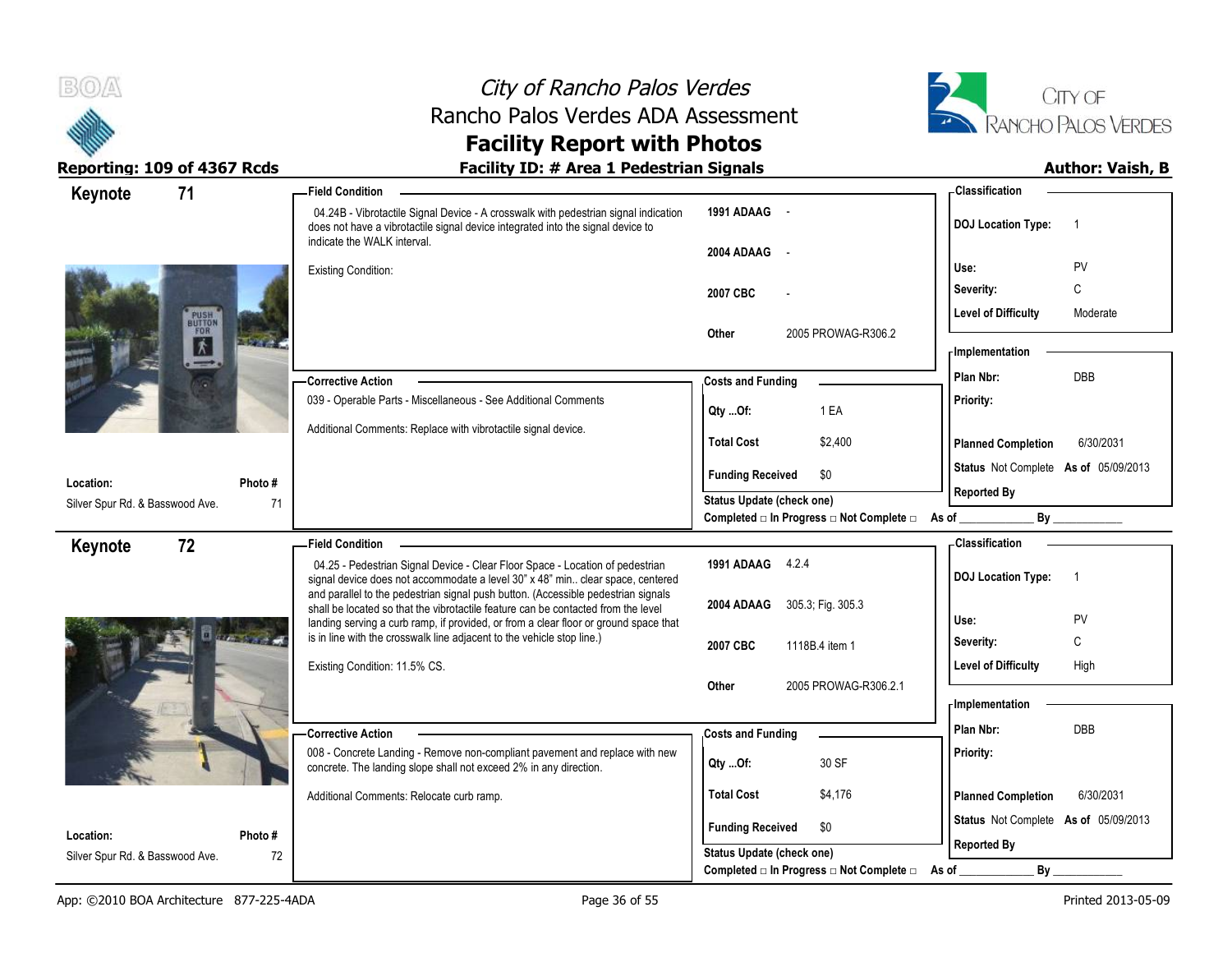



| Keynote                         | 73                    |              | <b>Field Condition</b>                                                                                                                                                                                |                                                | - Classification                            |
|---------------------------------|-----------------------|--------------|-------------------------------------------------------------------------------------------------------------------------------------------------------------------------------------------------------|------------------------------------------------|---------------------------------------------|
|                                 |                       |              | 04.24B - Vibrotactile Signal Device - A crosswalk with pedestrian signal indication<br>does not have a vibrotactile signal device integrated into the signal device to<br>indicate the WALK interval. | 1991 ADAAG -                                   | <b>DOJ</b> Location Type:<br>$\overline{1}$ |
|                                 |                       |              |                                                                                                                                                                                                       | 2004 ADAAG<br>$\sim$                           |                                             |
|                                 |                       |              | <b>Existing Condition:</b>                                                                                                                                                                            |                                                | PV<br>Use:                                  |
| PUSH                            |                       |              |                                                                                                                                                                                                       | 2007 CBC                                       | Severity:<br>C                              |
| BUTTON<br>FOR                   | $-10$                 |              |                                                                                                                                                                                                       |                                                | <b>Level of Difficulty</b><br>Moderate      |
| $\mathbf{r}$                    |                       |              |                                                                                                                                                                                                       | Other<br>2005 PROWAG-R306.2                    | - Implementation                            |
| $\rightarrow$                   |                       |              |                                                                                                                                                                                                       |                                                | <b>DBB</b>                                  |
|                                 |                       |              | - Corrective Action                                                                                                                                                                                   | <b>Costs and Funding</b>                       | Plan Nbr:                                   |
|                                 |                       |              | 039 - Operable Parts - Miscellaneous - See Additional Comments                                                                                                                                        | 1 EA<br>Qty Of:                                | Priority:                                   |
|                                 |                       |              | Additional Comments: Replace with vibrotactile signal device.                                                                                                                                         | <b>Total Cost</b><br>\$2,400                   | 6/30/2031<br><b>Planned Completion</b>      |
|                                 |                       |              |                                                                                                                                                                                                       |                                                | Status Not Complete As of 05/09/2013        |
| Location:                       |                       | Photo #      |                                                                                                                                                                                                       | <b>Funding Received</b><br>\$0                 | <b>Reported By</b>                          |
| Silver Spur Rd. & Basswood Ave. |                       | 73           |                                                                                                                                                                                                       | Status Update (check one)                      |                                             |
|                                 |                       |              |                                                                                                                                                                                                       | Completed □ In Progress □ Not Complete □ As of | By                                          |
| Keynote                         | 74                    |              | <b>Field Condition</b>                                                                                                                                                                                |                                                | - Classification                            |
|                                 |                       |              | 04.32B - Push Button Locator Tone - The pedestrian signal push button does not<br>incorporate a locator tone at the push button.                                                                      | 1991 ADAAG -                                   | <b>DOJ Location Type:</b><br>$\overline{1}$ |
|                                 |                       |              | <b>Existing Condition:</b>                                                                                                                                                                            | 2004 ADAAG<br>$\overline{\phantom{a}}$         |                                             |
|                                 |                       |              |                                                                                                                                                                                                       |                                                | PV<br>Use:                                  |
|                                 |                       |              |                                                                                                                                                                                                       | 2007 CBC                                       | C<br>Severity:                              |
|                                 | PUSH<br>BUTTON<br>FOR |              |                                                                                                                                                                                                       |                                                | <b>Level of Difficulty</b><br>Moderate      |
|                                 | 才                     | <b>Brand</b> |                                                                                                                                                                                                       | 2005 PROWAG-R306.3.2<br>Other                  |                                             |
|                                 |                       |              |                                                                                                                                                                                                       |                                                | - Implementation                            |
|                                 |                       |              | -Corrective Action                                                                                                                                                                                    | <b>Costs and Funding</b>                       | <b>DBB</b><br>Plan Nbr:                     |
|                                 |                       |              | 039 - Operable Parts - Miscellaneous - See Additional Comments                                                                                                                                        | 1 EA<br>Qty Of:                                | Priority:                                   |
|                                 |                       |              | Additional Comments: See Keynote 71 for corrective action.                                                                                                                                            |                                                |                                             |
|                                 |                       |              |                                                                                                                                                                                                       | <b>Total Cost</b><br>\$0                       | <b>Planned Completion</b><br>6/30/2031      |
| Location:                       |                       | Photo#       |                                                                                                                                                                                                       | <b>Funding Received</b><br>\$0                 | Status Not Complete As of 05/09/2013        |
| Silver Spur Rd. & Basswood Ave. |                       | 71           |                                                                                                                                                                                                       | <b>Status Update (check one)</b>               | <b>Reported By</b>                          |
|                                 |                       |              |                                                                                                                                                                                                       | Completed □ In Progress □ Not Complete □       | By<br>As of                                 |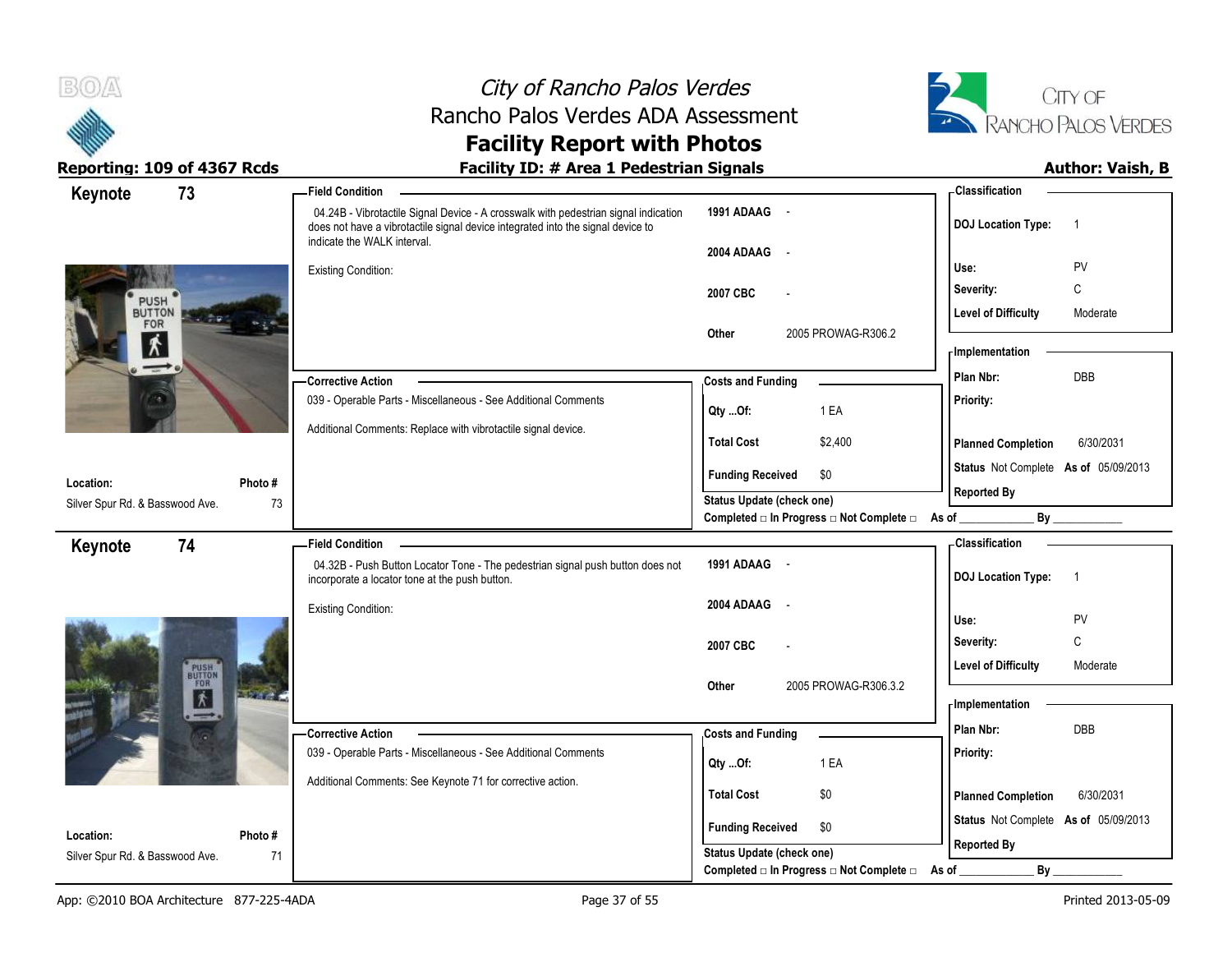



| Keynote                                      | 75                           | -Field Condition                                                                                                                                                             |                                                             | - Classification                            |
|----------------------------------------------|------------------------------|------------------------------------------------------------------------------------------------------------------------------------------------------------------------------|-------------------------------------------------------------|---------------------------------------------|
|                                              |                              | 04.32C - Push Button Size - The pedestrian signal push button is not a min 2"<br>across in one dimension.                                                                    | 1991 ADAAG -                                                | <b>DOJ</b> Location Type:<br>$\overline{1}$ |
|                                              |                              | Existing Condition: 1/2" diameter.                                                                                                                                           | 2004 ADAAG<br>$\sim$                                        | PV<br>Use:                                  |
|                                              |                              |                                                                                                                                                                              |                                                             | $\mathsf{C}$<br>Severity:                   |
|                                              |                              |                                                                                                                                                                              | 2007 CBC                                                    | <b>Level of Difficulty</b><br>Moderate      |
| PUSH<br>BUTTON<br>FOR                        | $\pmb{\hbar}$                |                                                                                                                                                                              | 2005 PROWAG-R306.3.3<br>Other                               |                                             |
|                                              |                              |                                                                                                                                                                              |                                                             | - Implementation<br><b>DBB</b>              |
|                                              |                              | <b>Corrective Action</b>                                                                                                                                                     | <b>Costs and Funding</b>                                    | Plan Nbr:                                   |
|                                              |                              | 039 - Operable Parts - Miscellaneous - See Additional Comments                                                                                                               | 1 EA<br>Qty Of:                                             | Priority:                                   |
|                                              |                              | Additional Comments: See Keynote 71 for corrective action.                                                                                                                   | <b>Total Cost</b><br>\$0                                    | <b>Planned Completion</b><br>6/30/2031      |
| Location:                                    | Photo #                      |                                                                                                                                                                              | <b>Funding Received</b><br>\$0                              | Status Not Complete As of 05/09/2013        |
| Silver Spur Rd. & Basswood Ave.              | 71                           |                                                                                                                                                                              | <b>Status Update (check one)</b>                            | <b>Reported By</b>                          |
|                                              |                              |                                                                                                                                                                              | Completed □ In Progress □ Not Complete □ As of _            | By                                          |
| Keynote                                      | 76                           | <b>Field Condition</b>                                                                                                                                                       |                                                             | - Classification                            |
|                                              |                              |                                                                                                                                                                              |                                                             |                                             |
|                                              |                              | 04.33A - Directional Information and Signs - Pedestrian signal device does not                                                                                               | 1991 ADAAG 4.30.4                                           | $\overline{1}$                              |
|                                              |                              | provides compliant tactile or visual signs on the face of the device or its housing or<br>mounting to indicate crosswalk direction and the name of the street containing the |                                                             | <b>DOJ Location Type:</b>                   |
|                                              |                              | crosswalk served by the pedestrian signal.                                                                                                                                   | 2004 ADAAG<br>703.1                                         | Use:<br><b>PV</b>                           |
|                                              |                              | <b>Existing Condition:</b>                                                                                                                                                   | 2007 CBC<br>1117B.5.1 item 2; 1117B.5.6                     | C<br>Severity:                              |
|                                              |                              |                                                                                                                                                                              |                                                             | <b>Level of Difficulty</b><br>Moderate      |
|                                              | <b>PUSH</b><br>BUTTON<br>FOR |                                                                                                                                                                              | 2005 PROWAG-R306.4<br>Other                                 |                                             |
|                                              | $\pmb{\hbar}$                |                                                                                                                                                                              |                                                             | - Implementation                            |
|                                              |                              | - Corrective Action                                                                                                                                                          | <b>Costs and Funding</b>                                    | Plan Nbr:<br>DBB                            |
|                                              |                              | 039 - Operable Parts - Miscellaneous - See Additional Comments                                                                                                               | 1 EA<br>Qty Of:                                             | Priority:                                   |
|                                              |                              | Additional Comments: See Keynote 71 for corrective action.                                                                                                                   | <b>Total Cost</b><br>\$0                                    | <b>Planned Completion</b><br>6/30/2031      |
|                                              |                              |                                                                                                                                                                              | \$0                                                         | Status Not Complete As of 05/09/2013        |
| Location:<br>Silver Spur Rd. & Basswood Ave. | Photo #<br>71                |                                                                                                                                                                              | <b>Funding Received</b><br><b>Status Update (check one)</b> | <b>Reported By</b>                          |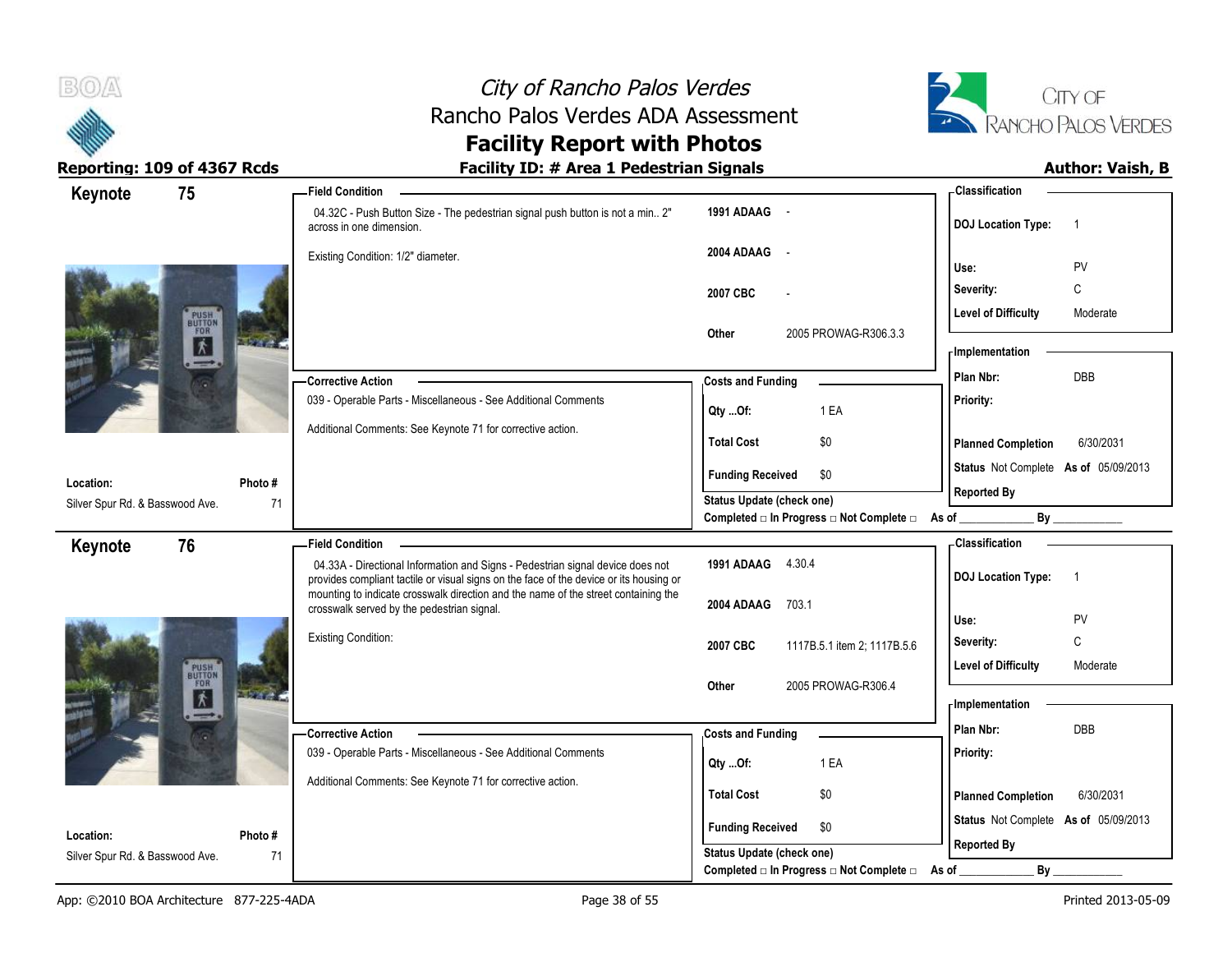



| Keynote                                       | 77                           | <b>Field Condition</b>                                                                                                                                                |                                                             | - Classification                                           |
|-----------------------------------------------|------------------------------|-----------------------------------------------------------------------------------------------------------------------------------------------------------------------|-------------------------------------------------------------|------------------------------------------------------------|
|                                               |                              | 04.33B - Arrow - Pedestrian signal device does not includes a tactile arrow that<br>contrasts with the background and is aligned parallel to the crosswalk direction. | 1991 ADAAG -                                                | <b>DOJ</b> Location Type:<br>$\overline{1}$                |
|                                               |                              | <b>Existing Condition:</b>                                                                                                                                            | 2004 ADAAG<br>$\sim$ $\sim$                                 |                                                            |
|                                               |                              |                                                                                                                                                                       |                                                             | PV<br>Use:                                                 |
|                                               |                              |                                                                                                                                                                       | 2007 CBC                                                    | C<br>Severity:                                             |
| PUSH<br>BUTTON<br>FOR<br>$\overline{\Lambda}$ |                              |                                                                                                                                                                       | 2005 PROWAG-R306.4.1<br>Other                               | <b>Level of Difficulty</b><br>Moderate                     |
|                                               |                              |                                                                                                                                                                       |                                                             | <b>Implementation</b>                                      |
|                                               | $-1$                         | -Corrective Action                                                                                                                                                    | <b>Costs and Funding</b>                                    | <b>DBB</b><br>Plan Nbr:                                    |
|                                               |                              | 039 - Operable Parts - Miscellaneous - See Additional Comments                                                                                                        |                                                             | Priority:                                                  |
|                                               |                              | Additional Comments: See Keynote 71 for corrective action.                                                                                                            | 1 EA<br>Qty Of:                                             |                                                            |
|                                               |                              |                                                                                                                                                                       | <b>Total Cost</b><br>\$0                                    | <b>Planned Completion</b><br>6/30/2031                     |
| Location:                                     | Photo #                      |                                                                                                                                                                       | <b>Funding Received</b><br>\$0                              | Status Not Complete As of 05/09/2013                       |
| Silver Spur Rd. & Basswood Ave.               | 71                           |                                                                                                                                                                       | <b>Status Update (check one)</b>                            | <b>Reported By</b>                                         |
|                                               |                              |                                                                                                                                                                       | Completed □ In Progress □ Not Complete □ As of              | By                                                         |
| Keynote                                       | 78                           | - Field Condition                                                                                                                                                     |                                                             | - Classification                                           |
|                                               |                              | 04.33C - Street Name - Pedestrian signal device does not includes street name<br>information consisting of California Grade 2 Braille and aligned parallel to the     | 1991 ADAAG -                                                | <b>DOJ</b> Location Type:<br>$\overline{1}$                |
|                                               |                              | crosswalk direction. OR Pedestrian signal device does not provide street name                                                                                         |                                                             |                                                            |
|                                               |                              |                                                                                                                                                                       |                                                             |                                                            |
|                                               |                              | information in audible format. (Street name information in one format or the other is                                                                                 | 2004 ADAAG<br>$\sim$                                        | PV<br>Use:                                                 |
|                                               |                              | required to be compliant.)                                                                                                                                            | 2007 CBC                                                    | C<br>Severity:                                             |
|                                               |                              | <b>Existing Condition:</b>                                                                                                                                            |                                                             | <b>Level of Difficulty</b><br>Moderate                     |
|                                               | <b>PUSH</b><br>BUTTON<br>FOR |                                                                                                                                                                       | 2005 PROWAG-R306.4.2<br>Other                               |                                                            |
|                                               | 休                            |                                                                                                                                                                       |                                                             | - Implementation                                           |
|                                               |                              | - Corrective Action                                                                                                                                                   | <b>Costs and Funding</b>                                    | Plan Nbr:<br>DBB                                           |
|                                               |                              | 039 - Operable Parts - Miscellaneous - See Additional Comments                                                                                                        | 1 EA<br>Qty Of:                                             | Priority:                                                  |
|                                               |                              | Additional Comments: See Keynote 71 for corrective action.                                                                                                            | \$0<br><b>Total Cost</b>                                    |                                                            |
|                                               |                              |                                                                                                                                                                       |                                                             | 6/30/2031<br><b>Planned Completion</b>                     |
| Location:                                     | Photo#                       |                                                                                                                                                                       | <b>Funding Received</b><br>\$0<br>Status Update (check one) | Status Not Complete As of 05/09/2013<br><b>Reported By</b> |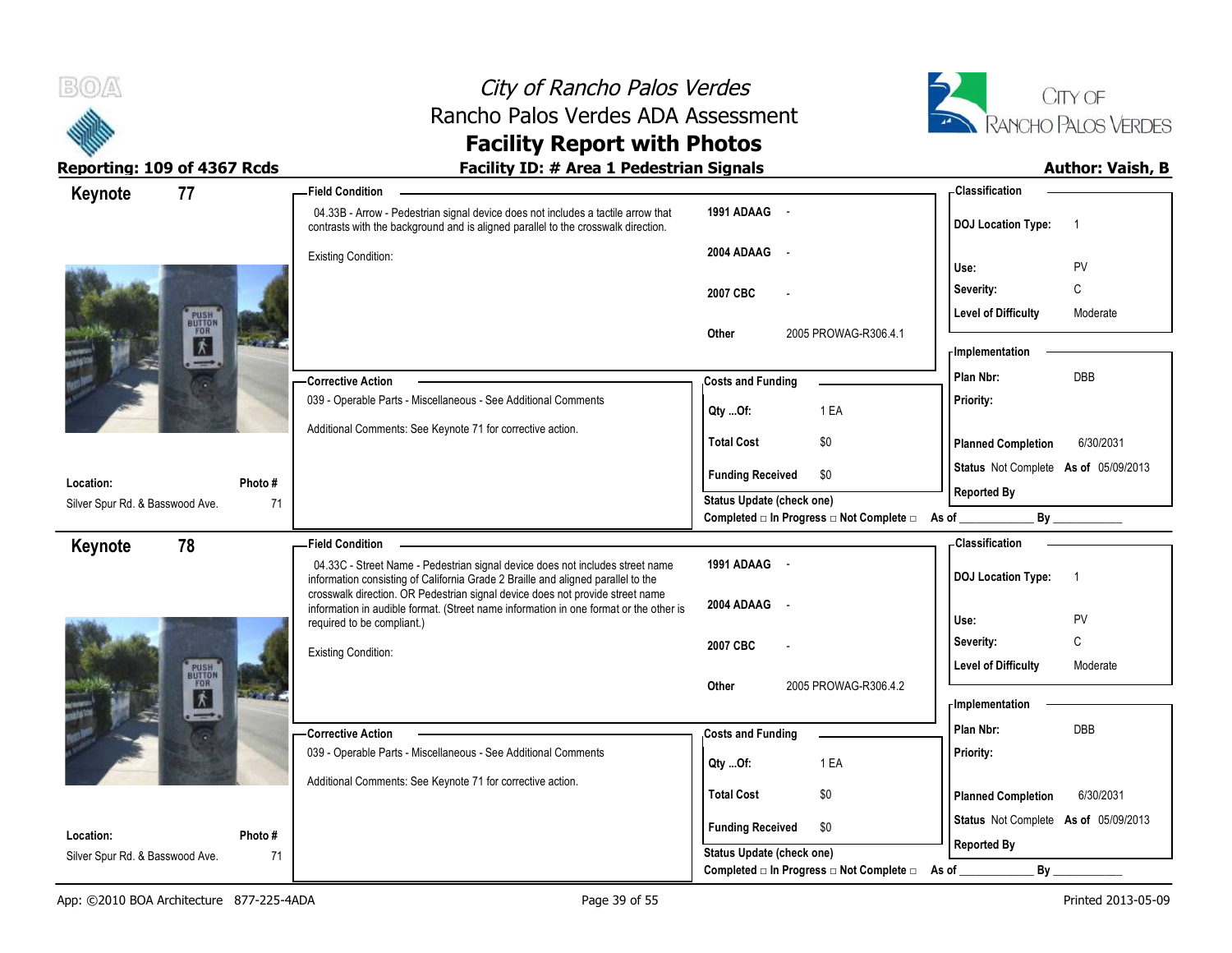



| 79<br>Keynote                   |         | <b>Field Condition</b>                                                                                                                                                                                                                                         |                                                  | - Classification                            |
|---------------------------------|---------|----------------------------------------------------------------------------------------------------------------------------------------------------------------------------------------------------------------------------------------------------------------|--------------------------------------------------|---------------------------------------------|
|                                 |         | 04.25 - Pedestrian Signal Device - Clear Floor Space - Location of pedestrian<br>signal device does not accommodate a level 30" x 48" min clear space, centered                                                                                                | 1991 ADAAG 4.2.4                                 | <b>DOJ Location Type:</b><br>$\overline{1}$ |
|                                 |         | and parallel to the pedestrian signal push button. (Accessible pedestrian signals<br>shall be located so that the vibrotactile feature can be contacted from the level<br>landing serving a curb ramp, if provided, or from a clear floor or ground space that | 2004 ADAAG 305.3, Fig. 305.3                     | Use:<br>PV                                  |
|                                 |         | is in line with the crosswalk line adjacent to the vehicle stop line.)                                                                                                                                                                                         | 2007 CBC<br>1118B.4 item 1                       | C<br>Severity:                              |
|                                 |         | Existing Condition: 2.8% CS.                                                                                                                                                                                                                                   |                                                  | <b>Level of Difficulty</b><br>High          |
|                                 |         |                                                                                                                                                                                                                                                                | 2005 PROWAG-R306.2.1<br>Other                    | - Implementation                            |
|                                 |         |                                                                                                                                                                                                                                                                |                                                  | <b>DBB</b><br>Plan Nbr:                     |
|                                 |         | <b>Corrective Action</b><br>008 - Concrete Landing - Remove non-compliant pavement and replace with new                                                                                                                                                        | <b>Costs and Funding</b>                         |                                             |
|                                 |         | concrete. The landing slope shall not exceed 2% in any direction.                                                                                                                                                                                              | 30 SF<br>Qty Of:                                 | Priority:                                   |
|                                 |         | <b>Additional Comments:</b>                                                                                                                                                                                                                                    | <b>Total Cost</b><br>\$576                       | 6/30/2031<br><b>Planned Completion</b>      |
| Location:                       | Photo # |                                                                                                                                                                                                                                                                | <b>Funding Received</b><br>\$0                   | Status Not Complete As of 05/09/2013        |
| Silver Spur Rd. & Basswood Ave. | 79      |                                                                                                                                                                                                                                                                | Status Update (check one)                        | <b>Reported By</b>                          |
|                                 |         |                                                                                                                                                                                                                                                                | Completed □ In Progress □ Not Complete □ As of _ |                                             |
| 80<br>Keynote                   |         | <b>Field Condition</b>                                                                                                                                                                                                                                         |                                                  | - Classification                            |
|                                 |         | 04.24A - Audible Signal Device - A crosswalk with pedestrian signal indication<br>does not have an audible signal device to indicate the WALK interval.                                                                                                        | 1991 ADAAG -                                     | <b>DOJ Location Type:</b><br>$\overline{1}$ |
|                                 |         | <b>Existing Condition:</b>                                                                                                                                                                                                                                     | 2004 ADAAG                                       | Use:<br>PV                                  |
|                                 |         |                                                                                                                                                                                                                                                                |                                                  | Severity:<br>A                              |
| PUSH<br><b>BUTTON</b>           |         |                                                                                                                                                                                                                                                                | 2007 CBC                                         | <b>Level of Difficulty</b><br>Moderate      |
| FOR                             |         |                                                                                                                                                                                                                                                                | 2005 PROWAG-R306.2<br>Other                      |                                             |
|                                 |         |                                                                                                                                                                                                                                                                |                                                  | - Implementation                            |
|                                 |         | <b>Corrective Action</b>                                                                                                                                                                                                                                       | <b>Costs and Funding</b>                         | Plan Nbr:<br>DBB                            |
|                                 |         | 039 - Operable Parts - Miscellaneous - See Additional Comments                                                                                                                                                                                                 | 1 EA<br>Qty Of:                                  | Priority:                                   |
|                                 |         | Additional Comments: Provide audible signal device.                                                                                                                                                                                                            |                                                  |                                             |
|                                 |         |                                                                                                                                                                                                                                                                | <b>Total Cost</b><br>\$2,400                     | <b>Planned Completion</b><br>6/30/2026      |
| Location:                       | Photo # |                                                                                                                                                                                                                                                                | <b>Funding Received</b><br>\$0                   | Status Not Complete As of 05/09/2013        |
| Silver Spur Rd. & Basswood Ave. | 81      |                                                                                                                                                                                                                                                                | Status Update (check one)                        | <b>Reported By</b>                          |
|                                 |         |                                                                                                                                                                                                                                                                | Completed □ In Progress □ Not Complete □         | By<br>As of                                 |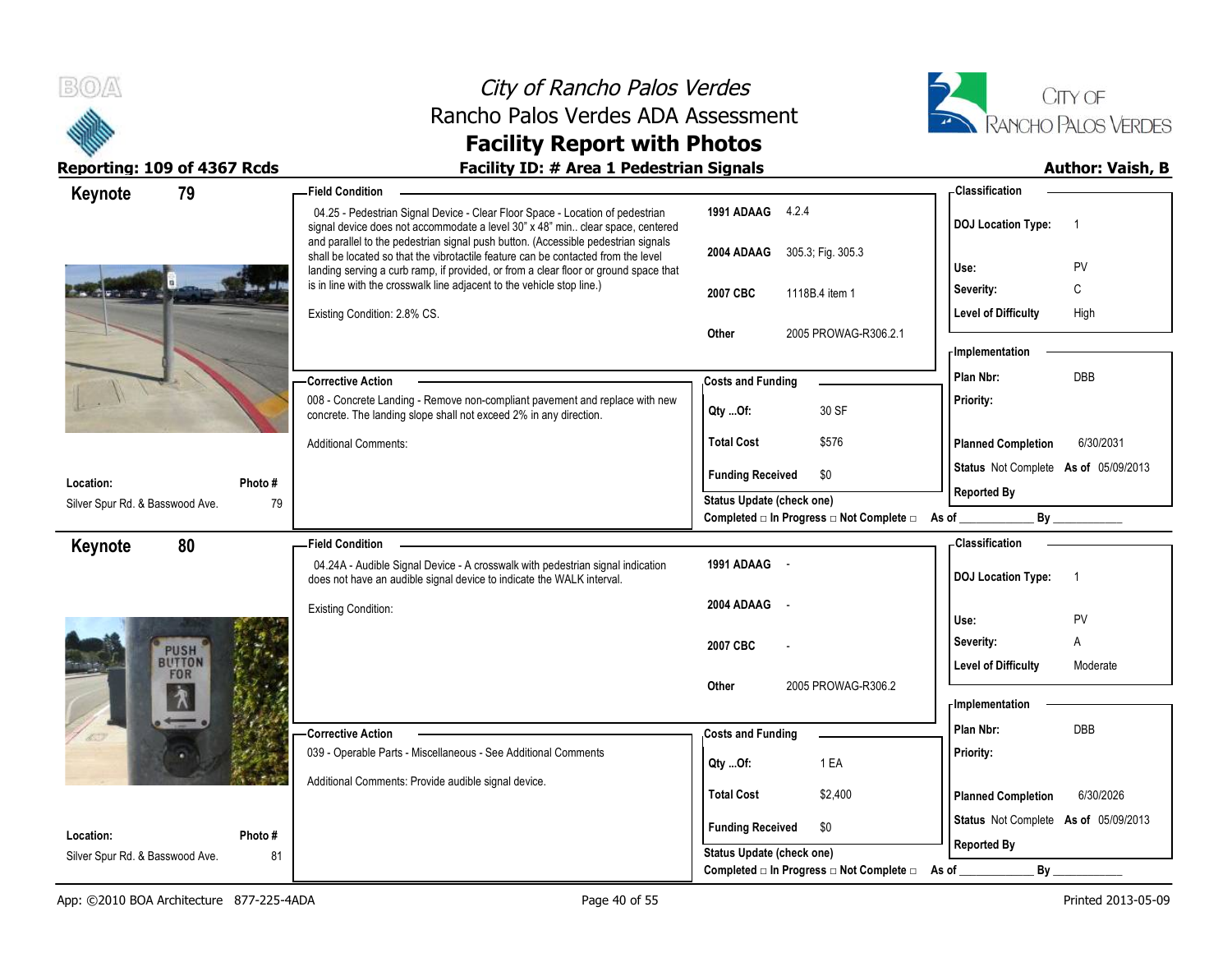



### **Facility Report with Photos** Reporting: 109 of 4367 Rcds **Facility ID: # Area 1 Pedestrian Signals Facility ID: # Area 1 Pedestrian Signals**

| 81<br>Keynote                   |         | <b>Field Condition</b>                                                                                                                                                                                |                                                | - Classification                            |
|---------------------------------|---------|-------------------------------------------------------------------------------------------------------------------------------------------------------------------------------------------------------|------------------------------------------------|---------------------------------------------|
|                                 |         | 04.24B - Vibrotactile Signal Device - A crosswalk with pedestrian signal indication<br>does not have a vibrotactile signal device integrated into the signal device to<br>indicate the WALK interval. | 1991 ADAAG -                                   | <b>DOJ Location Type:</b><br>$\overline{1}$ |
|                                 |         |                                                                                                                                                                                                       | 2004 ADAAG<br>$\sim$ $\sim$                    |                                             |
|                                 |         | <b>Existing Condition:</b>                                                                                                                                                                            |                                                | Use:<br>PV                                  |
| <b>PUSH</b><br>BUTTON           |         |                                                                                                                                                                                                       | 2007 CBC                                       | C<br>Severity:                              |
| FOR                             |         |                                                                                                                                                                                                       |                                                | <b>Level of Difficulty</b><br>Moderate      |
|                                 |         |                                                                                                                                                                                                       | 2005 PROWAG-R306.2<br>Other                    | <b>Implementation</b>                       |
|                                 |         |                                                                                                                                                                                                       |                                                | Plan Nbr:<br><b>DBB</b>                     |
|                                 |         | -Corrective Action                                                                                                                                                                                    | <b>Costs and Funding</b>                       |                                             |
|                                 |         | 039 - Operable Parts - Miscellaneous - See Additional Comments                                                                                                                                        | 1 EA<br>Qty Of:                                | Priority:                                   |
|                                 |         | Additional Comments: Replace with vibrotactile signal device.                                                                                                                                         | <b>Total Cost</b><br>\$2,400                   | 6/30/2031<br><b>Planned Completion</b>      |
| Location:                       | Photo#  |                                                                                                                                                                                                       | <b>Funding Received</b><br>\$0                 | Status Not Complete As of 05/09/2013        |
| Silver Spur Rd. & Basswood Ave. | 81      |                                                                                                                                                                                                       | <b>Status Update (check one)</b>               | <b>Reported By</b>                          |
|                                 |         |                                                                                                                                                                                                       | Completed □ In Progress □ Not Complete □ As of | By                                          |
| 82<br>Keynote                   |         | <b>Field Condition</b>                                                                                                                                                                                |                                                | - Classification                            |
|                                 |         | 04.25 - Pedestrian Signal Device - Clear Floor Space - Location of pedestrian<br>signal device does not accommodate a level 30" x 48" min clear space, centered                                       | 1991 ADAAG 4.2.4                               | <b>DOJ Location Type:</b><br>$\overline{1}$ |
|                                 |         | and parallel to the pedestrian signal push button. (Accessible pedestrian signals                                                                                                                     |                                                |                                             |
|                                 |         | shall be located so that the vibrotactile feature can be contacted from the level<br>landing serving a curb ramp, if provided, or from a clear floor or ground space that                             | 2004 ADAAG<br>305.3; Fig. 305.3                | PV<br>Use:                                  |
|                                 |         | is in line with the crosswalk line adjacent to the vehicle stop line.)                                                                                                                                | 2007 CBC<br>1118B.4 item 1                     | C<br>Severity:                              |
|                                 |         | Existing Condition: 2.2% CS.                                                                                                                                                                          |                                                | <b>Level of Difficulty</b><br>High          |
|                                 |         |                                                                                                                                                                                                       | Other<br>2005 PROWAG-R306.2.1                  |                                             |
|                                 |         |                                                                                                                                                                                                       |                                                | - Implementation                            |
|                                 |         | -Corrective Action                                                                                                                                                                                    | <b>Costs and Funding</b>                       | Plan Nbr:<br>DBB                            |
|                                 |         | 008 - Concrete Landing - Remove non-compliant pavement and replace with new                                                                                                                           | 30 SF<br>Qty Of:                               | Priority:                                   |
|                                 |         | concrete. The landing slope shall not exceed 2% in any direction.                                                                                                                                     |                                                |                                             |
|                                 |         | Additional Comments: Relocate curb ramp.                                                                                                                                                              | <b>Total Cost</b><br>\$4,176                   | 6/30/2031<br><b>Planned Completion</b>      |
|                                 |         |                                                                                                                                                                                                       | <b>Funding Received</b><br>\$0                 | Status Not Complete As of 05/09/2013        |
| Location:                       | Photo # |                                                                                                                                                                                                       | <b>Status Update (check one)</b>               | <b>Reported By</b>                          |
| Silver Spur Rd. & Basswood Ave. | 82      |                                                                                                                                                                                                       | Completed □ In Progress □ Not Complete □       | By<br>As of                                 |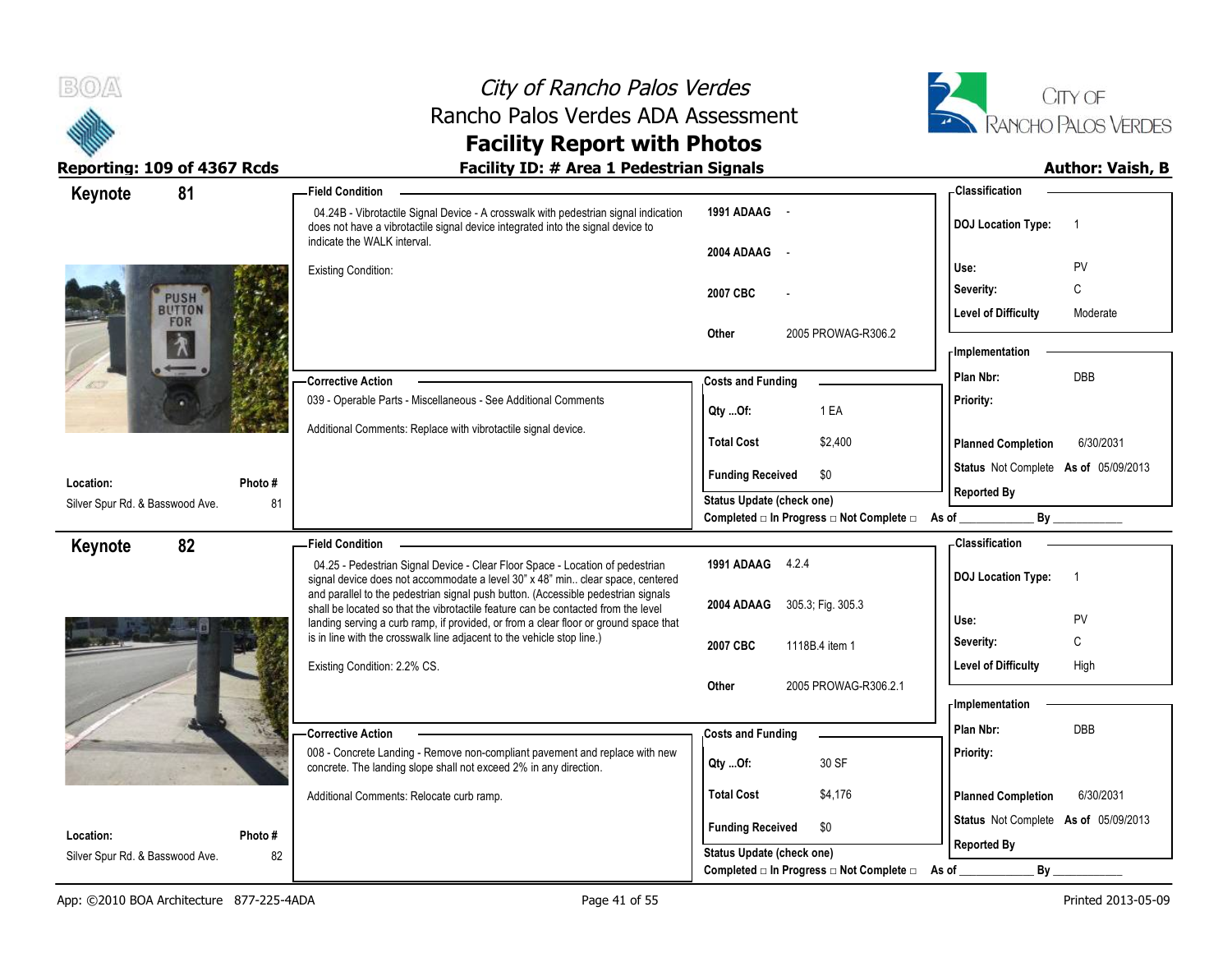



Reporting: 109 of 4367 Rcds **Facility ID: # Area 1 Pedestrian Signals Author: Vaish, B** 

# **Facility Report with Photos**

| Keynote                                      | 83            | - Field Condition                                                                                                                |                                                  | - Classification                            |
|----------------------------------------------|---------------|----------------------------------------------------------------------------------------------------------------------------------|--------------------------------------------------|---------------------------------------------|
|                                              |               | 04.32B - Push Button Locator Tone - The pedestrian signal push button does not<br>incorporate a locator tone at the push button. | 1991 ADAAG -                                     | <b>DOJ Location Type:</b><br>$\overline{1}$ |
|                                              |               | <b>Existing Condition:</b>                                                                                                       | 2004 ADAAG<br>$\sim$                             | PV<br>Use:                                  |
|                                              |               |                                                                                                                                  | 2007 CBC                                         | C<br>Severity:                              |
| PUSH <sup>®</sup><br>FOR                     |               |                                                                                                                                  |                                                  | <b>Level of Difficulty</b><br>Moderate      |
| $\mathbf{\hat{X}}$                           |               |                                                                                                                                  | 2005 PROWAG-R306.3.2<br>Other                    | - Implementation                            |
| $\rightarrow$                                |               | <b>Corrective Action</b>                                                                                                         | <b>Costs and Funding</b>                         | Plan Nbr:<br>DBB                            |
|                                              |               | 039 - Operable Parts - Miscellaneous - See Additional Comments                                                                   | 1 EA<br>Qty Of:                                  | Priority:                                   |
|                                              |               | Additional Comments: See Keynote 73 for corrective action.                                                                       | <b>Total Cost</b><br>\$0                         | <b>Planned Completion</b><br>6/30/2031      |
| Location:                                    | Photo#        |                                                                                                                                  | <b>Funding Received</b><br>\$0                   | Status Not Complete As of 05/09/2013        |
| Silver Spur Rd. & Basswood Ave.              | 73            |                                                                                                                                  | Status Update (check one)                        | <b>Reported By</b>                          |
|                                              |               |                                                                                                                                  | Completed □ In Progress □ Not Complete □ As of _ | By                                          |
| Keynote                                      | 84            | <b>Field Condition</b><br>04.32B - Push Button Locator Tone - The pedestrian signal push button does not                         | 1991 ADAAG -                                     | <b>Classification</b>                       |
|                                              |               | incorporate a locator tone at the push button.                                                                                   |                                                  | <b>DOJ</b> Location Type:<br>$\overline{1}$ |
|                                              |               | <b>Existing Condition:</b>                                                                                                       | 2004 ADAAG<br>$\sim$                             | Use:<br>PV                                  |
|                                              |               |                                                                                                                                  |                                                  |                                             |
| PUSH<br>BUTTON<br>FOR                        |               |                                                                                                                                  | 2007 CBC                                         | C<br>Severity:                              |
|                                              |               |                                                                                                                                  |                                                  | <b>Level of Difficulty</b><br>Moderate      |
|                                              |               |                                                                                                                                  | 2005 PROWAG-R306.3.2<br>Other                    | <b>Implementation</b>                       |
|                                              |               | <b>Corrective Action</b>                                                                                                         | <b>Costs and Funding</b>                         | Plan Nbr:<br>DBB                            |
|                                              |               | 039 - Operable Parts - Miscellaneous - See Additional Comments                                                                   | 1 EA<br>Qty Of:                                  | Priority:                                   |
|                                              |               | Additional Comments: See Keynote 81 for corrective action.                                                                       | <b>Total Cost</b><br>\$0                         | <b>Planned Completion</b><br>6/30/2031      |
|                                              |               |                                                                                                                                  | <b>Funding Received</b><br>\$0                   | Status Not Complete As of 05/09/2013        |
| Location:<br>Silver Spur Rd. & Basswood Ave. | Photo #<br>81 |                                                                                                                                  | Status Update (check one)                        | <b>Reported By</b>                          |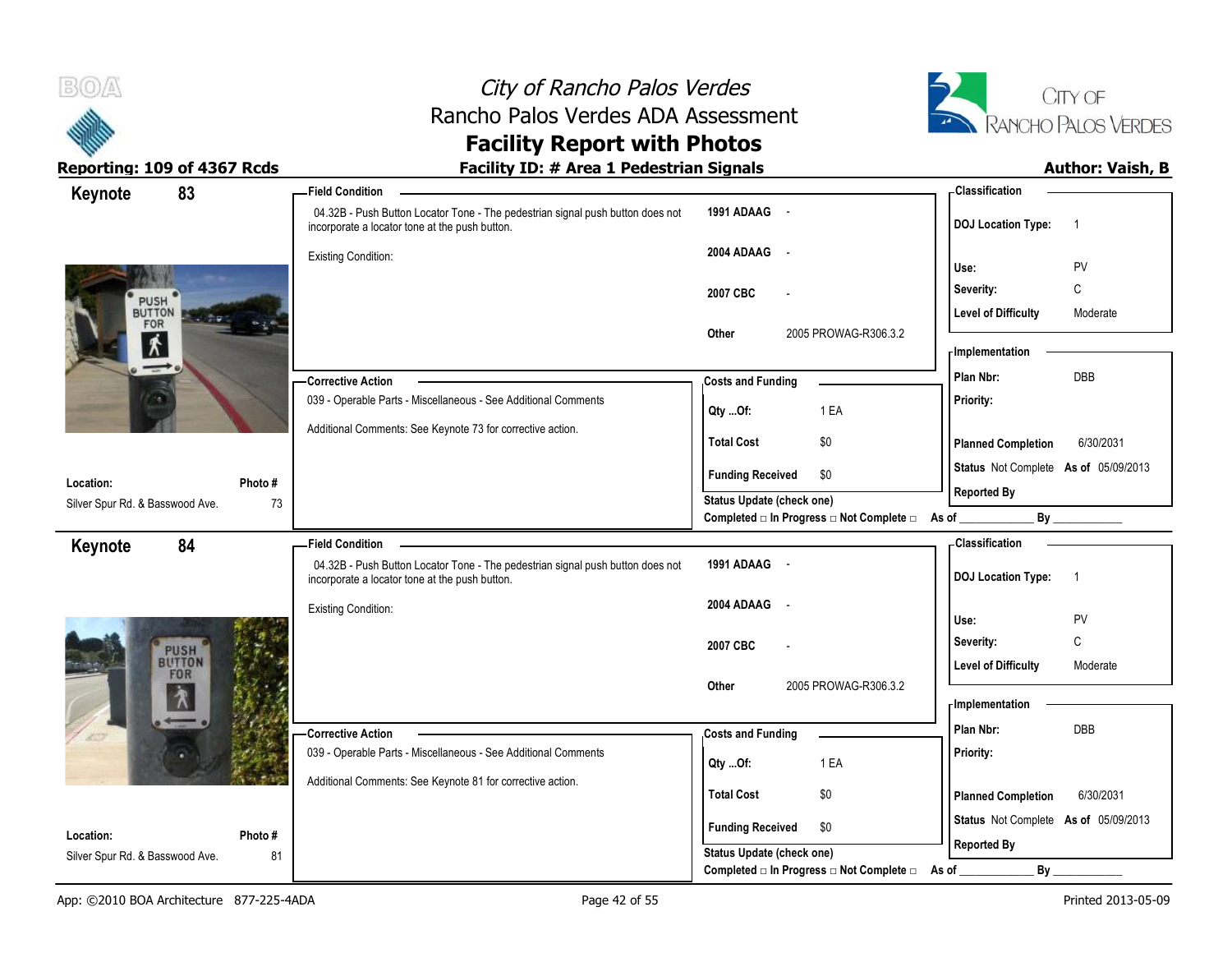



| 85<br>Keynote                   |         | <b>Field Condition</b>                                                                                                                                                   |                                                | -Classification                             |
|---------------------------------|---------|--------------------------------------------------------------------------------------------------------------------------------------------------------------------------|------------------------------------------------|---------------------------------------------|
|                                 |         | 04.32C - Push Button Size - The pedestrian signal push button is not a min 2"<br>across in one dimension.                                                                | 1991 ADAAG -                                   | <b>DOJ Location Type:</b><br>$\overline{1}$ |
|                                 |         | Existing Condition: 1/2" diameter.                                                                                                                                       | 2004 ADAAG -                                   | PV<br>Use:                                  |
|                                 |         |                                                                                                                                                                          |                                                | C<br>Severity:                              |
| <b>PUSH</b><br>BUTTON           |         |                                                                                                                                                                          | 2007 CBC                                       |                                             |
| FOR                             |         |                                                                                                                                                                          |                                                | <b>Level of Difficulty</b><br>Moderate      |
|                                 |         |                                                                                                                                                                          | 2005 PROWAG-R306.3.3<br>Other                  | - Implementation                            |
|                                 |         |                                                                                                                                                                          |                                                |                                             |
|                                 |         | -Corrective Action                                                                                                                                                       | <b>Costs and Funding</b>                       | <b>DBB</b><br>Plan Nbr:                     |
|                                 |         | 039 - Operable Parts - Miscellaneous - See Additional Comments                                                                                                           | 1 EA<br>Qty Of:                                | Priority:                                   |
|                                 |         | Additional Comments: See Keynote 81 for corrective action.                                                                                                               | \$0<br><b>Total Cost</b>                       | 6/30/2031<br><b>Planned Completion</b>      |
| Location:                       | Photo#  |                                                                                                                                                                          | <b>Funding Received</b><br>\$0                 | Status Not Complete As of 05/09/2013        |
| Silver Spur Rd. & Basswood Ave. | 81      |                                                                                                                                                                          | <b>Status Update (check one)</b>               | <b>Reported By</b>                          |
|                                 |         |                                                                                                                                                                          | Completed □ In Progress □ Not Complete □ As of | By                                          |
| 86<br>Keynote                   |         | <b>Field Condition</b>                                                                                                                                                   |                                                | - Classification                            |
|                                 |         | 04.33A - Directional Information and Signs - Pedestrian signal device does not<br>provides compliant tactile or visual signs on the face of the device or its housing or | 1991 ADAAG 4.30.4                              | <b>DOJ Location Type:</b><br>$\overline{1}$ |
|                                 |         | mounting to indicate crosswalk direction and the name of the street containing the                                                                                       |                                                |                                             |
|                                 |         | crosswalk served by the pedestrian signal.                                                                                                                               | 2004 ADAAG<br>703.1                            | Use:<br>PV                                  |
|                                 |         | <b>Existing Condition:</b>                                                                                                                                               | 2007 CBC<br>1117B.5.1 item 2; 1117B.5.6        | C<br>Severity:                              |
| <b>PUSH</b><br>BUTTON           |         |                                                                                                                                                                          |                                                | <b>Level of Difficulty</b><br>Moderate      |
| FOR                             |         |                                                                                                                                                                          | Other<br>2005 PROWAG-R306.4                    |                                             |
|                                 |         |                                                                                                                                                                          |                                                | <b>Implementation</b>                       |
|                                 |         |                                                                                                                                                                          |                                                | Plan Nbr:<br><b>DBB</b>                     |
|                                 |         | -Corrective Action<br>039 - Operable Parts - Miscellaneous - See Additional Comments                                                                                     | <b>Costs and Funding</b>                       |                                             |
|                                 |         |                                                                                                                                                                          | 1 EA<br>Qty Of:                                | Priority:                                   |
|                                 |         | Additional Comments: See Keynote 81 for corrective action.                                                                                                               | <b>Total Cost</b><br>\$0                       |                                             |
|                                 |         |                                                                                                                                                                          |                                                | <b>Planned Completion</b><br>6/30/2031      |
| Location:                       | Photo # |                                                                                                                                                                          | <b>Funding Received</b><br>\$0                 | Status Not Complete As of 05/09/2013        |
| Silver Spur Rd. & Basswood Ave. | 81      |                                                                                                                                                                          | <b>Status Update (check one)</b>               | <b>Reported By</b>                          |
|                                 |         |                                                                                                                                                                          | Completed □ In Progress □ Not Complete □       | By<br>As of                                 |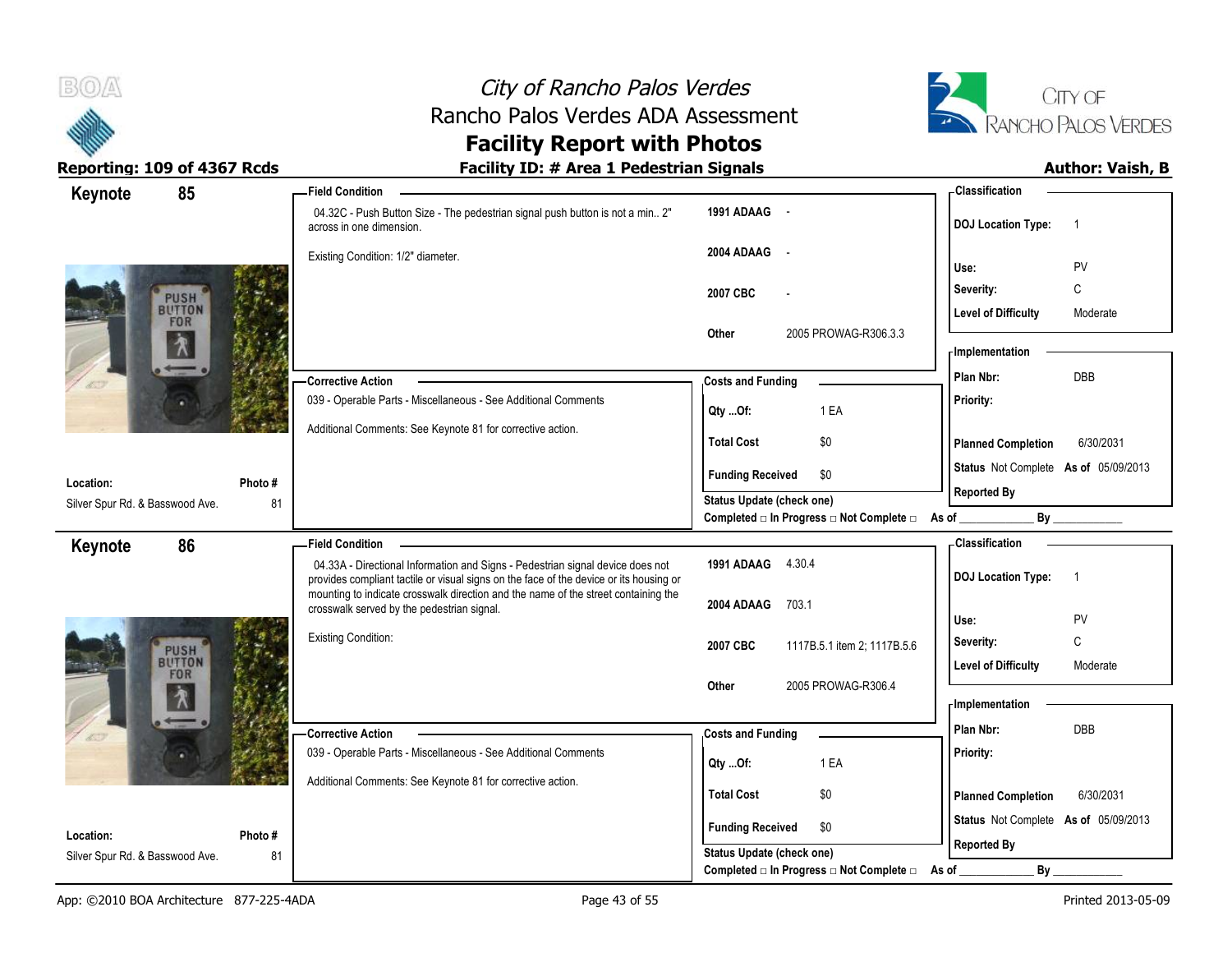



| 87<br>Keynote                   |         | <b>Field Condition</b>                                                                                                                                                 |                                                                              | - Classification                            |
|---------------------------------|---------|------------------------------------------------------------------------------------------------------------------------------------------------------------------------|------------------------------------------------------------------------------|---------------------------------------------|
|                                 |         | 04.33B - Arrow - Pedestrian signal device does not includes a tactile arrow that<br>contrasts with the background and is aligned parallel to the crosswalk direction.  | 1991 ADAAG -                                                                 | <b>DOJ</b> Location Type:<br>-1             |
|                                 |         | <b>Existing Condition:</b>                                                                                                                                             | 2004 ADAAG<br>$\sim$                                                         | PV<br>Use:                                  |
| <b>PUSH</b>                     |         |                                                                                                                                                                        | 2007 CBC                                                                     | C<br>Severity:                              |
| BUTTON<br>FOR                   |         |                                                                                                                                                                        |                                                                              | <b>Level of Difficulty</b><br>Moderate      |
|                                 |         |                                                                                                                                                                        | 2005 PROWAG-R306.4.1<br>Other                                                | - Implementation                            |
|                                 |         | <b>Corrective Action</b>                                                                                                                                               | <b>Costs and Funding</b>                                                     | DBB<br>Plan Nbr:                            |
|                                 |         | 039 - Operable Parts - Miscellaneous - See Additional Comments                                                                                                         | 1 EA<br>Qty Of:                                                              | Priority:                                   |
|                                 |         | Additional Comments: See Keynote 81 for corrective action.                                                                                                             | <b>Total Cost</b><br>\$0                                                     | <b>Planned Completion</b><br>6/30/2031      |
| Location:                       | Photo # |                                                                                                                                                                        | <b>Funding Received</b><br>\$0                                               | Status Not Complete As of 05/09/2013        |
| Silver Spur Rd. & Basswood Ave. | 81      |                                                                                                                                                                        | <b>Status Update (check one)</b>                                             | <b>Reported By</b>                          |
|                                 |         |                                                                                                                                                                        | Completed $\square$ In Progress $\square$ Not Complete $\square$ As of _     | By                                          |
| 88<br>Keynote                   |         | <b>Field Condition</b>                                                                                                                                                 |                                                                              | - Classification                            |
|                                 |         | 04.33C - Street Name - Pedestrian signal device does not includes street name<br>information consisting of California Grade 2 Braille and aligned parallel to the      | 1991 ADAAG -                                                                 | <b>DOJ</b> Location Type:<br>$\overline{1}$ |
|                                 |         | crosswalk direction. OR Pedestrian signal device does not provide street name<br>information in audible format. (Street name information in one format or the other is | 2004 ADAAG                                                                   |                                             |
|                                 |         | required to be compliant.)                                                                                                                                             |                                                                              | PV<br>Use:                                  |
|                                 |         | <b>Existing Condition:</b>                                                                                                                                             | 2007 CBC                                                                     | C<br>Severity:                              |
| PUSH<br>BUTTON<br>FOR           |         |                                                                                                                                                                        |                                                                              | <b>Level of Difficulty</b><br>Moderate      |
|                                 |         |                                                                                                                                                                        | 2005 PROWAG-R306.4.2<br>Other                                                | - Implementation                            |
|                                 |         | -Corrective Action                                                                                                                                                     | <b>Costs and Funding</b>                                                     | Plan Nbr:<br><b>DBB</b>                     |
|                                 |         | 039 - Operable Parts - Miscellaneous - See Additional Comments                                                                                                         |                                                                              | Priority:                                   |
|                                 |         | Additional Comments: See Keynote 81 for corrective action.                                                                                                             | 1 EA<br>Qty Of:                                                              |                                             |
|                                 |         |                                                                                                                                                                        | <b>Total Cost</b><br>\$0                                                     | <b>Planned Completion</b><br>6/30/2031      |
| Location:                       | Photo # |                                                                                                                                                                        | <b>Funding Received</b><br>\$0                                               | Status Not Complete As of 05/09/2013        |
|                                 |         |                                                                                                                                                                        |                                                                              | <b>Reported By</b>                          |
| Silver Spur Rd. & Basswood Ave. | 81      |                                                                                                                                                                        | <b>Status Update (check one)</b><br>Completed □ In Progress □ Not Complete □ | By<br>As of                                 |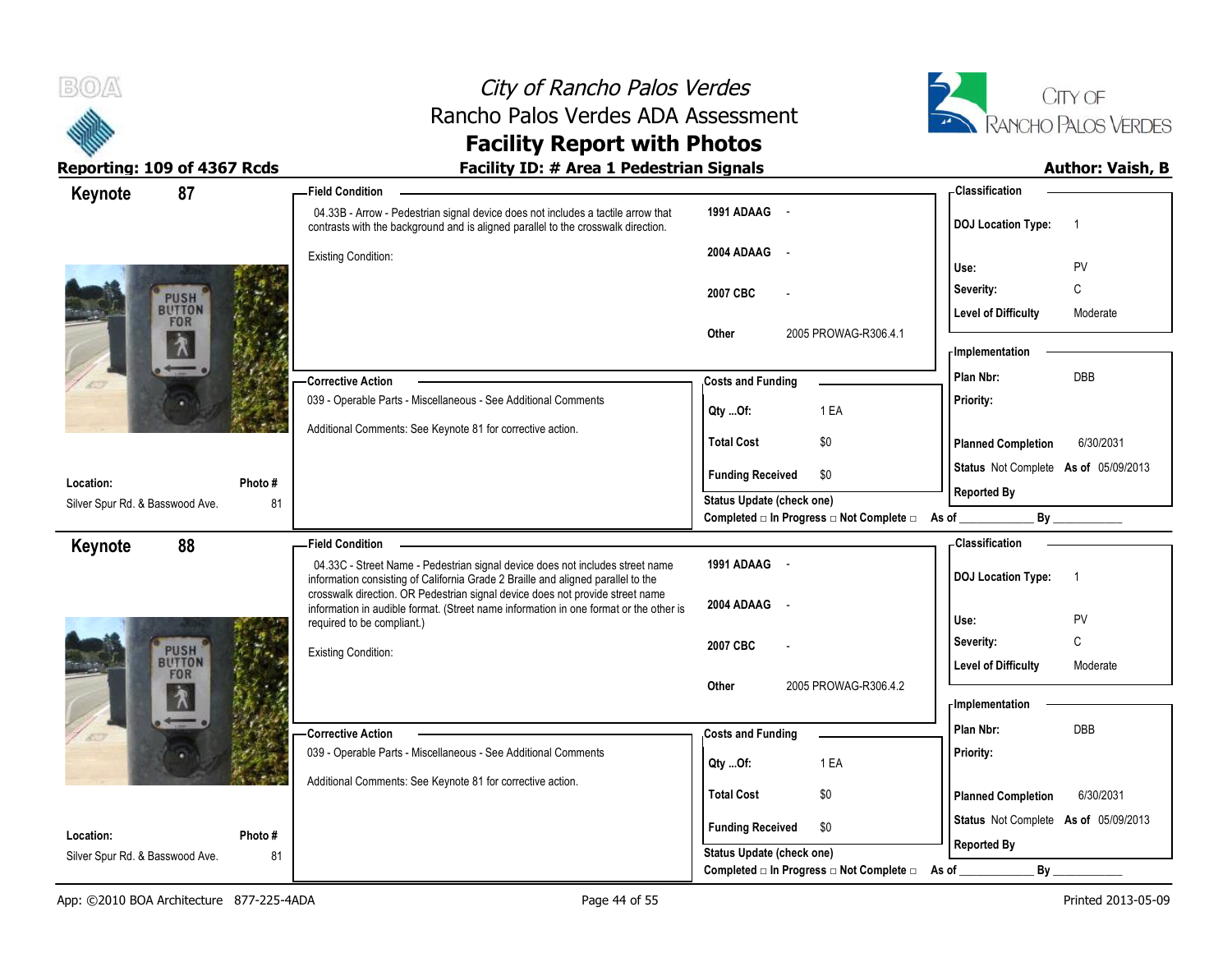



## **Facility Report with Photos**

| Keynote                         | 89      | <b>Field Condition</b>                                                                                                                                  |                                                  | <b>Classification</b>                       |
|---------------------------------|---------|---------------------------------------------------------------------------------------------------------------------------------------------------------|--------------------------------------------------|---------------------------------------------|
|                                 |         | 04.32C - Push Button Size - The pedestrian signal push button is not a min 2"<br>across in one dimension.                                               | 1991 ADAAG -                                     | <b>DOJ Location Type:</b><br>$\overline{1}$ |
|                                 |         | Existing Condition: 1/2" diameter.                                                                                                                      | 2004 ADAAG -                                     | Use:<br>PV                                  |
|                                 |         |                                                                                                                                                         |                                                  |                                             |
|                                 |         |                                                                                                                                                         | 2007 CBC                                         | C<br>Severity:                              |
| PUSH<br>BUTTON<br>FOR           |         |                                                                                                                                                         |                                                  | <b>Level of Difficulty</b><br>Moderate      |
| 术                               |         |                                                                                                                                                         | 2005 PROWAG-R306.3.3<br>Other                    | - Implementation                            |
| $\rightarrow$                   |         |                                                                                                                                                         |                                                  | <b>DBB</b><br>Plan Nbr:                     |
|                                 |         | -Corrective Action                                                                                                                                      | <b>Costs and Funding</b>                         |                                             |
|                                 |         | 039 - Operable Parts - Miscellaneous - See Additional Comments                                                                                          | 1 EA<br>Qty Of:                                  | Priority:                                   |
|                                 |         | Additional Comments: See Keynote 73 for corrective action.                                                                                              | <b>Total Cost</b><br>\$0                         | 6/30/2031<br><b>Planned Completion</b>      |
|                                 |         |                                                                                                                                                         | <b>Funding Received</b><br>\$0                   | Status Not Complete As of 05/09/2013        |
| Location:                       | Photo#  |                                                                                                                                                         | Status Update (check one)                        | <b>Reported By</b>                          |
| Silver Spur Rd. & Basswood Ave. | 73      |                                                                                                                                                         | Completed □ In Progress □ Not Complete □ As of _ | By                                          |
| Keynote                         | 90      | <b>Field Condition</b>                                                                                                                                  |                                                  | - Classification                            |
|                                 |         | 04.24A - Audible Signal Device - A crosswalk with pedestrian signal indication<br>does not have an audible signal device to indicate the WALK interval. | 1991 ADAAG -                                     | <b>DOJ Location Type:</b><br>$\overline{1}$ |
|                                 |         | <b>Existing Condition:</b>                                                                                                                              | 2004 ADAAG -                                     |                                             |
|                                 |         |                                                                                                                                                         |                                                  | PV<br>Use:                                  |
|                                 |         |                                                                                                                                                         | 2007 CBC                                         | Severity:<br>Α                              |
|                                 |         |                                                                                                                                                         |                                                  | <b>Level of Difficulty</b><br>Moderate      |
|                                 | и       |                                                                                                                                                         | Other<br>2005 PROWAG-R306.2                      | - Implementation                            |
|                                 |         |                                                                                                                                                         |                                                  |                                             |
|                                 |         | - Corrective Action                                                                                                                                     | <b>Costs and Funding</b>                         | DBB<br>Plan Nbr:                            |
|                                 |         | 039 - Operable Parts - Miscellaneous - See Additional Comments                                                                                          | 1 EA<br>Qty Of:                                  | Priority:                                   |
|                                 |         | Additional Comments: Provide audible signal device.                                                                                                     | <b>Total Cost</b><br>\$3,600                     |                                             |
|                                 |         |                                                                                                                                                         |                                                  | 6/30/2026<br><b>Planned Completion</b>      |
| Location:                       | Photo # |                                                                                                                                                         | \$0<br><b>Funding Received</b>                   | Status Not Complete As of 05/09/2013        |
| Silver Spur Rd. & Basswood Ave. | 91      |                                                                                                                                                         | Status Update (check one)                        | <b>Reported By</b>                          |
|                                 |         |                                                                                                                                                         | Completed □ In Progress □ Not Complete □ As of _ | $By$ <sub>—</sub>                           |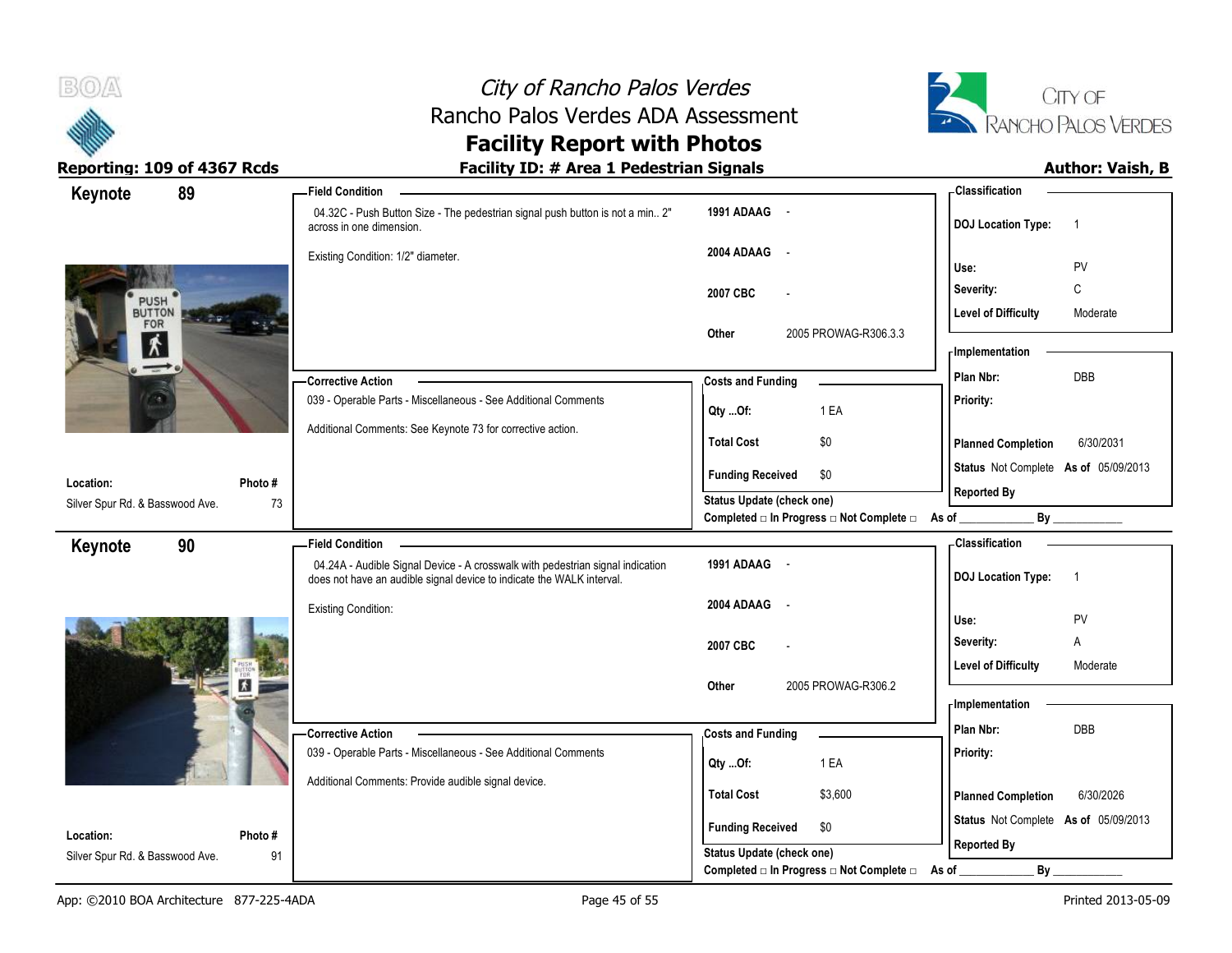



| Keynote                                      | 91            | -Field Condition                                                                                                                                                                                      |                                                                          | - Classification                            |
|----------------------------------------------|---------------|-------------------------------------------------------------------------------------------------------------------------------------------------------------------------------------------------------|--------------------------------------------------------------------------|---------------------------------------------|
|                                              |               | 04.24B - Vibrotactile Signal Device - A crosswalk with pedestrian signal indication<br>does not have a vibrotactile signal device integrated into the signal device to<br>indicate the WALK interval. | 1991 ADAAG -<br>2004 ADAAG                                               | <b>DOJ Location Type:</b><br>$\overline{1}$ |
|                                              |               | <b>Existing Condition:</b>                                                                                                                                                                            | $\sim$ $-$                                                               | PV<br>Use:                                  |
|                                              |               |                                                                                                                                                                                                       | 2007 CBC                                                                 | C<br>Severity:                              |
|                                              |               |                                                                                                                                                                                                       |                                                                          | <b>Level of Difficulty</b><br>Moderate      |
|                                              |               |                                                                                                                                                                                                       | 2005 PROWAG-R306.2<br>Other                                              |                                             |
|                                              |               |                                                                                                                                                                                                       |                                                                          | - Implementation                            |
|                                              |               | - Corrective Action                                                                                                                                                                                   | <b>Costs and Funding</b>                                                 | <b>DBB</b><br>Plan Nbr:                     |
|                                              |               | 039 - Operable Parts - Miscellaneous - See Additional Comments                                                                                                                                        | 1 EA<br>Qty Of:                                                          | Priority:                                   |
|                                              |               | Additional Comments: Replace with compliant vibrotactile signal device at<br>compliant location.                                                                                                      | <b>Total Cost</b><br>\$2,400                                             | 6/30/2031<br><b>Planned Completion</b>      |
|                                              |               |                                                                                                                                                                                                       | <b>Funding Received</b><br>\$0                                           | Status Not Complete As of 05/09/2013        |
| Location:<br>Silver Spur Rd. & Basswood Ave. | Photo #<br>91 |                                                                                                                                                                                                       | <b>Status Update (check one)</b>                                         | <b>Reported By</b>                          |
|                                              |               |                                                                                                                                                                                                       | Completed $\square$ In Progress $\square$ Not Complete $\square$ As of _ | By                                          |
| Keynote                                      | 92            | Field Condition -                                                                                                                                                                                     |                                                                          | - Classification                            |
|                                              |               | 04.25 - Pedestrian Signal Device - Clear Floor Space - Location of pedestrian<br>signal device does not accommodate a level 30" x 48" min clear space, centered                                       | 1991 ADAAG 4.2.4                                                         | <b>DOJ Location Type:</b><br>$\overline{1}$ |
|                                              |               | and parallel to the pedestrian signal push button. (Accessible pedestrian signals                                                                                                                     |                                                                          |                                             |
|                                              |               | shall be located so that the vibrotactile feature can be contacted from the level<br>landing serving a curb ramp, if provided, or from a clear floor or ground space that                             | 2004 ADAAG 305.3; Fig. 305.3                                             | Use:<br>PV                                  |
|                                              |               | is in line with the crosswalk line adjacent to the vehicle stop line.)                                                                                                                                | 2007 CBC<br>1118B.4 item 1                                               | C<br>Severity:                              |
|                                              |               |                                                                                                                                                                                                       |                                                                          |                                             |
|                                              |               | Existing Condition: 2.8% CS & 3.1% RS.                                                                                                                                                                |                                                                          | <b>Level of Difficulty</b><br>High          |
|                                              |               |                                                                                                                                                                                                       | 2005 PROWAG-R306.2.1<br>Other                                            |                                             |
|                                              |               |                                                                                                                                                                                                       |                                                                          | - Implementation                            |
|                                              |               | -Corrective Action                                                                                                                                                                                    | <b>Costs and Funding</b>                                                 | Plan Nbr:<br>DBB                            |
|                                              |               | 008 - Concrete Landing - Remove non-compliant pavement and replace with new<br>concrete. The landing slope shall not exceed 2% in any direction.                                                      | 30 SF<br>Qty Of:                                                         | Priority:                                   |
|                                              |               | <b>Additional Comments:</b>                                                                                                                                                                           | <b>Total Cost</b><br>\$576                                               | <b>Planned Completion</b><br>6/30/2031      |
| Location:                                    | Photo #       |                                                                                                                                                                                                       | <b>Funding Received</b><br>\$0                                           | Status Not Complete As of 05/09/2013        |
| Silver Spur Rd. & Basswood Ave.              | 92            |                                                                                                                                                                                                       | Status Update (check one)<br>Completed □ In Progress □ Not Complete □    | <b>Reported By</b><br>By                    |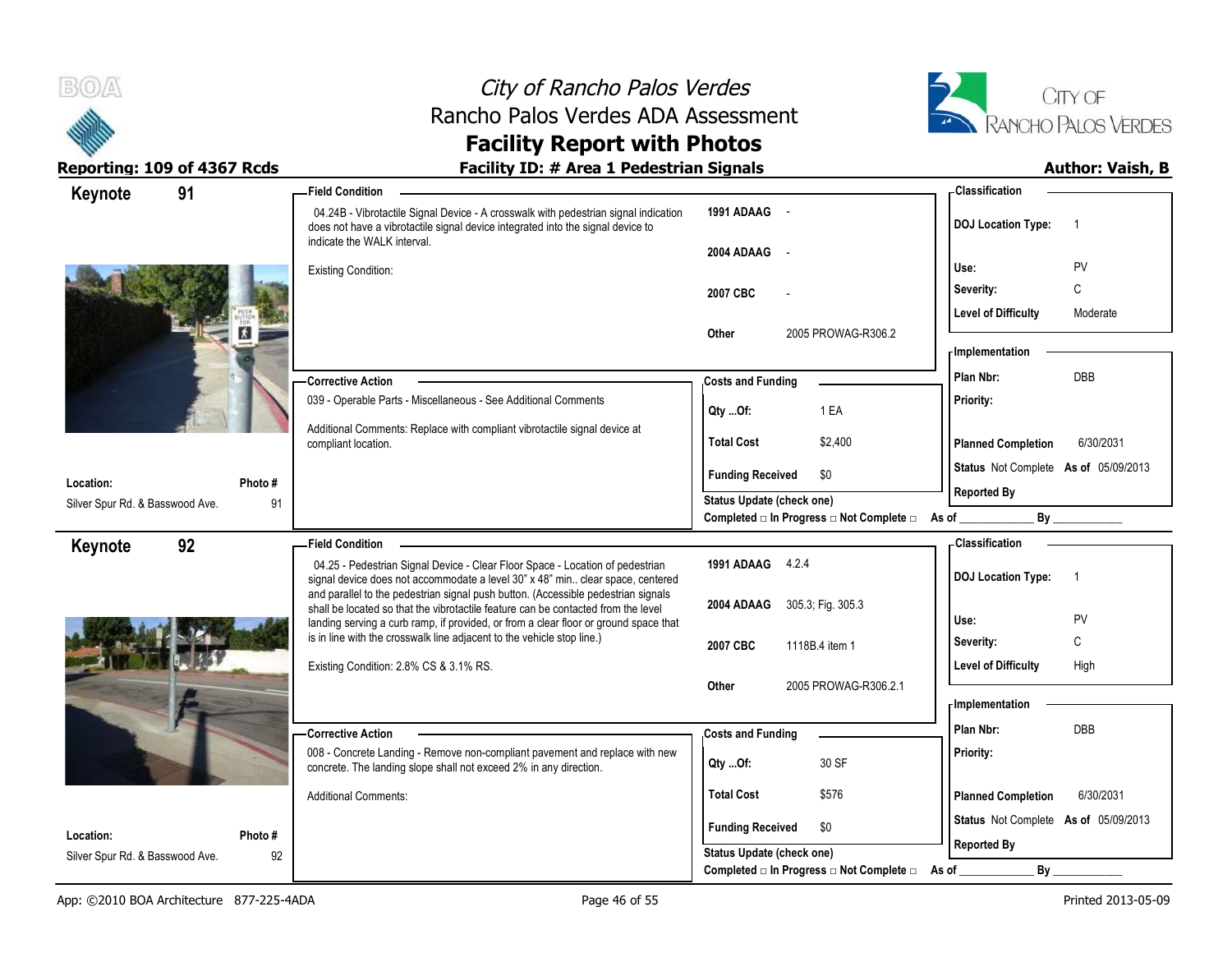



| Keynote                         | 93      | <b>Field Condition</b>                                                                                                                                                   |                                                                                      | <b>Classification</b>                                              |
|---------------------------------|---------|--------------------------------------------------------------------------------------------------------------------------------------------------------------------------|--------------------------------------------------------------------------------------|--------------------------------------------------------------------|
|                                 |         | 04.26A - Pedestrian Signal Device - Location versus Crosswalk Line - Location of<br>pedestrian signal device is not within 5' of crosswalk line.                         | 1991 ADAAG -                                                                         | <b>DOJ Location Type:</b><br>$\overline{1}$                        |
|                                 |         | <b>Existing Condition:</b>                                                                                                                                               | 2004 ADAAG<br>$\sim$                                                                 | PV<br>Use:                                                         |
|                                 |         |                                                                                                                                                                          | 2007 CBC                                                                             | C<br>Severity:                                                     |
|                                 |         |                                                                                                                                                                          |                                                                                      | <b>Level of Difficulty</b><br>Moderate                             |
|                                 |         |                                                                                                                                                                          | Other<br>2006 Cal MUTCD-Sec. 4E-09.<br>Fig. 4E-2                                     | - Implementation                                                   |
|                                 |         | - Corrective Action                                                                                                                                                      | <b>Costs and Funding</b>                                                             | <b>DBB</b><br>Plan Nbr:                                            |
|                                 |         | 039 - Operable Parts - Miscellaneous - See Additional Comments                                                                                                           | 1 EA<br>Qty Of:                                                                      | Priority:                                                          |
|                                 |         | Additional Comments: See Keynote 91 for corrective action.                                                                                                               | <b>Total Cost</b><br>\$0                                                             | <b>Planned Completion</b><br>6/30/2031                             |
| Location:                       | Photo#  |                                                                                                                                                                          | <b>Funding Received</b><br>\$0                                                       | Status Not Complete As of 05/09/2013                               |
| Silver Spur Rd. & Basswood Ave. | 92      |                                                                                                                                                                          | <b>Status Update (check one)</b><br>Completed □ In Progress □ Not Complete □ As of _ | <b>Reported By</b><br>By                                           |
| Keynote                         | 94      | <b>Field Condition</b>                                                                                                                                                   |                                                                                      | - Classification                                                   |
|                                 |         |                                                                                                                                                                          |                                                                                      |                                                                    |
|                                 |         | 04.33A - Directional Information and Signs - Pedestrian signal device does not<br>provides compliant tactile or visual signs on the face of the device or its housing or | 1991 ADAAG 4.30.4                                                                    | <b>DOJ Location Type:</b><br>$\overline{1}$                        |
|                                 |         | mounting to indicate crosswalk direction and the name of the street containing the<br>crosswalk served by the pedestrian signal.                                         | 2004 ADAAG<br>703.1                                                                  |                                                                    |
|                                 |         | <b>Existing Condition:</b>                                                                                                                                               |                                                                                      | Use:<br>PV                                                         |
| <b>PUSH</b><br><b>BUTTON</b>    |         |                                                                                                                                                                          | 2007 CBC<br>1117B.5.1 item 2; 1117B.5.6                                              | $\mathsf C$<br>Severity:<br><b>Level of Difficulty</b><br>Moderate |
| FOR                             |         |                                                                                                                                                                          | 2005 PROWAG-R306.4<br>Other                                                          |                                                                    |
| *<br>$\overline{\phantom{a}}$   |         |                                                                                                                                                                          |                                                                                      | - Implementation<br>Plan Nbr:<br><b>DBB</b>                        |
|                                 |         | -Corrective Action                                                                                                                                                       | <b>Costs and Funding</b>                                                             |                                                                    |
|                                 |         | 039 - Operable Parts - Miscellaneous - See Additional Comments                                                                                                           | 1 EA<br>Qty Of:                                                                      | Priority:                                                          |
|                                 |         | Additional Comments: See Keynote 73 for corrective action.                                                                                                               | <b>Total Cost</b><br>\$0                                                             | <b>Planned Completion</b><br>6/30/2031                             |
| Location:                       | Photo # |                                                                                                                                                                          | \$0<br><b>Funding Received</b>                                                       | Status Not Complete As of 05/09/2013                               |
| Silver Spur Rd. & Basswood Ave. | 73      |                                                                                                                                                                          | <b>Status Update (check one)</b><br>Completed □ In Progress □ Not Complete □         | <b>Reported By</b><br>$By_$<br>As of                               |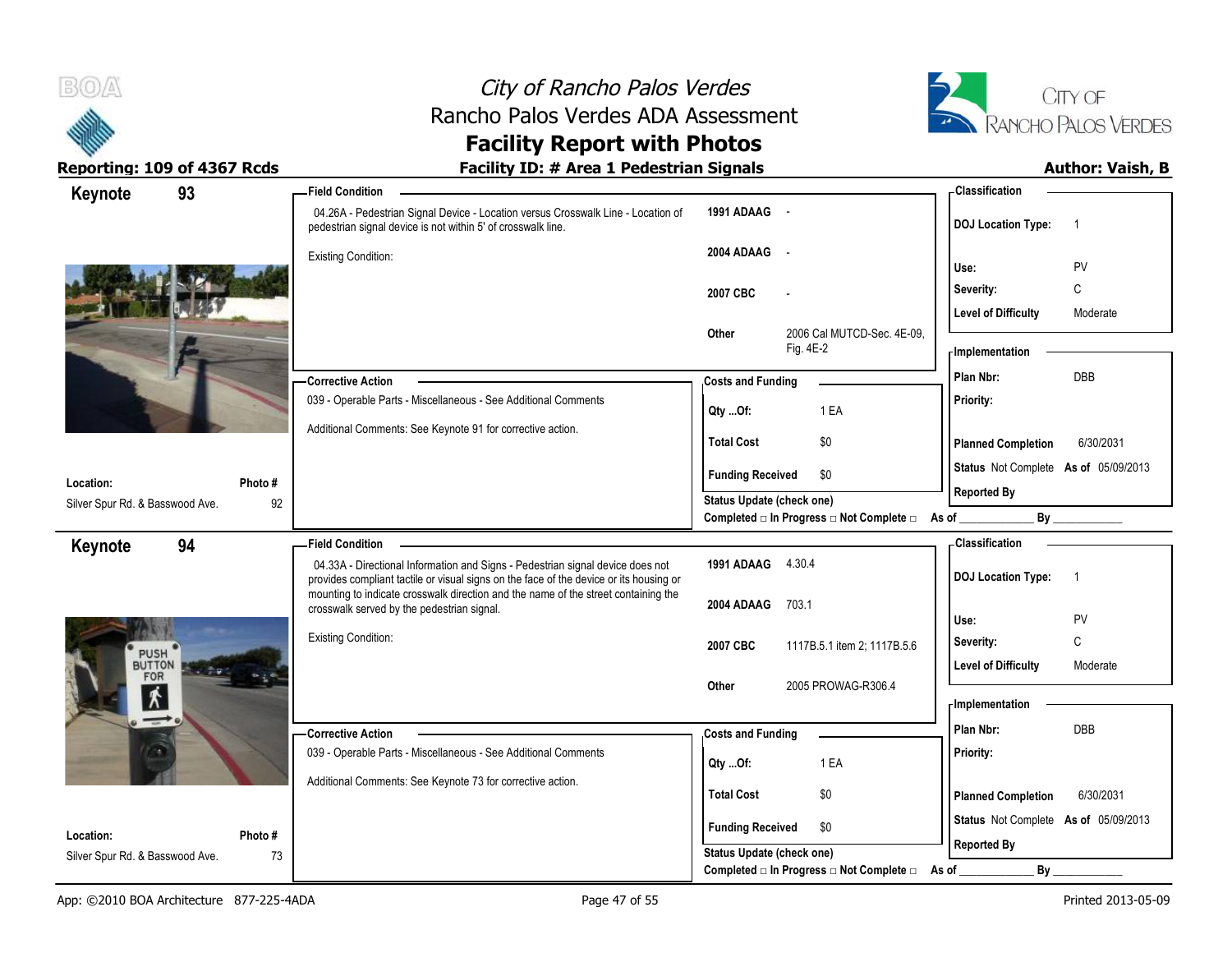



### **Facility Report with Photos** Reporting: 109 of 4367 Rcds **Facility ID: # Area 1 Pedestrian Signals Facility ID: # Area 1 Pedestrian Signals**

| Keynote                         | 95      | <b>Field Condition</b>                                                                                                           |                                                  | - Classification                            |
|---------------------------------|---------|----------------------------------------------------------------------------------------------------------------------------------|--------------------------------------------------|---------------------------------------------|
|                                 |         | 04.32B - Push Button Locator Tone - The pedestrian signal push button does not<br>incorporate a locator tone at the push button. | 1991 ADAAG -                                     | <b>DOJ Location Type:</b><br>$\overline{1}$ |
|                                 |         | <b>Existing Condition:</b>                                                                                                       | 2004 ADAAG -                                     |                                             |
|                                 |         |                                                                                                                                  |                                                  | PV<br>Use:                                  |
|                                 |         |                                                                                                                                  | 2007 CBC                                         | $\mathsf C$<br>Severity:                    |
|                                 |         |                                                                                                                                  |                                                  | <b>Level of Difficulty</b><br>Moderate      |
|                                 |         |                                                                                                                                  | 2005 PROWAG-R306.3.2<br>Other                    | - Implementation                            |
|                                 |         | -Corrective Action                                                                                                               |                                                  | <b>DBB</b><br>Plan Nbr:                     |
|                                 |         | 039 - Operable Parts - Miscellaneous - See Additional Comments                                                                   | <b>Costs and Funding</b>                         | Priority:                                   |
|                                 |         |                                                                                                                                  | 1 EA<br>Qty Of:                                  |                                             |
|                                 |         | Additional Comments: See Keynote 91 for corrective action.                                                                       | \$0<br><b>Total Cost</b>                         | <b>Planned Completion</b><br>6/30/2031      |
| Location:                       | Photo # |                                                                                                                                  | \$0<br><b>Funding Received</b>                   | Status Not Complete As of 05/09/2013        |
| Silver Spur Rd. & Basswood Ave. | 91      |                                                                                                                                  | <b>Status Update (check one)</b>                 | <b>Reported By</b>                          |
|                                 |         |                                                                                                                                  | Completed □ In Progress □ Not Complete □ As of _ | By                                          |
| Keynote                         | 96      | <b>Field Condition</b>                                                                                                           |                                                  | <b>Classification</b>                       |
|                                 |         | 04.32C - Push Button Size - The pedestrian signal push button is not a min 2"<br>across in one dimension.                        | 1991 ADAAG -                                     | <b>DOJ Location Type:</b><br>$\overline{1}$ |
|                                 |         | Existing Condition: 1/2" diameter.                                                                                               | 2004 ADAAG -                                     |                                             |
|                                 |         |                                                                                                                                  |                                                  | PV<br>Use:                                  |
|                                 |         |                                                                                                                                  | 2007 CBC                                         | C<br>Severity:                              |
|                                 |         |                                                                                                                                  |                                                  | <b>Level of Difficulty</b><br>Moderate      |
|                                 | и       |                                                                                                                                  | 2005 PROWAG-R306.3.3<br>Other                    | - Implementation                            |
|                                 |         |                                                                                                                                  |                                                  | Plan Nbr:<br>DBB                            |
|                                 |         | - Corrective Action<br>039 - Operable Parts - Miscellaneous - See Additional Comments                                            | <b>Costs and Funding</b>                         | Priority:                                   |
|                                 |         |                                                                                                                                  | 1 EA<br>Qty Of:                                  |                                             |
|                                 |         | Additional Comments: See Keynote 91 for corrective action.                                                                       | <b>Total Cost</b><br>\$0                         | <b>Planned Completion</b><br>6/30/2031      |
|                                 |         |                                                                                                                                  |                                                  | Status Not Complete As of 05/09/2013        |
| Location:                       | Photo#  |                                                                                                                                  | \$0<br><b>Funding Received</b>                   | <b>Reported By</b>                          |
| Silver Spur Rd. & Basswood Ave. | 91      |                                                                                                                                  | Status Update (check one)                        |                                             |
|                                 |         |                                                                                                                                  | Completed □ In Progress □ Not Complete □ As of _ | $By$ <sub>—</sub>                           |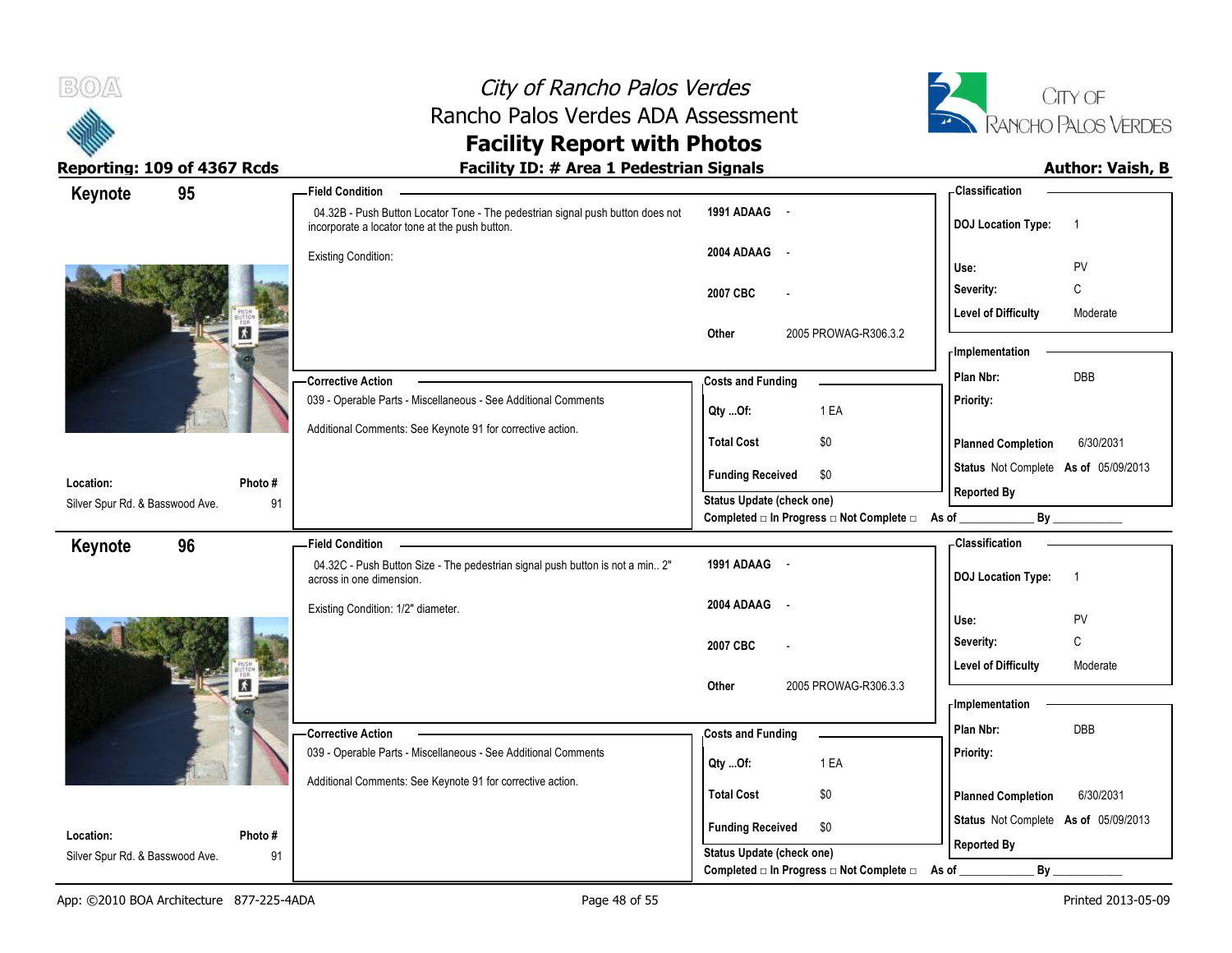



| Keynote                         | 97 |         | <b>Field Condition</b>                                                                                                                                                   |                                                                              | - Classification                            |
|---------------------------------|----|---------|--------------------------------------------------------------------------------------------------------------------------------------------------------------------------|------------------------------------------------------------------------------|---------------------------------------------|
|                                 |    |         | 04.33A - Directional Information and Signs - Pedestrian signal device does not<br>provides compliant tactile or visual signs on the face of the device or its housing or | 1991 ADAAG 4.30.4                                                            | <b>DOJ Location Type:</b><br>-1             |
|                                 |    |         | mounting to indicate crosswalk direction and the name of the street containing the<br>crosswalk served by the pedestrian signal.                                         | 2004 ADAAG<br>703.1                                                          | PV<br>Use:                                  |
|                                 |    |         | <b>Existing Condition:</b>                                                                                                                                               | 2007 CBC<br>1117B.5.1 item 2; 1117B.5.6                                      | C<br>Severity:                              |
|                                 |    |         |                                                                                                                                                                          |                                                                              | <b>Level of Difficulty</b><br>Moderate      |
|                                 |    |         |                                                                                                                                                                          | 2005 PROWAG-R306.4<br>Other                                                  |                                             |
|                                 |    |         |                                                                                                                                                                          |                                                                              | - Implementation                            |
|                                 |    |         | -Corrective Action                                                                                                                                                       | <b>Costs and Funding</b>                                                     | DBB<br>Plan Nbr:                            |
|                                 |    |         | 039 - Operable Parts - Miscellaneous - See Additional Comments                                                                                                           | 1 EA<br>Qty Of:                                                              | Priority:                                   |
|                                 |    |         | Additional Comments: See Keynote 91 for corrective action.                                                                                                               | <b>Total Cost</b><br>\$0                                                     | <b>Planned Completion</b><br>6/30/2031      |
|                                 |    |         |                                                                                                                                                                          | <b>Funding Received</b><br>\$0                                               | Status Not Complete As of 05/09/2013        |
| Location:                       |    | Photo # |                                                                                                                                                                          | <b>Status Update (check one)</b>                                             | <b>Reported By</b>                          |
| Silver Spur Rd. & Basswood Ave. |    | 91      |                                                                                                                                                                          | Completed □ In Progress □ Not Complete □ As of _                             |                                             |
| Keynote                         | 98 |         | <b>Field Condition</b>                                                                                                                                                   |                                                                              | - Classification                            |
|                                 |    |         | 04.33B - Arrow - Pedestrian signal device does not includes a tactile arrow that<br>contrasts with the background and is aligned parallel to the crosswalk direction.    | 1991 ADAAG -                                                                 | <b>DOJ Location Type:</b><br>$\overline{1}$ |
|                                 |    |         | <b>Existing Condition:</b>                                                                                                                                               | 2004 ADAAG<br>$\sim$                                                         | Use:<br><b>PV</b>                           |
|                                 |    |         |                                                                                                                                                                          |                                                                              | $\mathbb C$<br>Severity:                    |
|                                 |    |         |                                                                                                                                                                          | 2007 CBC                                                                     | <b>Level of Difficulty</b><br>Moderate      |
|                                 |    | и       |                                                                                                                                                                          | 2005 PROWAG-R306.4.1<br>Other                                                |                                             |
|                                 |    |         |                                                                                                                                                                          |                                                                              | - Implementation                            |
|                                 |    |         | -Corrective Action                                                                                                                                                       | <b>Costs and Funding</b>                                                     | Plan Nbr:<br>DBB                            |
|                                 |    |         | 039 - Operable Parts - Miscellaneous - See Additional Comments                                                                                                           | 1 EA<br>Qty Of:                                                              | Priority:                                   |
|                                 |    |         | Additional Comments: See Keynote 91 for corrective action.                                                                                                               |                                                                              |                                             |
|                                 |    |         |                                                                                                                                                                          | <b>Total Cost</b><br>\$0                                                     | 6/30/2031<br><b>Planned Completion</b>      |
|                                 |    |         |                                                                                                                                                                          |                                                                              |                                             |
| Location:                       |    | Photo # |                                                                                                                                                                          | <b>Funding Received</b><br>\$0                                               | Status Not Complete As of 05/09/2013        |
| Silver Spur Rd. & Basswood Ave. |    | 91      |                                                                                                                                                                          | <b>Status Update (check one)</b><br>Completed □ In Progress □ Not Complete □ | <b>Reported By</b><br>By<br>As of           |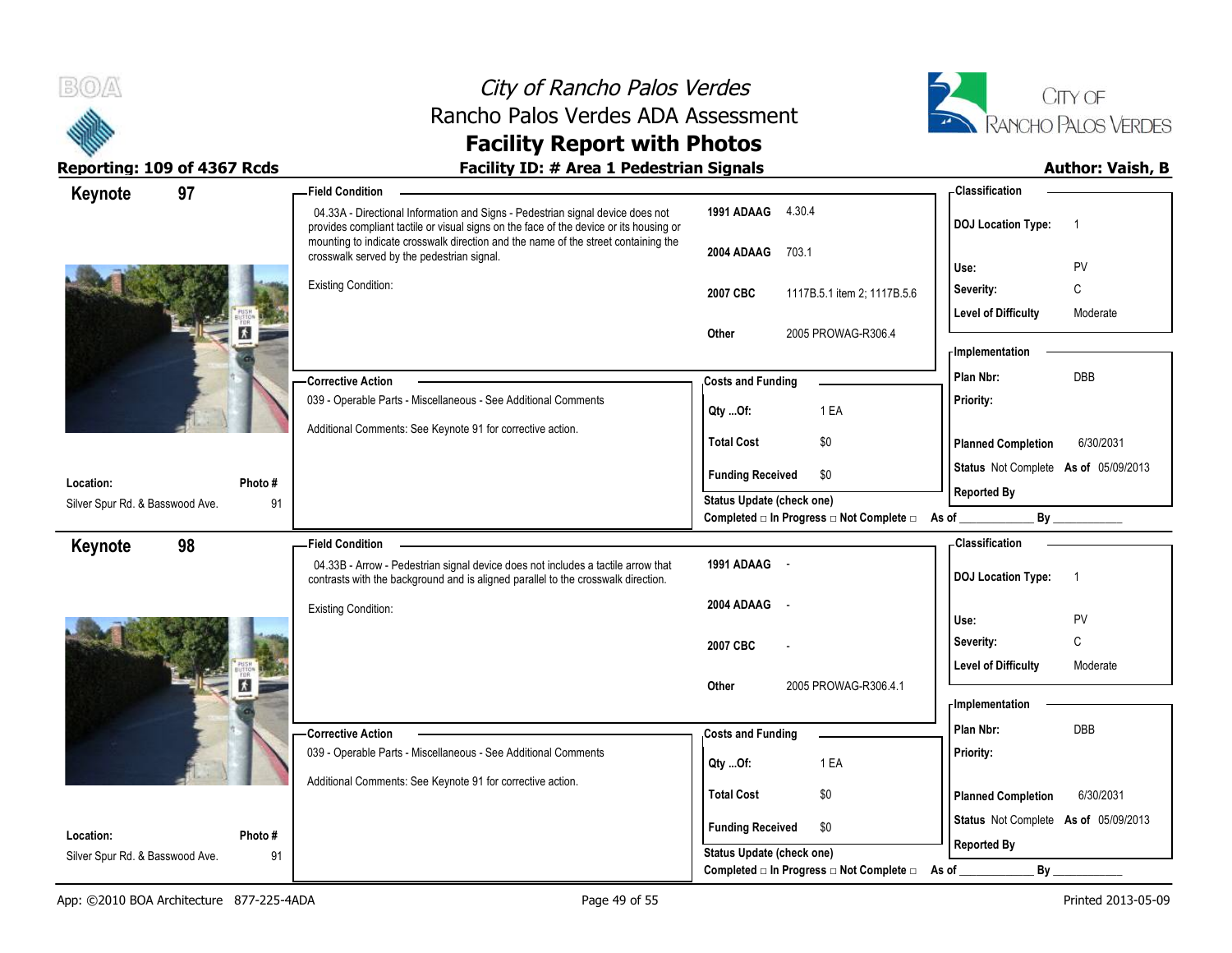



| Keynote                                      | 99            | <b>Field Condition</b>                                                                                                                                                                                                                             |                                                | - Classification                            |
|----------------------------------------------|---------------|----------------------------------------------------------------------------------------------------------------------------------------------------------------------------------------------------------------------------------------------------|------------------------------------------------|---------------------------------------------|
|                                              |               | 04.33C - Street Name - Pedestrian signal device does not includes street name<br>information consisting of California Grade 2 Braille and aligned parallel to the<br>crosswalk direction. OR Pedestrian signal device does not provide street name | 1991 ADAAG -                                   | <b>DOJ</b> Location Type:<br>$\overline{1}$ |
|                                              |               | information in audible format. (Street name information in one format or the other is<br>required to be compliant.)                                                                                                                                | 2004 ADAAG<br>$\sim$                           | PV<br>Use:                                  |
|                                              |               | <b>Existing Condition:</b>                                                                                                                                                                                                                         | 2007 CBC                                       | Severity:<br>C                              |
|                                              | и             |                                                                                                                                                                                                                                                    | 2005 PROWAG-R306.4.2<br>Other                  | <b>Level of Difficulty</b><br>Moderate      |
|                                              |               |                                                                                                                                                                                                                                                    |                                                | - Implementation                            |
|                                              |               | -Corrective Action                                                                                                                                                                                                                                 | <b>Costs and Funding</b>                       | <b>DBB</b><br>Plan Nbr:                     |
|                                              |               | 039 - Operable Parts - Miscellaneous - See Additional Comments                                                                                                                                                                                     | Qty Of:<br>1 EA                                | Priority:                                   |
|                                              |               | Additional Comments: See Keynote 91 for corrective action.                                                                                                                                                                                         | <b>Total Cost</b><br>\$0                       | <b>Planned Completion</b><br>6/30/2031      |
|                                              |               |                                                                                                                                                                                                                                                    | <b>Funding Received</b><br>\$0                 | Status Not Complete As of 05/09/2013        |
| Location:<br>Silver Spur Rd. & Basswood Ave. | Photo #<br>91 |                                                                                                                                                                                                                                                    | <b>Status Update (check one)</b>               | <b>Reported By</b>                          |
|                                              |               |                                                                                                                                                                                                                                                    | Completed □ In Progress □ Not Complete □ As of | By                                          |
| Keynote                                      | 100           | <b>Field Condition</b>                                                                                                                                                                                                                             |                                                | - Classification                            |
|                                              |               | 04.33B - Arrow - Pedestrian signal device does not includes a tactile arrow that<br>contrasts with the background and is aligned parallel to the crosswalk direction.                                                                              | 1991 ADAAG -                                   | <b>DOJ Location Type:</b><br>$\overline{1}$ |
|                                              |               | <b>Existing Condition:</b>                                                                                                                                                                                                                         | 2004 ADAAG<br>$\overline{\phantom{a}}$         | PV<br>Use:                                  |
|                                              |               |                                                                                                                                                                                                                                                    | 2007 CBC                                       | C<br>Severity:                              |
| <b>PUSH</b><br>BUTTON<br>FOR                 |               |                                                                                                                                                                                                                                                    | 2005 PROWAG-R306.4.1                           | <b>Level of Difficulty</b><br>Moderate      |
| $\bm{\hat{\pi}}$                             |               |                                                                                                                                                                                                                                                    | Other                                          | - Implementation                            |
| $\rightarrow$                                |               | - Corrective Action                                                                                                                                                                                                                                | <b>Costs and Funding</b>                       | <b>DBB</b><br>Plan Nbr:                     |
|                                              |               | 039 - Operable Parts - Miscellaneous - See Additional Comments                                                                                                                                                                                     |                                                | Priority:                                   |
|                                              |               | Additional Comments: See Keynote 73 for corrective action.                                                                                                                                                                                         | 1 EA<br>Qty Of:                                |                                             |
|                                              |               |                                                                                                                                                                                                                                                    | <b>Total Cost</b><br>\$0                       | <b>Planned Completion</b><br>6/30/2031      |
| Location:                                    | Photo#        |                                                                                                                                                                                                                                                    | <b>Funding Received</b><br>\$0                 | Status Not Complete As of 05/09/2013        |
| Silver Spur Rd. & Basswood Ave.              | 73            |                                                                                                                                                                                                                                                    | <b>Status Update (check one)</b>               | <b>Reported By</b>                          |
|                                              |               |                                                                                                                                                                                                                                                    | Completed □ In Progress □ Not Complete □       | By<br>As of                                 |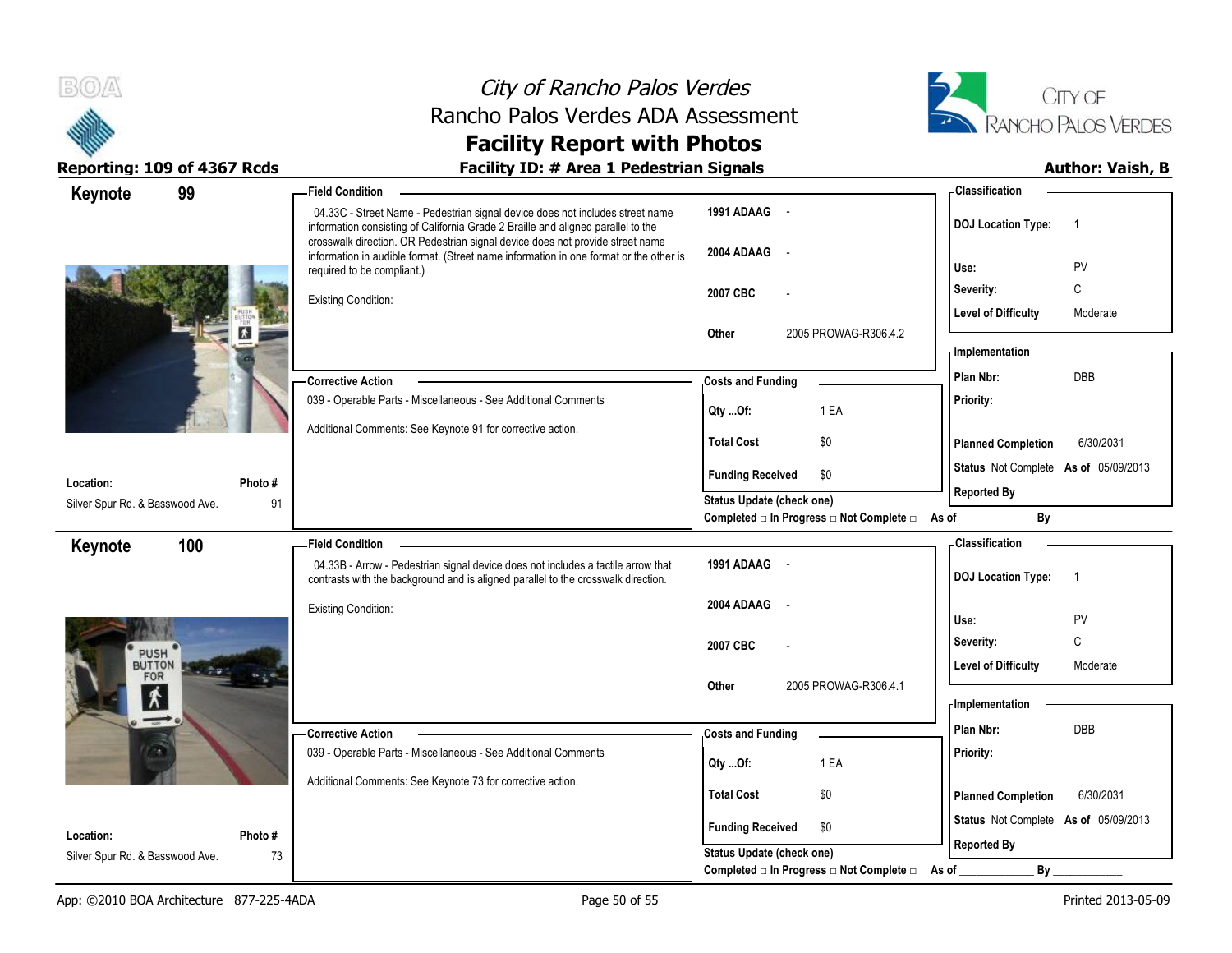



### **Facility Report with Photos** Reporting: 109 of 4367 Rcds **Facility ID: # Area 1 Pedestrian Signals Facility ID: # Area 1 Pedestrian Signals**

| 101<br>Keynote                               |               | <b>Field Condition</b>                                                                                                                                  |                                                                       | - Classification                            |
|----------------------------------------------|---------------|---------------------------------------------------------------------------------------------------------------------------------------------------------|-----------------------------------------------------------------------|---------------------------------------------|
|                                              |               | 04.24A - Audible Signal Device - A crosswalk with pedestrian signal indication<br>does not have an audible signal device to indicate the WALK interval. | 1991 ADAAG -                                                          | <b>DOJ Location Type:</b><br>$\overline{1}$ |
|                                              |               | <b>Existing Condition:</b>                                                                                                                              | 2004 ADAAG -                                                          | PV<br>Use:                                  |
| <b>PUSH</b>                                  |               |                                                                                                                                                         |                                                                       | Severity:<br>Α                              |
| <b>BUTTON</b><br><b>FOR</b>                  |               |                                                                                                                                                         | 2007 CBC                                                              | <b>Level of Difficulty</b><br>Moderate      |
| 介                                            |               |                                                                                                                                                         | 2005 PROWAG-R306.2<br>Other                                           | - Implementation                            |
|                                              |               | <b>Corrective Action</b>                                                                                                                                | <b>Costs and Funding</b>                                              | DBB<br>Plan Nbr:                            |
|                                              |               | 039 - Operable Parts - Miscellaneous - See Additional Comments                                                                                          | 1 EA<br>Qty Of:                                                       | Priority:                                   |
|                                              |               | Additional Comments: Provide audible signal device.                                                                                                     | <b>Total Cost</b><br>\$2,400                                          | 6/30/2026<br><b>Planned Completion</b>      |
|                                              |               |                                                                                                                                                         | <b>Funding Received</b><br>\$0                                        | Status Not Complete As of 05/09/2013        |
| Location:<br>Silver Spur Rd. & Basswood Ave. | Photo#<br>102 |                                                                                                                                                         | <b>Status Update (check one)</b>                                      | <b>Reported By</b>                          |
|                                              |               |                                                                                                                                                         | Completed $\Box$ In Progress $\Box$ Not Complete $\Box$ As of _       | By                                          |
| 102<br>Keynote                               |               | <b>Field Condition</b>                                                                                                                                  |                                                                       | - Classification                            |
|                                              |               | 04.24A - Audible Signal Device - A crosswalk with pedestrian signal indication<br>does not have an audible signal device to indicate the WALK interval. | 1991 ADAAG -                                                          | <b>DOJ Location Type:</b><br>$\overline{1}$ |
|                                              |               | <b>Existing Condition:</b>                                                                                                                              | 2004 ADAAG<br>$\sim$                                                  |                                             |
|                                              |               |                                                                                                                                                         |                                                                       | PV<br>Use:                                  |
| <b>PUSH</b>                                  |               |                                                                                                                                                         | 2007 CBC                                                              | C<br>Severity:                              |
| <b>FOR</b>                                   |               |                                                                                                                                                         |                                                                       | <b>Level of Difficulty</b><br>Moderate      |
| 介                                            |               |                                                                                                                                                         | 2005 PROWAG-R306.2<br>Other                                           | - Implementation                            |
|                                              |               |                                                                                                                                                         |                                                                       | Plan Nbr:<br><b>DBB</b>                     |
|                                              |               | Corrective Action<br>039 - Operable Parts - Miscellaneous - See Additional Comments                                                                     | <b>Costs and Funding</b>                                              | Priority:                                   |
|                                              |               |                                                                                                                                                         | 1 EA<br>Qty Of:                                                       |                                             |
|                                              |               | Additional Comments: Replace with compliant vibrotactile signal device at                                                                               |                                                                       |                                             |
|                                              |               |                                                                                                                                                         | <b>Total Cost</b><br>\$2,400                                          | 6/30/2031                                   |
|                                              |               | compliant location.                                                                                                                                     |                                                                       | <b>Planned Completion</b>                   |
| Location:                                    | Photo #       |                                                                                                                                                         | <b>Funding Received</b><br>\$0                                        | Status Not Complete As of 05/09/2013        |
| Silver Spur Rd. & Basswood Ave.              | 102           |                                                                                                                                                         | Status Update (check one)<br>Completed □ In Progress □ Not Complete □ | <b>Reported By</b><br>By<br>As of           |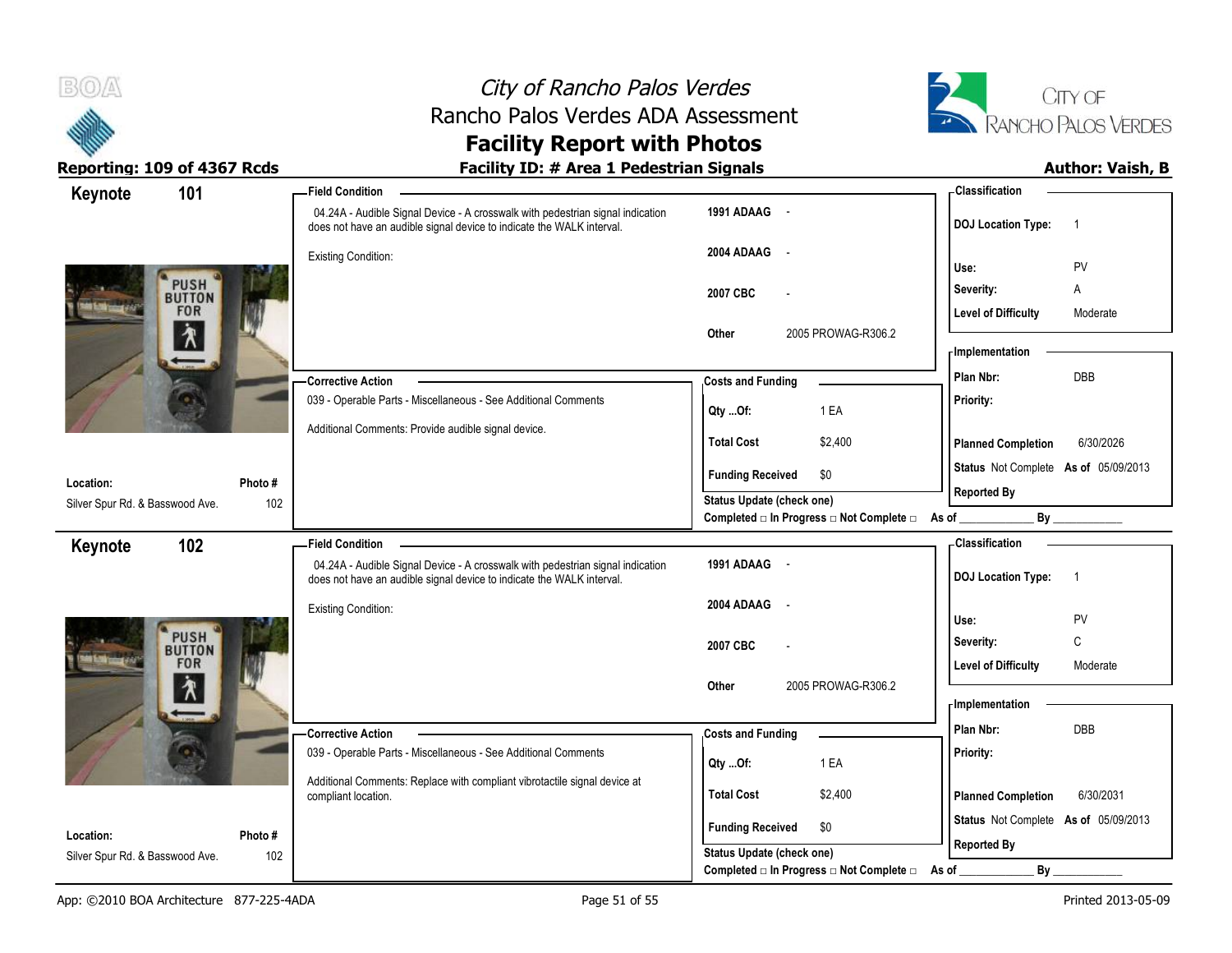



| 103<br>Keynote                         | <b>Field Condition</b>                                                                                                                                                                                                                                         |                                                   | - Classification                            |  |
|----------------------------------------|----------------------------------------------------------------------------------------------------------------------------------------------------------------------------------------------------------------------------------------------------------------|---------------------------------------------------|---------------------------------------------|--|
|                                        | 04.25 - Pedestrian Signal Device - Clear Floor Space - Location of pedestrian<br>signal device does not accommodate a level 30" x 48" min clear space, centered                                                                                                | 1991 ADAAG 4.2.4                                  | <b>DOJ Location Type:</b><br>$\overline{1}$ |  |
|                                        | and parallel to the pedestrian signal push button. (Accessible pedestrian signals<br>shall be located so that the vibrotactile feature can be contacted from the level<br>landing serving a curb ramp, if provided, or from a clear floor or ground space that | 2004 ADAAG<br>305.3; Fig. 305.3                   | PV<br>Use:                                  |  |
|                                        | is in line with the crosswalk line adjacent to the vehicle stop line.)                                                                                                                                                                                         | 2007 CBC<br>1118B.4 item 1                        | C<br>Severity:                              |  |
|                                        | Existing Condition: 2.8% RS.                                                                                                                                                                                                                                   |                                                   | <b>Level of Difficulty</b><br>High          |  |
|                                        |                                                                                                                                                                                                                                                                | <b>Other</b><br>2005 PROWAG-R306.2.1              |                                             |  |
|                                        |                                                                                                                                                                                                                                                                |                                                   | - Implementation                            |  |
|                                        | <b>Corrective Action</b>                                                                                                                                                                                                                                       | <b>Costs and Funding</b>                          | <b>DBB</b><br>Plan Nbr:                     |  |
|                                        | 008 - Concrete Landing - Remove non-compliant pavement and replace with new<br>concrete. The landing slope shall not exceed 2% in any direction.                                                                                                               | 30 SF<br>Qty Of:                                  | Priority:                                   |  |
|                                        | <b>Additional Comments:</b>                                                                                                                                                                                                                                    | \$576<br><b>Total Cost</b>                        | <b>Planned Completion</b><br>6/30/2031      |  |
| Location:<br>Photo #                   |                                                                                                                                                                                                                                                                | <b>Funding Received</b><br>\$0                    | Status Not Complete As of 05/09/2013        |  |
| 103<br>Silver Spur Rd. & Basswood Ave. |                                                                                                                                                                                                                                                                | <b>Status Update (check one)</b>                  | <b>Reported By</b>                          |  |
|                                        |                                                                                                                                                                                                                                                                | Completed □ In Progress □ Not Complete □ As of __ | $\mathsf{By}$                               |  |
| 104<br>Keynote                         | <b>Field Condition</b>                                                                                                                                                                                                                                         |                                                   | - Classification                            |  |
|                                        | 04.33C - Street Name - Pedestrian signal device does not includes street name<br>information consisting of California Grade 2 Braille and aligned parallel to the                                                                                              | 1991 ADAAG                                        | <b>DOJ Location Type:</b><br>$\overline{1}$ |  |
|                                        | crosswalk direction. OR Pedestrian signal device does not provide street name<br>information in audible format. (Street name information in one format or the other is                                                                                         | 2004 ADAAG                                        |                                             |  |
|                                        | required to be compliant.)                                                                                                                                                                                                                                     |                                                   | PV<br>Use:                                  |  |
| <b>PUSH</b>                            | <b>Existing Condition:</b>                                                                                                                                                                                                                                     | 2007 CBC                                          | C<br>Severity:                              |  |
| <b>BUTTON</b><br>FOR                   |                                                                                                                                                                                                                                                                | 2005 PROWAG-R306.4.2<br><b>Other</b>              | <b>Level of Difficulty</b><br>Moderate      |  |
| $\bm{\kappa}$                          |                                                                                                                                                                                                                                                                |                                                   | - Implementation                            |  |
| $\rightarrow$                          | -Corrective Action                                                                                                                                                                                                                                             | <b>Costs and Funding</b>                          | Plan Nbr:<br><b>DBB</b>                     |  |
|                                        | 039 - Operable Parts - Miscellaneous - See Additional Comments                                                                                                                                                                                                 |                                                   | Priority:                                   |  |
|                                        | Additional Comments: See Keynote 73 for corrective action.                                                                                                                                                                                                     | 1 EA<br>Qty Of:                                   |                                             |  |
|                                        |                                                                                                                                                                                                                                                                | <b>Total Cost</b><br>\$0                          | <b>Planned Completion</b><br>6/30/2031      |  |
| Location:<br>Photo #                   |                                                                                                                                                                                                                                                                | <b>Funding Received</b><br>\$0                    | Status Not Complete As of 05/09/2013        |  |
|                                        |                                                                                                                                                                                                                                                                |                                                   | <b>Reported By</b>                          |  |
| Silver Spur Rd. & Basswood Ave.        | 73                                                                                                                                                                                                                                                             | <b>Status Update (check one)</b>                  |                                             |  |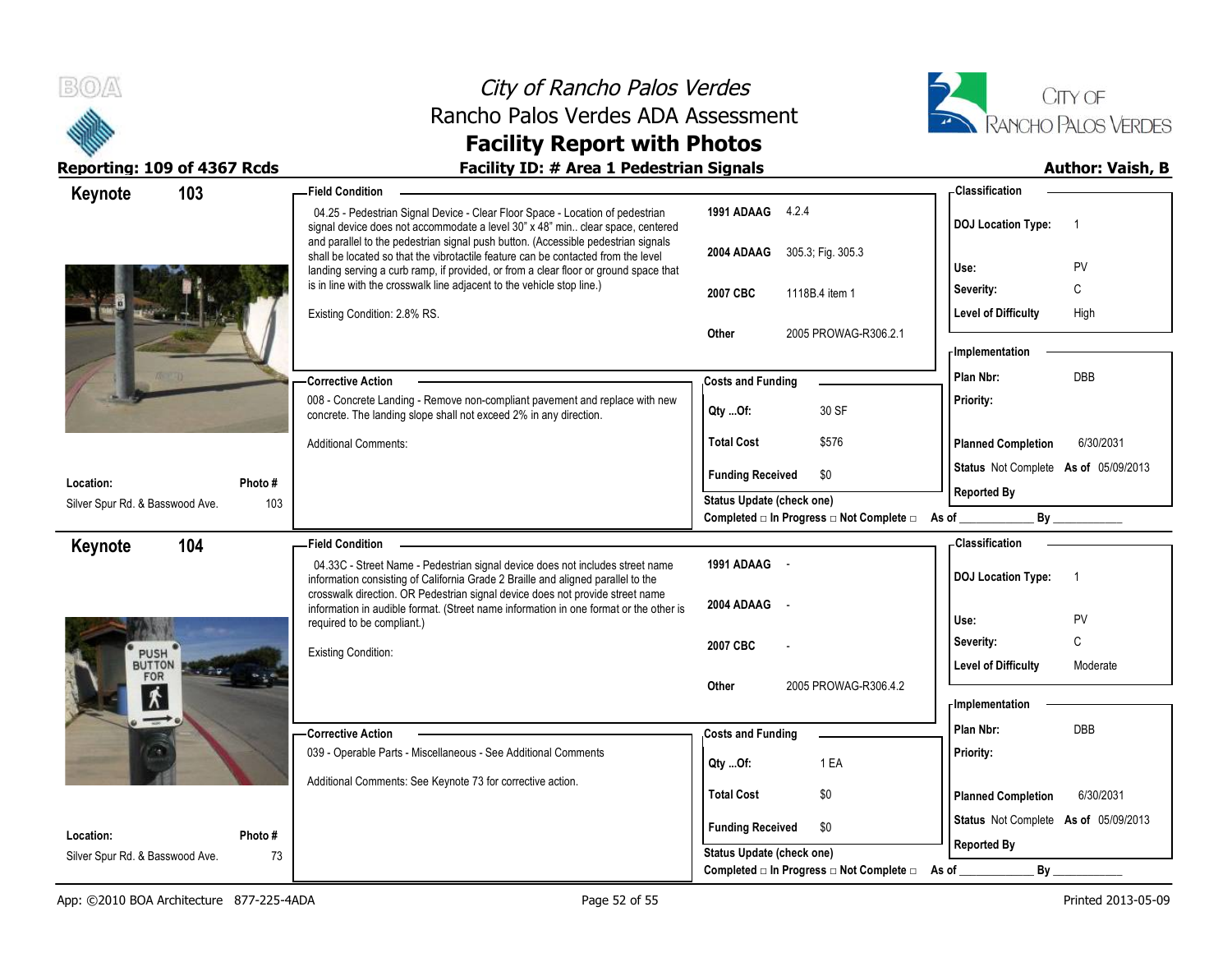



## **Facility Report with Photos**

| 105<br>Keynote                  |         | <b>Field Condition</b>                                                                                                           |                                                         | - Classification                            |
|---------------------------------|---------|----------------------------------------------------------------------------------------------------------------------------------|---------------------------------------------------------|---------------------------------------------|
|                                 |         | 04.32B - Push Button Locator Tone - The pedestrian signal push button does not<br>incorporate a locator tone at the push button. | 1991 ADAAG -                                            | <b>DOJ Location Type:</b><br>$\overline{1}$ |
|                                 |         | <b>Existing Condition:</b>                                                                                                       | 2004 ADAAG -                                            |                                             |
|                                 |         |                                                                                                                                  |                                                         | PV<br>Use:                                  |
| <b>PUSH</b>                     |         |                                                                                                                                  | 2007 CBC                                                | C<br>Severity:                              |
| <b>FOR</b>                      |         |                                                                                                                                  |                                                         | <b>Level of Difficulty</b><br>Moderate      |
| ∕₹                              |         |                                                                                                                                  | 2005 PROWAG-R306.3.2<br>Other                           | - Implementation                            |
|                                 |         |                                                                                                                                  |                                                         | DBB<br>Plan Nbr:                            |
|                                 |         | <b>Corrective Action</b>                                                                                                         | <b>Costs and Funding</b>                                |                                             |
|                                 |         | 039 - Operable Parts - Miscellaneous - See Additional Comments                                                                   | 1 EA<br>Qty Of:                                         | Priority:                                   |
|                                 |         | Additional Comments: See Keynote 102 for corrective action.                                                                      | \$0<br><b>Total Cost</b>                                | 6/30/2031<br><b>Planned Completion</b>      |
|                                 |         |                                                                                                                                  |                                                         | Status Not Complete As of 05/09/2013        |
| Location:                       | Photo # |                                                                                                                                  | <b>Funding Received</b><br>\$0                          | <b>Reported By</b>                          |
| Silver Spur Rd. & Basswood Ave. | 102     |                                                                                                                                  | <b>Status Update (check one)</b>                        |                                             |
|                                 |         |                                                                                                                                  | Completed □ In Progress □ Not Complete □ As of ________ |                                             |
| 106<br>Keynote                  |         | <b>Field Condition</b>                                                                                                           |                                                         | <b>Classification</b>                       |
|                                 |         | 04.32C - Push Button Size - The pedestrian signal push button is not a min 2"<br>across in one dimension.                        | 1991 ADAAG -                                            | <b>DOJ Location Type:</b><br>$\overline{1}$ |
|                                 |         | Existing Condition: 1/2" diameter.                                                                                               | 2004 ADAAG -                                            |                                             |
|                                 |         |                                                                                                                                  |                                                         | PV<br>Use:                                  |
| <b>PUSH</b>                     |         |                                                                                                                                  | 2007 CBC                                                | $\mathbb C$<br>Severity:                    |
| <b>FOR</b>                      |         |                                                                                                                                  |                                                         | <b>Level of Difficulty</b><br>Moderate      |
| ∕እ                              |         |                                                                                                                                  | 2005 PROWAG-R306.3.3<br>Other                           | - Implementation                            |
|                                 |         |                                                                                                                                  |                                                         | Plan Nbr:<br>DBB                            |
|                                 |         | - Corrective Action<br>039 - Operable Parts - Miscellaneous - See Additional Comments                                            | <b>Costs and Funding</b>                                |                                             |
|                                 |         |                                                                                                                                  | 1 EA<br>Qty  Of:                                        | Priority:                                   |
|                                 |         | Additional Comments: See Keynote 102 for corrective action.                                                                      | <b>Total Cost</b><br>\$0                                | <b>Planned Completion</b><br>6/30/2031      |
|                                 |         |                                                                                                                                  |                                                         |                                             |
| Location:                       | Photo # |                                                                                                                                  | <b>Funding Received</b><br>\$0                          | Status Not Complete As of 05/09/2013        |
| Silver Spur Rd. & Basswood Ave. | 102     |                                                                                                                                  | <b>Status Update (check one)</b>                        | <b>Reported By</b>                          |
|                                 |         |                                                                                                                                  | Completed □ In Progress □ Not Complete □                | As of<br>$By$ <sub>—</sub>                  |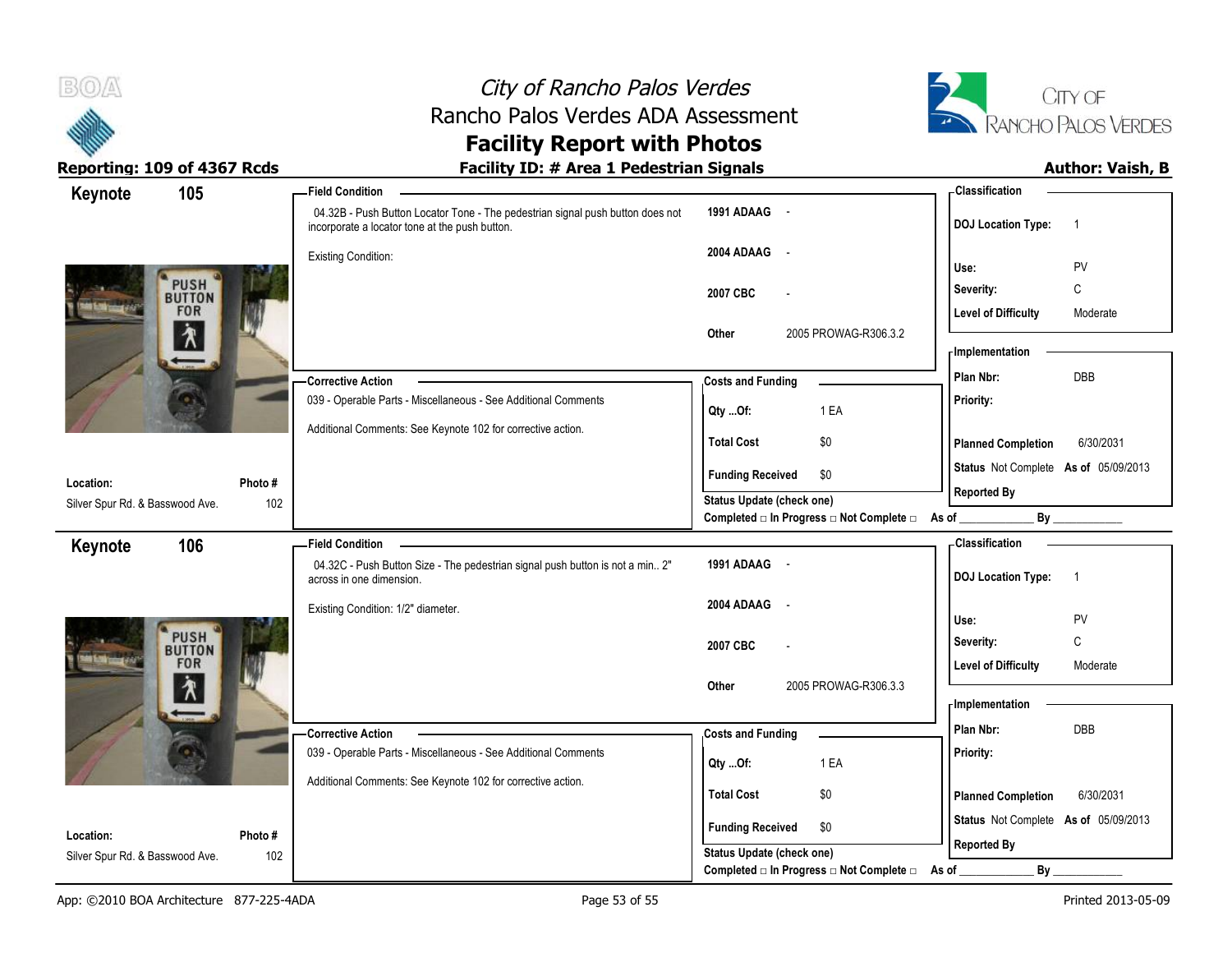



| Keynote                         | 107                          | -Field Condition                                                                                                                                                                                                                                               |                                                                                      | - Classification                            |
|---------------------------------|------------------------------|----------------------------------------------------------------------------------------------------------------------------------------------------------------------------------------------------------------------------------------------------------------|--------------------------------------------------------------------------------------|---------------------------------------------|
|                                 |                              | 04.33A - Directional Information and Signs - Pedestrian signal device does not<br>provides compliant tactile or visual signs on the face of the device or its housing or<br>mounting to indicate crosswalk direction and the name of the street containing the | 1991 ADAAG<br>4.30.4                                                                 | <b>DOJ Location Type:</b><br>$\overline{1}$ |
|                                 |                              | crosswalk served by the pedestrian signal.                                                                                                                                                                                                                     | 2004 ADAAG<br>703.1                                                                  | PV<br>Use:                                  |
|                                 |                              | <b>Existing Condition:</b>                                                                                                                                                                                                                                     | 2007 CBC<br>1117B.5.1 item 2; 1117B.5.6                                              | C<br>Severity:                              |
|                                 |                              |                                                                                                                                                                                                                                                                |                                                                                      | <b>Level of Difficulty</b><br>Moderate      |
|                                 |                              |                                                                                                                                                                                                                                                                | 2005 PROWAG-R306.4<br>Other                                                          |                                             |
|                                 |                              |                                                                                                                                                                                                                                                                |                                                                                      | - Implementation                            |
|                                 |                              | <b>Corrective Action</b>                                                                                                                                                                                                                                       | <b>Costs and Funding</b>                                                             | <b>DBB</b><br>Plan Nbr:                     |
|                                 |                              | 039 - Operable Parts - Miscellaneous - See Additional Comments                                                                                                                                                                                                 | 1 EA<br>Qty Of:                                                                      | Priority:                                   |
|                                 |                              | Additional Comments: See Keynote 102 for corrective action.                                                                                                                                                                                                    | <b>Total Cost</b><br>\$0                                                             | <b>Planned Completion</b><br>6/30/2031      |
|                                 |                              |                                                                                                                                                                                                                                                                |                                                                                      | Status Not Complete As of 05/09/2013        |
| Location:                       | Photo #                      |                                                                                                                                                                                                                                                                | <b>Funding Received</b><br>\$0                                                       | <b>Reported By</b>                          |
| Silver Spur Rd. & Basswood Ave. | 103                          |                                                                                                                                                                                                                                                                | <b>Status Update (check one)</b><br>Completed □ In Progress □ Not Complete □ As of _ |                                             |
| Keynote                         | 108                          | <b>Field Condition</b>                                                                                                                                                                                                                                         |                                                                                      | - Classification                            |
|                                 |                              | 04.33B - Arrow - Pedestrian signal device does not includes a tactile arrow that<br>contrasts with the background and is aligned parallel to the crosswalk direction.                                                                                          | 1991 ADAAG -                                                                         | <b>DOJ</b> Location Type:<br>$\overline{1}$ |
|                                 |                              | <b>Existing Condition:</b>                                                                                                                                                                                                                                     | 2004 ADAAG<br>$\sim$                                                                 | Use:<br>PV                                  |
|                                 |                              |                                                                                                                                                                                                                                                                |                                                                                      |                                             |
|                                 |                              |                                                                                                                                                                                                                                                                |                                                                                      |                                             |
|                                 | <b>PUSH</b><br><b>BUTTON</b> |                                                                                                                                                                                                                                                                | 2007 CBC                                                                             | C<br>Severity:                              |
|                                 | <b>FOR</b>                   |                                                                                                                                                                                                                                                                | 2005 PROWAG-R306.4.1<br>Other                                                        | <b>Level of Difficulty</b><br>Moderate      |
|                                 | $\lambda$                    |                                                                                                                                                                                                                                                                |                                                                                      | - Implementation                            |
|                                 |                              | <b>Corrective Action</b>                                                                                                                                                                                                                                       | <b>Costs and Funding</b>                                                             | Plan Nbr:<br>DBB                            |
|                                 |                              | 039 - Operable Parts - Miscellaneous - See Additional Comments                                                                                                                                                                                                 | 1 EA                                                                                 | Priority:                                   |
|                                 |                              | Additional Comments: See Keynote 102 for corrective action.                                                                                                                                                                                                    | Qty Of:                                                                              |                                             |
|                                 |                              |                                                                                                                                                                                                                                                                | <b>Total Cost</b><br>\$0                                                             | <b>Planned Completion</b><br>6/30/2031      |
| Location:                       | Photo #                      |                                                                                                                                                                                                                                                                | <b>Funding Received</b><br>\$0                                                       | Status Not Complete As of 05/09/2013        |
| Silver Spur Rd. & Basswood Ave. | 102                          |                                                                                                                                                                                                                                                                | <b>Status Update (check one)</b><br>Completed □ In Progress □ Not Complete □         | <b>Reported By</b><br>By<br>As of           |